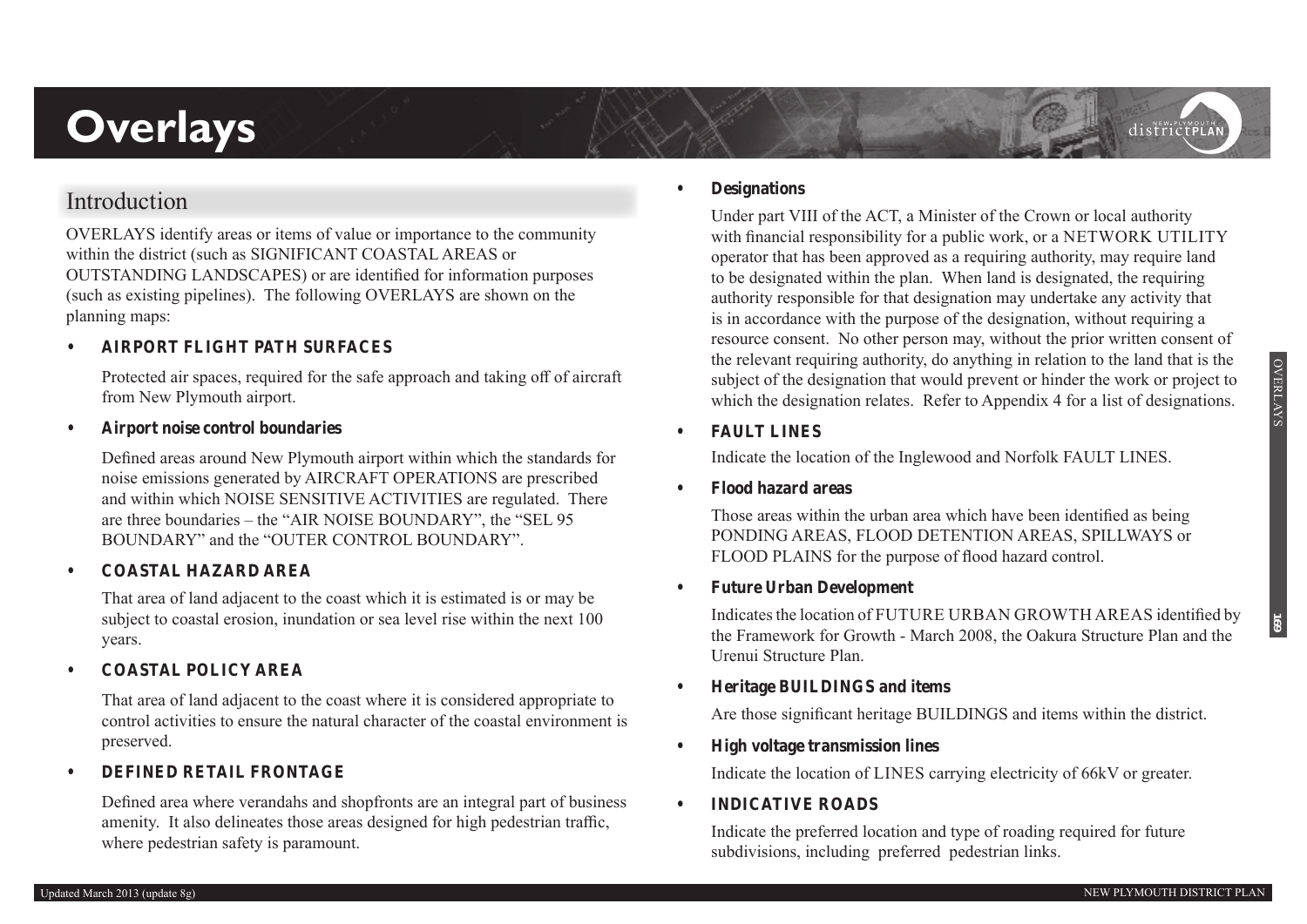### **• New Plymouth entrance corridors**

Are corridors around those ROADS in the district upon which most traffic enters the urban centres, and where vegetation will enhance the arrival experience.

## **• NOTABLE TREES**

Are TREES that are considered to be significant for historical, botanical or cultural values within New Plymouth District.

# **• OUTSTANDING LANDSCAPES**

Those landscapes within the district having exceptional value or eminence or distinction on a national scale.

# **• PORT NOISE control boundaries**

Prescribe the control limits for noise from port-related activity at Port Taranaki.

## **• Pipelines**

Indicate the location of major gas and petroleum transportation pipelines within the district. The information may be incomplete.

# **• Preferred esplanade reserves and strips**

Are those areas that have been identified by the COUNCIL as important for public access or natural character purposes within the urban areas of the district and adjacent to non-priority waterbodies within the rural area.

# **• PRIORITY WATERBODIES**

Those waterbodies having special significance in terms of natural character or public access and recreation values, consistent with the provisions of the Regional Policy Statement for Taranaki and the Regional Fresh Water Plan for Taranaki 2001.

# **• REGIONALLY SIGNIFICANT LANDSCAPES**

Those landscapes within the district having significance on a regional scale.

# **• SIGNIFICANT COASTAL AREAS**

Those areas within the coastal environment which have been identified as having special natural character significance, consistent with the provisions of the Regional Coastal Plan for Taranaki (1997).

#### Updated January 2014 (update 8p) and November 2016 (update 8ak)

## **• SIGNIFICANT NATURAL AREAS**

Those areas of indigenous vegetation or wildlife habitat which are significant because of their intrinsic values, rarity, or representativeness within the district.

# **• STRUCTURE PLAN AREAS**

A structure plan is a framework to guide the development of a future urban area. A structure plan is a tool that allows integrated management, staging of development and co-ordination of infrastructure provisions for land owned in multiple ownership to ensure comprehensive development occurs in the most sustainable manner. A structure plan contains maps, concept plans and is supported by text explaining the background to the issues and what is trying to be achieved through the structure plan.

# **• URBAN VIEWSHAFTS**

Recognise that views from public places are a valuable community asset.

# **• VOLCANIC HAZARD AREA**

That area of the district identified as most likely to be affected by a future eruption of Mount Taranaki/Egmont.

# **• WAAHI TAONGA/SITES OF SIGNIFICANCE TO MAORI and ARCHAEOLOGICAL SITES**

WAAHI TAONGA/SITES OF SIGNIFICANCE TO MAORI are SITES or things of importance to tangata whenua. Only those that have been identified by local iwi or by the Heritage New Zealand Pouhere Taonga List are included. ARCHAEOLOGICAL SITES are SITES of human habitation prior to 1900 and are based on Heritage New Zealand Pouhere Taonga and the New Zealand Archaeological Association list of recorded SITES.

# **Checklist to the OVERLAYS**

# **1 Find the OVERLAY(S) that are relevant to the location of your activity**

# **2 Check each OVERLAY in turn**

- If your activity is listed under that OVERLAY, turn to that rule.
- If your activity is not listed, then it is not affected by that OVERLAY and there are no rules in this section that apply.

Note: The rules for the OVERLAYS have precedence over the rules in any other section – where there is an inconsistency, the rule in the OVERLAY applies.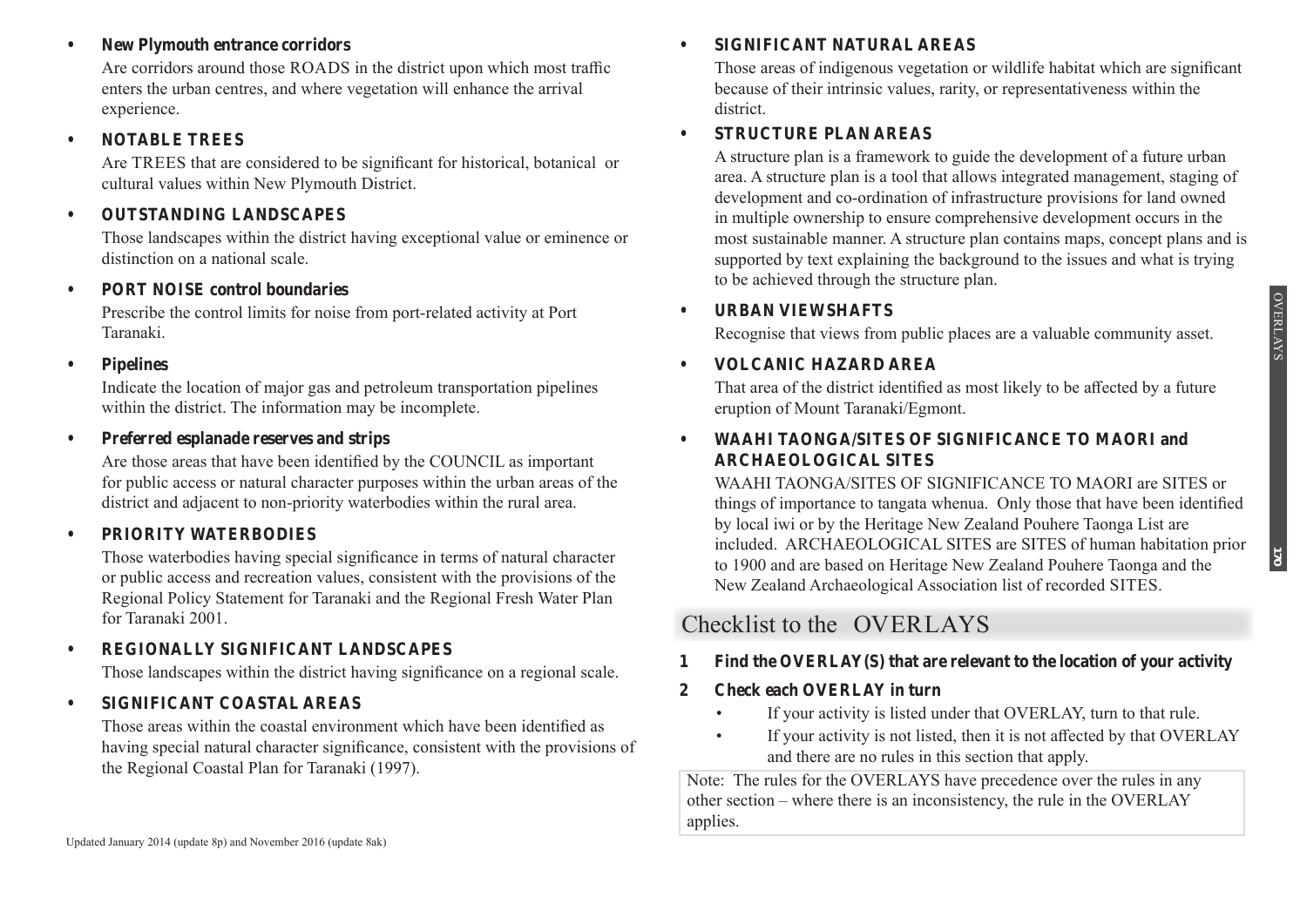# Rules that apply within planning map OVERLAYS:

| <u>. LUUULLUU</u><br>. L'OG JE L'OG | Is your SITE located in an AIRPORT FLIGHT PATH SURFACE?                                                                                                                                                                       |         |
|-------------------------------------|-------------------------------------------------------------------------------------------------------------------------------------------------------------------------------------------------------------------------------|---------|
|                                     |                                                                                                                                                                                                                               | $OL1-4$ |
|                                     | $\bullet$                                                                                                                                                                                                                     | $OL1-4$ |
|                                     | Is your SITE located in an airport noise control boundary?                                                                                                                                                                    |         |
|                                     | $\bullet$                                                                                                                                                                                                                     | OL5-6   |
|                                     | $\bullet$                                                                                                                                                                                                                     | OL7-8   |
|                                     | $\bullet$                                                                                                                                                                                                                     | OL9     |
| のぶ (動詞を)                            | Is your SITE located in a COASTAL HAZARD AREA?                                                                                                                                                                                |         |
|                                     | $\bullet$                                                                                                                                                                                                                     | OL10    |
|                                     | $\bullet$                                                                                                                                                                                                                     | OL11    |
|                                     | $\bullet$                                                                                                                                                                                                                     | OL11    |
|                                     | $\bullet$                                                                                                                                                                                                                     | OL11    |
|                                     | $\bullet$                                                                                                                                                                                                                     | OL12    |
|                                     | Subdivision of land $\ldots$ $\ldots$ $\ldots$ $\ldots$ $\ldots$ $\ldots$ $\ldots$ $\ldots$ $\ldots$ $\ldots$ $\ldots$ $\ldots$ $\ldots$ $\ldots$ $\ldots$ $\ldots$ $\ldots$ $\ldots$ $\ldots$ $\ldots$ $\ldots$<br>$\bullet$ | OL13-14 |
|                                     | Is your SITE in the COASTAL POLICY AREA?                                                                                                                                                                                      |         |
|                                     |                                                                                                                                                                                                                               | OL15    |
|                                     | $\bullet$                                                                                                                                                                                                                     | OL16    |
|                                     | $\bullet$                                                                                                                                                                                                                     | OL17    |
|                                     | $\bullet$                                                                                                                                                                                                                     | OL17    |
|                                     | $\bullet$                                                                                                                                                                                                                     | OL17    |
|                                     | Subdivision of land $\ldots$ $\ldots$ $\ldots$ $\ldots$ $\ldots$ $\ldots$ $\ldots$ $\ldots$ $\ldots$ $\ldots$ $\ldots$ $\ldots$ $\ldots$ $\ldots$ $\ldots$ $\ldots$ $\ldots$ $\ldots$ $\ldots$<br>$\bullet$                   | OL18-19 |
|                                     | Does your SITE adjoin the DEFINED RETAIL FRONTAGE?                                                                                                                                                                            |         |
|                                     | $\bullet$                                                                                                                                                                                                                     | OL20    |
|                                     |                                                                                                                                                                                                                               | OL21-22 |
|                                     |                                                                                                                                                                                                                               |         |

NEW PLYMOUTH DISTRICT PLAN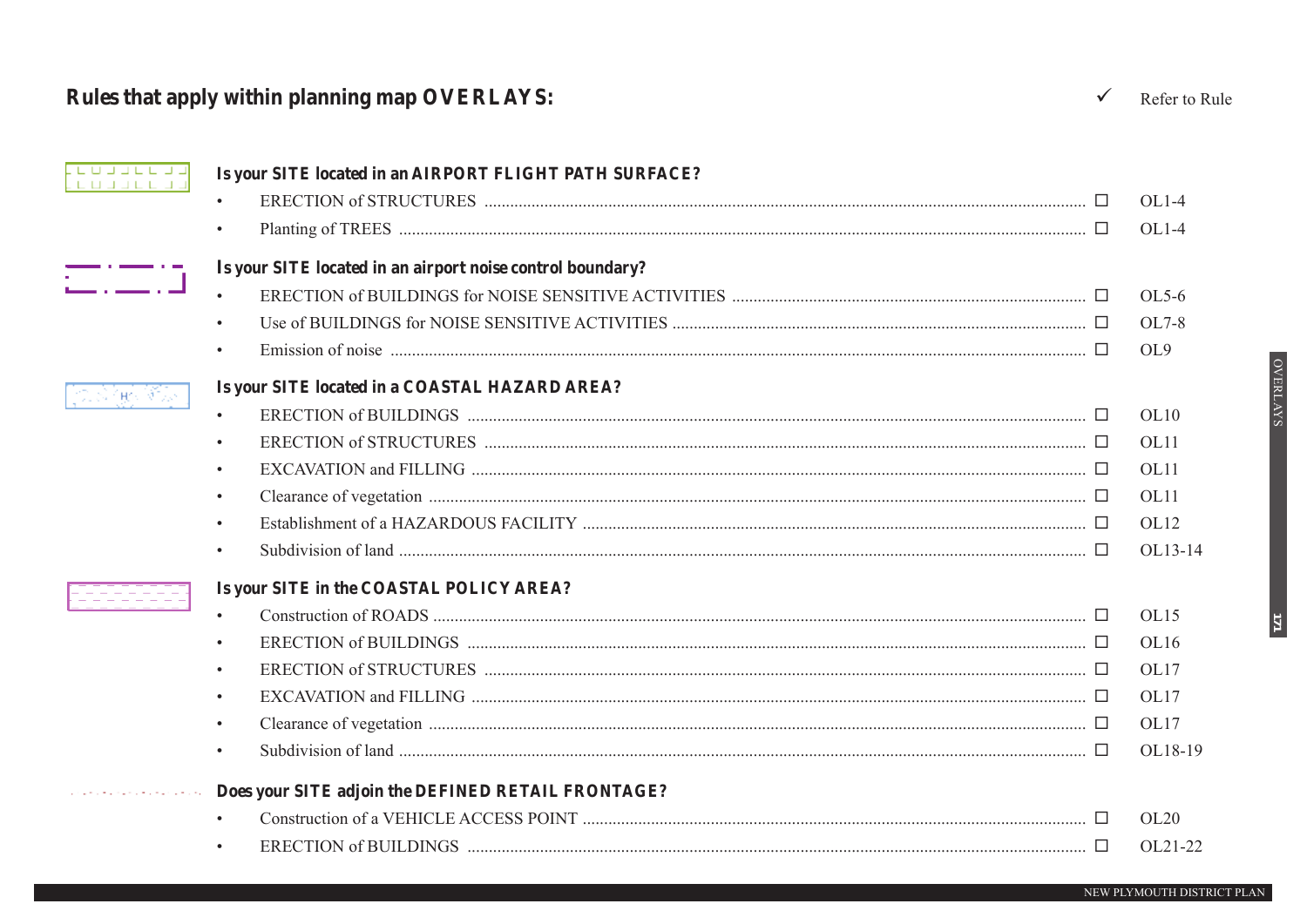#### **Is your SITE designated?**



#### **Is your SITE on or within 20m of the Inglewood or Norfolk FAULT LINES?**

| ----- |           | ERECTION of a COMMUNICATIONS FACILITY, pipelines, transformers, LINES and associated equipment for                                                                                                                        | OL23        |
|-------|-----------|---------------------------------------------------------------------------------------------------------------------------------------------------------------------------------------------------------------------------|-------------|
|       | $\bullet$ |                                                                                                                                                                                                                           | OL24        |
|       | $\bullet$ |                                                                                                                                                                                                                           | OL25-26     |
|       | $\bullet$ | Subdivision of land $\ldots$ $\ldots$ $\ldots$ $\ldots$ $\ldots$ $\ldots$ $\ldots$ $\ldots$ $\ldots$ $\ldots$ $\ldots$ $\ldots$ $\ldots$ $\ldots$ $\ldots$ $\ldots$ $\ldots$ $\ldots$ $\ldots$ $\ldots$ $\ldots$ $\ldots$ | OL27        |
|       |           | Is your SITE located within a flood hazard area?                                                                                                                                                                          |             |
|       | $\bullet$ |                                                                                                                                                                                                                           | OL28        |
|       | $\bullet$ |                                                                                                                                                                                                                           | OL29        |
|       | $\bullet$ |                                                                                                                                                                                                                           | OL30-31     |
|       | $\bullet$ |                                                                                                                                                                                                                           | OL32        |
|       | $\bullet$ | Subdivision of land $\ldots$ $\ldots$ $\ldots$ $\ldots$ $\ldots$ $\ldots$ $\ldots$ $\ldots$ $\ldots$ $\ldots$ $\ldots$ $\ldots$ $\ldots$ $\ldots$ $\ldots$ $\ldots$ $\ldots$ $\ldots$                                     | OL33        |
|       |           | Is your SITE located in a Future Urban Development OVERLAY?                                                                                                                                                               |             |
|       |           |                                                                                                                                                                                                                           | OL33A-OL33D |
|       | $\bullet$ |                                                                                                                                                                                                                           | OL33        |
|       |           | Subdivision of land $\ldots$ $\ldots$ $\ldots$ $\ldots$ $\ldots$ $\ldots$ $\ldots$ $\ldots$ $\ldots$ $\ldots$ $\ldots$ $\ldots$ $\ldots$ $\ldots$ $\ldots$ $\ldots$ $\ldots$ $\ldots$                                     | OL33F       |
|       |           | Does your SITE have a Category A heritage BUILDING or item located on it?                                                                                                                                                 |             |
|       |           |                                                                                                                                                                                                                           | OL34        |
|       | $\bullet$ |                                                                                                                                                                                                                           | OL35-37     |
|       | $\bullet$ |                                                                                                                                                                                                                           | OL38        |
|       |           |                                                                                                                                                                                                                           |             |
|       |           | Subdivision of land $\ldots$ $\ldots$ $\ldots$ $\ldots$ $\ldots$ $\ldots$ $\ldots$ $\ldots$ $\ldots$ $\ldots$ $\ldots$ $\ldots$ $\ldots$ $\ldots$ $\ldots$ $\ldots$ $\ldots$ $\ldots$ $\ldots$                            | OL39        |

**172**

 $L71$ 

فرادة 192 tàse.

⊻ H2ó

 $\left< \overline{\text{3}} \right>$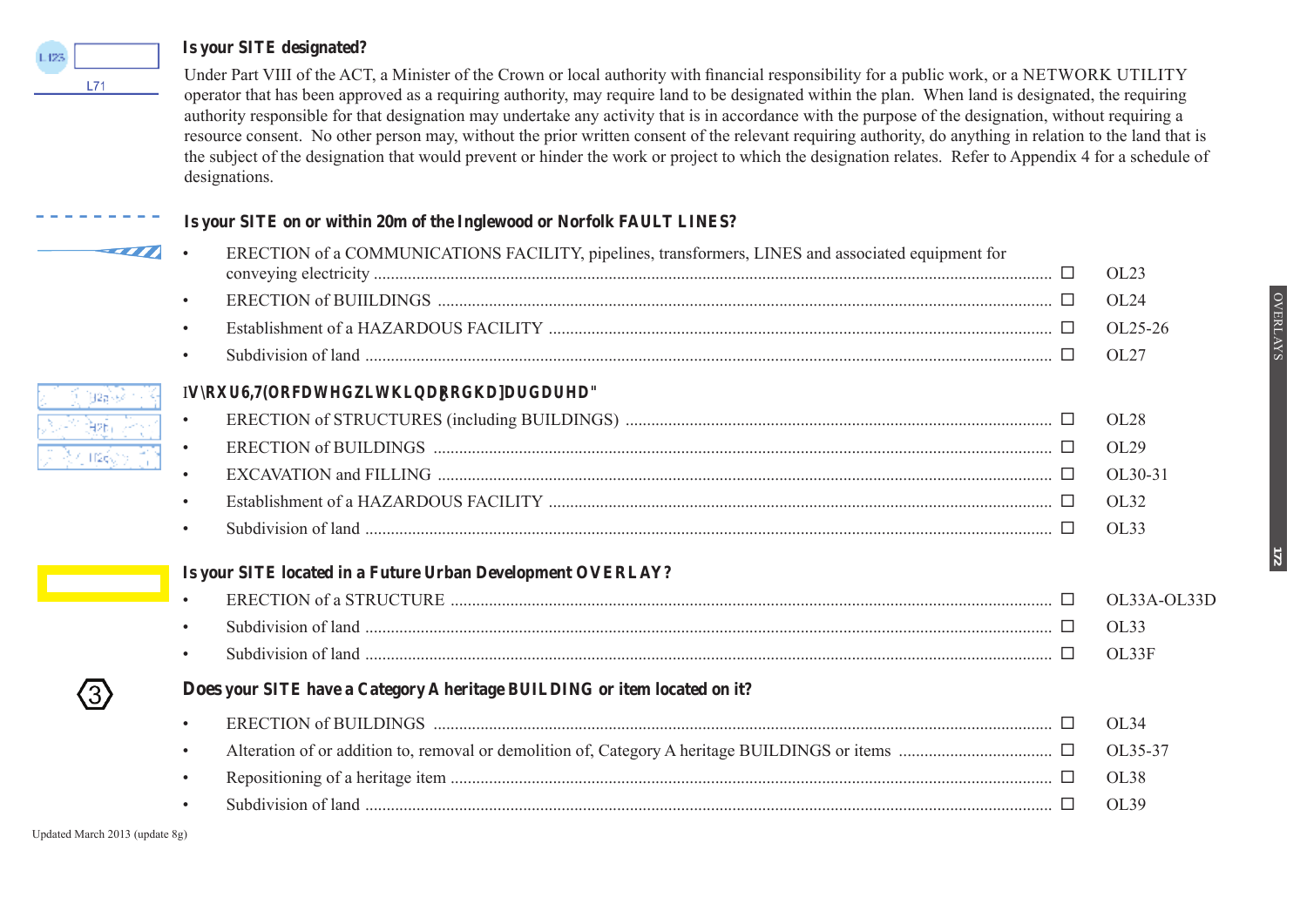|                                       | Does your SITE have a high voltage transmission LINE shown on it?                                                                                                                     |             |
|---------------------------------------|---------------------------------------------------------------------------------------------------------------------------------------------------------------------------------------|-------------|
|                                       |                                                                                                                                                                                       | OL40        |
|                                       | Does your SITE have an INDICATIVE ROAD shown on it?                                                                                                                                   |             |
| ,,,,,,,,,,,,,,,,,,,,,,,,,,,,,,,,,,,,, |                                                                                                                                                                                       | OL41        |
|                                       | Subdivision of land $\ldots$ $\ldots$ $\ldots$ $\ldots$ $\ldots$ $\ldots$ $\ldots$ $\ldots$ $\ldots$ $\ldots$ $\ldots$ $\ldots$ $\ldots$ $\ldots$ $\ldots$ $\ldots$ $\ldots$ $\ldots$ | OL42        |
|                                       | Does your SITE adjoin a New Plymouth entrance corridor?                                                                                                                               |             |
|                                       | There are no rules for New Plymouth entrance corridors; they are used only as assessment criteria and for information purposes.                                                       |             |
| . 150                                 | Does your SITE have a NOTABLE TREE located on it or an adjacent SITE?                                                                                                                 |             |
|                                       |                                                                                                                                                                                       | OL43        |
|                                       |                                                                                                                                                                                       | OL44-46     |
|                                       |                                                                                                                                                                                       | OL47        |
|                                       | $\bullet$                                                                                                                                                                             | OL48-49     |
|                                       |                                                                                                                                                                                       | OL50-51     |
|                                       | Subdivision of land $\ldots$ $\ldots$ $\ldots$ $\ldots$ $\ldots$ $\ldots$ $\ldots$ $\ldots$ $\ldots$ $\ldots$ $\ldots$ $\ldots$ $\ldots$ $\ldots$ $\ldots$ $\ldots$ $\ldots$ $\ldots$ | OL52        |
|                                       | Is your SITE in an OUTSTANDING LANDSCAPE?                                                                                                                                             |             |
|                                       | There are no rules for OUTSTANDING LANDSCAPES; they are used only as assessment criteria.                                                                                             |             |
|                                       | Does your SITE include a pipeline?                                                                                                                                                    |             |
|                                       | There are no rules for existing pipelines; they are shown for information purposes only. New pipelines should refer to the relevant rules for the<br>appropriate ENVIRONMENT AREA.    |             |
|                                       | Is your SITE located between the inner and outer PORT NOISE control boundaries?                                                                                                       |             |
|                                       |                                                                                                                                                                                       | OL53-54     |
|                                       |                                                                                                                                                                                       | <b>OL55</b> |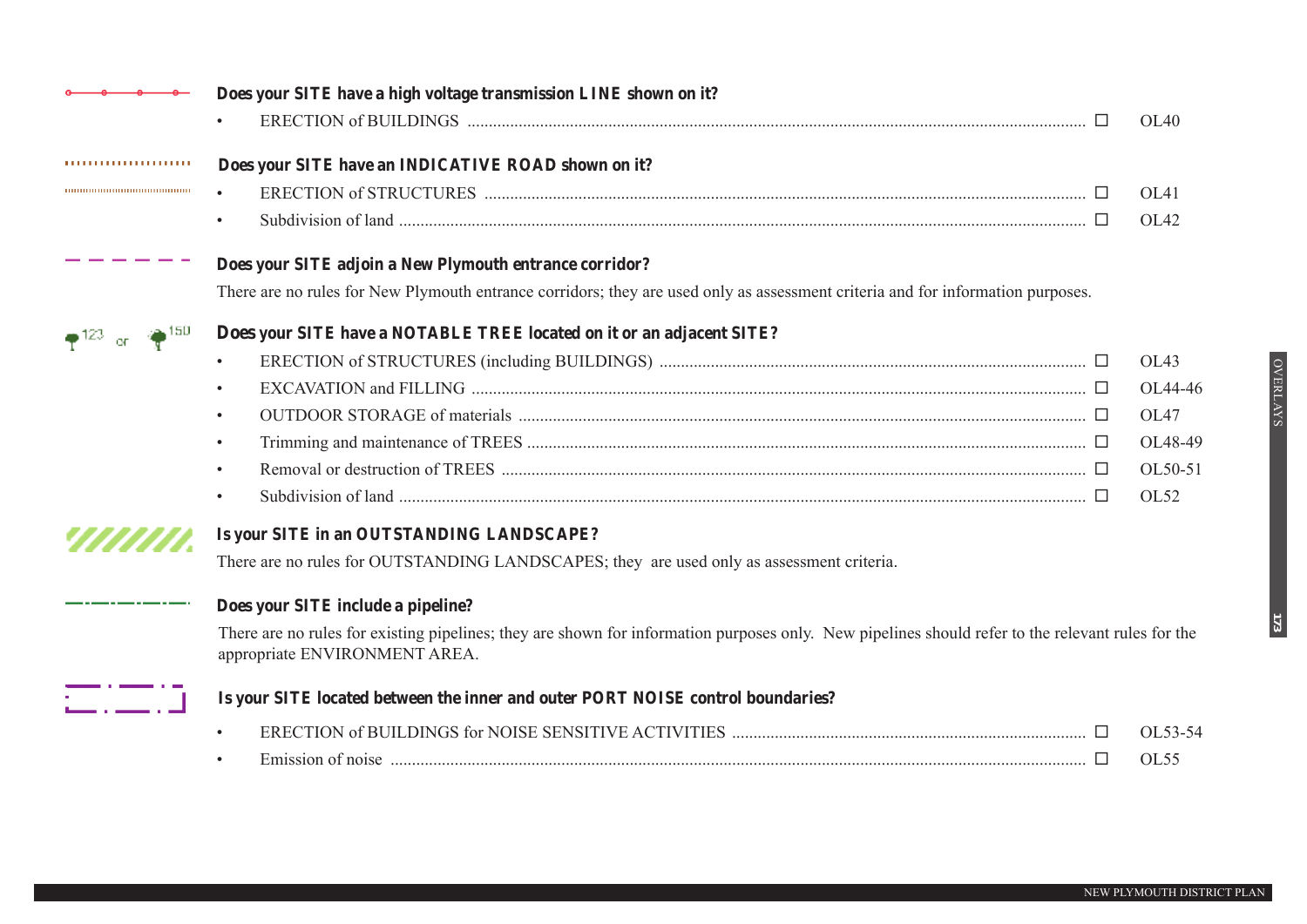|                                 | Does your SITE have a preferred esplanade reserve or strip shown on it?<br>(refer to Appendix 17 for a list of preferred esplanade reserves and strips)                                        | $\Box$ | OL56        |
|---------------------------------|------------------------------------------------------------------------------------------------------------------------------------------------------------------------------------------------|--------|-------------|
| P.W.B.                          | Does your SITE adjoin or include a PRIORITY WATERBODY?<br>(refer to Appendix 18 for a list of PRIORITY WATERBODIES)                                                                            |        |             |
|                                 |                                                                                                                                                                                                | $\Box$ | OL57-58     |
|                                 | Is your SITE in a REGIONALLY SIGNIFICANT LANDSCAPE?                                                                                                                                            |        |             |
|                                 | There are no rules for REGIONALLY SIGNIFICANT LANDSCAPES; they are only used as assessment criteria.                                                                                           |        |             |
|                                 | Is your SITE in or adjoining a SIGNIFICANT COASTAL AREA?                                                                                                                                       |        |             |
|                                 | There are no rules for SIGNIFICANT COASTAL AREAS; they are shown for information and advocacy purposes only.                                                                                   |        |             |
| $\mathbf{2}^{\prime}$           | Does your SITE include a SIGNIFICANT NATURAL AREA?                                                                                                                                             |        |             |
|                                 | Subdivision of land $\ldots$ $\ldots$ $\ldots$ $\ldots$ $\ldots$ $\ldots$ $\ldots$ $\ldots$ $\ldots$ $\ldots$ $\ldots$ $\ldots$ $\ldots$ $\ldots$ $\ldots$ $\ldots$ $\ldots$ $\ldots$ $\ldots$ |        | OL59        |
|                                 |                                                                                                                                                                                                |        | OL60        |
|                                 | Does your SITE have a structure plan?                                                                                                                                                          |        |             |
|                                 |                                                                                                                                                                                                |        | OL60A-60C   |
|                                 | $\bullet$                                                                                                                                                                                      |        | OL60D-60G   |
|                                 | Is your SITE in an URBAN VIEWSHAFT?                                                                                                                                                            |        |             |
|                                 |                                                                                                                                                                                                |        | OL61-79     |
|                                 | Is your SITE in a VOLCANIC HAZARD AREA?                                                                                                                                                        |        |             |
|                                 |                                                                                                                                                                                                |        | <b>OL80</b> |
| $\Delta^{748}$<br>or $\sim 501$ | Does your SITE have a WAAHI TAONGA/SITES OF SIGNIFICANCE TO MAORI or ARCHAEOLOGICAL SITE located on or within<br>100m of it?                                                                   |        |             |
|                                 | $\bullet$                                                                                                                                                                                      |        | OL81-83     |
|                                 | $\bullet$                                                                                                                                                                                      |        | <b>OL85</b> |
|                                 | MINOR UPGRADING in the vicinity of WAAHI TAONGA/SITES OF SIGNIFICANCE TO MAORI and/or<br>$\bullet$                                                                                             | $\Box$ | <b>OL86</b> |
|                                 | Subdivision of land in the vicinity of WAAHI TAONGA/SITES OF SIGNIFICANCE TO MAORI and/or<br>$\bullet$                                                                                         |        | OL87        |

OVERLAYS OVERLAYS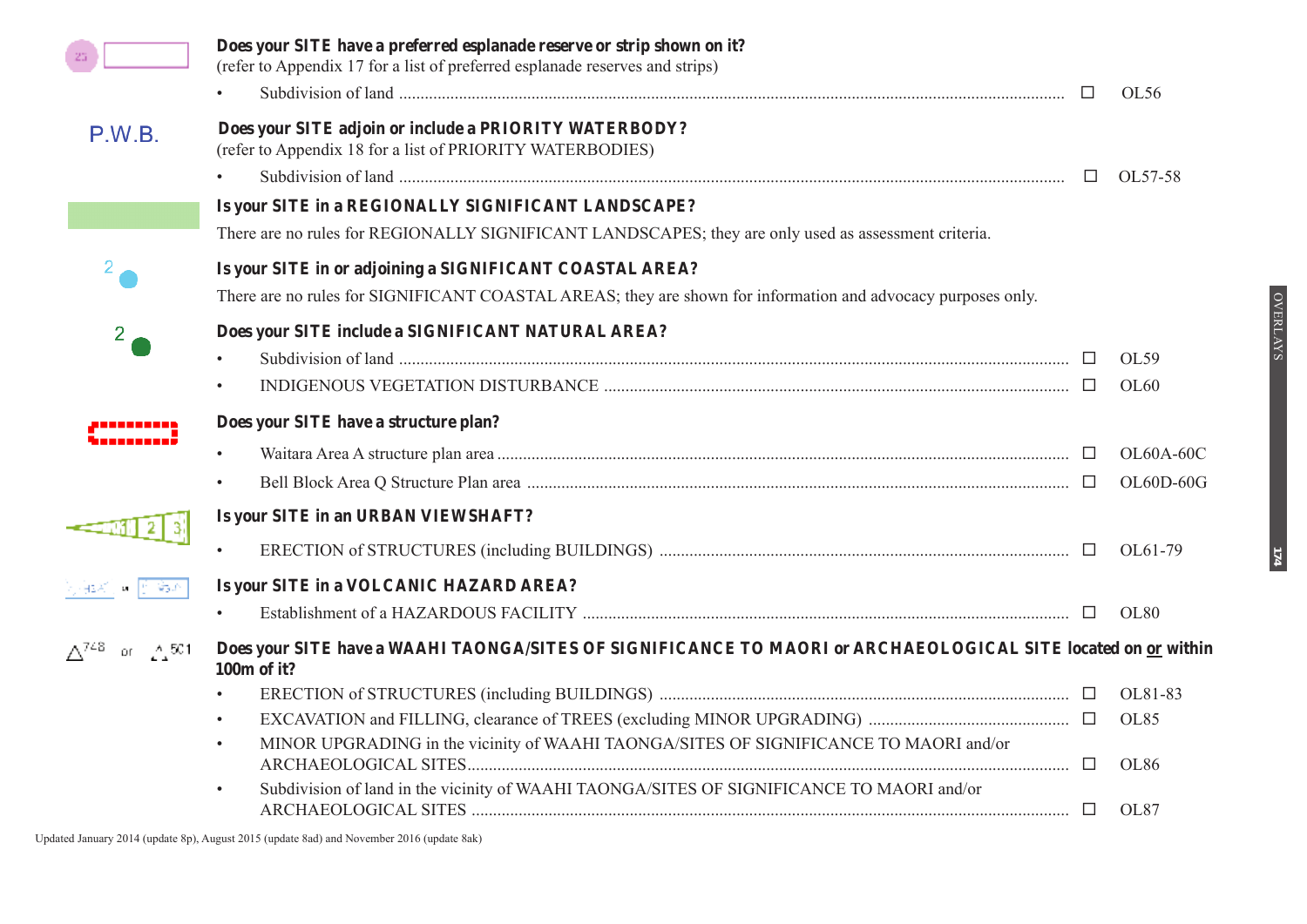| Rule            |                                                                                                                                                                                                                                                              | <b>Standards and Terms</b>                                                                         |                   | <b>Matters over which</b>                                   | <b>Assessment Criteria</b> |                                                                                                                                                                                                                                                                                                                                                                                                                                                                                                                                              |
|-----------------|--------------------------------------------------------------------------------------------------------------------------------------------------------------------------------------------------------------------------------------------------------------|----------------------------------------------------------------------------------------------------|-------------------|-------------------------------------------------------------|----------------------------|----------------------------------------------------------------------------------------------------------------------------------------------------------------------------------------------------------------------------------------------------------------------------------------------------------------------------------------------------------------------------------------------------------------------------------------------------------------------------------------------------------------------------------------------|
| <b>No.</b>      | Parameter                                                                                                                                                                                                                                                    | <b>Conditions Permitted</b>                                                                        | <b>Controlled</b> | <b>Discretionary</b>                                        | control is reserved        | COUNCIL has restricted the exercise of its discretion to these<br>matters for land use consents                                                                                                                                                                                                                                                                                                                                                                                                                                              |
|                 | <u>AIRPORT FLIGHT PATH SURFACE</u>                                                                                                                                                                                                                           |                                                                                                    |                   |                                                             |                            |                                                                                                                                                                                                                                                                                                                                                                                                                                                                                                                                              |
|                 |                                                                                                                                                                                                                                                              | <b>ERECTION of STRUCTURES (includes BUILDINGS) and planting of TREES</b>                           |                   |                                                             |                            |                                                                                                                                                                                                                                                                                                                                                                                                                                                                                                                                              |
| OL1             | maximum HEIGHT within<br>AIRPORT FLIGHT PATH<br>SURFACE 2 (refer to<br>section 3 of Volume III for<br>zone details):<br>zone 1                                                                                                                               | 2m                                                                                                 | n/a               | greater than 2m                                             | n/a                        | 1) Any adverse effects on the safe approach, take off or<br>manoeuvring of aircraft.<br>2) Any adverse effects on the safe and efficient operation of<br>New Plymouth Airport.<br>The degree to which the AIRPORT FLIGHT PATH<br>3)<br>SURFACE will be penetrated (refer to Appendix 11).                                                                                                                                                                                                                                                    |
| OL <sub>2</sub> | zone 2                                                                                                                                                                                                                                                       | 4m                                                                                                 | n/a               | greater than 4m                                             |                            |                                                                                                                                                                                                                                                                                                                                                                                                                                                                                                                                              |
| OL3             | zone 3                                                                                                                                                                                                                                                       | 8 <sub>m</sub>                                                                                     | n/a               | greater than 8m                                             |                            |                                                                                                                                                                                                                                                                                                                                                                                                                                                                                                                                              |
| OL4             | zone 4                                                                                                                                                                                                                                                       | 12m or the<br>maximum HEIGHT<br>for the underlying<br>ENVIRONMENT AREA,<br>whichever is the lesser | n/a               | does not meet the<br>conditions for a<br>permitted activity |                            |                                                                                                                                                                                                                                                                                                                                                                                                                                                                                                                                              |
|                 | Plan.                                                                                                                                                                                                                                                        |                                                                                                    |                   |                                                             |                            | Note: Where any object penetrates the notification surface (refer to AIRPORT FLIGHT PATH SURFACE diagrams in Appendix 11) Civil Aviation Rule Pt 77 requires that the proposal be notified to the<br>Director of Civil Aviation who may require it to be marked or lit. This is a statutory requirement of the Civil Aviation Act 1990 that operates outside of the provisions contained within this District                                                                                                                                |
|                 |                                                                                                                                                                                                                                                              | <b>AIRPORT NOISE CONTROL BOUNDARIES</b> (refer Diagram 12.2 in Appendix 12)                        |                   |                                                             |                            |                                                                                                                                                                                                                                                                                                                                                                                                                                                                                                                                              |
|                 |                                                                                                                                                                                                                                                              | <b>ERECTION of BUILDINGS for NOISE SENSITIVE ACTIVITIES</b>                                        |                   |                                                             |                            |                                                                                                                                                                                                                                                                                                                                                                                                                                                                                                                                              |
| OL5             | within the AIR NOISE<br><b>BOUNDARY</b> or SEL 95<br><b>BOUNDARY</b>                                                                                                                                                                                         | n/a                                                                                                | n/a               | n/a                                                         | n/a                        | n/a                                                                                                                                                                                                                                                                                                                                                                                                                                                                                                                                          |
| OL <sub>6</sub> | (excluding TEMPORARY<br><b>BUILDINGS</b> ) located<br>between the OUTER<br><b>CONTROL BOUNDARY</b><br>and the AIR NOISE<br><b>BOUNDARY</b> (excluding<br>that part of the SEL 95<br><b>BOUNDARY</b> located<br>outside of the AIR NOISE<br><b>BOUNDARY</b> ) | n/a                                                                                                | n/a               | under all<br>circumstances                                  | n/a                        | 1) The location of a BUILDING or BUILDINGS in relation<br>to the airport, the AIR NOISE BOUNDARY, the OUTER<br>CONTROL BOUNDARY and the SEL 95 BOUNDARY<br>and the likely exposure to noise from AIRCRAFT<br>OPERATIONS.<br>Whether the location of a BUILDING or BUILDINGS<br>(2)<br>and the likely noise exposure of occupiers to noise from<br>AIRCRAFT OPERATIONS will lead to unreasonable<br>effects on amenity and/or health, including disturbance of<br>sleep.<br>The extent to which activities will be conducted out of<br>doors. |

# **Rules specific to the planning map OVERLAYS - all ENVIRONMENT AREAS**

OVERLAYS

**OVERLAYS**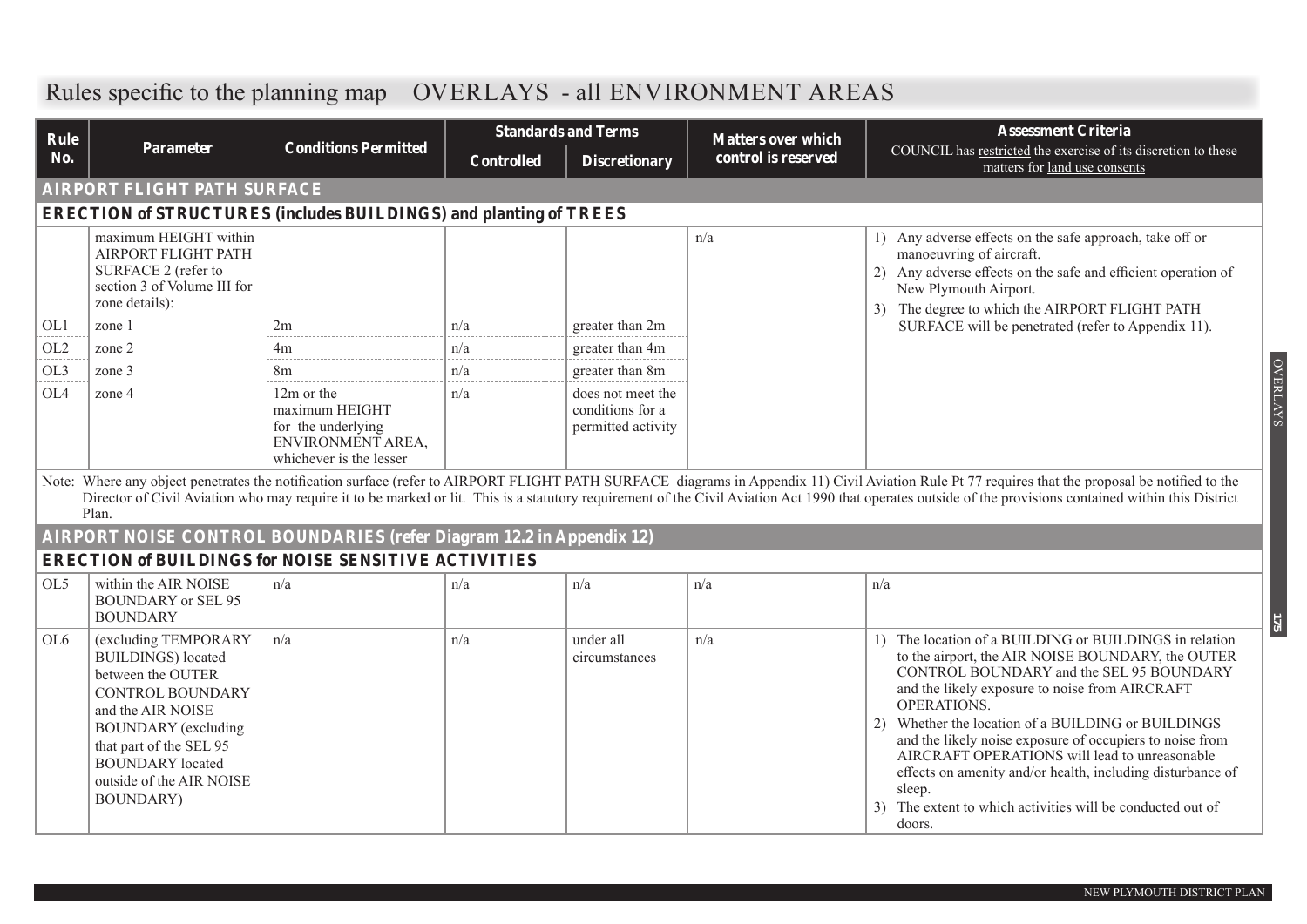| Rule            |                                                                                                                                                                                                                                                                                                                                               |                                                                                                                                                                                                                                                                                                                                                                                                                                                                                                                                  |                   | <b>Standards and Terms</b>                                  | <b>Matters over which</b> | <b>Assessment Criteria</b>                                                                                                                                                                                                                                                                                                                                                                                                                                                                                                                                                                                                                                                                                                                                                                                                                                                                                                                                                                                                                                  |
|-----------------|-----------------------------------------------------------------------------------------------------------------------------------------------------------------------------------------------------------------------------------------------------------------------------------------------------------------------------------------------|----------------------------------------------------------------------------------------------------------------------------------------------------------------------------------------------------------------------------------------------------------------------------------------------------------------------------------------------------------------------------------------------------------------------------------------------------------------------------------------------------------------------------------|-------------------|-------------------------------------------------------------|---------------------------|-------------------------------------------------------------------------------------------------------------------------------------------------------------------------------------------------------------------------------------------------------------------------------------------------------------------------------------------------------------------------------------------------------------------------------------------------------------------------------------------------------------------------------------------------------------------------------------------------------------------------------------------------------------------------------------------------------------------------------------------------------------------------------------------------------------------------------------------------------------------------------------------------------------------------------------------------------------------------------------------------------------------------------------------------------------|
| No.             | Parameter                                                                                                                                                                                                                                                                                                                                     | <b>Conditions Permitted</b>                                                                                                                                                                                                                                                                                                                                                                                                                                                                                                      | <b>Controlled</b> | <b>Discretionary</b>                                        | control is reserved       | COUNCIL has restricted the exercise of its discretion to these<br>matters for land use consents                                                                                                                                                                                                                                                                                                                                                                                                                                                                                                                                                                                                                                                                                                                                                                                                                                                                                                                                                             |
|                 |                                                                                                                                                                                                                                                                                                                                               |                                                                                                                                                                                                                                                                                                                                                                                                                                                                                                                                  |                   |                                                             |                           | 4) Whether the location of the proposed BUILDING or<br>BUILDINGS and the likely exposure to noise from<br>AIRCRAFT OPERATIONS is likely to lead to potential<br>conflict resulting in adverse effects on airport activities.<br>The necessity for soundproofing any NOISE SENSITIVE<br>5)<br>ROOM having regard to the design, construction and room<br>layout of the proposed BUILDING or BUILDINGS.<br>The extent to which other features on the SITE, including<br>natural topography or proposed ground contouring,<br>vegetation and other STRUCTURES, will mitigate the<br>effects of noise from AIRCRAFT OPERATIONS on any<br>NOISE SENSITIVE ROOM.<br><b>OVERLAYS</b><br>7) The primary purpose of a BUILDING and the anticipated<br>frequency of use of any of its NOISE SENSITIVE ROOMS.                                                                                                                                                                                                                                                          |
|                 |                                                                                                                                                                                                                                                                                                                                               | Use of BUILDINGS for NOISE SENSITIVE ACTIVITIES                                                                                                                                                                                                                                                                                                                                                                                                                                                                                  |                   |                                                             |                           |                                                                                                                                                                                                                                                                                                                                                                                                                                                                                                                                                                                                                                                                                                                                                                                                                                                                                                                                                                                                                                                             |
| OL7             | within the AIR NOISE<br><b>BOUNDARY</b>                                                                                                                                                                                                                                                                                                       | n/a                                                                                                                                                                                                                                                                                                                                                                                                                                                                                                                              | n/a               | n/a                                                         | n/a                       | n/a                                                                                                                                                                                                                                                                                                                                                                                                                                                                                                                                                                                                                                                                                                                                                                                                                                                                                                                                                                                                                                                         |
| OL <sub>8</sub> | requirement for sound<br>attenuation of any<br><b>BUILDING</b> (excluding<br><b>TEMPORARY</b><br><b>BUILDINGS</b> ) located<br>between the OUTER<br><b>CONTROL BOUNDARY</b><br>and the AIR NOISE<br><b>BOUNDARY</b> (including<br>that area of land within the<br>SEL 95 BOUNDARY but<br>located outside of the AIR<br><b>NOISE BOUNDARY)</b> | shall be designed and<br>constructed in accordance<br>with an acoustic design<br>certificate from an acoustic<br>engineer so that the level<br>of noise received within<br>any NOISE SENSITIVE<br>ROOM from AIRCRAFT<br><b>OPERATIONS</b> at New<br>Plymouth Airport does<br>not exceed 40 dBA Ldn<br>between 10pm and 7am<br>on any day provided that<br>any bedroom shall also be<br>designed and constructed so<br>that noise from AIRCRAFT<br>OPERATIONS for a single<br>event does not exceed SEL<br>65dBA within that room | n/a               | does not meet the<br>conditions for a<br>permitted activity | n/a                       | 1) The location of a BUILDING or BUILDINGS in relation to<br>the airport, the AIR NOISE BOUNDARY and the OUTER<br>CONTROL BOUNDARY and the SEL 95 BOUNDARY<br>and the likely exposure to noise from AIRCRAFT<br>OPERATIONS.<br>2) Whether the location of a BUILDING or BUILDINGS and<br>the likely exposure of occupiers to noise from AIRCRAFT<br>OPERATIONS will lead to unreasonable effects on amenity<br>and/or health, including disturbance of sleep.<br>$\overline{20}$<br>3) Whether the location of the proposed BUILDING or<br>BUILDINGS and the likely exposure to noise from<br>AIRCRAFT OPERATIONS is likely to lead to potential<br>conflict resulting in adverse effects on airport activities.<br>The necessity for soundproofing any NOISE SENSITIVE<br>ROOM having regard to the design, construction and room<br>layout of the proposed BUILDING or BUILDINGS.<br>The extent to which other features on the SITE, including<br>natural topography or proposed ground contouring,<br>vegetation and other STRUCTURES, will mitigate the |

effects of noise from AIRCRAFT OPERATIONS on any

6) The primary purpose of a BUILDING and the anticipated frequency of use of any of its NOISE SENSITIVE ROOMS.

NOISE SENSITIVE ROOM.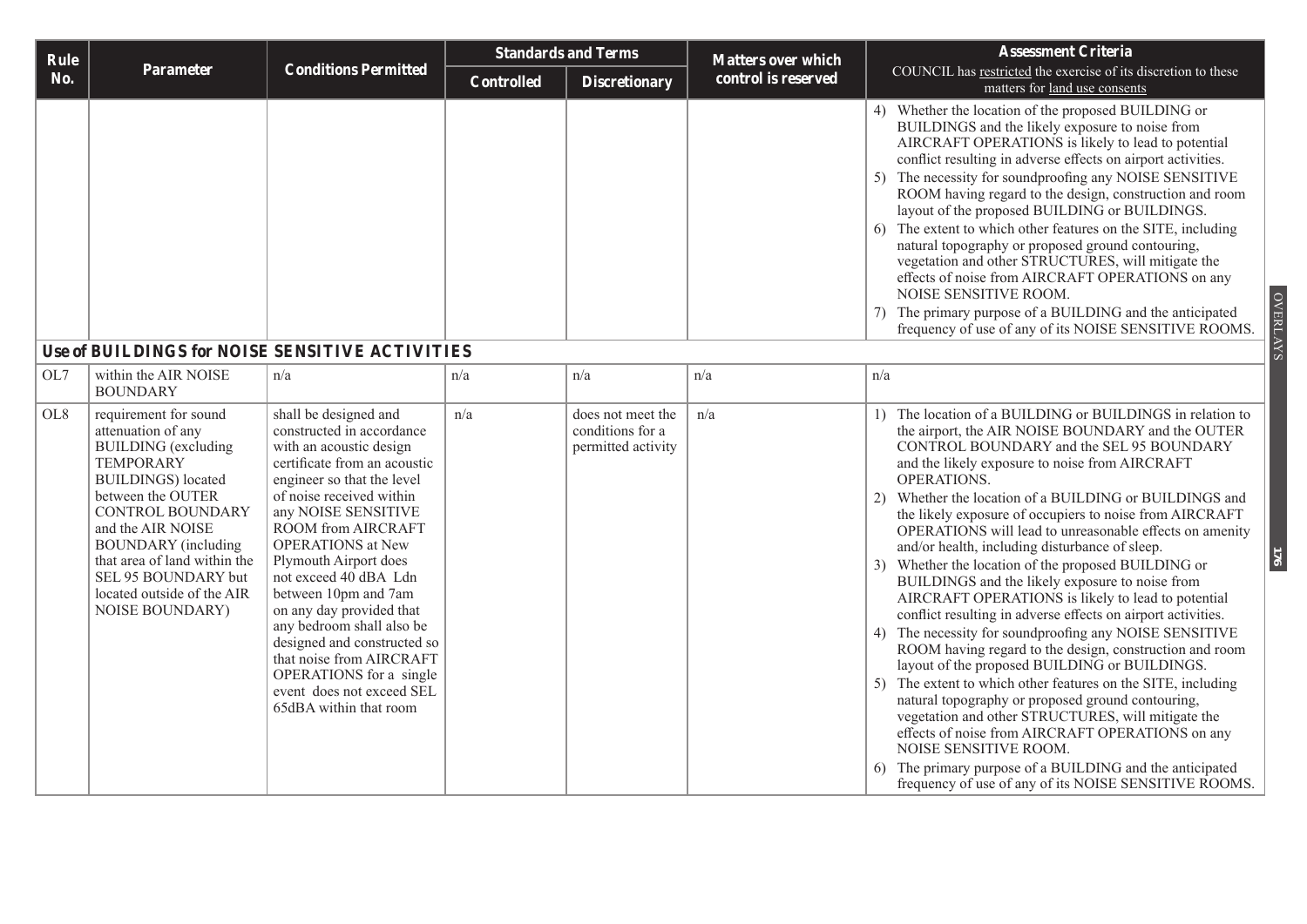| Rule            |                                                                                                                                                                           |                                                                                                  |                   | <b>Standards and Terms</b>                                  | <b>Matters over which</b> | <b>Assessment Criteria</b>                                                                                                                                                                                                                                                                                                                                                                                                                                                                                                                                                                                                                                                                                                                                                                                                                                                                                        |
|-----------------|---------------------------------------------------------------------------------------------------------------------------------------------------------------------------|--------------------------------------------------------------------------------------------------|-------------------|-------------------------------------------------------------|---------------------------|-------------------------------------------------------------------------------------------------------------------------------------------------------------------------------------------------------------------------------------------------------------------------------------------------------------------------------------------------------------------------------------------------------------------------------------------------------------------------------------------------------------------------------------------------------------------------------------------------------------------------------------------------------------------------------------------------------------------------------------------------------------------------------------------------------------------------------------------------------------------------------------------------------------------|
| No.             | <b>Parameter</b>                                                                                                                                                          | <b>Conditions Permitted</b>                                                                      | <b>Controlled</b> | <b>Discretionary</b>                                        | control is reserved       | COUNCIL has restricted the exercise of its discretion to these<br>matters for land use consents                                                                                                                                                                                                                                                                                                                                                                                                                                                                                                                                                                                                                                                                                                                                                                                                                   |
|                 | Use of land - emission of noise                                                                                                                                           |                                                                                                  |                   |                                                             |                           |                                                                                                                                                                                                                                                                                                                                                                                                                                                                                                                                                                                                                                                                                                                                                                                                                                                                                                                   |
| OL <sub>9</sub> | noise generated by<br>AIRCRAFT OPERATIONS<br>at New Plymouth Airport<br>measured in accordance<br>with NZS 6805:1992<br>Airport Noise Management<br>and Land Use Planning | meets the conditions for<br>a permitted activity as<br>specified in Table 12.1 in<br>Appendix 12 | n/a               | does not meet the<br>conditions for a<br>permitted activity | n/a                       | 1) Ambient noise levels.<br>2) The length of time, and the level by which, the noise<br>standards (refer Appendix 12) will be exceeded, particularly<br>at night.<br>3) The nature and location of nearby activities and the effects<br>they may experience resulting from increased noise levels.<br>4) Whether the noise levels are likely to detract from the<br>amenity or general environmental quality of the area in<br>which they are received.<br>5) Whether the noise levels are likely to result in adverse<br>health effects, including sleep disturbance.<br><b>OVERLAYS</b><br>The topography of the SITE and any influence this may<br>have on noise transmission.<br>Any mitigation of the noise proposed, in accordance<br>with a best practicable option approach (e.g. SITE layout<br>and design, design and location of STRUCTURES,<br>BUILDINGS and equipment and the timing of operations). |
|                 | <b>COASTAL HAZARD AREA</b>                                                                                                                                                |                                                                                                  |                   |                                                             |                           |                                                                                                                                                                                                                                                                                                                                                                                                                                                                                                                                                                                                                                                                                                                                                                                                                                                                                                                   |
|                 | <b>ERECTION of BUILDINGS</b>                                                                                                                                              |                                                                                                  |                   |                                                             |                           |                                                                                                                                                                                                                                                                                                                                                                                                                                                                                                                                                                                                                                                                                                                                                                                                                                                                                                                   |
| OL10            |                                                                                                                                                                           | meets the conditions for<br>a permitted activity as<br>specified in Appendix 27,<br>Part A, 27.1 | n/a               | does not meet the<br>conditions for a<br>permitted activity | n/a                       | 1) Design, construction and location of the BUILDING,<br>including its intended duration.<br>Minimum floor levels.<br>2)<br>The ability to relocate the BUILDING.<br>4) Whether the BUILDING is likely to exacerbate or increase<br>the likelihood of coastal erosion.<br>Whether the BUILDING is likely to be subject to inundation<br>5)<br>by the sea during its intended life span.<br>6) Where the proposed works are to be located within the<br>Rohutu Block at Waitara, whether the proposal is consistent<br>with the findings of the report entitled "Coastal Hazard<br>Risk Assessment for Te Rohutu Block, Waitara, Te Tai Hau<br>A Uru, New Plymouth District" written by J G Gibb in<br>December 1998.                                                                                                                                                                                              |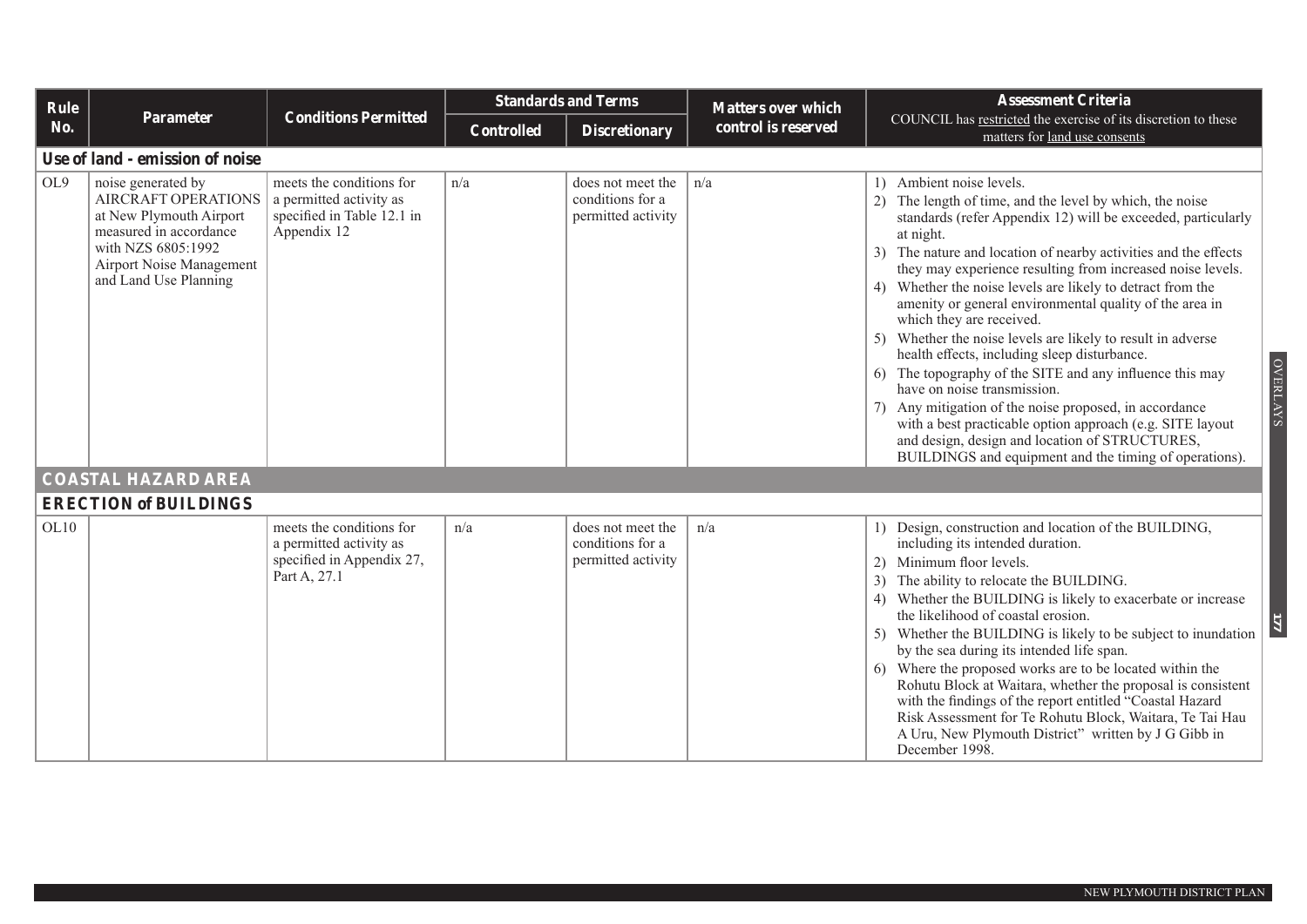| Rule |                                                                                   |                                                                                                                                                                                                    |                   | <b>Standards and Terms</b>                                  | <b>Matters over which</b> | <b>Assessment Criteria</b>                                                                                                                                                                                                                                                                                                                                                                                                                                                                                                                                                                                                                                                                                                                                                                                                                                                                                                                                                                                                                                                                                                                                                                                                                                                                                                                                        |  |  |  |  |  |
|------|-----------------------------------------------------------------------------------|----------------------------------------------------------------------------------------------------------------------------------------------------------------------------------------------------|-------------------|-------------------------------------------------------------|---------------------------|-------------------------------------------------------------------------------------------------------------------------------------------------------------------------------------------------------------------------------------------------------------------------------------------------------------------------------------------------------------------------------------------------------------------------------------------------------------------------------------------------------------------------------------------------------------------------------------------------------------------------------------------------------------------------------------------------------------------------------------------------------------------------------------------------------------------------------------------------------------------------------------------------------------------------------------------------------------------------------------------------------------------------------------------------------------------------------------------------------------------------------------------------------------------------------------------------------------------------------------------------------------------------------------------------------------------------------------------------------------------|--|--|--|--|--|
| No.  | Parameter                                                                         | <b>Conditions Permitted</b>                                                                                                                                                                        | <b>Controlled</b> | <b>Discretionary</b>                                        | control is reserved       | COUNCIL has restricted the exercise of its discretion to these<br>matters for land use consents                                                                                                                                                                                                                                                                                                                                                                                                                                                                                                                                                                                                                                                                                                                                                                                                                                                                                                                                                                                                                                                                                                                                                                                                                                                                   |  |  |  |  |  |
|      | <b>ERECTION of STRUCTURES, EXCAVATION and FILLING and clearance of vegetation</b> |                                                                                                                                                                                                    |                   |                                                             |                           |                                                                                                                                                                                                                                                                                                                                                                                                                                                                                                                                                                                                                                                                                                                                                                                                                                                                                                                                                                                                                                                                                                                                                                                                                                                                                                                                                                   |  |  |  |  |  |
| OL11 |                                                                                   | does not result in:<br>1) erosion or scour; or<br>2) adverse disturbance,<br>modification or<br>destruction of dune,<br>wetland or estuarine<br>ecosystems                                         | n/a               | does not meet the<br>conditions for a<br>permitted activity | n/a                       | 1) The extent of the adverse effects and whether they increase<br>the level of erosion or inundation to the SITE, neighbouring<br>SITES or the environment.<br>The duration of the works and whether the adverse effects<br>2)<br>can be avoided, remedied or mitigated.<br>3) Whether alternative methods or locations would reduce the<br>adverse effects of the activity, and whether such alternatives<br>are practicable.                                                                                                                                                                                                                                                                                                                                                                                                                                                                                                                                                                                                                                                                                                                                                                                                                                                                                                                                    |  |  |  |  |  |
|      | <b>Establishment of HAZARDOUS FACILITIES</b>                                      |                                                                                                                                                                                                    |                   |                                                             |                           |                                                                                                                                                                                                                                                                                                                                                                                                                                                                                                                                                                                                                                                                                                                                                                                                                                                                                                                                                                                                                                                                                                                                                                                                                                                                                                                                                                   |  |  |  |  |  |
| OL12 | <b>EFFECTS RATIO</b>                                                              | equal to or less than<br>0.2 or the EFFECTS<br>RATIO for the underlying<br>ENVIRONMENT AREA,<br>whichever is the lesser,<br>provided that the conditions<br>set out in Appendix 6 are<br>satisfied | n/a               | does not meet the<br>conditions for a<br>permitted activity | n/a                       | <b>OVERLAYS</b><br>The extent to which the EFFECTS RATIO is exceeded.<br>$\left  \cdot \right $<br>2) Location of the facility and proximity to sensitive features<br>including:<br>- activities and areas involving people such as child care<br>facilities, schools, rest homes, hospitals, shopping centres<br>and residential areas;<br>- WATERCOURSES, catchments, aquifers and the coast;<br>- identified hazard areas such as the COASTAL HAZARD<br>AREA, FLOOD HAZARD AREA, VOLCANIC<br>HAZARD AREA or the Norfolk or Inglewood FAULT<br>LINES; and<br>- any wildlife habitats including bush areas and wetlands.<br>3) Choice of SITE location including the nature of the subsoil<br>and SITE geology.<br>4) SITE design and management including:<br>- SITE drainage and OFF-SITE INFRASTRUCTURE, e.g.<br>$\overline{13}$<br>stormwater drainage systems, sewer type and capacity;<br>- the disposal of wastes containing HAZARDOUS<br><b>SUBSTANCES;</b><br>- adherence to health and safety and/or environmental<br>management systems; and<br>- self monitoring and maintenance procedures.<br>5) Risk mitigation and management measures including:<br>- spill contingency and emergency planning, including<br>potential hazards, failure modes and exposure pathways;<br>- emergency procedures; and<br>- fire safety and fire water management. |  |  |  |  |  |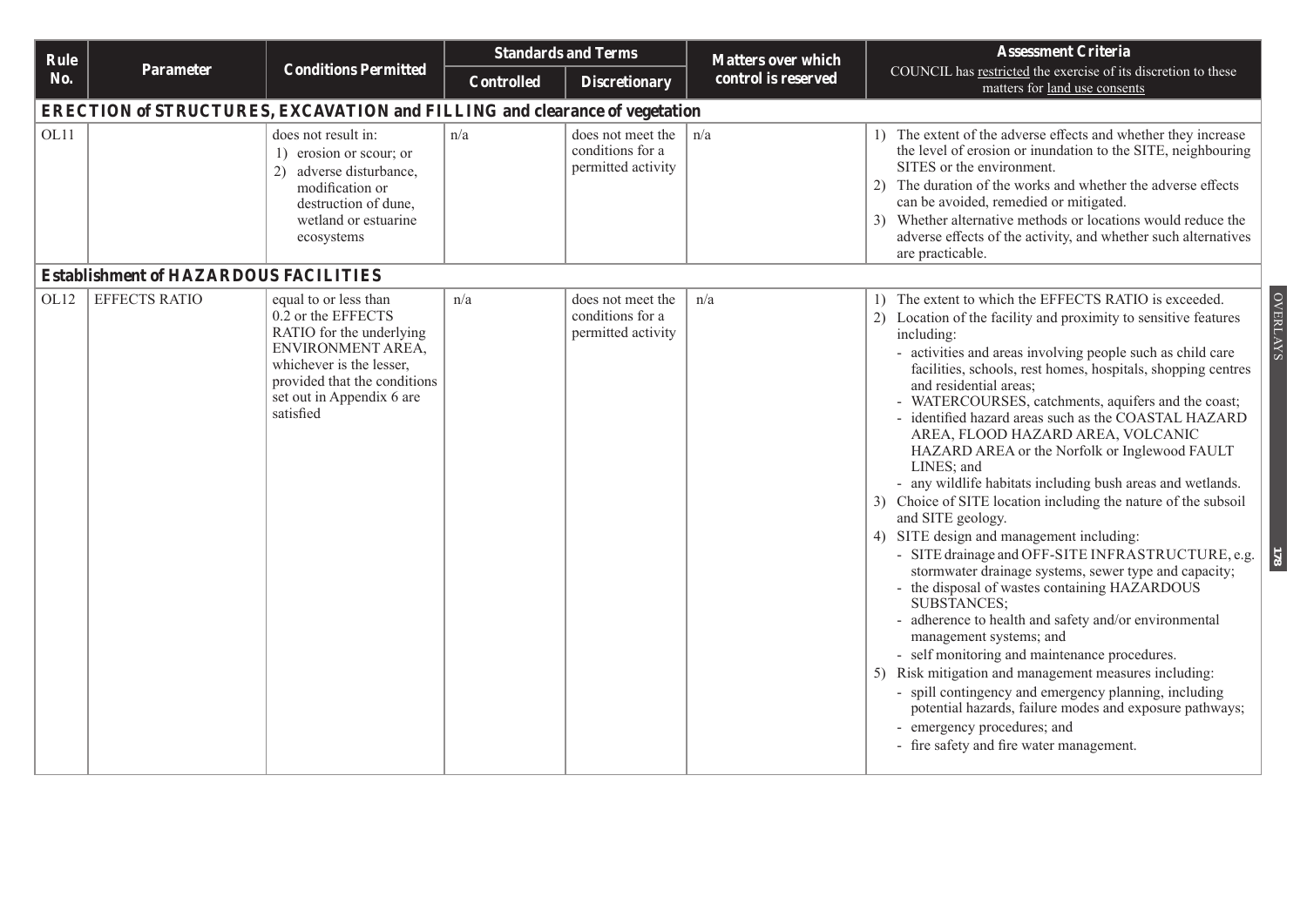| Rule |                                                                                                                                                                             |                             |                                                         | <b>Standards and Terms</b>                                                                                                                        | <b>Matters over which</b>                                                                                                                                                                                                                                                                                                                                                                                  | <b>Assessment Criteria</b>                                                                                                                                                                                                                                                                                                                                                                                                                                                                                                                                                                                                                                                                                                                                                                                                                                                                               |
|------|-----------------------------------------------------------------------------------------------------------------------------------------------------------------------------|-----------------------------|---------------------------------------------------------|---------------------------------------------------------------------------------------------------------------------------------------------------|------------------------------------------------------------------------------------------------------------------------------------------------------------------------------------------------------------------------------------------------------------------------------------------------------------------------------------------------------------------------------------------------------------|----------------------------------------------------------------------------------------------------------------------------------------------------------------------------------------------------------------------------------------------------------------------------------------------------------------------------------------------------------------------------------------------------------------------------------------------------------------------------------------------------------------------------------------------------------------------------------------------------------------------------------------------------------------------------------------------------------------------------------------------------------------------------------------------------------------------------------------------------------------------------------------------------------|
| No.  | Parameter                                                                                                                                                                   | <b>Conditions Permitted</b> | Controlled                                              | <b>Discretionary</b>                                                                                                                              | control is reserved                                                                                                                                                                                                                                                                                                                                                                                        | COUNCIL has restricted the exercise of its discretion to these<br>matters for land use consents                                                                                                                                                                                                                                                                                                                                                                                                                                                                                                                                                                                                                                                                                                                                                                                                          |
|      |                                                                                                                                                                             |                             |                                                         |                                                                                                                                                   |                                                                                                                                                                                                                                                                                                                                                                                                            | 6) Any potential cumulative or synergistic effects that<br>may result from the establishment and operation of the<br>HAZARDOUS FACILITY.<br>7) Transport of HAZARDOUS SUBSTANCES and any<br>adverse effects on the operation and safety of the roading<br>network.<br>8) Alternative locations or methods for undertaking the<br>activity.                                                                                                                                                                                                                                                                                                                                                                                                                                                                                                                                                               |
|      | <b>Subdivision of land</b>                                                                                                                                                  |                             |                                                         |                                                                                                                                                   |                                                                                                                                                                                                                                                                                                                                                                                                            |                                                                                                                                                                                                                                                                                                                                                                                                                                                                                                                                                                                                                                                                                                                                                                                                                                                                                                          |
| OL13 | of an ALLOTMENT which<br>includes the COASTAL<br><b>HAZARD AREA</b>                                                                                                         | n/a                         | n/a                                                     | is not smaller<br>than the minimum<br>size specified for<br>a discretionary<br>activity in the<br>underlying<br><b>ENVIRONMENT</b><br><b>AREA</b> | n/a                                                                                                                                                                                                                                                                                                                                                                                                        | In addition to the subdivision assessment criteria for the<br>underlying ENVIRONMENT AREA:<br>1) The extent to which the hazard can be avoided or mitigated.<br><b>OVERLAYS</b><br>2) Any intensification of land use due to the subdivision or<br>consequent use and the extent to which this will increase<br>risk to human life, property, INFRASTRUCTURE and the<br>environment.<br>3) Mitigation measures proposed.                                                                                                                                                                                                                                                                                                                                                                                                                                                                                 |
| OL14 | requirement for an<br>esplanade strip where an<br>ALLOTMENT adjoins or<br>is adjacent to Mean High<br>Water Springs (regardless<br>of the size of the<br>ALLOTMENT created) | n/a                         | an esplanade strip<br>of 20m wide shall<br>be set aside | does not meet<br>the standards<br>and terms for a<br>controlled activity                                                                          | 1) Use of esplanade<br>reserve or strip.<br>2) Access provisions.<br>3) Planting and clearance<br>of vegetation.<br>4) Fencing requirements.<br>5) ERECTION of<br><b>BUILDINGS</b> and<br>STRUCTURES.<br>Who will manage the<br>6)<br>land within the strip or<br>reserve, and in what<br>manner, including<br>noxious weed removal.<br>Provision for closure.<br>7)<br>8)<br>Permission for<br>easements. | 1) Whether the taking of the reserve or strip, or its required<br>width is inappropriate for reasons of impact on SITES<br>of significance to IWI or ecological areas sensitive to<br>disturbance, security, public safety or minor boundary<br>adjustment.<br>2) The extent to which the ability of the strip to mitigate<br>the adverse effects of the hazard will be affected by any<br>reduction or removal.<br>3) Whether the adverse effects of the hazard can be mitigated<br>6/1<br>through alternative means.<br>4) Any existing formal protection afforded through existing<br>reserves or strip, covenants or management agreements.<br>5) Any factors which mitigate against or compensate for<br>reduction or removal.<br>6) The extent to which the public benefits gained justify the<br>costs of acquisition and maintenance of the strip, having<br>regard to the purpose of the strip. |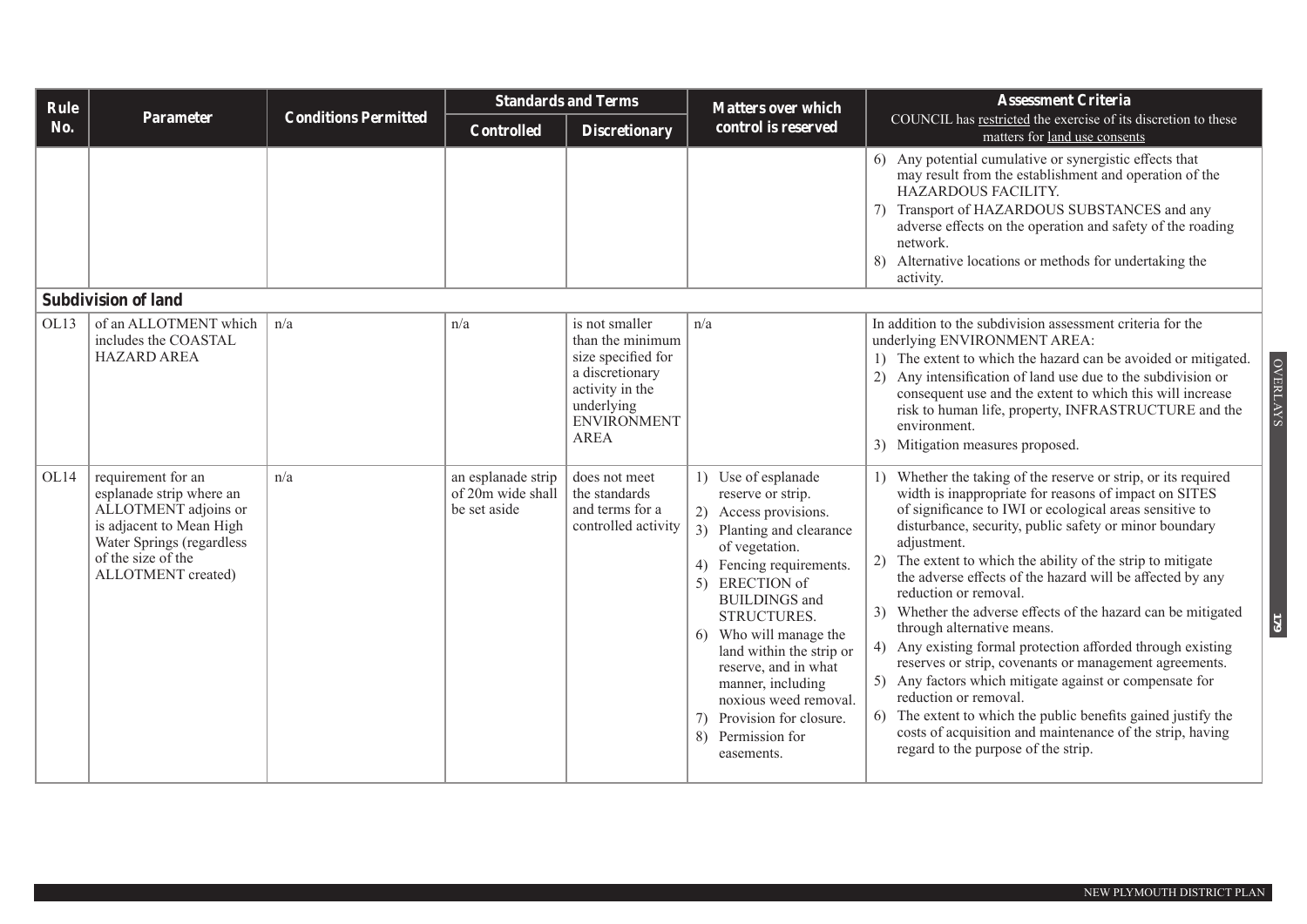| Rule |                                                                                                                                                             |                                                                                                                                         | <b>Standards and Terms</b>                                                                                          |                                                                                                                                                                                    | <b>Matters over which</b> | <b>Assessment Criteria</b>                                                                                                                                                                                                                                                                                                                                                                                                                                                                                                                                                                                                                                                                                                                       |  |  |  |  |  |
|------|-------------------------------------------------------------------------------------------------------------------------------------------------------------|-----------------------------------------------------------------------------------------------------------------------------------------|---------------------------------------------------------------------------------------------------------------------|------------------------------------------------------------------------------------------------------------------------------------------------------------------------------------|---------------------------|--------------------------------------------------------------------------------------------------------------------------------------------------------------------------------------------------------------------------------------------------------------------------------------------------------------------------------------------------------------------------------------------------------------------------------------------------------------------------------------------------------------------------------------------------------------------------------------------------------------------------------------------------------------------------------------------------------------------------------------------------|--|--|--|--|--|
| No.  | <b>Parameter</b>                                                                                                                                            | <b>Conditions Permitted</b>                                                                                                             | <b>Controlled</b>                                                                                                   | <b>Discretionary</b>                                                                                                                                                               | control is reserved       | COUNCIL has restricted the exercise of its discretion to these<br>matters for land use consents                                                                                                                                                                                                                                                                                                                                                                                                                                                                                                                                                                                                                                                  |  |  |  |  |  |
|      | <b>COASTAL POLICY AREA</b>                                                                                                                                  |                                                                                                                                         |                                                                                                                     |                                                                                                                                                                                    |                           |                                                                                                                                                                                                                                                                                                                                                                                                                                                                                                                                                                                                                                                                                                                                                  |  |  |  |  |  |
|      | <b>Construction of ROADS</b>                                                                                                                                |                                                                                                                                         |                                                                                                                     |                                                                                                                                                                                    |                           |                                                                                                                                                                                                                                                                                                                                                                                                                                                                                                                                                                                                                                                                                                                                                  |  |  |  |  |  |
| OL15 |                                                                                                                                                             | n/a                                                                                                                                     | meets the<br>standards and<br>terms for a<br>controlled activity<br>as specified in<br>Appendix 27, Part<br>B, 27.3 | does not meet<br>the standards<br>and terms for a<br>controlled activity<br>as specified in<br>Appendix 27, Part<br>B, 27.3                                                        | n/a                       | 1) Impact of the ROAD on the natural character of the coastal<br>environment.<br>2) Whether the impact of the ROAD can be mitigated by<br>factors such as topography, landscaping or other means.<br>3) The primary function of the ROAD, and whether it promotes<br>public access to the coast.<br>4) Whether the construction of the ROAD is likely to lead<br>to further development of the land within the COASTAL<br><b>OVERLAYS</b><br>POLICY AREA which will adversely affect the natural<br>character of the coastal environment.<br>5) Need for the extension of existing INFRASTRUCTURE;<br>and<br>6) The extent to which the proposed ROAD meets the intent<br>of any INDICATIVE ROAD on the SITE (as shown on the<br>planning maps). |  |  |  |  |  |
|      | <b>ERECTION of BUILDINGS</b>                                                                                                                                |                                                                                                                                         |                                                                                                                     |                                                                                                                                                                                    |                           |                                                                                                                                                                                                                                                                                                                                                                                                                                                                                                                                                                                                                                                                                                                                                  |  |  |  |  |  |
| OL16 | maximum HEIGHT for<br><b>BUILDINGS</b> located on the<br>seaward side of Messenger<br>Terrace, Oakura, where<br>not located in an URBAN<br><b>VIEWSHAFT</b> | up to 3m above the<br>immediately adjacent<br>ROAD level of Messenger<br>Terrace as measured at the<br>nearest kerb or pavement<br>edge | n/a                                                                                                                 | greater than 3m<br>but not more<br>than 4m above<br>the immediately<br>adjacent<br>ROAD level<br>of Messenger<br>Terrace as<br>measured at the<br>nearest kerb or<br>pavement edge | n/a                       | 1) Impact of the increased HEIGHT on the natural character of<br>the coastal environment.<br>2) Existing HEIGHTS of surrounding BUILDINGS.<br>3) Any factors, such as topography, natural landform or<br>landscaping, which will mitigate any adverse effect of the<br>increased HEIGHT.<br>4) Any compensation proposed to reduce the overall impact<br>180<br>of the development on the natural character of the coastal<br>environment.<br>5) Use of design elements (such as colour, shape, materials) to<br>reduce adverse effects                                                                                                                                                                                                          |  |  |  |  |  |
|      | <b>ERECTION of STRUCTURES, EXCAVATION and FILLING and clearance of vegetation</b>                                                                           |                                                                                                                                         |                                                                                                                     |                                                                                                                                                                                    |                           |                                                                                                                                                                                                                                                                                                                                                                                                                                                                                                                                                                                                                                                                                                                                                  |  |  |  |  |  |
| OL17 |                                                                                                                                                             | does not result in adverse<br>disturbance, modification<br>or destruction of dune,<br>wetland or estuarine<br>ecosystems                | n/a                                                                                                                 | does not meet the<br>conditions for a<br>permitted activity                                                                                                                        | n/a                       | 1) The duration of the works and whether the natural character<br>can be restored or rehabilitated.<br>2) Whether alternative methods or locations would reduce the<br>adverse effects of the activity, and whether such alternatives<br>are practicable.<br>3) The uniqueness of the feature of the coastal environment<br>that is being modified.<br>4) Any environmental compensation proposed.                                                                                                                                                                                                                                                                                                                                               |  |  |  |  |  |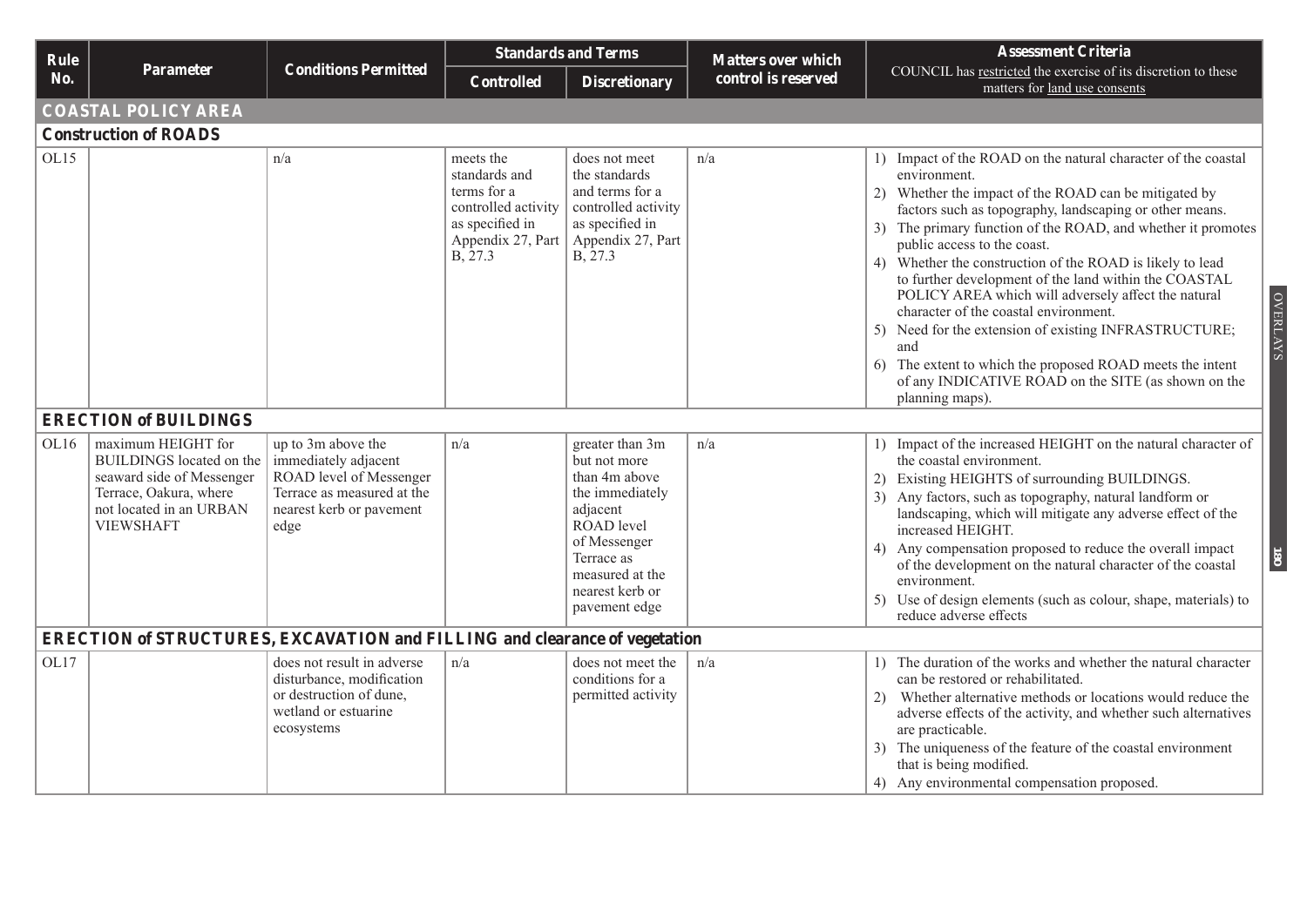| Rule |                                                                                                                                                                             |                             |                                                         | <b>Standards and Terms</b>                                                                                                                                            | <b>Matters over which</b>                                                                                                                                                                                                                                                                                                                                                                         | <b>Assessment Criteria</b>                                                                                                                                                                                                                                                                                                                                                                                                                                                                                                                                                                                                                                                                                                                                                                                                                                                                                                                                                                                                                                                                                                                                                                                                                                                |
|------|-----------------------------------------------------------------------------------------------------------------------------------------------------------------------------|-----------------------------|---------------------------------------------------------|-----------------------------------------------------------------------------------------------------------------------------------------------------------------------|---------------------------------------------------------------------------------------------------------------------------------------------------------------------------------------------------------------------------------------------------------------------------------------------------------------------------------------------------------------------------------------------------|---------------------------------------------------------------------------------------------------------------------------------------------------------------------------------------------------------------------------------------------------------------------------------------------------------------------------------------------------------------------------------------------------------------------------------------------------------------------------------------------------------------------------------------------------------------------------------------------------------------------------------------------------------------------------------------------------------------------------------------------------------------------------------------------------------------------------------------------------------------------------------------------------------------------------------------------------------------------------------------------------------------------------------------------------------------------------------------------------------------------------------------------------------------------------------------------------------------------------------------------------------------------------|
| No.  | <b>Parameter</b>                                                                                                                                                            | <b>Conditions Permitted</b> | <b>Controlled</b>                                       | <b>Discretionary</b>                                                                                                                                                  | control is reserved                                                                                                                                                                                                                                                                                                                                                                               | COUNCIL has restricted the exercise of its discretion to these<br>matters for land use consents                                                                                                                                                                                                                                                                                                                                                                                                                                                                                                                                                                                                                                                                                                                                                                                                                                                                                                                                                                                                                                                                                                                                                                           |
|      | <b>Subdivision of land</b>                                                                                                                                                  |                             |                                                         |                                                                                                                                                                       |                                                                                                                                                                                                                                                                                                                                                                                                   |                                                                                                                                                                                                                                                                                                                                                                                                                                                                                                                                                                                                                                                                                                                                                                                                                                                                                                                                                                                                                                                                                                                                                                                                                                                                           |
| OL18 | of an ALLOTMENT<br>in the RESIDENTIAL,<br><b>BUSINESS, OPEN</b><br>SPACE or INDUSTRIAL<br><b>ENVIRONMENT AREAS</b>                                                          | n/a                         | n/a                                                     | is not smaller<br>than the minimum<br><b>ALLOTMENT</b><br>size specified for<br>a discretionary<br>activity in the<br>underlying<br><b>ENVIRONMENT</b><br><b>AREA</b> | n/a                                                                                                                                                                                                                                                                                                                                                                                               | In addition to the subdivision assessment criteria for the<br>underlying ENVIRONMENT AREA:<br>1) The effects on the natural character of the coast, given the<br>likely pattern of development.<br>2) The pattern of existing land holdings and uses.<br>3) Any measures designed to maximise the use of natural<br>contours, such as ridgelines, in defining boundaries.<br>4) The positioning of any likely BUILDING platforms in any<br>position visible from the coast.                                                                                                                                                                                                                                                                                                                                                                                                                                                                                                                                                                                                                                                                                                                                                                                               |
| OL19 | requirement for an<br>esplanade strip where an<br>ALLOTMENT adjoins or<br>is adjacent to Mean High<br>Water Springs (regardless<br>of the size of the<br>ALLOTMENT created) | n/a                         | an esplanade strip<br>of 20m wide shall<br>be set aside | does not meet<br>the standards<br>and terms for a<br>controlled activity                                                                                              | 1) Use of esplanade<br>reserve or strip.<br>2) Access provisions.<br>3) Planting and clearance<br>of vegetation.<br>4) Fencing requirements.<br>5) ERECTION of<br><b>BUILDINGS</b> and<br>STRUCTURES.<br>6) Who will manage the<br>land within the strip or<br>reserve, and in what<br>manner, including<br>noxious weed removal.<br>7) Provision for closure.<br>8) Permission for<br>easements. | 1) Whether the taking of the reserve or strip, or its required<br><b>OVERLAYS</b><br>width is inappropriate for reasons of impact on SITES<br>of significance to IWI or ecological areas sensitive to<br>disturbance, security, public safety, natural hazards (such as<br>stability or flooding) or minor boundary adjustment.<br>2) The extent to which the natural character or functioning,<br>public access or recreational enjoyment of the coast will be<br>affected by any reduction or removal.<br>3) Whether the preservation of the natural character of, or<br>public access to, the coast can be provided for by alternative<br>means.<br>4) Any existing formal protection afforded through existing<br>reserves or strip, covenants or management agreements.<br>5) Any factors which mitigate against reduction or removal.<br>6) Any works or alternative means to compensate for a waiver<br>or reduction in size of the esplanade reserve or strip.<br>7) For strips set aside for public access, whether the strip is<br>181<br>inaccessible due to topography or other reasons.<br>8) The extent to which the public benefits gained justify the<br>costs of acquisition and maintenance of the strip, having<br>regard to the purpose of the strip. |
|      | <b>DEFINED RETAIL FRONTAGE</b>                                                                                                                                              |                             |                                                         |                                                                                                                                                                       |                                                                                                                                                                                                                                                                                                                                                                                                   |                                                                                                                                                                                                                                                                                                                                                                                                                                                                                                                                                                                                                                                                                                                                                                                                                                                                                                                                                                                                                                                                                                                                                                                                                                                                           |
|      | <b>Construction of VEHICLE ACCESS POINT</b>                                                                                                                                 |                             |                                                         |                                                                                                                                                                       |                                                                                                                                                                                                                                                                                                                                                                                                   |                                                                                                                                                                                                                                                                                                                                                                                                                                                                                                                                                                                                                                                                                                                                                                                                                                                                                                                                                                                                                                                                                                                                                                                                                                                                           |
| OL20 | across a ROAD<br><b>BOUNDARY</b>                                                                                                                                            | n/a                         | n/a                                                     | n/a                                                                                                                                                                   | n/a                                                                                                                                                                                                                                                                                                                                                                                               | n/a                                                                                                                                                                                                                                                                                                                                                                                                                                                                                                                                                                                                                                                                                                                                                                                                                                                                                                                                                                                                                                                                                                                                                                                                                                                                       |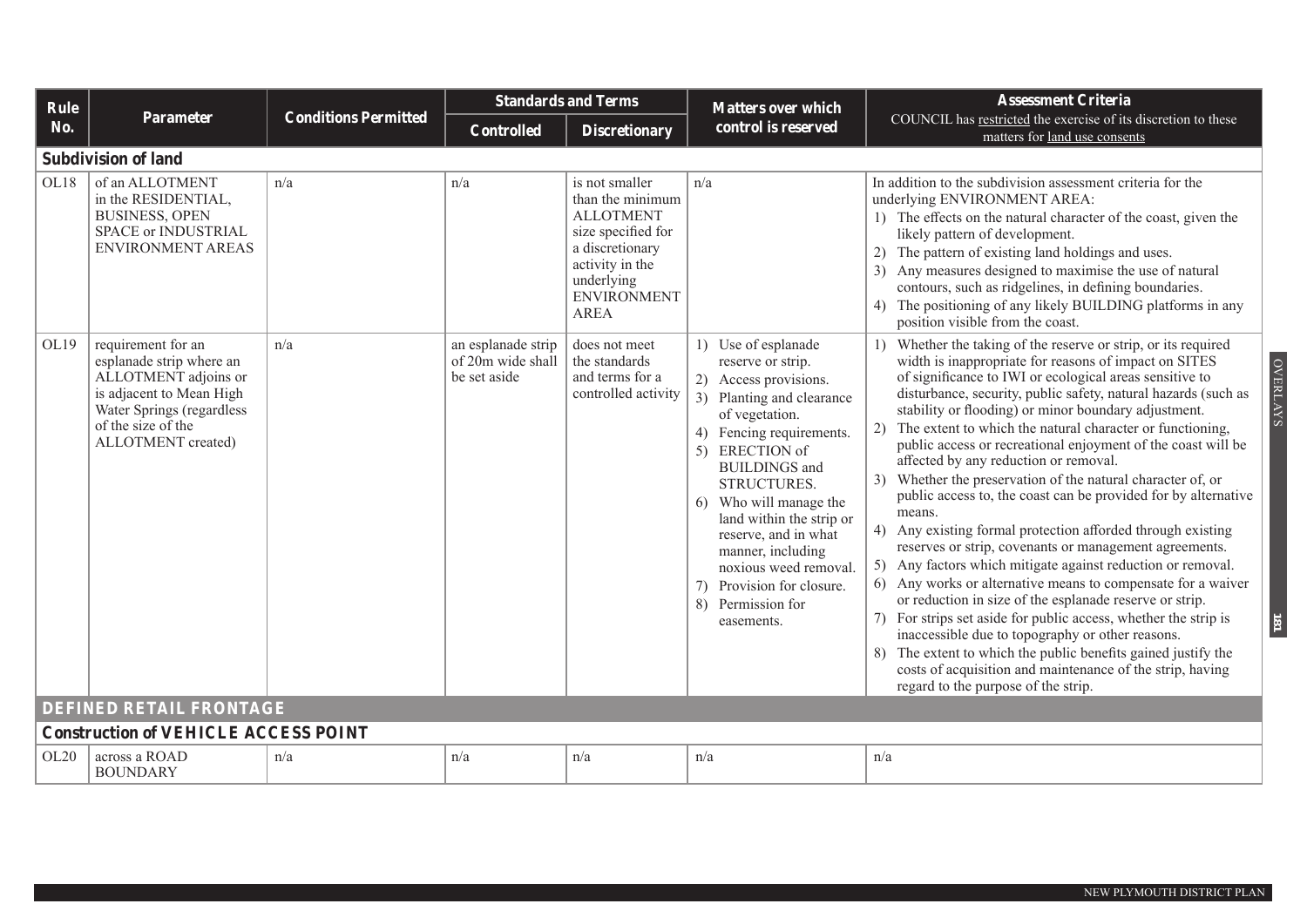| Rule |                                                                                                                                                                                                                                                                                                                                                                                                                                                                                                                                                                                                                                                                                                                                                                                            |                                                                                                                                                                                                                                         |                   | <b>Standards and Terms</b>                                  | <b>Matters over which</b> | <b>Assessment Criteria</b>                                                                                                                                                                                                                                                                                                                                                                                                                                                                                               |  |  |  |  |
|------|--------------------------------------------------------------------------------------------------------------------------------------------------------------------------------------------------------------------------------------------------------------------------------------------------------------------------------------------------------------------------------------------------------------------------------------------------------------------------------------------------------------------------------------------------------------------------------------------------------------------------------------------------------------------------------------------------------------------------------------------------------------------------------------------|-----------------------------------------------------------------------------------------------------------------------------------------------------------------------------------------------------------------------------------------|-------------------|-------------------------------------------------------------|---------------------------|--------------------------------------------------------------------------------------------------------------------------------------------------------------------------------------------------------------------------------------------------------------------------------------------------------------------------------------------------------------------------------------------------------------------------------------------------------------------------------------------------------------------------|--|--|--|--|
| No.  | <b>Parameter</b>                                                                                                                                                                                                                                                                                                                                                                                                                                                                                                                                                                                                                                                                                                                                                                           | <b>Conditions Permitted</b>                                                                                                                                                                                                             | <b>Controlled</b> | <b>Discretionary</b>                                        | control is reserved       | COUNCIL has restricted the exercise of its discretion to these<br>matters for land use consents                                                                                                                                                                                                                                                                                                                                                                                                                          |  |  |  |  |
|      | <b>ERECTION of BUILDINGS</b>                                                                                                                                                                                                                                                                                                                                                                                                                                                                                                                                                                                                                                                                                                                                                               |                                                                                                                                                                                                                                         |                   |                                                             |                           |                                                                                                                                                                                                                                                                                                                                                                                                                                                                                                                          |  |  |  |  |
| OL21 | requirement for display<br>windows (except Category<br>A heritage BUILDINGS<br>and items)                                                                                                                                                                                                                                                                                                                                                                                                                                                                                                                                                                                                                                                                                                  | shall contain display<br>windows which:<br>1) contain clear glazing<br>for the display of goods<br>and services; and<br>cover a minimum of<br>50% of the front wall<br>of the BUILDING<br>at ground floor level<br>adjacent to the road | n/a               | does not meet the<br>conditions for a<br>permitted activity | n/a                       | 1) Whether the peak pedestrian flow per hour in any week,<br>along that part of the ROAD, is less than 50.<br>Whether the appearance of the BUILDING mitigates the<br>visual effects of reduced area or no display windows.<br>The ability of the BUILDING to fit into the character of the<br>surrounding area.                                                                                                                                                                                                         |  |  |  |  |
| OL22 | requirement for verandahs<br>(except Category A heritage<br><b>BUILDINGS</b> and items)                                                                                                                                                                                                                                                                                                                                                                                                                                                                                                                                                                                                                                                                                                    | provide a verandah which<br>1) is a CONTINUOUS<br>STRUCTURE; and<br>2) complies with the<br>design standards<br>in Diagram 25.1<br>Appendix 25)                                                                                         | n/a               | does not meet the<br>conditions for a<br>permitted activity | n/a                       | <b>OVERLAYS</b><br>1) The effects of an alternative design or no verandah on the<br>character of the locality.<br>Any alternative methods of providing protection and<br>(2)<br>the effects of an alternative design or no verandah upon<br>pedestrian weather protection.<br>Whether the peak pedestrian flow per hour in any week,<br>along the ROAD in front of the SITE, is less than 50.<br>The effects of an alternative design upon the positioning and<br>functioning of street furniture and NETWORK UTILITIES. |  |  |  |  |
|      | <b>DESIGNATIONS</b>                                                                                                                                                                                                                                                                                                                                                                                                                                                                                                                                                                                                                                                                                                                                                                        |                                                                                                                                                                                                                                         |                   |                                                             |                           |                                                                                                                                                                                                                                                                                                                                                                                                                                                                                                                          |  |  |  |  |
|      | Under Part VIII of the ACT, a Minister of the Crown or local authority with financial responsibility for a public work, or a network utility operator that has been approved as a requiring authority, may<br>require land to be designated within the plan. When land is designated, the requiring authority responsible for that designation may undertake any activity that is in accordance with the purpose of the<br>designation, without requiring a resource consent. No other person may, without the prior written consent of the relevant requiring authority, do anything in relation to the land that is the subject of the<br>designation that would prevent or hinder the work or project to which the designation relates. Refer to Appendix 4 for a list of designations. |                                                                                                                                                                                                                                         |                   |                                                             |                           |                                                                                                                                                                                                                                                                                                                                                                                                                                                                                                                          |  |  |  |  |
|      | <b>FAULT LINES (Inglewood and Norfolk)</b>                                                                                                                                                                                                                                                                                                                                                                                                                                                                                                                                                                                                                                                                                                                                                 |                                                                                                                                                                                                                                         |                   |                                                             |                           | 182                                                                                                                                                                                                                                                                                                                                                                                                                                                                                                                      |  |  |  |  |
|      | energy; or of transformers, LINES and necessary associated equipment for conveying electricity                                                                                                                                                                                                                                                                                                                                                                                                                                                                                                                                                                                                                                                                                             |                                                                                                                                                                                                                                         |                   |                                                             |                           | <b>ERECTION</b> of a COMMUNICATION FACILITY; of pipelines for the distribution or transmission of natural or manufactured gas, PETROLEUM or geothermal                                                                                                                                                                                                                                                                                                                                                                   |  |  |  |  |
| OL23 | where located on or within<br>20m of a FAULT LINE                                                                                                                                                                                                                                                                                                                                                                                                                                                                                                                                                                                                                                                                                                                                          | n/a                                                                                                                                                                                                                                     | n/a               | under all<br>circumstances                                  | n/a                       | 1) The susceptibility of the development (including<br>BUILDINGS and STRUCTURES) to the effects of ground                                                                                                                                                                                                                                                                                                                                                                                                                |  |  |  |  |

|  | 20m of a FAULT LINE |  | circumstances |  | BUILDINGS and STRUCTURES) to the effects of ground<br>shaking and displacement from earthquakes.<br>2) Whether the development will intensify the use of the area,<br>or the number of people that are likely to occupy the SITE.<br>3) Impacts on the health and safety of any occupants of any |
|--|---------------------|--|---------------|--|--------------------------------------------------------------------------------------------------------------------------------------------------------------------------------------------------------------------------------------------------------------------------------------------------|
|--|---------------------|--|---------------|--|--------------------------------------------------------------------------------------------------------------------------------------------------------------------------------------------------------------------------------------------------------------------------------------------------|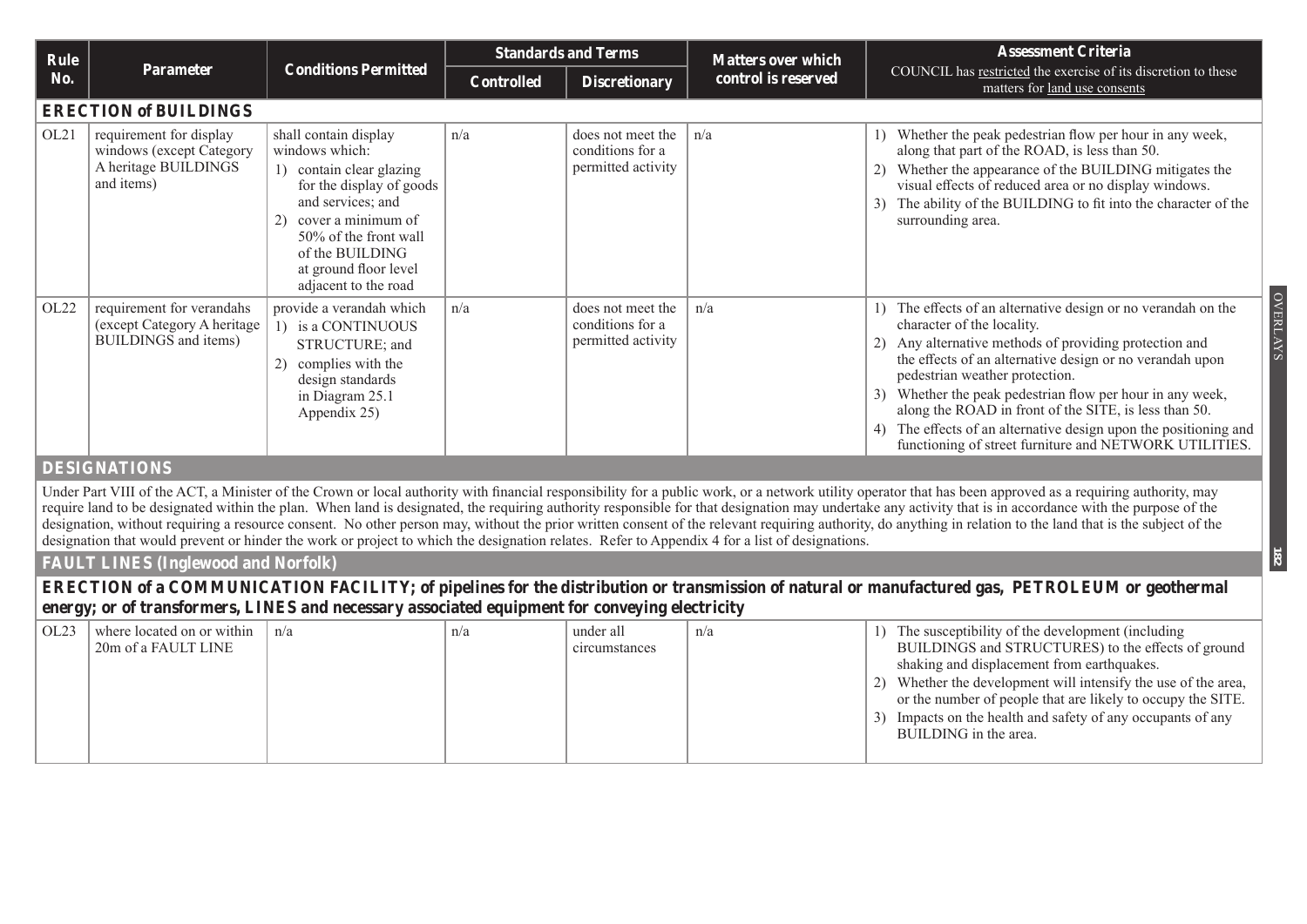| Rule |                                                                                |                                                                                                                                                                                                    | <b>Standards and Terms</b> |                                                             | <b>Matters over which</b> | <b>Assessment Criteria</b>                                                                                                                                                                                                                                                                                                                                                                                                                                                                                                                                                                                                                                                                                                                                                                                                             |  |  |  |  |  |
|------|--------------------------------------------------------------------------------|----------------------------------------------------------------------------------------------------------------------------------------------------------------------------------------------------|----------------------------|-------------------------------------------------------------|---------------------------|----------------------------------------------------------------------------------------------------------------------------------------------------------------------------------------------------------------------------------------------------------------------------------------------------------------------------------------------------------------------------------------------------------------------------------------------------------------------------------------------------------------------------------------------------------------------------------------------------------------------------------------------------------------------------------------------------------------------------------------------------------------------------------------------------------------------------------------|--|--|--|--|--|
| No.  | Parameter                                                                      | <b>Conditions Permitted</b>                                                                                                                                                                        | <b>Controlled</b>          | <b>Discretionary</b>                                        | control is reserved       | COUNCIL has restricted the exercise of its discretion to these<br>matters for land use consents                                                                                                                                                                                                                                                                                                                                                                                                                                                                                                                                                                                                                                                                                                                                        |  |  |  |  |  |
|      |                                                                                |                                                                                                                                                                                                    |                            |                                                             |                           | 4) Whether any methods have been adopted to avoid<br>or mitigate the effects of ground shaking and ground<br>displacement through BUILDING design and construction,<br>SITE layout, setbacks or other methods.<br>5) Level of contingency planning undertaken.                                                                                                                                                                                                                                                                                                                                                                                                                                                                                                                                                                         |  |  |  |  |  |
|      | <b>ERECTION of BUILDINGS</b>                                                   |                                                                                                                                                                                                    |                            |                                                             |                           |                                                                                                                                                                                                                                                                                                                                                                                                                                                                                                                                                                                                                                                                                                                                                                                                                                        |  |  |  |  |  |
| OL24 | where located on or within<br>20m of a FAULT LINE                              | n/a                                                                                                                                                                                                | n/a                        | under all<br>circumstances                                  | n/a                       | 1) The susceptibility of the development to the effects of<br>ground shaking and displacement from earthquakes.<br>2) Whether the development will intensify the use of the area,<br>or the number of people that are likely to occupy the SITE.<br>3) Impacts on the health and safety of any occupants of any<br>BUILDING in the area.<br><b>OVERLAYS</b><br>4) Whether any methods have been adopted to avoid<br>or mitigate the effects of ground shaking and ground<br>displacement through BUILDING design and construction,<br>SITE layout, setbacks or other methods.<br>5) Level of contingency planning undertaken.                                                                                                                                                                                                          |  |  |  |  |  |
|      | <b>Establishment of HAZARDOUS FACILITIES</b>                                   |                                                                                                                                                                                                    |                            |                                                             |                           |                                                                                                                                                                                                                                                                                                                                                                                                                                                                                                                                                                                                                                                                                                                                                                                                                                        |  |  |  |  |  |
| OL25 | within 20m of a FAULT<br><b>LINE</b>                                           | n/a                                                                                                                                                                                                | n/a                        | n/a                                                         | n/a                       | n/a                                                                                                                                                                                                                                                                                                                                                                                                                                                                                                                                                                                                                                                                                                                                                                                                                                    |  |  |  |  |  |
| OL26 | <b>EFFECTS RATIO where</b><br>located between 20m and<br>30m from a FAULT LINE | equal to or less than<br>0.2 or the EFFECTS<br>RATIO for the underlying<br>ENVIRONMENT AREA,<br>whichever is the lesser,<br>provided that the conditions<br>set out in Appendix 6 are<br>satisfied | n/a                        | does not meet the<br>conditions for a<br>permitted activity | n/a                       | 1) The extent to which the EFFECTS RATIO is exceeded.<br>2) Location of the facility and proximity to sensitive features<br>including:<br>- activities and areas involving people such as child care<br>facilities, schools, rest homes, hospitals, shopping centres<br>and residential areas;<br>83<br>- WATERCOURSES, catchments, aquifers and the coast;<br>- identified hazard areas such as the COASTAL HAZARD<br>AREA, FLOOD HAZARD AREA, VOLCANIC<br>HAZARD AREA or the Norfolk or Inglewood FAULT<br>LINES; and<br>- any wildlife habitats including bush areas and wetlands.<br>3) Choice of SITE location including the nature of the subsoil<br>and SITE geology.<br>4) SITE design and management including:<br>- SITE drainage and OFF-SITE INFRASTRUCTURE, e.g.<br>stormwater drainage systems, sewer type and capacity; |  |  |  |  |  |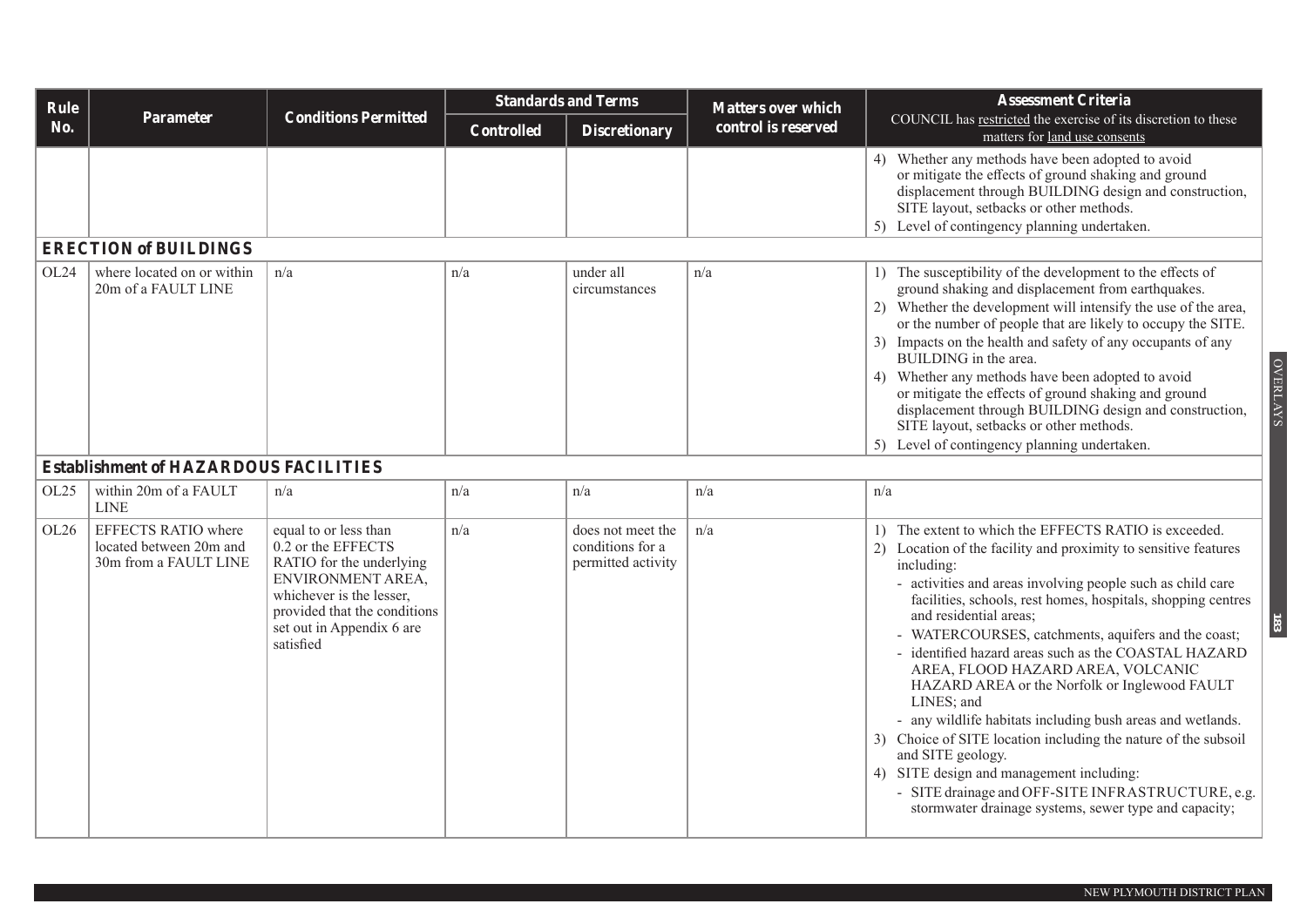| Rule |                                                                 |                                                                                                                                             | <b>Standards and Terms</b> |                                                                                                                                                                      | <b>Matters over which</b> | <b>Assessment Criteria</b>                                                                                                                                                                                                                                                                                                                                                                                                                                                                                                                                                                                                                                                                                                                                                                                                      |
|------|-----------------------------------------------------------------|---------------------------------------------------------------------------------------------------------------------------------------------|----------------------------|----------------------------------------------------------------------------------------------------------------------------------------------------------------------|---------------------------|---------------------------------------------------------------------------------------------------------------------------------------------------------------------------------------------------------------------------------------------------------------------------------------------------------------------------------------------------------------------------------------------------------------------------------------------------------------------------------------------------------------------------------------------------------------------------------------------------------------------------------------------------------------------------------------------------------------------------------------------------------------------------------------------------------------------------------|
| No.  | Parameter                                                       | <b>Conditions Permitted</b>                                                                                                                 | <b>Controlled</b>          | <b>Discretionary</b>                                                                                                                                                 | control is reserved       | COUNCIL has restricted the exercise of its discretion to these<br>matters for land use consents                                                                                                                                                                                                                                                                                                                                                                                                                                                                                                                                                                                                                                                                                                                                 |
|      |                                                                 |                                                                                                                                             |                            |                                                                                                                                                                      |                           | - the disposal of wastes containing HAZARDOUS<br><b>SUBSTANCES:</b><br>adherence to health and safety and/or environmental<br>management systems; and<br>- self monitoring and maintenance procedures.<br>5) Risk mitigation and management measures including:<br>- spill contingency and emergency planning, including<br>potential hazards, failure modes and exposure pathways;<br>- emergency procedures; and<br>- fire safety and fire water management.<br>Any potential cumulative or synergistic effects that<br>6)<br><b>OVERLAYS</b><br>may result from the establishment and operation of the<br>HAZARDOUS FACILITY.<br>Transport of HAZARDOUS SUBSTANCES and any<br>adverse effects on the operation and safety of the roading<br>network.<br>8) Alternative locations or methods for undertaking the<br>activity. |
|      | <b>Subdivision of land</b>                                      |                                                                                                                                             |                            |                                                                                                                                                                      |                           |                                                                                                                                                                                                                                                                                                                                                                                                                                                                                                                                                                                                                                                                                                                                                                                                                                 |
| OL27 | of an ALLOTMENT<br>including or within 20m of<br>a FAULT LINE   | n/a                                                                                                                                         | n/a                        | is no smaller than<br>the minimum<br><b>ALLOTMENT</b><br>size specified for<br>a discretionary<br>activity in the<br>underlying<br><b>ENVIRONMENT</b><br><b>AREA</b> | n/a                       | In addition to the subdivision assessment criteria for the<br>underlying ENVIRONMENT AREA:<br>1) The extent to which the hazard can be avoided or mitigated.<br>2) Any intensification of land use due to the subdivision or<br>consequent use and the extent to which this will increase<br>risk to human life, property, INFRASTRUCTURE and the<br>184<br>environment.<br>3) Mitigation measures proposed.<br>4) Level of contingency planning undertaken.                                                                                                                                                                                                                                                                                                                                                                    |
|      | <b>FLOOD HAZARD AREA</b>                                        |                                                                                                                                             |                            |                                                                                                                                                                      |                           |                                                                                                                                                                                                                                                                                                                                                                                                                                                                                                                                                                                                                                                                                                                                                                                                                                 |
|      | <b>ERECTION of STRUCTURES (includes BUILDINGS)</b>              |                                                                                                                                             |                            |                                                                                                                                                                      |                           |                                                                                                                                                                                                                                                                                                                                                                                                                                                                                                                                                                                                                                                                                                                                                                                                                                 |
| OL28 | within identified FLOOD<br>DETENTION AREA or<br><b>SPILLWAY</b> | if undertaken by the<br>COUNCIL or its agent for<br>purposes of stormwater<br>control in accordance<br>with a STORMWATER<br>MANAGEMENT PLAN | n/a                        | does not meet the<br>conditions for a<br>permitted activity                                                                                                          | n/a                       | 1) Impact on ability of FLOOD DETENTION AREA and or<br>SPILLWAY to fulfil its primary purpose.<br>2) Whether the development will intensify the use of the area<br>or the number of people that are likely to occupy the SITE.<br>The health and safety of occupants in any BUILDING in the<br>event of a flood event.                                                                                                                                                                                                                                                                                                                                                                                                                                                                                                          |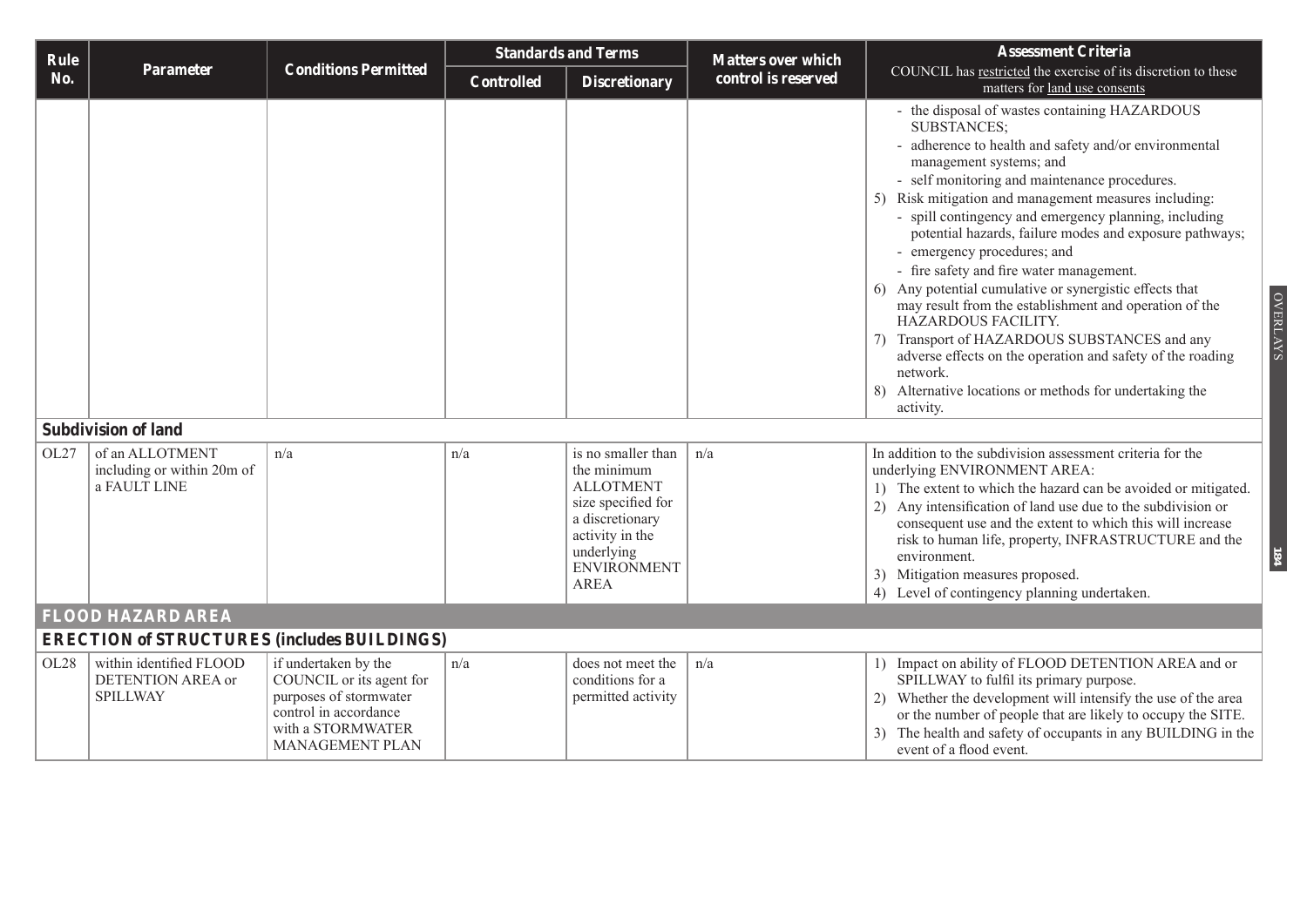| Rule |                                                                           |                                                                                                                                                                                                                                                                                                                             |                   | <b>Standards and Terms</b>                                  | <b>Matters over which</b> | <b>Assessment Criteria</b>                                                                                                                                                                                                                                                                                                                                                                                                                                                                                                                                                                                                                                                                                                                                   |  |  |  |  |
|------|---------------------------------------------------------------------------|-----------------------------------------------------------------------------------------------------------------------------------------------------------------------------------------------------------------------------------------------------------------------------------------------------------------------------|-------------------|-------------------------------------------------------------|---------------------------|--------------------------------------------------------------------------------------------------------------------------------------------------------------------------------------------------------------------------------------------------------------------------------------------------------------------------------------------------------------------------------------------------------------------------------------------------------------------------------------------------------------------------------------------------------------------------------------------------------------------------------------------------------------------------------------------------------------------------------------------------------------|--|--|--|--|
| No.  | Parameter                                                                 | <b>Conditions Permitted</b>                                                                                                                                                                                                                                                                                                 | <b>Controlled</b> | <b>Discretionary</b>                                        | control is reserved       | COUNCIL has restricted the exercise of its discretion to these<br>matters for land use consents                                                                                                                                                                                                                                                                                                                                                                                                                                                                                                                                                                                                                                                              |  |  |  |  |
|      | <b>ERECTION of BUILDINGS</b>                                              |                                                                                                                                                                                                                                                                                                                             |                   |                                                             |                           |                                                                                                                                                                                                                                                                                                                                                                                                                                                                                                                                                                                                                                                                                                                                                              |  |  |  |  |
| OL29 | within a PONDING AREA                                                     | n/a                                                                                                                                                                                                                                                                                                                         | n/a               | under all<br>circumstances                                  | n/a                       | 1) Impact on FLOOD DETENTION capacity.<br>2) Impact on rate and direction of flood flow, especially<br>whether the BUILDING presents a barrier to water<br>movement.<br>3) Potential for scouring or accelerated erosion to occur due to<br>changes in flow regime.<br>4) Proposed location and design of BUILDING including<br>minimum floor levels relative to predicted 2% AEP flood<br>levels.<br>5) The health and safety of any occupants of the BUILDING.<br>Whether the development will increase the risk of<br>6)<br><b>OVERLAYS</b><br>inundation or damage to existing development on the SITE<br>or to adjacent SITES.<br>7) Nature of the proposed use of the BUILDING, including<br>HAZARDOUS SUBSTANCES.<br>8) Mitigation measures proposed. |  |  |  |  |
|      | <b>EXCAVATION and FILLING</b>                                             |                                                                                                                                                                                                                                                                                                                             |                   |                                                             |                           |                                                                                                                                                                                                                                                                                                                                                                                                                                                                                                                                                                                                                                                                                                                                                              |  |  |  |  |
| OL30 | within an identified<br><b>FLOOD DETENTION</b><br><b>AREA or SPILLWAY</b> | if undertaken by the<br>COUNCIL or its agent for<br>purposes of stormwater<br>control in accordance<br>with a STORMWATER<br>MANAGEMENT PLAN                                                                                                                                                                                 | n/a               | does not meet the<br>conditions for a<br>permitted activity | n/a                       | 1) Impact on FLOOD DETENTION capacity.<br>2) Impact on rate and direction of flood flow.<br>3) Potential for scouring or accelerated erosion to occur due to<br>changes in flow regime.<br>Impacts on the functioning of the WATERCOURSE,<br>including any deposition of sediment that may cause                                                                                                                                                                                                                                                                                                                                                                                                                                                             |  |  |  |  |
| OL31 | within an identified<br>PONDING AREA                                      | where the EXCAVATION<br>or FILLING:<br>1) is undertaken by the<br>COUNCIL or agent for<br>purposes of stormwater<br>control in accordance<br>with a STORMWATER<br><b>MANAGEMENT</b><br>PLAN; or<br>does not create a<br>2)<br>barrier to flood flows<br>or reduce the capacity<br>of the area to contain<br>stormwater; and | n/a               | does not meet the<br>conditions for a<br>permitted activity |                           | flooding elsewhere.<br>Whether the development will increase the risk of<br>5)<br>85<br>inundation or damage to existing development on the SITE<br>or to adjacent SITES.<br>6) Mitigation measures proposed.                                                                                                                                                                                                                                                                                                                                                                                                                                                                                                                                                |  |  |  |  |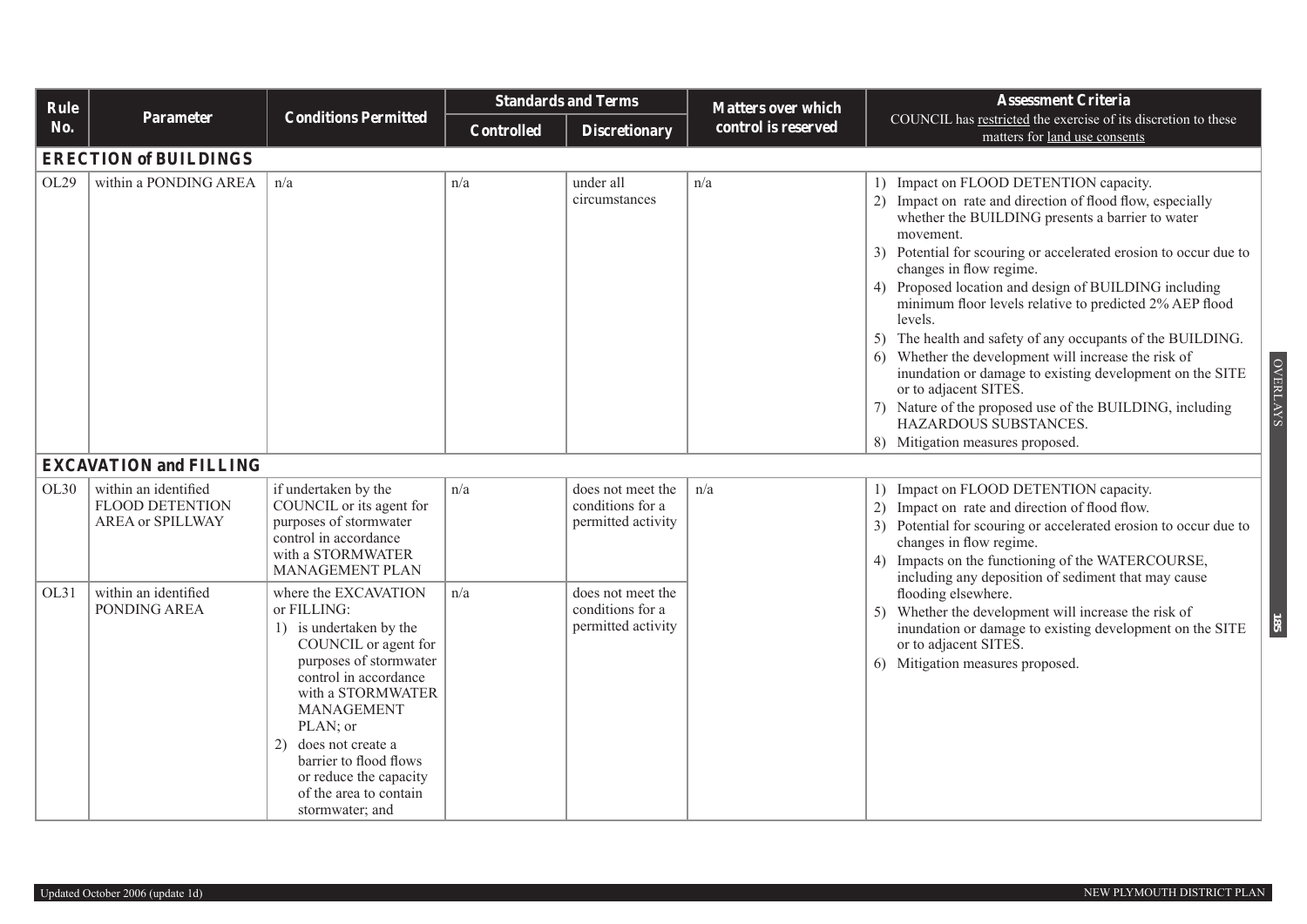| control is reserved<br>No.<br><b>Controlled</b><br><b>Discretionary</b><br>matters for land use consents<br>3) does not redirect the<br>flood water onto, or<br>increase the impact<br>of the flood event on,<br>another property.<br><b>Establishment of HAZARDOUS FACILITIES</b><br><b>EFFECTS RATIO within</b><br>OL32<br>equal to or less than<br>n/a<br>does not meet the<br>n/a<br>0.2 or the EFFECTS<br>conditions for a<br>an identified PONDING<br>AREA, FLOOD<br>RATIO for the underlying<br>permitted activity<br>including:<br>DETENTION AREA,<br>ENVIRONMENT AREA,<br>whichever is the lesser,<br>SPILLWAY or FLOOD<br><b>PLAIN</b><br>provided that the conditions<br>and residential areas;<br>set out in Appendix 6 are<br>satisfied<br>LINES; and<br>and SITE geology.<br>4) SITE design and management including:<br>SUBSTANCES;<br>management systems; and |                               | <b>Assessment Criteria</b>                                                                                                                                                                                                                                                                                                                                                                                                                                                                                                                                                                                                                                                                                                                                                                                                                                                                                                                                                                                                                                                                                                                                                                                                                                                                                                                           | <b>Matters over which</b> | <b>Standards and Terms</b> |                             |           | Rule |
|-------------------------------------------------------------------------------------------------------------------------------------------------------------------------------------------------------------------------------------------------------------------------------------------------------------------------------------------------------------------------------------------------------------------------------------------------------------------------------------------------------------------------------------------------------------------------------------------------------------------------------------------------------------------------------------------------------------------------------------------------------------------------------------------------------------------------------------------------------------------------------|-------------------------------|------------------------------------------------------------------------------------------------------------------------------------------------------------------------------------------------------------------------------------------------------------------------------------------------------------------------------------------------------------------------------------------------------------------------------------------------------------------------------------------------------------------------------------------------------------------------------------------------------------------------------------------------------------------------------------------------------------------------------------------------------------------------------------------------------------------------------------------------------------------------------------------------------------------------------------------------------------------------------------------------------------------------------------------------------------------------------------------------------------------------------------------------------------------------------------------------------------------------------------------------------------------------------------------------------------------------------------------------------|---------------------------|----------------------------|-----------------------------|-----------|------|
|                                                                                                                                                                                                                                                                                                                                                                                                                                                                                                                                                                                                                                                                                                                                                                                                                                                                               |                               | COUNCIL has restricted the exercise of its discretion to these                                                                                                                                                                                                                                                                                                                                                                                                                                                                                                                                                                                                                                                                                                                                                                                                                                                                                                                                                                                                                                                                                                                                                                                                                                                                                       |                           |                            | <b>Conditions Permitted</b> | Parameter |      |
|                                                                                                                                                                                                                                                                                                                                                                                                                                                                                                                                                                                                                                                                                                                                                                                                                                                                               |                               |                                                                                                                                                                                                                                                                                                                                                                                                                                                                                                                                                                                                                                                                                                                                                                                                                                                                                                                                                                                                                                                                                                                                                                                                                                                                                                                                                      |                           |                            |                             |           |      |
|                                                                                                                                                                                                                                                                                                                                                                                                                                                                                                                                                                                                                                                                                                                                                                                                                                                                               |                               |                                                                                                                                                                                                                                                                                                                                                                                                                                                                                                                                                                                                                                                                                                                                                                                                                                                                                                                                                                                                                                                                                                                                                                                                                                                                                                                                                      |                           |                            |                             |           |      |
| - emergency procedures; and<br>- fire safety and fire water management.<br>HAZARDOUS FACILITY.<br>network.<br>spill contingency and emergency.                                                                                                                                                                                                                                                                                                                                                                                                                                                                                                                                                                                                                                                                                                                                | <b>OVERLAYS</b><br><b>186</b> | 1) The extent to which the EFFECTS RATIO is exceeded.<br>2) Location of the facility and proximity to sensitive features<br>- activities and areas involving people such as child care<br>facilities, schools, rest homes, hospitals, shopping centres<br>- WATERCOURSES, catchments, aquifers and the coast;<br>- identified hazard areas such as the COASTAL HAZARD<br>AREA, FLOOD HAZARD AREA, VOLCANIC<br>HAZARD AREA or the Norfolk or Inglewood FAULT<br>- any wildlife habitats including bush areas and wetlands.<br>3) Choice of SITE location including the nature of the subsoil<br>- SITE drainage and OFF-SITE INFRASTRUCTURE, e.g.<br>stormwater drainage systems, sewer type and capacity;<br>the disposal of wastes containing HAZARDOUS<br>- adherence to health and safety and/or environmental<br>- self monitoring and maintenance procedures.<br>5) Risk mitigation and management measures including:<br>- spill contingency and emergency planning, including<br>potential hazards, failure modes and exposure pathways;<br>6) Any potential cumulative or synergistic effects that<br>may result from the establishment and operation of the<br>Transport of HAZARDOUS SUBSTANCES and any<br>adverse effects on the operation and safety of the roading<br>8) Alternative locations or methods for undertaking the activity, |                           |                            |                             |           |      |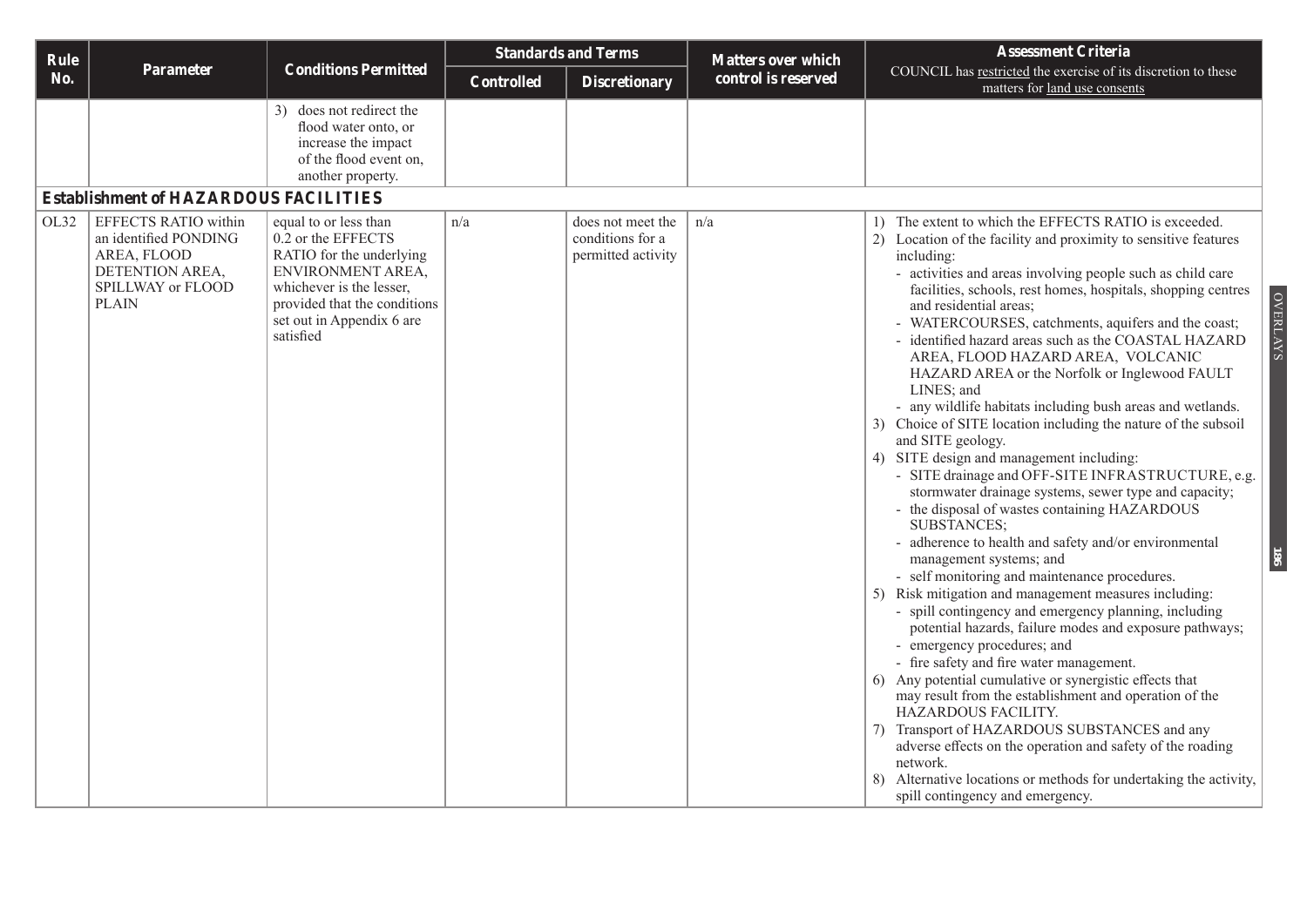| Rule  |                                                                                                                                      |                                                                                                 |                   | <b>Standards and Terms</b>                                                                                                                                    | <b>Matters over which</b> | <b>Assessment Criteria</b>                                                                                                                                                                                                                                                                                                                                                                                                                     |  |  |  |  |
|-------|--------------------------------------------------------------------------------------------------------------------------------------|-------------------------------------------------------------------------------------------------|-------------------|---------------------------------------------------------------------------------------------------------------------------------------------------------------|---------------------------|------------------------------------------------------------------------------------------------------------------------------------------------------------------------------------------------------------------------------------------------------------------------------------------------------------------------------------------------------------------------------------------------------------------------------------------------|--|--|--|--|
| No.   | <b>Parameter</b>                                                                                                                     | <b>Conditions Permitted</b>                                                                     | <b>Controlled</b> | <b>Discretionary</b>                                                                                                                                          | control is reserved       | COUNCIL has restricted the exercise of its discretion to these<br>matters for land use consents                                                                                                                                                                                                                                                                                                                                                |  |  |  |  |
|       | <b>Subdivision of land</b>                                                                                                           |                                                                                                 |                   |                                                                                                                                                               |                           |                                                                                                                                                                                                                                                                                                                                                                                                                                                |  |  |  |  |
| OL33  | of an ALLOTMENT that<br>includes an identified<br>PONDING AREA, FLOOD<br>DETENTION AREA or<br><b>SPILLWAY</b>                        | n/a                                                                                             | n/a               | is no smaller than<br>the minimum<br><b>ALLOTMENT</b><br>size specified for<br>a discretionary<br>activity in the<br>underlying<br>ENVIRONMENT<br><b>AREA</b> | n/a                       | In addition to the subdivision assessment criteria for the<br>underlying ENVIRONMENT AREA:<br>1) The extent to which the hazard can be avoided or<br>mitigated.<br>2) Any intensification of land use due to the subdivision or<br>consequent use and the extent to which this will increase<br>risk to human life, property, INFRASTRUCTURE and the<br>environment.<br>3) Mitigation measures proposed.<br>4) The need for a buffer distance. |  |  |  |  |
|       | <b>FUTURE URBAN DEVELOPMENT</b>                                                                                                      |                                                                                                 |                   |                                                                                                                                                               |                           |                                                                                                                                                                                                                                                                                                                                                                                                                                                |  |  |  |  |
|       | <b>ERECTION of STRUCTURES</b>                                                                                                        |                                                                                                 |                   |                                                                                                                                                               |                           |                                                                                                                                                                                                                                                                                                                                                                                                                                                |  |  |  |  |
| OL33A | to be used for, or ancillary<br>to the use of other<br>BUILDINGS for, intensive<br>pig farming or intensive<br>poultry farming       | n/a                                                                                             | n/a               | n/a                                                                                                                                                           | n/a                       | <b>OVERLAYS</b><br>n/a                                                                                                                                                                                                                                                                                                                                                                                                                         |  |  |  |  |
| OL33B | associated with any<br><b>INDUSTRIAL ACTIVITY</b>                                                                                    | n/a                                                                                             | n/a               | n/a                                                                                                                                                           | n/a                       | n/a                                                                                                                                                                                                                                                                                                                                                                                                                                            |  |  |  |  |
|       |                                                                                                                                      |                                                                                                 |                   |                                                                                                                                                               |                           | Note: Any activity covered by Rules OL33A and OL33B shall be assessed as a non-complying activity within the Future Urban Development OVERLAY.                                                                                                                                                                                                                                                                                                 |  |  |  |  |
| OL33C | associated with any<br><b>BUSINESS OR</b><br><b>COMMERCIAL</b><br><b>ACTIVITY</b>                                                    | n/a                                                                                             | n/a               | under all<br>circumstances                                                                                                                                    | n/a                       | The effect of the activity on the future rezoning and subsequent<br>development of the FUTURE URBAN GROWTH AREA.                                                                                                                                                                                                                                                                                                                               |  |  |  |  |
| OL33D | associated with any<br><b>RESIDENTIAL OR</b><br>COMMUNITY ACTIVITY                                                                   | a single HABITABLE<br><b>BUILDING</b> on any SITE<br>in the Future Urban<br>Development OVERLAY | n/a               | does not meet the<br>conditions for a<br>permitted activity                                                                                                   | n/a                       | $\overline{181}$<br>The effect of the activity on the future rezoning and subsequent<br>development of the FUTURE URBAN GROWTH AREA.                                                                                                                                                                                                                                                                                                           |  |  |  |  |
|       | AREA rules.                                                                                                                          |                                                                                                 |                   |                                                                                                                                                               |                           | Note 1: The Permitted Activity criteria of Rule OL33D is to provide certainty for a single HABITABLE BUILDING on any SITE, but does not preclude any other relevant RURAL ENVIRONMENT                                                                                                                                                                                                                                                          |  |  |  |  |
|       | Note 2: Any activity requiring resource consent by Rules OL33C and OL33D shall be assessed as a discretionary activity (restricted). |                                                                                                 |                   |                                                                                                                                                               |                           |                                                                                                                                                                                                                                                                                                                                                                                                                                                |  |  |  |  |
|       | <b>HAZARDOUS SUBSTANCES</b>                                                                                                          |                                                                                                 |                   |                                                                                                                                                               |                           |                                                                                                                                                                                                                                                                                                                                                                                                                                                |  |  |  |  |
| OL33E | <b>EFFECTS RATIO</b>                                                                                                                 | equal to or less than 0.02<br>provided that the conditions<br>in Appendix 6 are satisfied       | n/a               | does not meet the<br>conditions for a<br>permitted activity                                                                                                   | n/a                       | Provisions of Rule Res50 in relation to assessment criteria.<br>The effect of the activity on the future rezoning and subsequent<br>development of the FUTURE URBAN GROWTH AREA.                                                                                                                                                                                                                                                               |  |  |  |  |
|       | Note: Any hazardous facility requiring resource consent by OL33E shall be assessed as a discretionary activity (restricted).         |                                                                                                 |                   |                                                                                                                                                               |                           |                                                                                                                                                                                                                                                                                                                                                                                                                                                |  |  |  |  |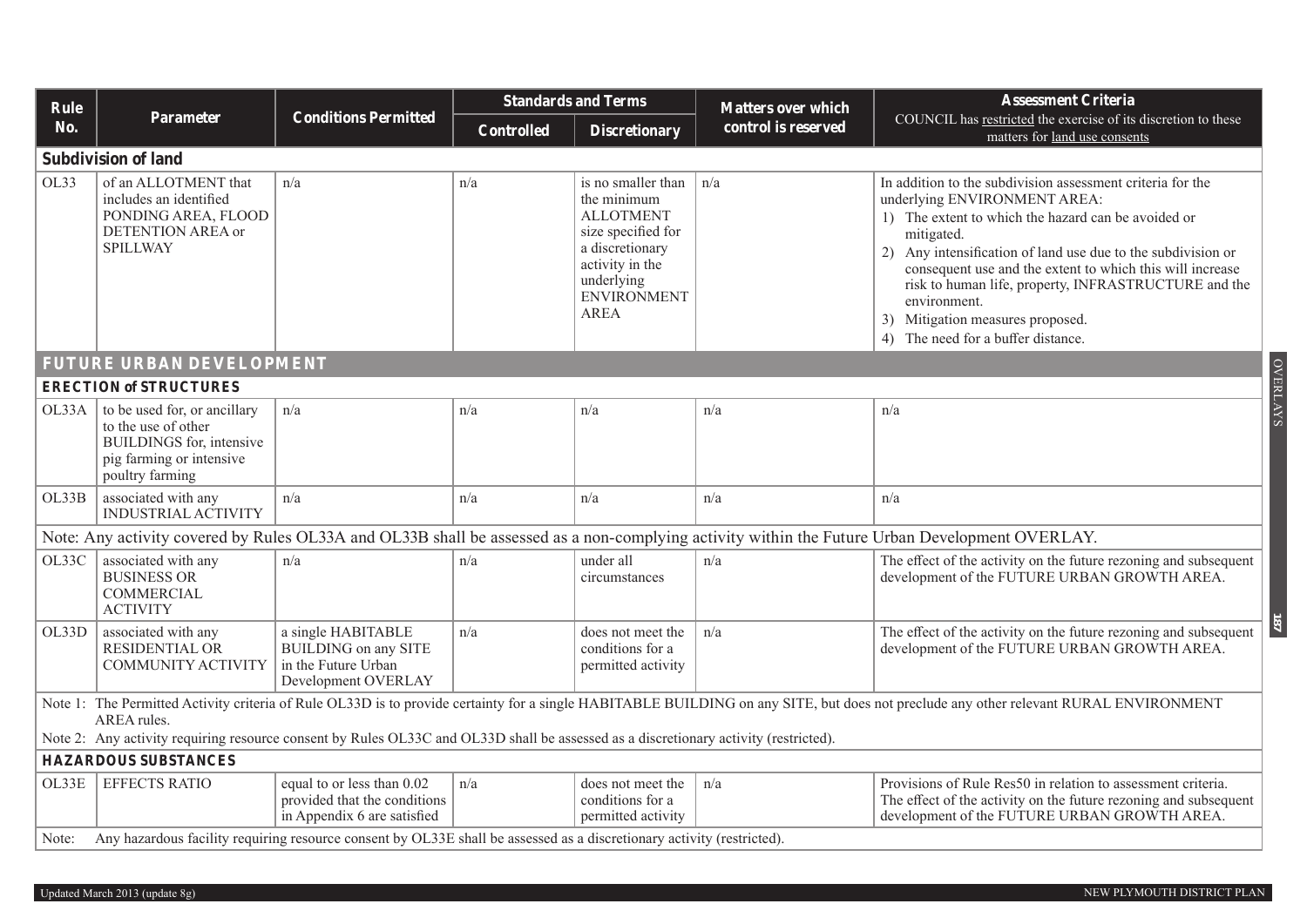| <b>Rule</b> |                                                                                                                                                                                                                                                                                       | <b>Conditions Permitted</b>                                                                                                                                                                                                                                                                                            |                                                                                                                                                | <b>Standards and Terms</b>                                  | <b>Matters over which</b>                                                                                                                                                                                                                                            | <b>Assessment Criteria</b>                                                                                                                                                                                                                                                                                                                                                                                                                                                               |
|-------------|---------------------------------------------------------------------------------------------------------------------------------------------------------------------------------------------------------------------------------------------------------------------------------------|------------------------------------------------------------------------------------------------------------------------------------------------------------------------------------------------------------------------------------------------------------------------------------------------------------------------|------------------------------------------------------------------------------------------------------------------------------------------------|-------------------------------------------------------------|----------------------------------------------------------------------------------------------------------------------------------------------------------------------------------------------------------------------------------------------------------------------|------------------------------------------------------------------------------------------------------------------------------------------------------------------------------------------------------------------------------------------------------------------------------------------------------------------------------------------------------------------------------------------------------------------------------------------------------------------------------------------|
| No.         | Parameter                                                                                                                                                                                                                                                                             |                                                                                                                                                                                                                                                                                                                        | <b>Controlled</b>                                                                                                                              | <b>Discretionary</b>                                        | control is reserved                                                                                                                                                                                                                                                  | COUNCIL has restricted the exercise of its discretion to these<br>matters for land use consents                                                                                                                                                                                                                                                                                                                                                                                          |
|             | <b>Subdivision of land</b>                                                                                                                                                                                                                                                            |                                                                                                                                                                                                                                                                                                                        |                                                                                                                                                |                                                             |                                                                                                                                                                                                                                                                      |                                                                                                                                                                                                                                                                                                                                                                                                                                                                                          |
| OL33F       | n/a                                                                                                                                                                                                                                                                                   | n/a                                                                                                                                                                                                                                                                                                                    | a minimum<br><b>ALLOTMENT</b><br>size of 20ha; or<br>no minimum<br><b>ALLOTMENT</b><br>size for MINOR<br><b>BOUNDARY</b><br><b>ADJUSTMENTS</b> | n/a                                                         | all matters over which<br>control is reserved for<br>the relevant underlying<br>RURAL ENVIRONMENT<br>AREA subdivision rule(s)<br>and the effect of the activity<br>on the future rezoning and<br>subsequent development<br>of the FUTURE URBAN<br><b>GROWTH AREA</b> | n/a                                                                                                                                                                                                                                                                                                                                                                                                                                                                                      |
| Note:       |                                                                                                                                                                                                                                                                                       | Any subdivision of land into lots of less than 20ha in area shall be assessed as a non-complying activity.                                                                                                                                                                                                             |                                                                                                                                                |                                                             |                                                                                                                                                                                                                                                                      |                                                                                                                                                                                                                                                                                                                                                                                                                                                                                          |
|             |                                                                                                                                                                                                                                                                                       | <b>HERITAGE BUILDINGS AND ITEMS - CATEGORY A (see Schedule 8.3, Appendix 8)</b>                                                                                                                                                                                                                                        |                                                                                                                                                |                                                             |                                                                                                                                                                                                                                                                      | <b>OVERLAYS</b>                                                                                                                                                                                                                                                                                                                                                                                                                                                                          |
|             | <b>ERECTION of BUILDINGS</b>                                                                                                                                                                                                                                                          |                                                                                                                                                                                                                                                                                                                        |                                                                                                                                                |                                                             |                                                                                                                                                                                                                                                                      |                                                                                                                                                                                                                                                                                                                                                                                                                                                                                          |
| OL34        | on the same SITE and<br>within 30m of the heritage<br>items:<br>64 (37A Cameron Street)<br>18 (84 Pendarves Street)<br>19 (90 Pendarves Street)<br>20 (94 Pendarves Street)<br>21 (98 Pendarves Street)<br>22 (102 Pendarves Street)                                                  | where the BUILDING:<br>1) is a maximum of 5m in<br>HEIGHT and<br>2) has a maximum floor<br>area of 30m <sup>2</sup> ; and.<br>3) is separated from the<br>heritage BUILDING by<br>a minimum of 6m                                                                                                                      | n/a                                                                                                                                            | does not meet the<br>conditions for a<br>permitted activity | n/a                                                                                                                                                                                                                                                                  | 1) The impact the new BUILDING will have on the setting of<br>the heritage BUILDING or item.<br>2) The importance attributed to the heritage BUILDING or<br>item by the wider community and Heritage New Zealand<br>Pouhere Taonga.<br>3) The necessity for the location, size or HEIGHT of the<br><b>BUILDING.</b><br>4) The extent to which the existing topography or vegetation<br>will mitigate the effects of the new BUILDING on the<br>setting of the heritage BUILDING or item. |
|             |                                                                                                                                                                                                                                                                                       | Addition to, alteration, demolition or removal of, the interiors of BUILDINGS                                                                                                                                                                                                                                          |                                                                                                                                                |                                                             |                                                                                                                                                                                                                                                                      | 187a                                                                                                                                                                                                                                                                                                                                                                                                                                                                                     |
| OL35        | for the following buildings:<br>26 (Hurworth Cottage)<br>36 (New Plymouth Opera<br>House)<br>38 Plas Mawr)<br>40 (Pridham Hall – New<br>Plymouth Boys' High<br>School)<br>51 (St Mary's Church and<br>grounds)<br>55 (The Camp House)<br>56 (The Gables)<br>60 (The White Hart Hotel) | 1) restoration or<br>decoration of those<br>interior elements<br>identified in Schedule<br>8.4, to the original<br>character, carried out<br>in the same design and<br>using similar materials<br>to those originally<br>used;<br>work on interior<br>2)<br>elements other than<br>those identified in<br>Schedule 8.4 | n/a                                                                                                                                            | does not meet the<br>conditions for a<br>permitted activity | n/a                                                                                                                                                                                                                                                                  | 1) The impact the proposal has on the heritage value of the<br><b>BUILDING.</b><br>2) The importance attributed to the interior element(s) of the<br>heritage BUILDING by the wider community and Heritage<br>New Zealand Pouhere Taonga.<br>3) Whether the proposal is consistent with any relevant<br><b>CONSERVATION PLAN.</b><br>4) Reason for registration by Heritage New Zealand Pouhere<br>Taonga.                                                                               |

Updated March 2013 (update 8g) and November 2016 (update 8ak)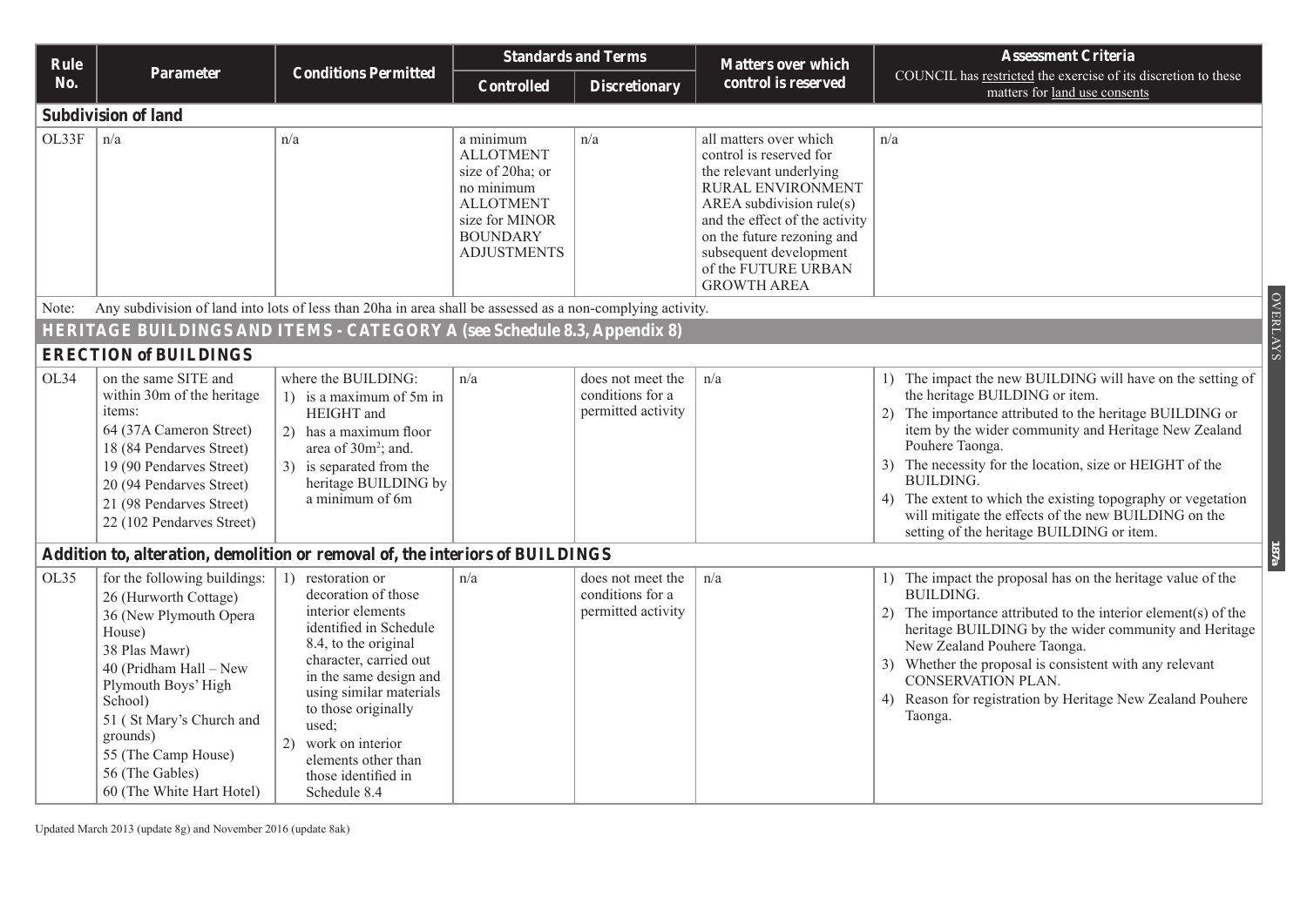|      | Rule                                                                                                                              |                                                                                                                                                                                                                                                         |                   | <b>Standards and Terms</b>                                  | <b>Matters over which</b> | <b>Assessment Criteria</b>                                                                                                                                                                                                                                                                                                                                                                                                                                                                                                                                                                                                                                                                                                       |
|------|-----------------------------------------------------------------------------------------------------------------------------------|---------------------------------------------------------------------------------------------------------------------------------------------------------------------------------------------------------------------------------------------------------|-------------------|-------------------------------------------------------------|---------------------------|----------------------------------------------------------------------------------------------------------------------------------------------------------------------------------------------------------------------------------------------------------------------------------------------------------------------------------------------------------------------------------------------------------------------------------------------------------------------------------------------------------------------------------------------------------------------------------------------------------------------------------------------------------------------------------------------------------------------------------|
| No.  | <b>Parameter</b>                                                                                                                  | <b>Conditions Permitted</b>                                                                                                                                                                                                                             | <b>Controlled</b> | <b>Discretionary</b>                                        | control is reserved       | COUNCIL has restricted the exercise of its discretion to these<br>matters for land use consents                                                                                                                                                                                                                                                                                                                                                                                                                                                                                                                                                                                                                                  |
|      | Alteration of or addition to the exteriors of BUILDINGS or items                                                                  |                                                                                                                                                                                                                                                         |                   |                                                             |                           |                                                                                                                                                                                                                                                                                                                                                                                                                                                                                                                                                                                                                                                                                                                                  |
| OL36 |                                                                                                                                   | 1) restoration or<br>decoration of the<br>BUILDING or item, to<br>the original character,<br>carried out in the<br>same design and using<br>similar materials to<br>those originally used;<br><sub>or</sub><br>work on the interior of<br>the BUILDING. | n/a               | does not meet the<br>conditions for a<br>permitted activity | n/a                       | 1) The historic, cultural or architectural significance of the<br>BUILDING or item.<br>2) Whether the proposed alteration is compatible in terms of<br>scale, positioning and design with the heritage BUILDING<br>or item.<br>The ability to develop or use the SITE without the alteration<br>and the likely economic effects of this.<br>Whether, while complying with 2) the alteration can be<br>distinguished as new work.                                                                                                                                                                                                                                                                                                 |
|      | <b>Demolition or removal of BUILDINGS or items</b>                                                                                |                                                                                                                                                                                                                                                         |                   |                                                             |                           |                                                                                                                                                                                                                                                                                                                                                                                                                                                                                                                                                                                                                                                                                                                                  |
| OL37 |                                                                                                                                   | n/a                                                                                                                                                                                                                                                     | n/a               | n/a                                                         | n/a                       | n/a                                                                                                                                                                                                                                                                                                                                                                                                                                                                                                                                                                                                                                                                                                                              |
|      | Note: The demolition or removal of a Category A heritage BUILDING or item shall be a non-complying activity.                      |                                                                                                                                                                                                                                                         |                   |                                                             |                           | <b>OVERLAYS</b>                                                                                                                                                                                                                                                                                                                                                                                                                                                                                                                                                                                                                                                                                                                  |
|      | Repositioning of a heritage item                                                                                                  |                                                                                                                                                                                                                                                         |                   |                                                             |                           |                                                                                                                                                                                                                                                                                                                                                                                                                                                                                                                                                                                                                                                                                                                                  |
| OL38 | 4 (Beam Oil Pump, Ocean<br>View Parade,<br>New Plymouth); and<br>102 (Te Henui Cemetery<br>Gates, Watson Street, New<br>Plymouth) | n/a                                                                                                                                                                                                                                                     | n/a               | the item is<br>repositioned on<br>the same SITE             | n/a                       | 1) Whether the item can be removed and repositioned so that<br>it is not damaged and is fully intact.<br>The ability to move the materials that the item is<br>constructed of so that the item will not be prone to cracking<br>or other negative effects due to repositioning.<br>The extent to which the repositioning of the item can have<br>an irreversible effect on the heritage form or features of the<br>item.<br>4) Whether there is benefit from repositioning the item so it<br>will become more publicly accessible and/or within public<br>1876<br>view.<br>Whether the repositioning is the best practical option for<br>5)<br>retaining the item, taking into account the development<br>potential of the SITE. |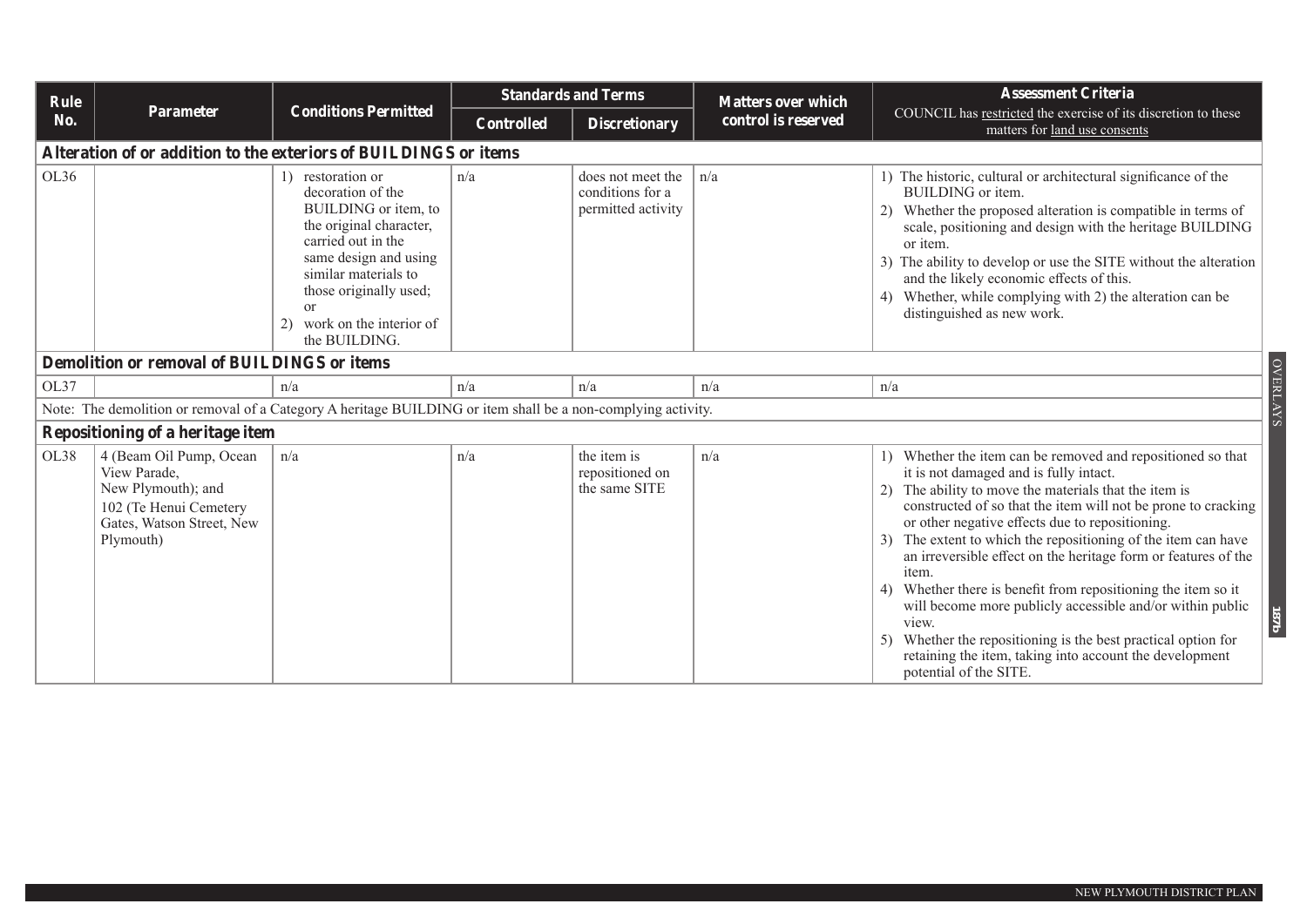|      | Repositioning of a heritage item or part of a heritage item                                                         |     |     |                                                                                                                                                                      |     |                                                                                                                                                                                                                                                                                                                                                                                                                                                                                                                                                                                                                                                                                                                                                                                                                                                                                                                                                                                                                                                                                                                                                                                                                                                                                                                                                                      |  |  |  |  |
|------|---------------------------------------------------------------------------------------------------------------------|-----|-----|----------------------------------------------------------------------------------------------------------------------------------------------------------------------|-----|----------------------------------------------------------------------------------------------------------------------------------------------------------------------------------------------------------------------------------------------------------------------------------------------------------------------------------------------------------------------------------------------------------------------------------------------------------------------------------------------------------------------------------------------------------------------------------------------------------------------------------------------------------------------------------------------------------------------------------------------------------------------------------------------------------------------------------------------------------------------------------------------------------------------------------------------------------------------------------------------------------------------------------------------------------------------------------------------------------------------------------------------------------------------------------------------------------------------------------------------------------------------------------------------------------------------------------------------------------------------|--|--|--|--|
|      | OL38A   103 (Barrett Street Hospital   n/a<br>(Otūmaikuku) Gates and<br>Brick Wall, Dawson Street,<br>New Plymouth) |     | n/a | the item or part<br>of the item is<br>repositioned<br>within the<br>New Plymouth<br>District                                                                         | n/a | 1) Whether the item or part of the item can be removed and<br>repositioned so that it is not damaged and is intact.<br>2) The ability to move the materials that the item or part of<br>the item is constructed of so that the item or part of the<br>item will not be prone to cracking or other negative effects<br>due to repositioning.<br>3) The extent to which the repositioning of the item or part of<br>the item can have an irreversible effect on the heritage form<br>or features of the item.<br>4) Whether there is benefit from repositioning the item or part<br>of the item so it will become more publicly accessible and/<br>or within public view.<br><b>OVERLAYS</b><br>5) Whether the repositioning is the best practical option for<br>retaining the item or part of the item, taking into account<br>the development potential of the SITE.<br>6) The level of heritage value that the part of the item being<br>repositioned has in comparison to other parts of the item.<br>7) Whether repositioning will improve the physical condition<br>of the item or part of the item.<br>8) Whether the item or part of the item will remain in the<br>immediate vicinity or neighbourhood.<br>9) Whether the SITE to which the item or part of the item is<br>repositioned is related to the heritage values of the item or<br>part of the item. |  |  |  |  |
|      | <b>Subdivision of land</b>                                                                                          |     |     |                                                                                                                                                                      |     |                                                                                                                                                                                                                                                                                                                                                                                                                                                                                                                                                                                                                                                                                                                                                                                                                                                                                                                                                                                                                                                                                                                                                                                                                                                                                                                                                                      |  |  |  |  |
| OL39 | subdivision of an<br>ALLOTMENT which<br>contains a Category A<br>heritage BUILDING or<br>item                       | n/a | n/a | is no smaller than<br>the minimum<br><b>ALLOTMENT</b><br>size specified for<br>a discretionary<br>activity in the<br>underlying<br><b>ENVIRONMENT</b><br><b>AREA</b> | n/a | In addition to the subdivision assessment criteria for the<br>underlying ENVIRONMENT AREA:<br><b>881</b><br>1) The effect of the subdivision on the heritage values for<br>which the BUILDING or item was listed.<br>2) The mitigation methods proposed to ensure the heritage<br>values of the BUILDING or item are not compromised.<br>3) Whether the subdivision is necessary to ensure an<br>economic use for the heritage BUILDING or item.                                                                                                                                                                                                                                                                                                                                                                                                                                                                                                                                                                                                                                                                                                                                                                                                                                                                                                                     |  |  |  |  |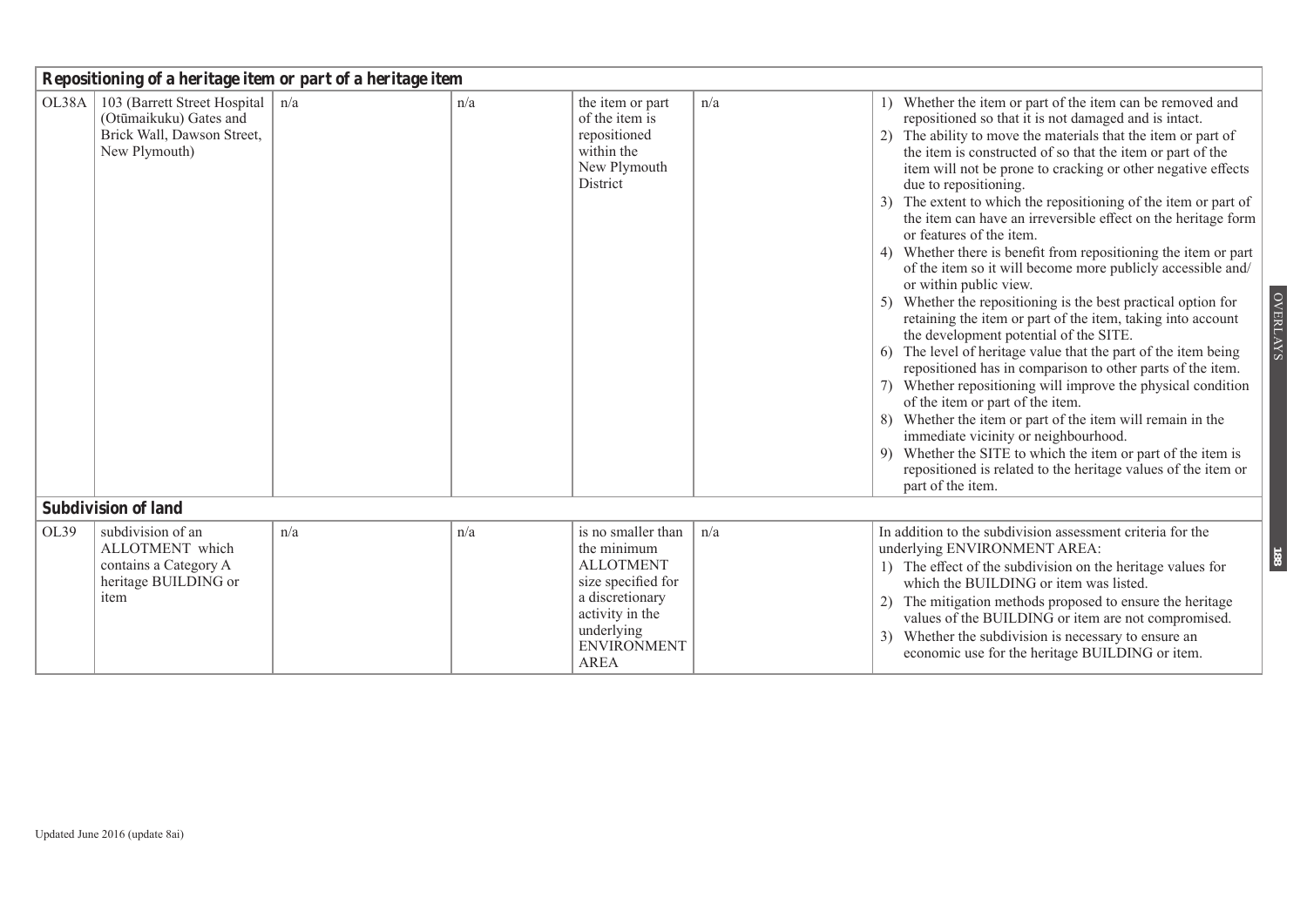| Rule |                                                                                                                                                                                                                                                                                                                                                                  |                             |                   | <b>Standards and Terms</b> | <b>Matters over which</b> | <b>Assessment Criteria</b>                                                                                                                                                                                                                                                                                                                                                                                                                |  |  |  |  |
|------|------------------------------------------------------------------------------------------------------------------------------------------------------------------------------------------------------------------------------------------------------------------------------------------------------------------------------------------------------------------|-----------------------------|-------------------|----------------------------|---------------------------|-------------------------------------------------------------------------------------------------------------------------------------------------------------------------------------------------------------------------------------------------------------------------------------------------------------------------------------------------------------------------------------------------------------------------------------------|--|--|--|--|
| No.  | Parameter                                                                                                                                                                                                                                                                                                                                                        | <b>Conditions Permitted</b> | <b>Controlled</b> | <b>Discretionary</b>       | control is reserved       | COUNCIL has restricted the exercise of its discretion to these<br>matters for land use consents                                                                                                                                                                                                                                                                                                                                           |  |  |  |  |
|      | <b>HIGH VOLTAGE TRANSMISSION LINES</b>                                                                                                                                                                                                                                                                                                                           |                             |                   |                            |                           |                                                                                                                                                                                                                                                                                                                                                                                                                                           |  |  |  |  |
|      | <b>ERECTION of BUILDINGS</b>                                                                                                                                                                                                                                                                                                                                     |                             |                   |                            |                           |                                                                                                                                                                                                                                                                                                                                                                                                                                           |  |  |  |  |
| OL40 | minimum setback between<br>the closest part of any<br>HABITABLE BUILDING<br>and the centre line of a high<br>voltage transmission LINE<br>(66kv or greater)                                                                                                                                                                                                      | 22m                         | n/a               | less than 22m              | n/a                       | 1) The level of electric magnetic field (EMF) exposure<br>residents in the HABITABLE BUILDING encounter (refer<br>to International Commission on Non-Ionising Radiation<br>Protection Guidelines).<br>2) The ease of operational access to the LINES by staff and<br>contractors responsible to the network utility operator to<br>allow for upgrades and maintenance.<br>3) The integrity of the electrical supply provided by the LINE. |  |  |  |  |
|      | <b>INDICATIVE ROADS</b>                                                                                                                                                                                                                                                                                                                                          |                             |                   |                            |                           |                                                                                                                                                                                                                                                                                                                                                                                                                                           |  |  |  |  |
|      | <b>ERECTION of STRUCTURES</b>                                                                                                                                                                                                                                                                                                                                    |                             |                   |                            |                           |                                                                                                                                                                                                                                                                                                                                                                                                                                           |  |  |  |  |
| OL41 | On an ALLOTMENT that<br>contains an INDICATIVE<br>ROAD the minimum<br>setback between the closest<br>part of any STRUCTURE<br>and the edge of the<br><b>INDICATIVE ROAD,</b><br>excluding:<br><b>TEMPORARY</b><br>$\bullet$<br>STRUCTURES;<br>All fences less than 2m<br>in height;<br>SIGNS;<br>DRIVEWAYS; and<br><b>VEHICLE ACCESS</b><br>$\bullet$<br>POINTS. |                             |                   |                            |                           | <b>OVERLAYS</b><br>Whether the INDICATIVE ROAD network is taken into<br>$\mathbf{D}$<br>account in the siting of the structures.<br>2) The effect of the type and location of the STRUCTURE<br>on the ROAD TRANSPORTATION NETWORK and<br><b>INDICATIVE ROAD network.</b><br>68                                                                                                                                                            |  |  |  |  |
|      | Local, COLLECTOR or<br><b>ARTERIAL</b>                                                                                                                                                                                                                                                                                                                           | 20m                         | n/a               | less than 20m              | n/a                       |                                                                                                                                                                                                                                                                                                                                                                                                                                           |  |  |  |  |
|      | Pedestrian Link                                                                                                                                                                                                                                                                                                                                                  | 5m                          | n/a               | less than 5m               | n/a                       |                                                                                                                                                                                                                                                                                                                                                                                                                                           |  |  |  |  |
|      | <b>Subdivision of land</b>                                                                                                                                                                                                                                                                                                                                       |                             |                   |                            |                           |                                                                                                                                                                                                                                                                                                                                                                                                                                           |  |  |  |  |
| OL42 | Subdivision of an<br>ALLOTMENT that<br>contains an INDICATIVE<br><b>ROAD</b>                                                                                                                                                                                                                                                                                     | n/a                         | n/a               | under all<br>circumstances | n/a                       | In addition to the subdivision assessment criteria for the<br>underlying ENVIRONMENT AREA:<br>1) Whether the INDICATIVE ROAD has been taken into<br>account in the design of the subdivision layout.<br>2) The effect of modification to the alignment of the<br>INDICATIVE ROAD on the ROAD TRANSPORTATION<br>NETWORK and INDICATIVE ROAD network.                                                                                       |  |  |  |  |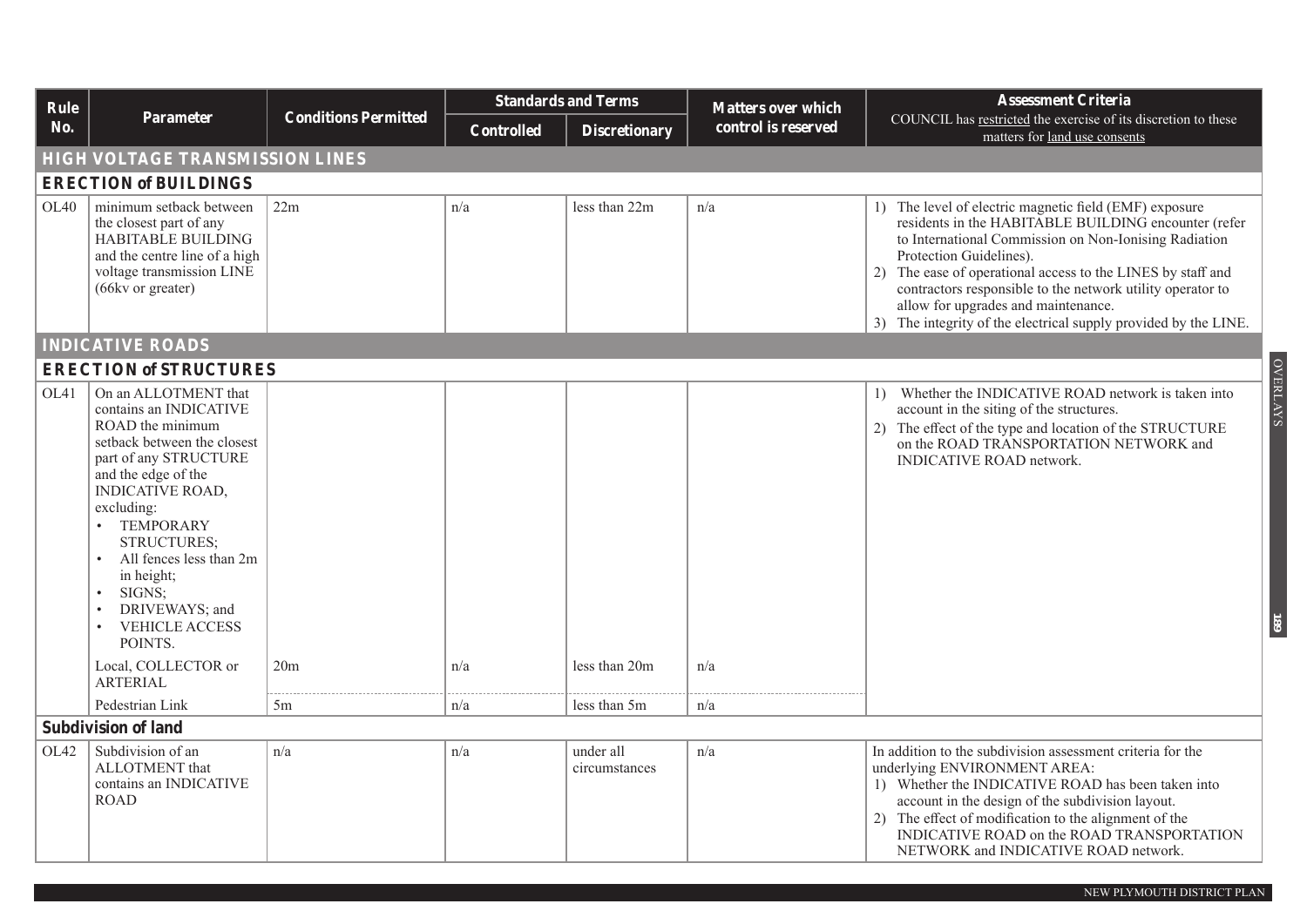| Rule |                                                                                                                                                                                              |                                                                                                                                                                                                                                                                                                                                                                | <b>Standards and Terms</b> |                                                             | <b>Matters over which</b> | <b>Assessment Criteria</b>                                                                                                                                                                                                                                                                                                                                                                                                                                                                                                                                                                                                                      |
|------|----------------------------------------------------------------------------------------------------------------------------------------------------------------------------------------------|----------------------------------------------------------------------------------------------------------------------------------------------------------------------------------------------------------------------------------------------------------------------------------------------------------------------------------------------------------------|----------------------------|-------------------------------------------------------------|---------------------------|-------------------------------------------------------------------------------------------------------------------------------------------------------------------------------------------------------------------------------------------------------------------------------------------------------------------------------------------------------------------------------------------------------------------------------------------------------------------------------------------------------------------------------------------------------------------------------------------------------------------------------------------------|
| No.  | Parameter                                                                                                                                                                                    | <b>Conditions Permitted</b>                                                                                                                                                                                                                                                                                                                                    | <b>Controlled</b>          | <b>Discretionary</b>                                        | control is reserved       | COUNCIL has restricted the exercise of its discretion to these<br>matters for land use consents                                                                                                                                                                                                                                                                                                                                                                                                                                                                                                                                                 |
|      | NEW PLYMOUTH ENTRANCE CORRIDORS                                                                                                                                                              |                                                                                                                                                                                                                                                                                                                                                                |                            |                                                             |                           |                                                                                                                                                                                                                                                                                                                                                                                                                                                                                                                                                                                                                                                 |
|      |                                                                                                                                                                                              |                                                                                                                                                                                                                                                                                                                                                                |                            |                                                             |                           | There are no rules for this OVERLAY. New Plymouth entrance corridors are used as assessment criteria where an activity requires a resource consent, and for information purposes.                                                                                                                                                                                                                                                                                                                                                                                                                                                               |
|      | <b>NOTABLE TREES</b> (see Schedule 13.3 in Appendix 13)                                                                                                                                      |                                                                                                                                                                                                                                                                                                                                                                |                            |                                                             |                           |                                                                                                                                                                                                                                                                                                                                                                                                                                                                                                                                                                                                                                                 |
|      |                                                                                                                                                                                              | <b>ERECTION of STRUCTURES (includes BUILDINGS)</b>                                                                                                                                                                                                                                                                                                             |                            |                                                             |                           |                                                                                                                                                                                                                                                                                                                                                                                                                                                                                                                                                                                                                                                 |
| OL43 | within the DRIPLINE<br>AREA of a NOTABLE<br><b>TREE</b>                                                                                                                                      | n/a                                                                                                                                                                                                                                                                                                                                                            | n/a                        | under all<br>circumstances                                  | n/a                       | 1) Whether the ERECTION of the STRUCTURE is likely<br>to damage the NOTABLE TREE or endanger its health or<br>stability.<br>2) Any alternative methods and locations available to the<br>APPLICANT for carrying out the works.<br>3) The extent to which the NOTABLE TREE contributes to<br><b>OVERLAYS</b><br>the amenity of the neighbourhood.<br>4) The effect of the ERECTION of the STRUCTURE on the<br>visibility of the NOTABLE TREE from a ROAD or public<br>place.                                                                                                                                                                     |
|      |                                                                                                                                                                                              | <b>EXCAVATION and FILLING (including impervious surfaces)</b>                                                                                                                                                                                                                                                                                                  |                            |                                                             |                           |                                                                                                                                                                                                                                                                                                                                                                                                                                                                                                                                                                                                                                                 |
| OL44 | depth of EXCAVATION<br>within the DRIPLINE<br>AREA of a NOTABLE<br>TREE for the purpose<br>of excavating a pervious<br>ground surface                                                        | to a maximum depth of<br>200mm below GROUND<br>LEVEL where:<br>1) an area no greater than<br>25% in total of the<br>DRIPLINE AREA is<br>excavated;<br>no NOTABLE TREE<br>(2)<br>roots of a diameter<br>of 20mm or greater<br>are disturbed, cut or<br>otherwise damaged; and<br>roots are cut cleanly and<br>3)<br>not exposed to air for<br>more than 8 hours | n/a                        | does not meet the<br>conditions for a<br>permitted activity | n/a                       | 1) Whether the EXCAVATION is likely to damage any part of<br>the NOTABLE TREE including its roots, or endanger its<br>health or stability.<br>2) Any alternative methods or locations available to the<br>APPLICANT for carrying out the works.<br>3) The extent to which the NOTABLE TREE contributes to<br>the amenity of the neighbourhood and the extent to which<br>the EXCAVATION will adversely affect this.<br>4) The extent to which the EXCAVATION is necessary<br>to preserve or maintain the operating efficiency of any<br>$\overline{\phantom{0}}$<br>public work or NETWORK UTILITIES or the safety and<br>efficiency of a ROAD. |
| OL45 | depth of EXCAVATION<br>within the DRIPLINE<br>AREA of a NOTABLE<br>TREE for the purpose of<br>maintaining or replacing<br>an existing impervious (or<br>permanently paved) ground<br>surface | to a maximum depth of<br>300mm below GROUND<br>LEVEL where:<br>1) no NOTABLE tree roots<br>of a diameter of 30mm<br>or greater are disturbed,<br>cut or otherwise<br>damaged; and                                                                                                                                                                              | n/a                        | does not meet the<br>conditions for a<br>permitted activity | n/a                       | 1) Whether the EXCAVATION is likely to damage any part of<br>the NOTABLE TREE, including its roots, or endanger its<br>health or stability.<br>2) Any alternative methods and locations available to the<br>APPLICANT for carrying out the works.<br>3) The extent to which the NOTABLE TREE contributes to<br>the amenity of the neighbourhood and the extent to which<br>the EXCAVATION will adversely affect this.                                                                                                                                                                                                                           |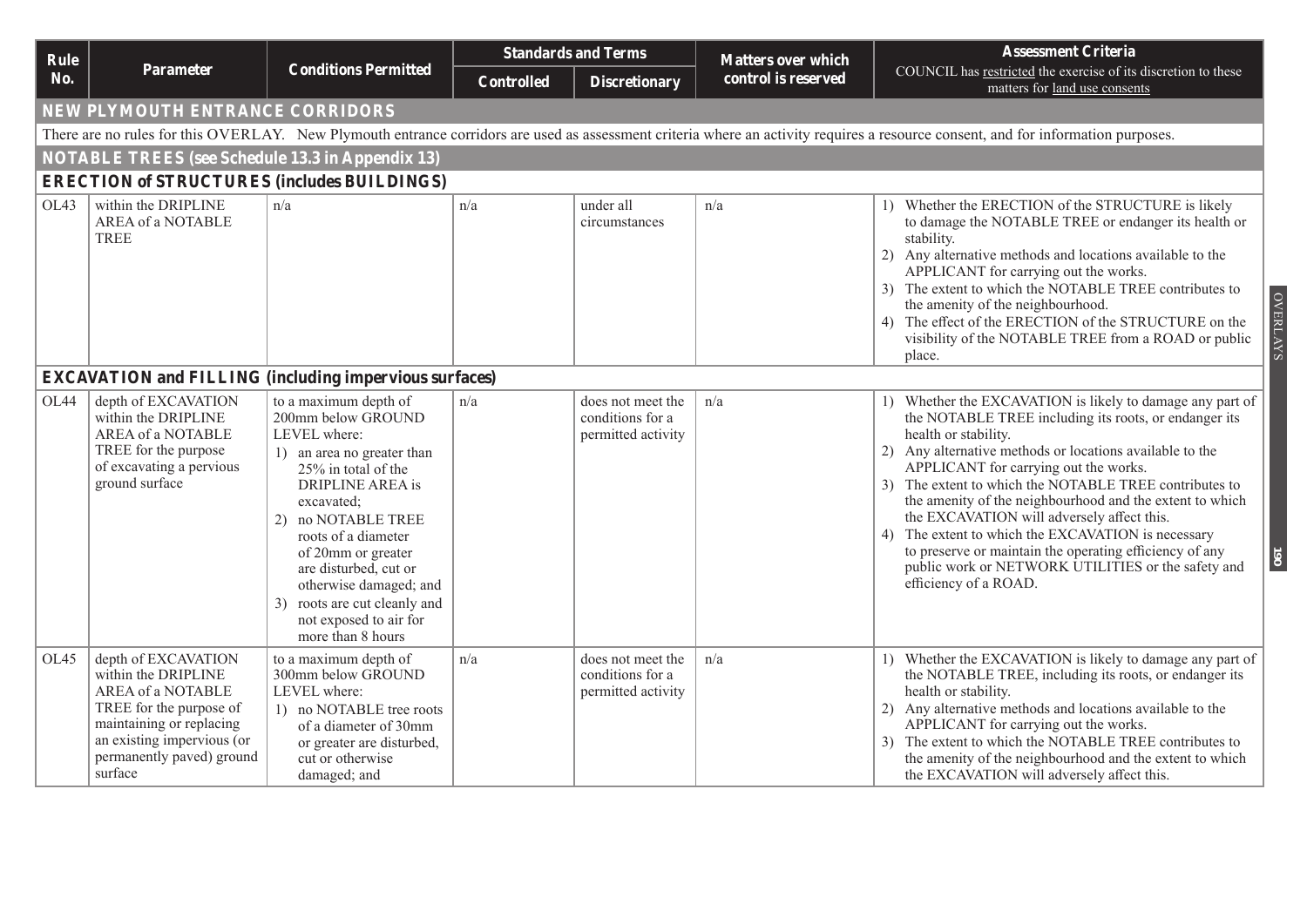| Rule |                                                                 |                                                                                                                                                                                                                                                                                  | <b>Standards and Terms</b> |                                                             | <b>Matters over which</b> | <b>Assessment Criteria</b>                                                                                                                                                                                                                                                                                                                                                                                                                                                                                                                                                                                                                   |
|------|-----------------------------------------------------------------|----------------------------------------------------------------------------------------------------------------------------------------------------------------------------------------------------------------------------------------------------------------------------------|----------------------------|-------------------------------------------------------------|---------------------------|----------------------------------------------------------------------------------------------------------------------------------------------------------------------------------------------------------------------------------------------------------------------------------------------------------------------------------------------------------------------------------------------------------------------------------------------------------------------------------------------------------------------------------------------------------------------------------------------------------------------------------------------|
| No.  | Parameter                                                       | <b>Conditions Permitted</b>                                                                                                                                                                                                                                                      | <b>Controlled</b>          | <b>Discretionary</b>                                        | control is reserved       | COUNCIL has restricted the exercise of its discretion to these<br>matters for land use consents                                                                                                                                                                                                                                                                                                                                                                                                                                                                                                                                              |
|      |                                                                 | 2) roots are cut cleanly<br>and not exposed to air<br>for more than 8 hours                                                                                                                                                                                                      |                            |                                                             |                           | 4) The extent to which the EXCAVATION is necessary to<br>preserve or maintain the operating efficiency of any public<br>work or NETWORK UTILITIES or the safety and efficiency<br>of a ROAD.                                                                                                                                                                                                                                                                                                                                                                                                                                                 |
| OL46 | FILLING within the<br>DRIPLINE AREA of a<br><b>NOTABLE TREE</b> | where FILLING an area<br>excavated as a permitted<br>activity under OL44 and<br>OL45                                                                                                                                                                                             | n/a                        | does not meet the<br>conditions for a<br>permitted activity | n/a                       | 1) Whether the FILLING is likely to damage any part of the<br>NOTABLE TREE, including its roots, or endanger its health<br>or stability.<br>2) Any alternative methods and locations available to the<br>APPLICANT for carrying out the works.<br>3) The extent to which the NOTABLE TREE contributes to the<br>amenity of the neighbourhood and the extent to which the<br>FILLING will adversely affect this.<br><b>OVERLAYS</b><br>4) The extent to which the FILLING is necessary to preserve<br>or maintain the operating efficiency of any public work or<br>NETWORK UTILITIES or the safety and efficiency of a<br>ROAD.              |
|      | <b>OUTDOOR STORAGE of items</b>                                 |                                                                                                                                                                                                                                                                                  |                            |                                                             |                           |                                                                                                                                                                                                                                                                                                                                                                                                                                                                                                                                                                                                                                              |
| OL47 | within the DRIPLINE<br>AREA of a NOTABLE<br>TREE                | which amount to:<br>1) $1m3$ or less; or<br>2) an area no greater than<br>25% in total of the<br><b>DRIPLINE AREA:</b><br>whichever is the lesser                                                                                                                                | n/a                        | does not meet the<br>conditions for a<br>permitted activity | n/a                       | 1) Whether the OUTDOOR STORAGE is likely to damage the<br>NOTABLE TREE or endanger its health or stability.<br>2) Any alternative methods or locations available to the<br>APPLICANT for carrying out the works.<br>3) The extent to which the NOTABLE TREE contributes to the<br>visual amenity of the neighbourhood.<br>4) The effect of the OUTDOOR STORAGE on the visibility of<br>the NOTABLE TREE from a ROAD or public place.                                                                                                                                                                                                         |
|      | Trimming and maintenance                                        |                                                                                                                                                                                                                                                                                  |                            |                                                             |                           |                                                                                                                                                                                                                                                                                                                                                                                                                                                                                                                                                                                                                                              |
| OL48 | of a Category 2 NOTABLE<br>TREE                                 | where the work is either:<br>1) undertaken by the<br>COUNCIL or<br>an APPROVED<br>ARBORICULTURAL<br><b>CONTRACTOR</b> and<br>is for the purpose<br>of improving or<br>monitoring tree health,<br>safety reasons or to<br>provide clearance from<br>STRUCTURES or<br>services; or | n/a                        | does not meet the<br>conditions for a<br>permitted activity | n/a                       | 161<br>1) The condition of the NOTABLE TREE.<br>2) Whether the trimming and maintenance can be undertaken<br>without adversely affecting the health, appearance or setting<br>of the NOTABLE TREE.<br>3) Whether the NOTABLE TREE is causing or likely to cause<br>serious damage to STRUCTURES, persons or services.<br>4) The extent to which the NOTABLE TREE (if not trimmed)<br>will restrict the development potential of the SITE.<br>5) The extent of nuisance the untrimmed NOTABLE TREE is<br>causing.<br>6) Whether the NOTABLE TREE restricts the development or<br>widening of a ROAD or is a hazard to traffic or sight lines. |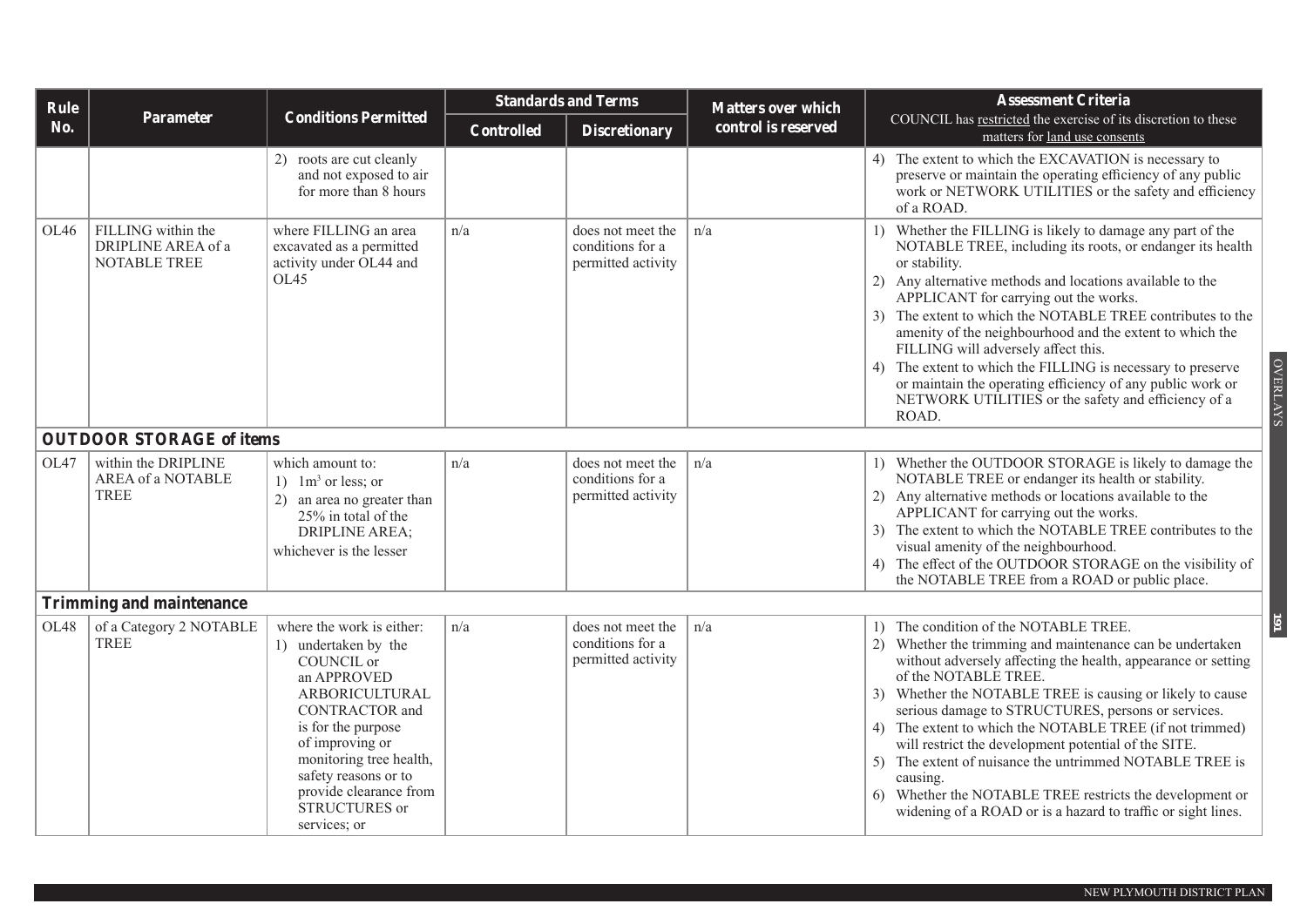| Rule |                                        |                                                                                                                                                                                                                                                                      | <b>Standards and Terms</b> |                                                             | <b>Matters over which</b> | <b>Assessment Criteria</b>                                                                                                                                                                                                                                                                                                                                                                                                                                                                                                                                                                                                                                                                                                                                                                                                                                        |  |
|------|----------------------------------------|----------------------------------------------------------------------------------------------------------------------------------------------------------------------------------------------------------------------------------------------------------------------|----------------------------|-------------------------------------------------------------|---------------------------|-------------------------------------------------------------------------------------------------------------------------------------------------------------------------------------------------------------------------------------------------------------------------------------------------------------------------------------------------------------------------------------------------------------------------------------------------------------------------------------------------------------------------------------------------------------------------------------------------------------------------------------------------------------------------------------------------------------------------------------------------------------------------------------------------------------------------------------------------------------------|--|
| No.  | Parameter                              | <b>Conditions Permitted</b>                                                                                                                                                                                                                                          | <b>Controlled</b>          | <b>Discretionary</b>                                        | control is reserved       | COUNCIL has restricted the exercise of its discretion to these<br>matters for land use consents                                                                                                                                                                                                                                                                                                                                                                                                                                                                                                                                                                                                                                                                                                                                                                   |  |
|      |                                        | 2) is for the purpose of<br>removing branches<br>25mm or less in<br>diameter at the point<br>of severance and does<br>not significantly alter<br>the form, integrity<br>or height of the<br>NOTABLE TREE.                                                            |                            |                                                             |                           | 7) The extent to which the trimming and maintenance is<br>necessary to preserve or maintain the operating efficiency<br>of any public work or NETWORK UTILITIES or the safety<br>and efficiency of a road.                                                                                                                                                                                                                                                                                                                                                                                                                                                                                                                                                                                                                                                        |  |
| OL49 | of a Category 1 NOTABLE<br><b>TREE</b> | where the work is<br>undertaken by<br>the COUNCIL or<br>an APPROVED<br>ARBORICULTURAL<br>CONTRACTOR and is for<br>the purpose of improving<br>or monitoring tree health,<br>safety reasons or to<br>provide clearance from<br><b>STRUCTURES</b> or services          | n/a                        | n/a                                                         | n/a                       | n/a<br><b>OVERLAYS</b>                                                                                                                                                                                                                                                                                                                                                                                                                                                                                                                                                                                                                                                                                                                                                                                                                                            |  |
|      |                                        | Note: A list of APPROVED ARBORICULTURAL CONTRACTORS is available from the COUNCIL.                                                                                                                                                                                   |                            |                                                             |                           |                                                                                                                                                                                                                                                                                                                                                                                                                                                                                                                                                                                                                                                                                                                                                                                                                                                                   |  |
|      | <b>Removal or destruction</b>          |                                                                                                                                                                                                                                                                      |                            |                                                             |                           |                                                                                                                                                                                                                                                                                                                                                                                                                                                                                                                                                                                                                                                                                                                                                                                                                                                                   |  |
| OL50 | of a Category 2 NOTABLE<br>TREE        | where the COUNCIL<br>or an APPROVED<br>ARBORICULTURAL<br><b>CONTRACTOR</b><br>determines that:<br>1) a NOTABLE TREE is<br>unsafe or unsound; or<br>2) the removal or<br>destruction would<br>benefit the health and<br>growth of a more<br>desirable NOTABLE<br>TREE | n/a                        | does not meet the<br>conditions for a<br>permitted activity | n/a                       | 1) Whether the NOTABLE TREE is causing or likely to cause<br>serious damage to STRUCTURES, persons or services.<br>2) The extent to which the NOTABLE TREE is causing any<br>hardship or nuisance and whether this can be mitigated by<br>$\overline{5}$<br>means other than removal.<br>3) Whether a replacement TREE or TREES can be established<br>and maintained in an appropriate location on the SITE.<br>4) Any alternative method or locations available to the<br>APPLICANT for carrying out the works.<br>5) The condition of the NOTABLE TREE.<br>The value (as assessed under New Plymouth District<br>Council Notable Tree Evaluation method) of the NOTABLE<br>TREE.<br>The ecological impact on a group of TREES of removing<br>7)<br>one or more specimens.<br>8) Whether the NOTABLE TREE is located within a New<br>Plymouth entrance corridor. |  |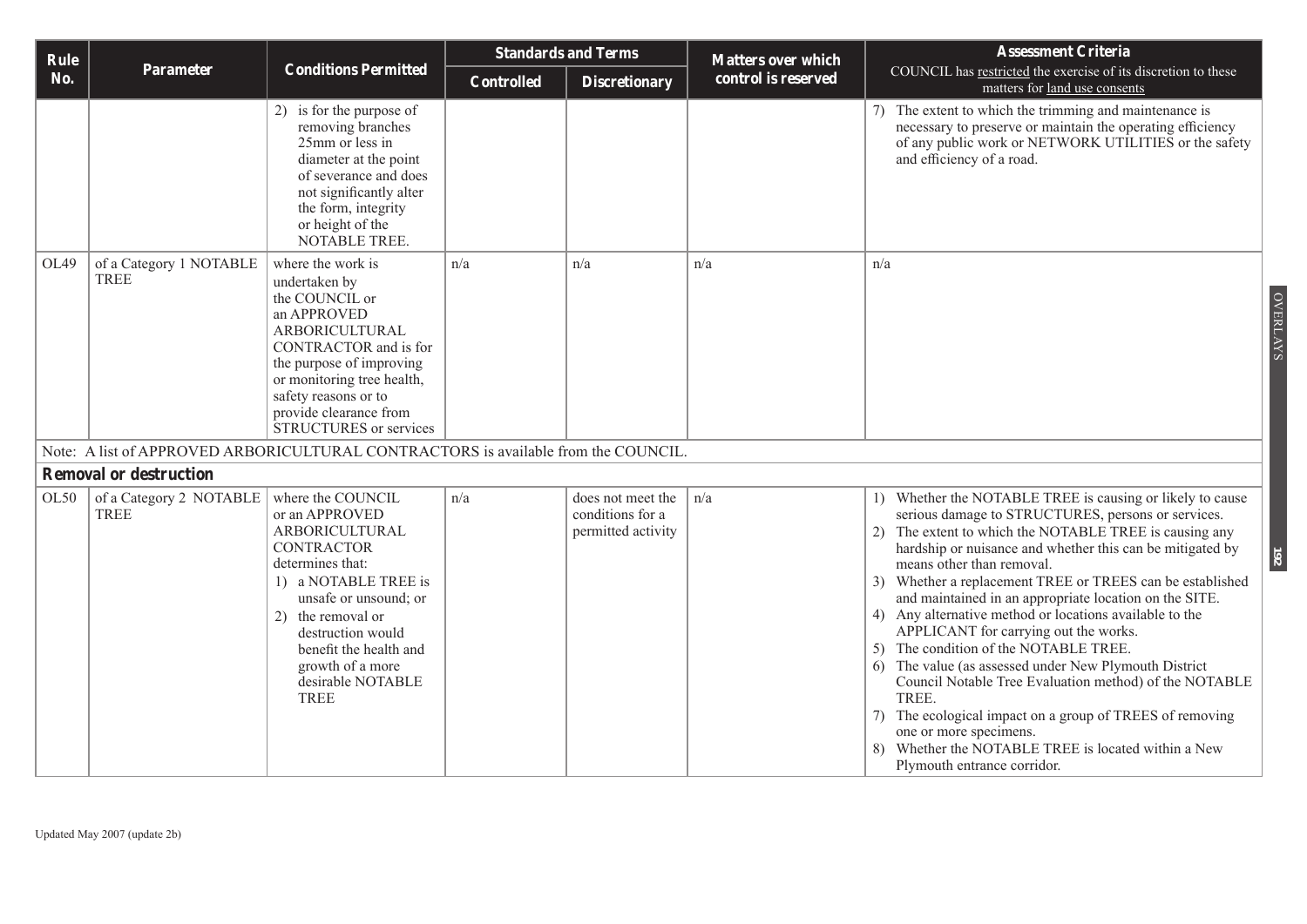| Rule |                                                                              |                                                                                                                                                     |                   | <b>Standards and Terms</b>                                                                                                                                    | <b>Matters over which</b> | <b>Assessment Criteria</b>                                                                                                                                                                                                                                                                                                                                                                                                                |  |  |  |
|------|------------------------------------------------------------------------------|-----------------------------------------------------------------------------------------------------------------------------------------------------|-------------------|---------------------------------------------------------------------------------------------------------------------------------------------------------------|---------------------------|-------------------------------------------------------------------------------------------------------------------------------------------------------------------------------------------------------------------------------------------------------------------------------------------------------------------------------------------------------------------------------------------------------------------------------------------|--|--|--|
| No.  | Parameter                                                                    | <b>Conditions Permitted</b>                                                                                                                         | <b>Controlled</b> | <b>Discretionary</b>                                                                                                                                          | control is reserved       | COUNCIL has restricted the exercise of its discretion to these<br>matters for land use consents                                                                                                                                                                                                                                                                                                                                           |  |  |  |
|      |                                                                              |                                                                                                                                                     |                   |                                                                                                                                                               |                           | 9) The extent to which the removal or destruction is necessary<br>to preserve or maintain the operating efficiency of any<br>public work or NETWORK UTILITIES or the safety and<br>efficiency of a road.                                                                                                                                                                                                                                  |  |  |  |
| OL51 | of a Category 1 NOTABLE<br><b>TREE</b>                                       | Where the COUNCIL<br>or an APPROVED<br>ARBORICULTURAL<br><b>CONTRACTOR</b><br>determines that a<br>NOTABLE TREE is unsafe<br>or unsound             | n/a               | n/a                                                                                                                                                           | n/a                       | n/a                                                                                                                                                                                                                                                                                                                                                                                                                                       |  |  |  |
|      | Note: 1) A list of ARBORICULTURAL CONTRACTORS is available from the COUNCIL. |                                                                                                                                                     |                   |                                                                                                                                                               |                           |                                                                                                                                                                                                                                                                                                                                                                                                                                           |  |  |  |
|      |                                                                              | 2) An unsafe or unsound NOTABLE TREE shall be determined using the International Society of Arboriculture Tree Hazard Evaluation Form.              |                   |                                                                                                                                                               |                           | <b>OVERLAYS</b>                                                                                                                                                                                                                                                                                                                                                                                                                           |  |  |  |
|      | <b>Subdivision of land</b>                                                   |                                                                                                                                                     |                   |                                                                                                                                                               |                           |                                                                                                                                                                                                                                                                                                                                                                                                                                           |  |  |  |
| OL52 | subdivision of an<br>ALLOTMENT which<br>contains a NOTABLE<br><b>TREE</b>    | n/a                                                                                                                                                 | n/a               | is no smaller than<br>the minimum<br><b>ALLOTMENT</b><br>size specified for<br>a discretionary<br>activity in the<br>underlying<br><b>ENVIRONMENT</b><br>AREA | $\ln/a$                   | In addition to the subdivision assessment criteria for the<br>underlying ENVIRONMENT AREA:<br>1) The effect of the subdivision on the values for which the<br>NOTABLE TREE was listed.<br>2) The mitigation methods proposed to ensure the values of the<br>NOTABLE TREE are not compromised.<br>3) Whether the proposed ALLOTMENTS are capable of<br>accommodating permitted activities without adversely<br>affecting the NOTABLE TREE. |  |  |  |
|      | <b>OUTSTANDING LANDSCAPES</b>                                                |                                                                                                                                                     |                   |                                                                                                                                                               |                           |                                                                                                                                                                                                                                                                                                                                                                                                                                           |  |  |  |
|      |                                                                              | There are no rules for this OVERLAY. OUTSTANDING LANDSCAPES are used only as assessment criteria where an activity requires a resource consent.     |                   |                                                                                                                                                               |                           |                                                                                                                                                                                                                                                                                                                                                                                                                                           |  |  |  |
|      | PIPELINES (gas and PETROLEUM)                                                |                                                                                                                                                     |                   |                                                                                                                                                               |                           | 193                                                                                                                                                                                                                                                                                                                                                                                                                                       |  |  |  |
|      |                                                                              | There are no rules for this OVERLAY. The pipelines are shown for information purposes only. The information on the planning maps may be incomplete. |                   |                                                                                                                                                               |                           |                                                                                                                                                                                                                                                                                                                                                                                                                                           |  |  |  |
|      |                                                                              | PORT NOISE CONTROL BOUNDARIES (refer to Diagram 12.4 in Appendix 12)                                                                                |                   |                                                                                                                                                               |                           |                                                                                                                                                                                                                                                                                                                                                                                                                                           |  |  |  |
|      |                                                                              | <b>ERECTION or use of BUILDINGS for NOISE SENSITIVE ACTIVITIES</b>                                                                                  |                   |                                                                                                                                                               |                           |                                                                                                                                                                                                                                                                                                                                                                                                                                           |  |  |  |
| OL53 | seaward of the PORT<br><b>NOISE</b> Inner Control<br>Boundary                | n/a                                                                                                                                                 | n/a               | under all<br>circumstances                                                                                                                                    | n/a                       | 1) The primary purpose of a BUILDING and the anticipated<br>frequency of use of any of its NOISE SENSITIVE ROOMS.<br>2) The extent to which other features on the SITE, including<br>natural topography or proposed ground contouring,<br>vegetation and other STRUCTURES, will mitigate<br>the effects of noise from PORT NOISE on any NOISE<br>SENSITIVE ROOM.                                                                          |  |  |  |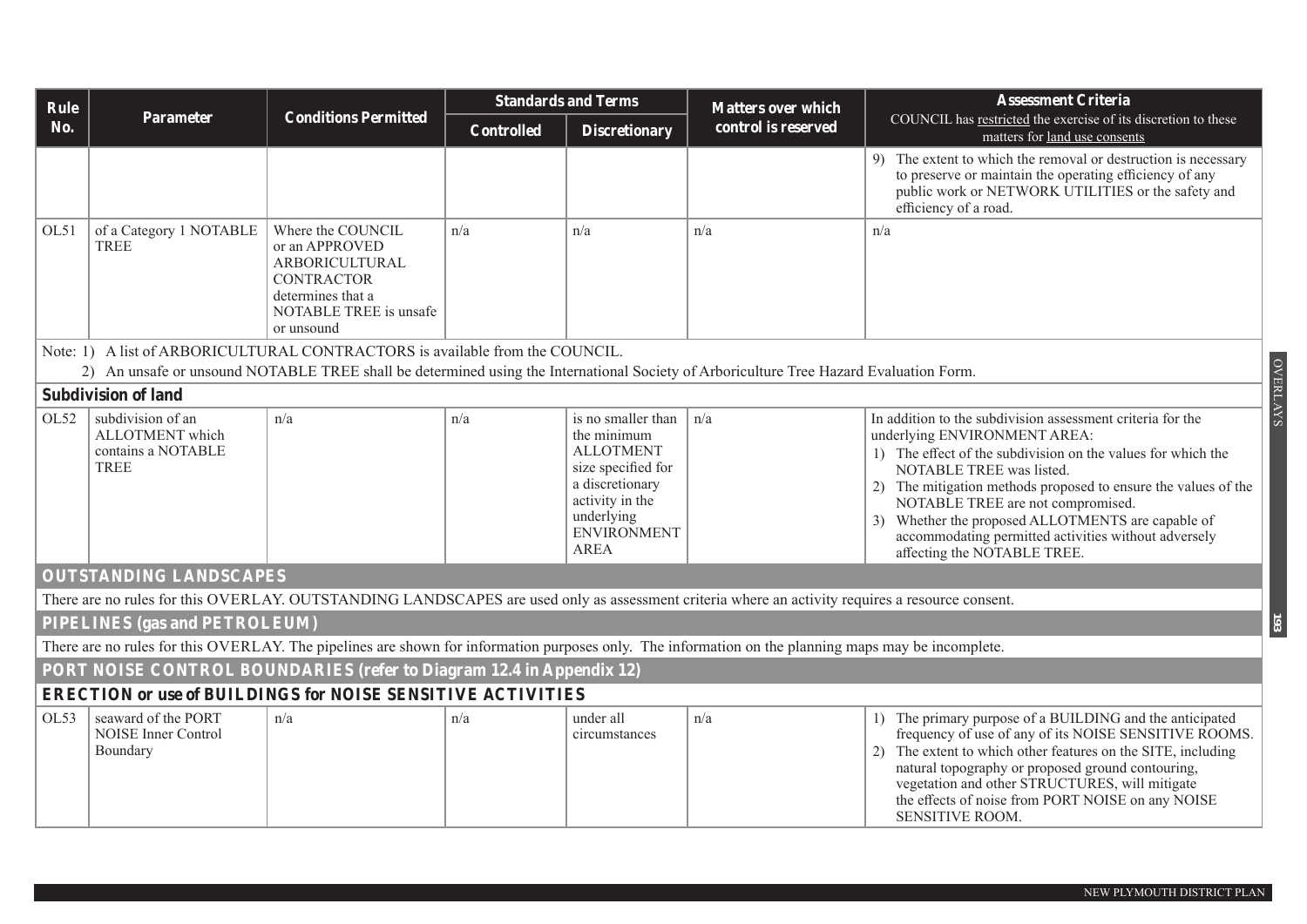| Rule |                                                                                                                                                                                                                                 |                                                                                                                                                                                                                                                                                      | <b>Standards and Terms</b> |                                                             | <b>Matters over which</b> | <b>Assessment Criteria</b>                                                                                                                                                                                                                                                                                                                                                                                                                                                                                                                                                                                                                                                                                                                                                                                                                                                                              |  |
|------|---------------------------------------------------------------------------------------------------------------------------------------------------------------------------------------------------------------------------------|--------------------------------------------------------------------------------------------------------------------------------------------------------------------------------------------------------------------------------------------------------------------------------------|----------------------------|-------------------------------------------------------------|---------------------------|---------------------------------------------------------------------------------------------------------------------------------------------------------------------------------------------------------------------------------------------------------------------------------------------------------------------------------------------------------------------------------------------------------------------------------------------------------------------------------------------------------------------------------------------------------------------------------------------------------------------------------------------------------------------------------------------------------------------------------------------------------------------------------------------------------------------------------------------------------------------------------------------------------|--|
| No.  | Parameter                                                                                                                                                                                                                       | <b>Conditions Permitted</b>                                                                                                                                                                                                                                                          | <b>Controlled</b>          | <b>Discretionary</b>                                        | control is reserved       | COUNCIL has restricted the exercise of its discretion to these<br>matters for land use consents                                                                                                                                                                                                                                                                                                                                                                                                                                                                                                                                                                                                                                                                                                                                                                                                         |  |
|      |                                                                                                                                                                                                                                 |                                                                                                                                                                                                                                                                                      |                            |                                                             |                           | 3) The extent of sound proofing required in the design and<br>construction of the NOISE SENSITIVE ACTIVITY to<br>adequately safeguard the health of the occupants.                                                                                                                                                                                                                                                                                                                                                                                                                                                                                                                                                                                                                                                                                                                                      |  |
| OL54 | requirement for sound<br>attenuation of any<br><b>BUILDING</b> (excluding<br><b>TEMPORARY</b><br><b>BUILDINGS</b> ) located<br>between the PORT NOISE<br>Inner Control Boundary<br>and the PORT NOISE<br>Outer Control Boundary | shall be designed and<br>constructed in accord<br>with an acoustic design<br>certificate from an acoustic<br>engineer so that the level<br>of noise received within<br>any NOISE SENSITIVE<br>ROOM from PORT NOISE<br>does not exceed 45 Ldn<br>with all windows and doors<br>closed | n/a                        | does not meet the<br>conditions for a<br>permitted activity | n/a                       | 1) The necessity for soundproofing any NOISE SENSITIVE<br>ROOM having regard to the design, construction and room<br>layout of the proposed BUILDING or BUILDINGS.<br>2) The extent to which other features on the SITE, including<br>natural topography or proposed ground contouring,<br>vegetation and other STRUCTURES, will mitigate the<br>effects of PORT NOISE on any NOISE SENSITIVE<br>ROOM.<br><b>OVERLAYS</b><br>The primary purpose of a BUILDING and the anticipated<br>frequency of use of any of its NOISE SENSITIVE ROOMS.                                                                                                                                                                                                                                                                                                                                                             |  |
|      |                                                                                                                                                                                                                                 | need to utilise methods to meet the ventilation requirements of the Building Act 1991 and relevant codes thereunder.                                                                                                                                                                 |                            |                                                             |                           | Note: To achieve compliance with rule OL54 above while at the same time ensuring adequate ventilation, NOISE SENSITIVE ROOMS with doors and windows or other openings to the outdoors may                                                                                                                                                                                                                                                                                                                                                                                                                                                                                                                                                                                                                                                                                                               |  |
|      | <b>Emission of noise</b>                                                                                                                                                                                                        |                                                                                                                                                                                                                                                                                      |                            |                                                             |                           |                                                                                                                                                                                                                                                                                                                                                                                                                                                                                                                                                                                                                                                                                                                                                                                                                                                                                                         |  |
| OL55 | PORT NOISE measured<br>in accordance with NZS<br>6809:1999 Acoustics - Port<br>Noise Management and<br>Land Use Planning                                                                                                        | meets the conditions for<br>a permitted activity as<br>specified in Table 12.1 in<br>Appendix 12                                                                                                                                                                                     | n/a                        | does not meet the<br>conditions for a<br>permitted activity | $\ln/a$                   | 1) Ambient noise levels.<br>2) The length of time, and the level by which, the noise<br>standards (refer Appendix 12) will be exceeded, particularly<br>at night.<br>3) The nature and location of nearby activities and the effects<br>they may experience resulting from increased noise levels.<br>Whether the noise levels are likely to detract from the<br>4)<br>amenity or general environmental quality of the area in<br>which they are received.<br>5) Whether the noise levels are likely to result in adverse health<br>effects, including sleep disturbance.<br>6) The topography of the SITE and any influence this may have<br>on noise transmission.<br>7) Any mitigation of the noise proposed, in accordance<br>with a best practicable option approach (e.g. SITE layout<br>and design, design and location of STRUCTURES,<br>BUILDINGS and equipment and the timing of operations). |  |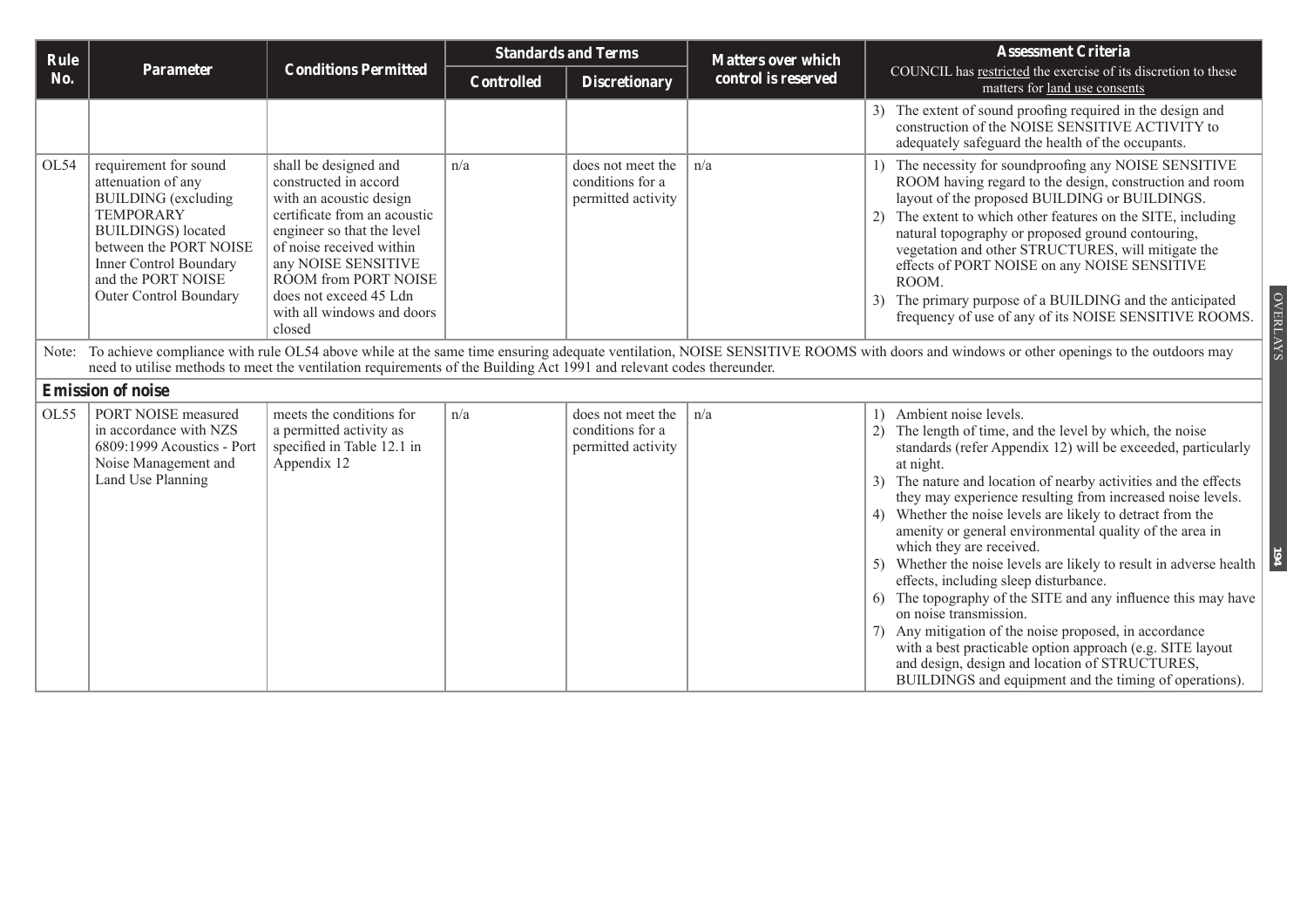| Rule |                                                                                                                                                                                                                                          |                             |                                                                                                                                                | <b>Standards and Terms</b>                                               | <b>Matters over which</b>                                                                                                                                                                                                                                                                                                                                                                                            | <b>Assessment Criteria</b>                                                                                                                                                                                                                                                                                                                                                                                                                                                                                                                                                                                                                                                                                                                                                                                                                                                                                                                                                                                                                                                                                                                                                                                                                                                                                                                                 |
|------|------------------------------------------------------------------------------------------------------------------------------------------------------------------------------------------------------------------------------------------|-----------------------------|------------------------------------------------------------------------------------------------------------------------------------------------|--------------------------------------------------------------------------|----------------------------------------------------------------------------------------------------------------------------------------------------------------------------------------------------------------------------------------------------------------------------------------------------------------------------------------------------------------------------------------------------------------------|------------------------------------------------------------------------------------------------------------------------------------------------------------------------------------------------------------------------------------------------------------------------------------------------------------------------------------------------------------------------------------------------------------------------------------------------------------------------------------------------------------------------------------------------------------------------------------------------------------------------------------------------------------------------------------------------------------------------------------------------------------------------------------------------------------------------------------------------------------------------------------------------------------------------------------------------------------------------------------------------------------------------------------------------------------------------------------------------------------------------------------------------------------------------------------------------------------------------------------------------------------------------------------------------------------------------------------------------------------|
| No.  | Parameter                                                                                                                                                                                                                                | <b>Conditions Permitted</b> | <b>Controlled</b>                                                                                                                              | <b>Discretionary</b>                                                     | control is reserved                                                                                                                                                                                                                                                                                                                                                                                                  | COUNCIL has restricted the exercise of its discretion to these<br>matters for land use consents                                                                                                                                                                                                                                                                                                                                                                                                                                                                                                                                                                                                                                                                                                                                                                                                                                                                                                                                                                                                                                                                                                                                                                                                                                                            |
|      | PREFERRED ESPLANADE RESERVES AND STRIPS (refer to Appendix 17 for a list)                                                                                                                                                                |                             |                                                                                                                                                |                                                                          |                                                                                                                                                                                                                                                                                                                                                                                                                      |                                                                                                                                                                                                                                                                                                                                                                                                                                                                                                                                                                                                                                                                                                                                                                                                                                                                                                                                                                                                                                                                                                                                                                                                                                                                                                                                                            |
|      | <b>Subdivision of land</b>                                                                                                                                                                                                               |                             |                                                                                                                                                |                                                                          |                                                                                                                                                                                                                                                                                                                                                                                                                      |                                                                                                                                                                                                                                                                                                                                                                                                                                                                                                                                                                                                                                                                                                                                                                                                                                                                                                                                                                                                                                                                                                                                                                                                                                                                                                                                                            |
| OL56 | requirement for an<br>esplanade reserve or strip<br>(regardless of the size of<br>the ALLOTMENT created)                                                                                                                                 | n/a                         | meets the<br>requirements<br>for an esplanade<br>reserve or an<br>esplanade strip as<br>specified in Tables<br>17.1 and 17.2 in<br>Appendix 17 | does not meet<br>the standards<br>and terms for a<br>controlled activity | 1) Use of esplanade<br>reserve or strip.<br>2) Access provisions.<br>3) Planting and clearance<br>of vegetation.<br>Fencing requirements.<br>4)<br><b>ERECTION</b> of<br>5)<br><b>BUILDINGS</b> and<br>STRUCTURES.<br>6) Who will manage the<br>land within the strip or<br>reserve, and in what<br>manner, including<br>noxious weed removal.<br>Provision for closure.<br>7)<br>8)<br>Permission for<br>easements. | 1) Whether the taking of the reserve or strip, or its required<br>width is inappropriate for reasons of impact on SITES<br>of significance to IWI or ecological areas sensitive to<br>disturbance, security, public safety, natural hazards (such as<br>stability or flooding) or minor boundary adjustment.<br>2) The extent to which the natural character or functioning,<br>public access or recreational enjoyment of the waterbody<br>will be affected by any reduction or removal.<br>3) Whether the preservation of the natural character of, or<br>public access to, the waterbody can be provided for by<br><b>OVERLAYS</b><br>alternative means.<br>4) Any existing formal protection afforded to the waterbody<br>through existing reserves or strip, covenants or management<br>agreements.<br>5) Any factors which mitigate against reduction or removal.<br>6) Any works or alternative means to compensate for a waiver<br>or reduction in size of the esplanade reserve or strip.<br>7) For strips set aside for public access, whether the strip is<br>inaccessible due to topography or other reasons, or is likely<br>to remain without formal public access.<br>The extent to which the public benefits gained justify the<br>8)<br>costs of acquisitions and maintenance of the strip, having<br>regard to the purpose of the strip. |
|      | <b>PRIORITY WATERBODIES</b> (refer to Appendix 18 for a list)                                                                                                                                                                            |                             |                                                                                                                                                |                                                                          |                                                                                                                                                                                                                                                                                                                                                                                                                      |                                                                                                                                                                                                                                                                                                                                                                                                                                                                                                                                                                                                                                                                                                                                                                                                                                                                                                                                                                                                                                                                                                                                                                                                                                                                                                                                                            |
|      | <b>Subdivision of land</b>                                                                                                                                                                                                               |                             |                                                                                                                                                |                                                                          |                                                                                                                                                                                                                                                                                                                                                                                                                      | 561                                                                                                                                                                                                                                                                                                                                                                                                                                                                                                                                                                                                                                                                                                                                                                                                                                                                                                                                                                                                                                                                                                                                                                                                                                                                                                                                                        |
| OL57 | requirement for an<br>esplanade strip or reserve<br>(regardless of the size of<br>the ALLOTMENT created):<br>for subdivision of an<br>ALLOTMENT within<br>the RESIDENTIAL,<br>BUSINESS, INDUSTRIAL<br>or OPEN SPACE<br>ENVIRONMENT AREAS | n/a                         | meets the<br>requirements<br>for an esplanade<br>reserve or an<br>esplanade strip as<br>specified in Tables<br>17.1 and 17.2 in                | does not meet<br>the standards<br>and terms for a<br>controlled activity | 1) Use of esplanade<br>reserve or strip.<br>Access provisions.<br>2)<br>3) Planting and clearance<br>of vegetation.<br>4) Fencing requirements.<br>5) ERECTION of<br><b>BUILDINGS</b> and<br>STRUCTURES.<br>Who will manage the<br>6<br>land within the strip or                                                                                                                                                     | 1) Whether the taking of the reserve or strip, or its required<br>width is inappropriate for reasons of impact on SITES<br>of significance to IWI or ecological areas sensitive to<br>disturbance, security, public safety, natural hazards (such as<br>stability or flooding) or minor boundary adjustment.<br>2) The extent to which the natural character or functioning,<br>public access or recreational enjoyment of the waterbody<br>will be affected by any reduction or removal.<br>3) Whether the preservation of the natural character of, or<br>public access to, the waterbody can be provided for by<br>alternative means.                                                                                                                                                                                                                                                                                                                                                                                                                                                                                                                                                                                                                                                                                                                   |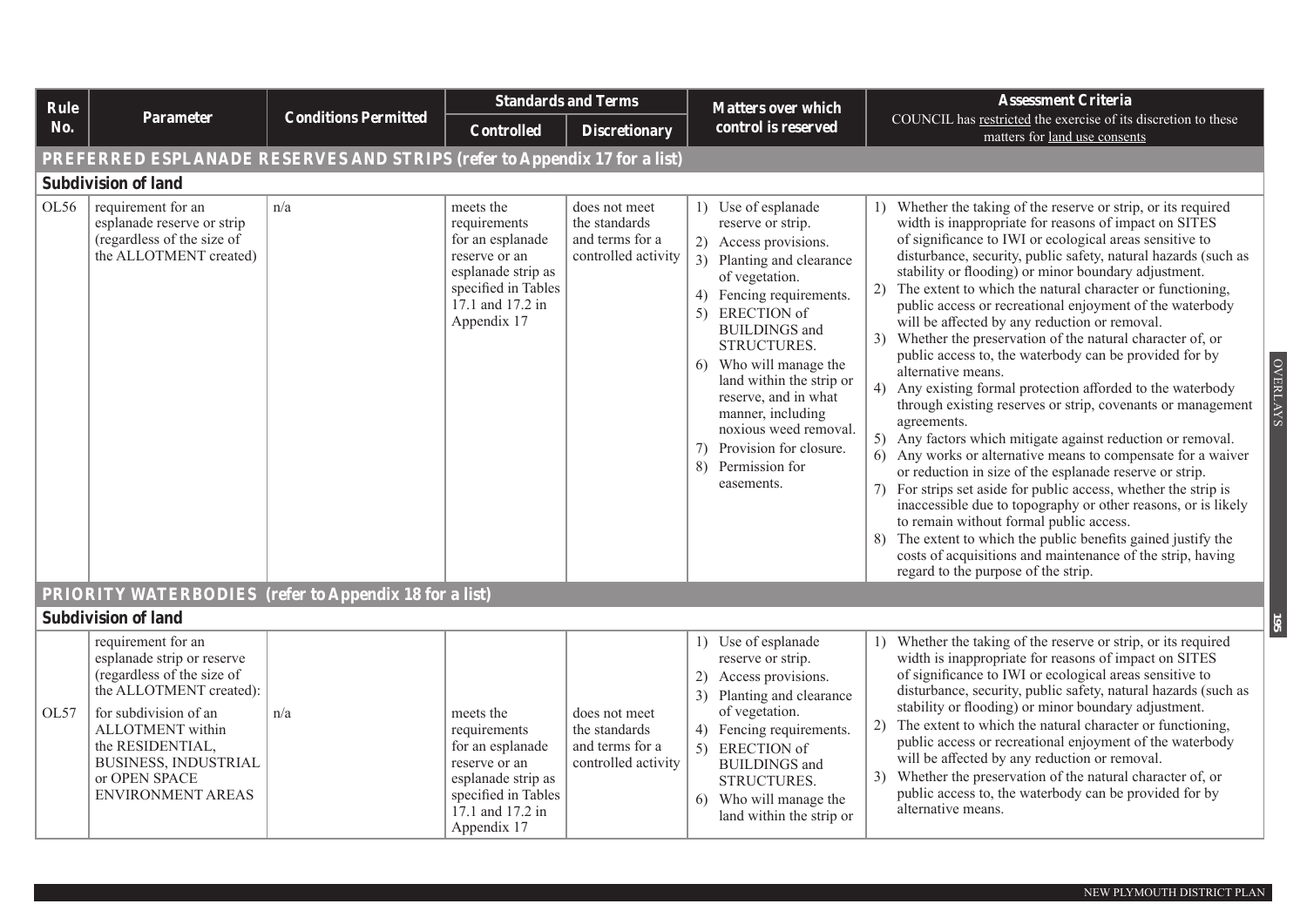| Rule |                                                                                   |                                                                             |                                                                                                                                                                                                                                                                                                                                                                                           | <b>Standards and Terms</b>                                               | <b>Matters over which</b>                                                                                                                                                       | <b>Assessment Criteria</b>                                                                                                                                                                                                                                                                                                                                                                                                                                                                                                                                                                                                          |
|------|-----------------------------------------------------------------------------------|-----------------------------------------------------------------------------|-------------------------------------------------------------------------------------------------------------------------------------------------------------------------------------------------------------------------------------------------------------------------------------------------------------------------------------------------------------------------------------------|--------------------------------------------------------------------------|---------------------------------------------------------------------------------------------------------------------------------------------------------------------------------|-------------------------------------------------------------------------------------------------------------------------------------------------------------------------------------------------------------------------------------------------------------------------------------------------------------------------------------------------------------------------------------------------------------------------------------------------------------------------------------------------------------------------------------------------------------------------------------------------------------------------------------|
| No.  | Parameter                                                                         | <b>Conditions Permitted</b>                                                 | <b>Controlled</b>                                                                                                                                                                                                                                                                                                                                                                         | <b>Discretionary</b>                                                     | control is reserved                                                                                                                                                             | COUNCIL has restricted the exercise of its discretion to these<br>matters for land use consents                                                                                                                                                                                                                                                                                                                                                                                                                                                                                                                                     |
| OL58 | for subdivision of an<br>ALLOTMENT within the<br>RURAL ENVIRONMENT<br><b>AREA</b> | n/a                                                                         | an esplanade<br>strip of 20m wide<br>shall be set aside<br>unless a preferred<br>esplanade<br>reserve has been<br>specified, in<br>which case rule<br>OL57 shall apply                                                                                                                                                                                                                    | does not meet<br>the standards<br>and terms for a<br>controlled activity | reserve, and in what<br>manner, including<br>noxious weed removal.<br>7)<br>Provision for closure.<br>8) Permission for<br>easements.                                           | 4) Any existing formal protection afforded to the waterbody<br>through existing reserves or strip, covenants or management<br>agreements.<br>5) Any factors which mitigate against reduction or removal.<br>6) Any works or alternative means to compensate for a waiver<br>or reduction in size of the esplanade reserve or strip.<br>7) For strips set aside for public access, whether the strip is<br>inaccessible due to topography or other reasons.<br>The extent to which the public benefits gained justify the<br>8)<br>costs of acquisitions and maintenance of the strip, having<br>regard to the purpose of the strip. |
|      | REGIONALLY SIGNIFICANT LANDSCAPES                                                 |                                                                             |                                                                                                                                                                                                                                                                                                                                                                                           |                                                                          |                                                                                                                                                                                 | <b>OVERLAYS</b>                                                                                                                                                                                                                                                                                                                                                                                                                                                                                                                                                                                                                     |
|      |                                                                                   |                                                                             |                                                                                                                                                                                                                                                                                                                                                                                           |                                                                          |                                                                                                                                                                                 | There are no rules for this OVERLAY. REGIONALLY SIGNIFICANT LANDSCAPES are used only as assessment criteria where an activity requires a resource consent.                                                                                                                                                                                                                                                                                                                                                                                                                                                                          |
|      | SIGNIFICANT COASTAL AREAS                                                         |                                                                             |                                                                                                                                                                                                                                                                                                                                                                                           |                                                                          |                                                                                                                                                                                 |                                                                                                                                                                                                                                                                                                                                                                                                                                                                                                                                                                                                                                     |
|      |                                                                                   |                                                                             |                                                                                                                                                                                                                                                                                                                                                                                           |                                                                          |                                                                                                                                                                                 | There are no rules for this OVERLAY. SIGNIFICANT COASTAL AREAS are identified to encourage the rehabilitation and restoration of the natural character of the coastal environment.                                                                                                                                                                                                                                                                                                                                                                                                                                                  |
|      |                                                                                   | SIGNIFICANT NATURAL AREAS (See Schedule 21.2 and Table 21.3 in Appendix 21) |                                                                                                                                                                                                                                                                                                                                                                                           |                                                                          |                                                                                                                                                                                 |                                                                                                                                                                                                                                                                                                                                                                                                                                                                                                                                                                                                                                     |
|      | <b>Subdivision of land</b>                                                        |                                                                             |                                                                                                                                                                                                                                                                                                                                                                                           |                                                                          |                                                                                                                                                                                 |                                                                                                                                                                                                                                                                                                                                                                                                                                                                                                                                                                                                                                     |
| OL59 | provision for an extra<br><b>ALLOTMENT</b>                                        | n/a                                                                         | in addition to the<br>number allowed<br>by the underlying<br><b>ENVIRONMENT</b><br>AREA,<br>one further<br><b>ALLOTMENT</b><br>of not less than<br>700 m2 may be<br>subdivided where<br>that part of the<br><b>SIGNIFICANT</b><br><b>NATURAL</b><br><b>AREA</b> located<br>on the original<br><b>ALLOTMENT</b> is<br>legally protected<br>in perpetuity on<br>the certificate of<br>title | does not meet<br>the standards<br>and terms for a<br>controlled activity | In addition to those<br>for the underlying<br><b>ENVIRONMENT AREA:</b><br>1) The location of<br>STRUCTURES and<br>activities in relation<br>to the SIGNIFICANT<br>NATURAL AREA. | The subdivision assessment criteria for the underlying<br>ENVIRONMENT AREA.<br>961                                                                                                                                                                                                                                                                                                                                                                                                                                                                                                                                                  |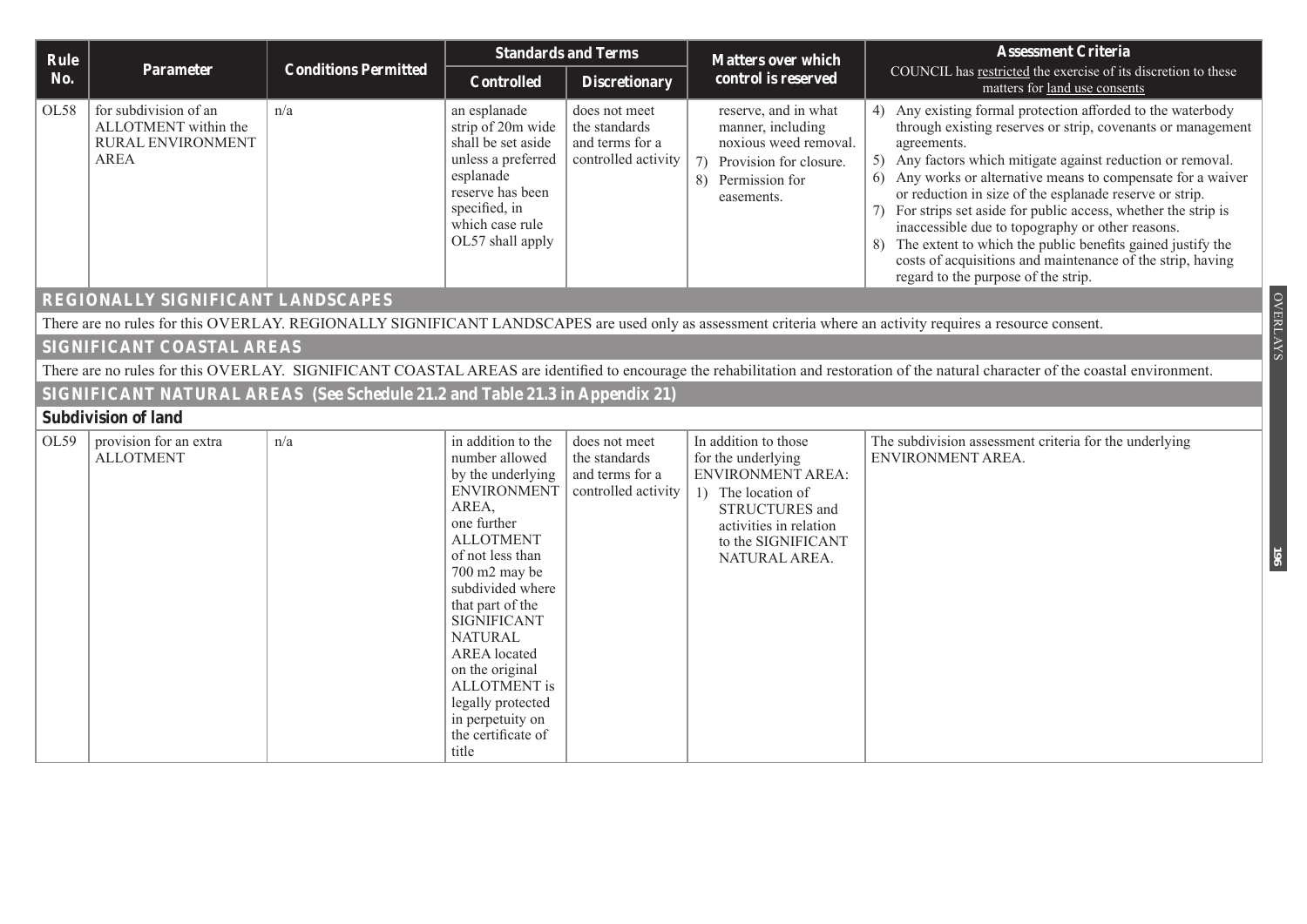| Rule |                                                                            |                                                                                                                                                                                                             | <b>Standards and Terms</b> |                                                             | <b>Matters over which</b> | <b>Assessment Criteria</b>                                                                                                                                                                                                                                                                                                                                                                                                                                                                                                                                                                                                                                                                                                                                                                                                                                                                                                                                                                                                                                                                                                                                                                                                                                                                                                                                                   |  |  |  |  |
|------|----------------------------------------------------------------------------|-------------------------------------------------------------------------------------------------------------------------------------------------------------------------------------------------------------|----------------------------|-------------------------------------------------------------|---------------------------|------------------------------------------------------------------------------------------------------------------------------------------------------------------------------------------------------------------------------------------------------------------------------------------------------------------------------------------------------------------------------------------------------------------------------------------------------------------------------------------------------------------------------------------------------------------------------------------------------------------------------------------------------------------------------------------------------------------------------------------------------------------------------------------------------------------------------------------------------------------------------------------------------------------------------------------------------------------------------------------------------------------------------------------------------------------------------------------------------------------------------------------------------------------------------------------------------------------------------------------------------------------------------------------------------------------------------------------------------------------------------|--|--|--|--|
| No.  | <b>Parameter</b>                                                           | <b>Conditions Permitted</b>                                                                                                                                                                                 | <b>Controlled</b>          | <b>Discretionary</b>                                        | control is reserved       | COUNCIL has restricted the exercise of its discretion to these<br>matters for land use consents                                                                                                                                                                                                                                                                                                                                                                                                                                                                                                                                                                                                                                                                                                                                                                                                                                                                                                                                                                                                                                                                                                                                                                                                                                                                              |  |  |  |  |
|      | <b>INDIGENOUS VEGETATION DISTURBANCE</b>                                   |                                                                                                                                                                                                             |                            |                                                             |                           |                                                                                                                                                                                                                                                                                                                                                                                                                                                                                                                                                                                                                                                                                                                                                                                                                                                                                                                                                                                                                                                                                                                                                                                                                                                                                                                                                                              |  |  |  |  |
| OL60 | within a SIGNIFICANT<br><b>NATURAL AREA</b><br>identified in Schedule 21.2 | is expressly allowed<br>under the terms of a<br><b>CONSERVATION</b><br>COVENANT used to<br>legally protect the relevant<br>SIGNIFICANT NATURAL<br>AREA or part of the<br>SIGNIFICANT NATURAL<br><b>AREA</b> | n/a                        | does not meet the<br>conditions for a<br>permitted activity | n/a                       | The extent to which the disturbance will adversely affect the<br>integrity, viability and sustainability of the SIGNIFICANT<br>NATURAL AREA and the wider eco-system of which it is a<br>part.<br>The extent to which the disturbance will adversely affect<br>corridors and linkages between SIGNIFICANT NATURAL<br>AREAS or between SIGNIFICANT NATURAL AREAS<br>and other areas of indigenous vegetation.<br>The extent to which the disturbance will adversely affect the<br>habitat values of the SIGNIFICANT NATURAL AREA.<br>The extent to which disturbance will create "edge effects"<br><b>OVERLAYS</b><br>from wind and light on remaining vegetation.<br>The effect on, and risk to, those parts of SIGNIFICANT<br>NATURAL AREAS not cleared, from associated activities<br>such as tracking, storage and burning.<br>The appropriateness of the time of the year/season in which<br>the disturbance is proposed.<br>The practicality of alternatives other than the proposed<br>disturbance.<br>The extent to which remaining INDIGENOUS<br>VEGETATION will be at risk from animal and plant pests<br>and grazing animals.<br>The extent to which more than minor effects of disturbance<br>can be remedied or mitigated on-site.<br>10) The extent to which more than minor effects of disturbance<br>can be remedied, avoided or mitigated by off-SITE means. |  |  |  |  |
|      |                                                                            | Note: SIGNIFICANT NATURAL AREAS are used as matters over which the COUNCIL reserves its control and assessment criteria for subdivision consents.                                                           |                            |                                                             |                           |                                                                                                                                                                                                                                                                                                                                                                                                                                                                                                                                                                                                                                                                                                                                                                                                                                                                                                                                                                                                                                                                                                                                                                                                                                                                                                                                                                              |  |  |  |  |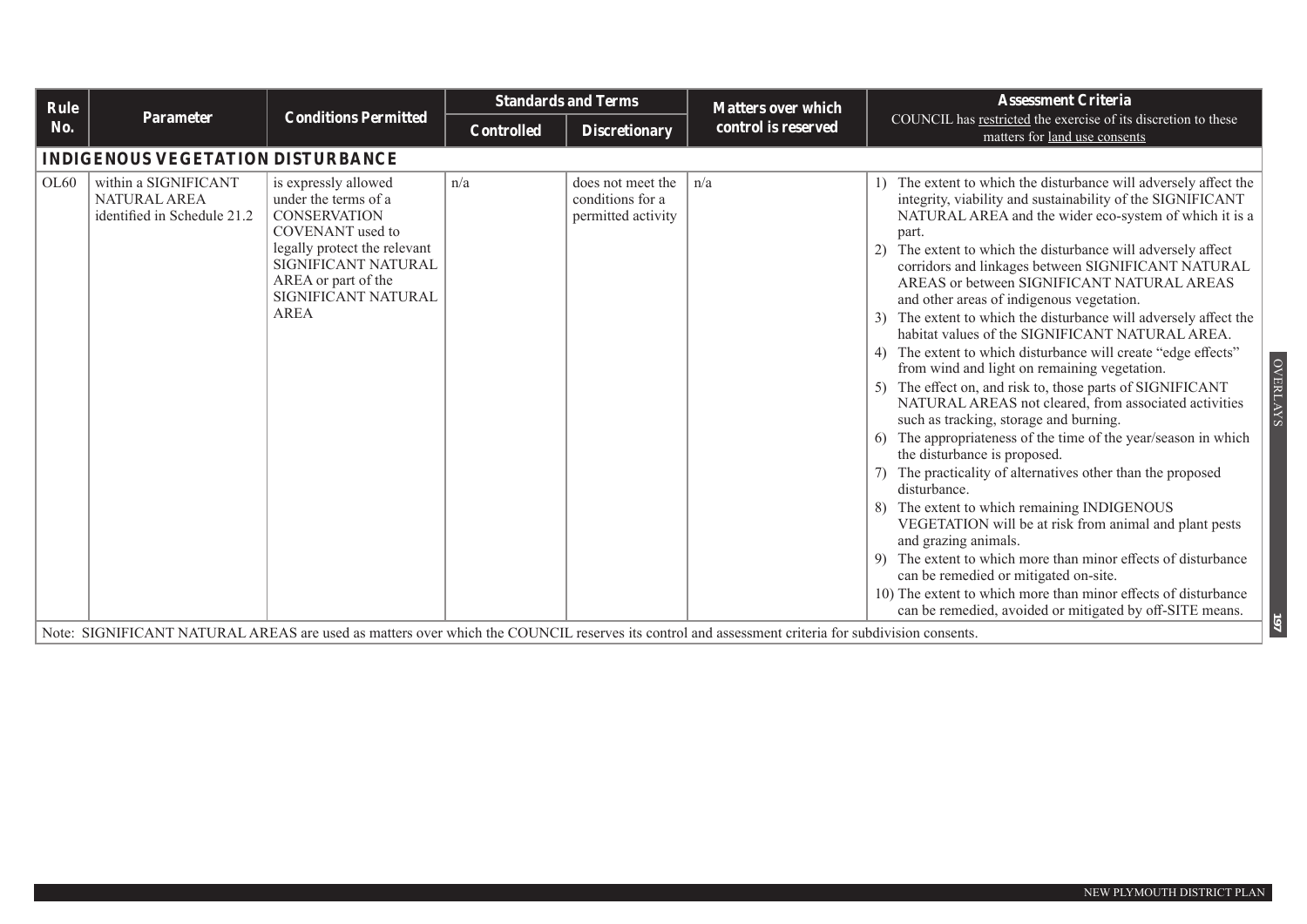|                               |                                                                                              |                                                                                                                                                                                                                                                                                                                                                                                                                                                                     | <b>Standards and Terms</b>                                                                              |                                                                                                                       |                                                                                                                                                                                                                                                                                                                                                                                                                                                                                                                                                                                                                                                                                                                                                                                                                    | <b>Matters to be considered</b>                                                                                                                                                                                                                                                                                                                                                                                                                                                                                                                                                                                                                                                                                                                                                                                                                                                                                                                                                                                                                                                                                                                                                                                                                                                                                                                                                                                                                                                                                                                                                                                                                                                                                                                                                    |  |  |  |  |  |
|-------------------------------|----------------------------------------------------------------------------------------------|---------------------------------------------------------------------------------------------------------------------------------------------------------------------------------------------------------------------------------------------------------------------------------------------------------------------------------------------------------------------------------------------------------------------------------------------------------------------|---------------------------------------------------------------------------------------------------------|-----------------------------------------------------------------------------------------------------------------------|--------------------------------------------------------------------------------------------------------------------------------------------------------------------------------------------------------------------------------------------------------------------------------------------------------------------------------------------------------------------------------------------------------------------------------------------------------------------------------------------------------------------------------------------------------------------------------------------------------------------------------------------------------------------------------------------------------------------------------------------------------------------------------------------------------------------|------------------------------------------------------------------------------------------------------------------------------------------------------------------------------------------------------------------------------------------------------------------------------------------------------------------------------------------------------------------------------------------------------------------------------------------------------------------------------------------------------------------------------------------------------------------------------------------------------------------------------------------------------------------------------------------------------------------------------------------------------------------------------------------------------------------------------------------------------------------------------------------------------------------------------------------------------------------------------------------------------------------------------------------------------------------------------------------------------------------------------------------------------------------------------------------------------------------------------------------------------------------------------------------------------------------------------------------------------------------------------------------------------------------------------------------------------------------------------------------------------------------------------------------------------------------------------------------------------------------------------------------------------------------------------------------------------------------------------------------------------------------------------------|--|--|--|--|--|
| Rule<br>No.                   | <b>Parameter</b>                                                                             | <b>Conditions Permitted</b>                                                                                                                                                                                                                                                                                                                                                                                                                                         | <b>Controlled</b>                                                                                       | <b>Fully</b><br><b>Discretionary</b>                                                                                  | <b>Matters over which control is</b><br>reserved                                                                                                                                                                                                                                                                                                                                                                                                                                                                                                                                                                                                                                                                                                                                                                   | <b>Fully Discretionary Activity: Discretion has NOT</b><br>been restricted to these matters                                                                                                                                                                                                                                                                                                                                                                                                                                                                                                                                                                                                                                                                                                                                                                                                                                                                                                                                                                                                                                                                                                                                                                                                                                                                                                                                                                                                                                                                                                                                                                                                                                                                                        |  |  |  |  |  |
|                               | <b>STRUCTURE PLANS</b>                                                                       |                                                                                                                                                                                                                                                                                                                                                                                                                                                                     |                                                                                                         |                                                                                                                       |                                                                                                                                                                                                                                                                                                                                                                                                                                                                                                                                                                                                                                                                                                                                                                                                                    |                                                                                                                                                                                                                                                                                                                                                                                                                                                                                                                                                                                                                                                                                                                                                                                                                                                                                                                                                                                                                                                                                                                                                                                                                                                                                                                                                                                                                                                                                                                                                                                                                                                                                                                                                                                    |  |  |  |  |  |
| OL60A                         | Development and<br>subdivision within the<br>Waitara Area A structure<br>plan in Appendix 30 | 1) Development that is<br>undertaken as part of<br>any subdivision that has<br>already been approved<br>in accord with the<br>Waitara A structure plan<br>in Appendix 30;<br>or<br>2) Where subdivision has<br>not been undertaken<br>the erection of<br><b>STRUCTURES</b><br>and BUILDINGS<br>and associated<br>development work that<br>is in accord with the<br>Waitara A Structure<br>Plan and meets<br>applicable overlay and<br><b>Environment Area rules</b> | Subdivision shall<br>be in accordance<br>with the Waitara<br>Area A structure<br>plan in Appendix<br>30 | Does not meet the<br>conditions for a<br>permitted activity<br>or standards<br>and terms for a<br>controlled activity | 1) Matter of control as for rules<br>Res54-64 as they apply<br>to the RESIDENTIAL A<br><b>ENVIRONMENT AREA;</b><br>2) The design and layout of the<br>subdivision:<br>a) considers the archaeological,<br>waahi tapu, cultural and<br>spiritual values of the stream;<br>b) avoids areas where<br>archaeological discovery is<br>considered to be more likely;<br>3) The outcome of consultation<br>with TANGATA WHENUA and<br>the need to follow appropriate<br>procedures if artefacts are<br>discovered including the<br>provision of an opportunity<br>for on-site monitoring by<br><b>TANGATA WHENUA</b><br>Advice note: In considering matters<br>under 2 and 3 the Council will<br>consider the cultural evaluation<br>report prepared in January 2014<br>by Te Kaunihera Kaumatua o Te<br>Atiawa Nui Tonu. | 1) The extent of the non compliance with the Waitara<br>Area A structure plan and how this effects the<br>ability for comprehensively development and or<br>comprehensive SUBDIVISION of the structure<br>plan area and the environmental outcomes<br>including the following:<br>a) The degree to which comprehensive<br>development and integrated management of<br>all the land within Waitara Area A is able to be<br><b>OVERLAYS</b><br>achieved when the structure plan area is held in<br>multiple ownership.<br>b) The degree to which infrastructure provisions<br>are co-ordinated within the Waitara Area A<br>structure plan area.<br>c) The degree to which site specific characteristics<br>of the Waitara Area A structure plan have been<br>addressed in the design and layout of the area.<br>d) Whether the INDICATIVE ROAD network has<br>taken into account the design/layout of Waitara<br>Area A structure plan area.<br>e) The effect of modifications to the alignment<br>of the INDICATIVE ROAD on the ROAD<br>TRANSPORTATION NETWORK and the<br>connections and linkages desired for the<br>comprehensive development of Waitara Area A<br><b>198</b><br>structure plan area.<br>f) The degree to which the esplanade reserve<br>achieves public access along the stream.<br>g) The extent to which the design/layout of the<br>Lane and the Esplanade Reserve is integrated<br>h) Protection of the stream and stream margins is<br>achieved.<br>Roading/pedestrian connectivity is provided.<br>i)<br>The extent to which the design of the ROAD<br>$\overline{1}$<br>TRANSPORTATION NETWORK considers<br>pedestrian safety.<br>k) The ability of the design/layout of Lot 1<br>DP 14007 and the Lane Road to create a safe<br>pedestrian environment. |  |  |  |  |  |
| $10^{10}$ $10^{10}$ $10^{10}$ | $\sqrt{m}$ $\pi$ $\sqrt{1}$ $\pi$                                                            | $\mathbf{M}$ and $\mathbf{M}$ and $\mathbf{M}$ and $\mathbf{M}$<br><b>CONTRACTOR</b>                                                                                                                                                                                                                                                                                                                                                                                |                                                                                                         | $0.014 \times 10^{-1}$<br>$11.1$ $11.1$                                                                               | the contract of the contract of the con-                                                                                                                                                                                                                                                                                                                                                                                                                                                                                                                                                                                                                                                                                                                                                                           | <b>Contract Contract</b><br>$\mathcal{A}$ and $\mathcal{A}$ are the set of the set of the set of the set of the set of the set of the set of the set of the set of the set of the set of the set of the set of the set of the set of the set of the set of the set                                                                                                                                                                                                                                                                                                                                                                                                                                                                                                                                                                                                                                                                                                                                                                                                                                                                                                                                                                                                                                                                                                                                                                                                                                                                                                                                                                                                                                                                                                                 |  |  |  |  |  |

Further advice note: Te Kaunihera Kaumatua o Te Atiawa Nui Tonu advised January 2014 that they would not be preparing the cultural evaluation report as they considered it would not add any further information to that already held by the Council.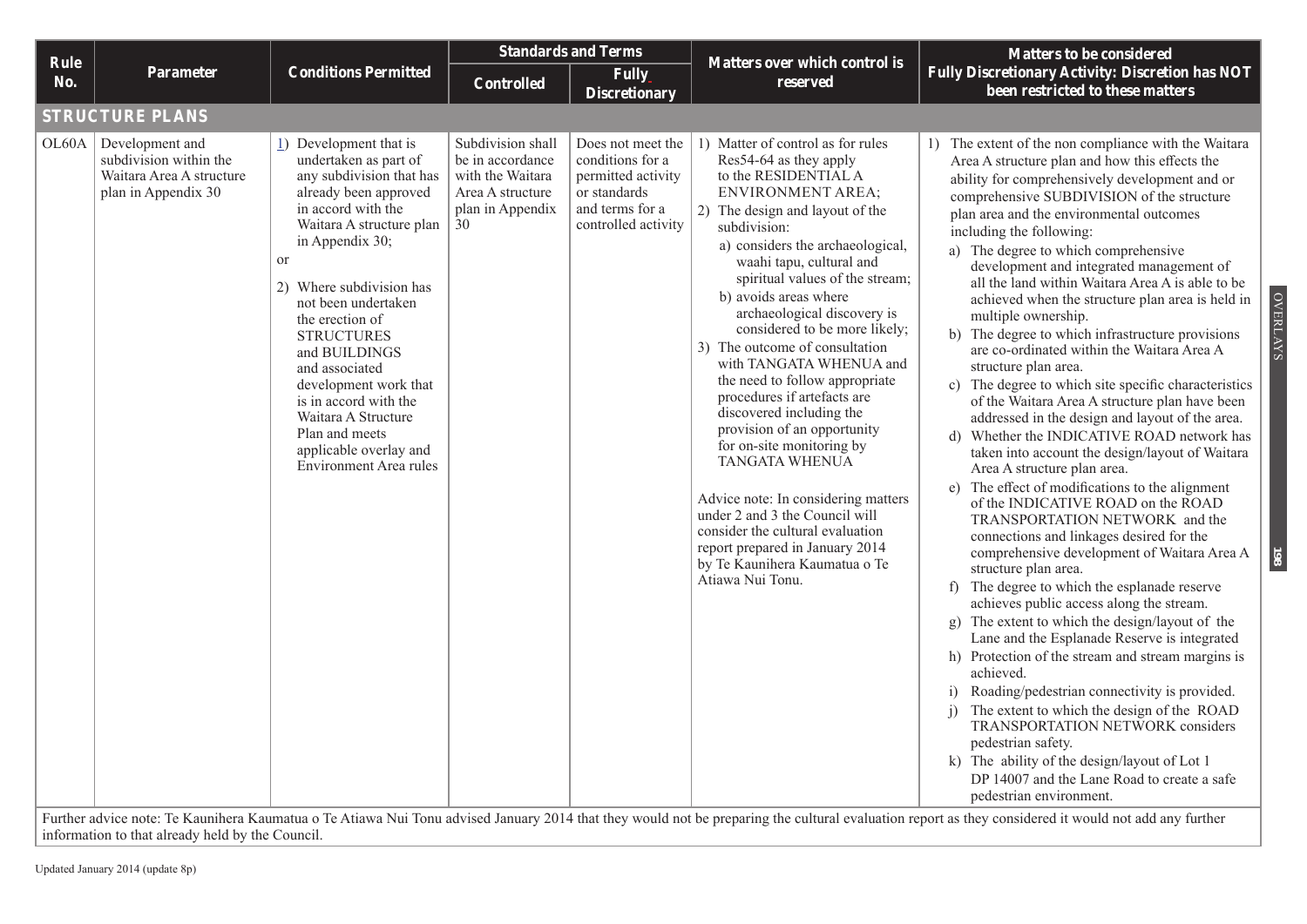| Rule  |                                                                                                                                                                            |                                                                                                                                                                                                                                                                                                                                                                                                                                                         | <b>Standards and Terms</b>                                                                                                                                                                                                                                                                                                                                                                                                                                                         |                                                                                                                       | <b>Matters over which</b>                                                                                                                                                                                                                                                                                                                                                                                                                                                                                                                                                                                                                                                                                                                                                                                                                                                             | <b>Matters to be considered</b>                                                                                                                                                                                                                                                                                                                                                                                                                                                                                                                                                                             |  |
|-------|----------------------------------------------------------------------------------------------------------------------------------------------------------------------------|---------------------------------------------------------------------------------------------------------------------------------------------------------------------------------------------------------------------------------------------------------------------------------------------------------------------------------------------------------------------------------------------------------------------------------------------------------|------------------------------------------------------------------------------------------------------------------------------------------------------------------------------------------------------------------------------------------------------------------------------------------------------------------------------------------------------------------------------------------------------------------------------------------------------------------------------------|-----------------------------------------------------------------------------------------------------------------------|---------------------------------------------------------------------------------------------------------------------------------------------------------------------------------------------------------------------------------------------------------------------------------------------------------------------------------------------------------------------------------------------------------------------------------------------------------------------------------------------------------------------------------------------------------------------------------------------------------------------------------------------------------------------------------------------------------------------------------------------------------------------------------------------------------------------------------------------------------------------------------------|-------------------------------------------------------------------------------------------------------------------------------------------------------------------------------------------------------------------------------------------------------------------------------------------------------------------------------------------------------------------------------------------------------------------------------------------------------------------------------------------------------------------------------------------------------------------------------------------------------------|--|
| No.   | <b>Parameter</b>                                                                                                                                                           | <b>Conditions Permitted</b>                                                                                                                                                                                                                                                                                                                                                                                                                             | <b>Controlled</b>                                                                                                                                                                                                                                                                                                                                                                                                                                                                  | <b>Fully</b><br><b>Discretionary</b>                                                                                  | control is reserved                                                                                                                                                                                                                                                                                                                                                                                                                                                                                                                                                                                                                                                                                                                                                                                                                                                                   | <b>Fully Discretionary Activity: Discretion has NOT been</b><br>restricted to these matters                                                                                                                                                                                                                                                                                                                                                                                                                                                                                                                 |  |
|       |                                                                                                                                                                            |                                                                                                                                                                                                                                                                                                                                                                                                                                                         |                                                                                                                                                                                                                                                                                                                                                                                                                                                                                    |                                                                                                                       |                                                                                                                                                                                                                                                                                                                                                                                                                                                                                                                                                                                                                                                                                                                                                                                                                                                                                       | 1) The archaeological, waahi tapu, cultural and spiritual<br>values of the stream are considered in the design and<br>layout of Waitara Area A.                                                                                                                                                                                                                                                                                                                                                                                                                                                             |  |
| OL60B | Stormwater disposal from<br>ROADS, right of ways<br>and paved surfaces as part<br>of development and or<br>SUBDIVISION within the<br>Waitara Area A Structure<br>plan area | Stormwater disposal from<br>ROADS, right of ways<br>and paved surfaces as part<br>of development is to be<br>discharged in low impact<br>design stormwater systems<br>such as detention ponds,<br>wetlands, vegetated swales,<br>rain gardens, rainwater<br>tanks, soakage pits and<br>soakage holes, filter strips,<br>infiltration trenches/basins,<br>permeable paving, green<br>roofs or tree pits to avoid<br>direct discharges into the<br>stream | Stormwater<br>disposal from<br>ROADS, right of<br>ways and paved<br>surfaces as part of<br>SUBDIVISION is<br>to be discharged<br>in low impact<br>design stormwater<br>systems such<br>as detention<br>ponds, wetlands,<br>vegetated swales,<br>rain gardens,<br>rainwater tanks,<br>soakage pits<br>and soakage<br>holes, filter<br>strips, infiltration<br>trenches/basins,<br>permeable paving,<br>green roofs or<br>tree pits to avoid<br>direct discharges<br>into the stream | Does not meet the<br>conditions for a<br>permitted activity<br>or standards<br>and terms for a<br>controlled activity | 1) Matter of control as<br>for rules Res54-64<br>as they apply to the<br>RESIDENTIAL A<br><b>ENVIRONMENT</b><br><b>AREA</b><br>2) The design and layout<br>of the development and/<br>or subdivision:<br>a) considers the<br>archaeological,<br>waahi tapu, cultural<br>and spiritual values<br>of the stream;<br>b) avoids areas where<br>archaeological<br>discovery is<br>considered to be<br>more likely;<br>3) The outcome of<br>consultation with<br><b>TANGATA WHENUA</b><br>and the need to follow<br>appropriate procedures<br>if artefacts are<br>discovered including<br>the provision of an<br>opportunity for on-<br>site monitoring by<br><b>TANGATA WHENUA</b><br>Advice note: In considering<br>matters under 2 and 3 the<br>Council will consider the<br>cultural evaluation report<br>prepared in January 2014<br>by Te Kaunihera Kaumatua<br>o Te Atiawa Nui Tonu. | 1) The effects of direct stormwater discharges into the stream<br>on the receiving environment.<br>The effects that the disposal of stormwater into the stream<br>2)<br>has on the archaeological, waahi tapu, cultural and spiritual<br>values held by TANGATA WHENUA.<br>The outcome of consultation with TANGATA WHENUA.<br>The ability of an alternative stormwater disposal method to<br>4)<br>minimise the environmental impact of additional stormwater<br>entering the stream, including the impact on cultural values.<br>The extent to which low impact stormwater design cannot<br>5)<br>be met. |  |

Further advice note: Te Kaunihera Kaumatua o Te Atiawa Nui Tonu advised January 2014 that they would not be preparing the cultural evaluation report as they considered it would not add any further information to that already held by the Council.

OVERLAYS

OVERLAYS

**198a**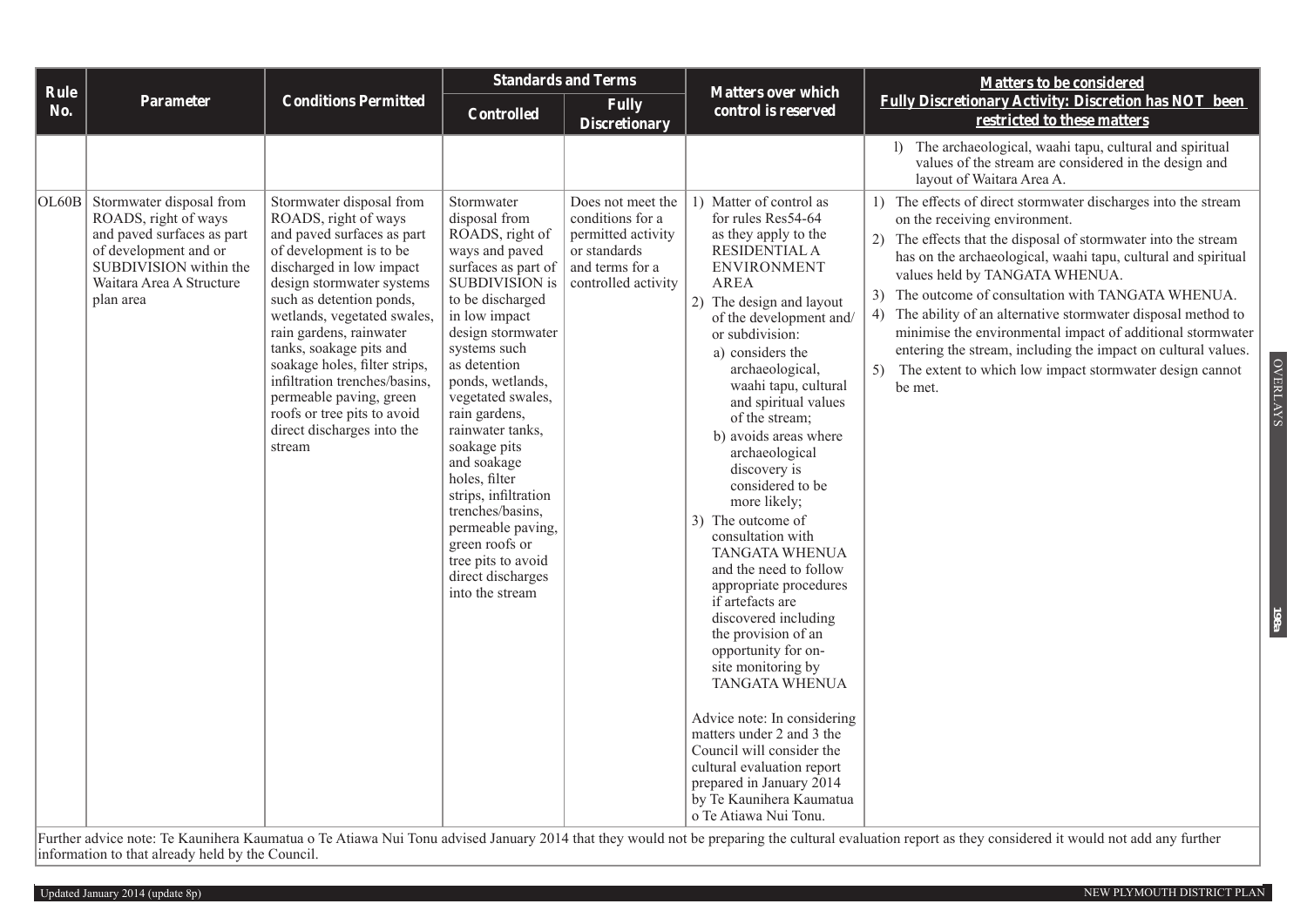| Rule       |                                                                                                                                                                                                                                                                                                                                                                                                                                                                                                                                                                                                                                                                                                                                                                                                                             |                                                                                                                                                                                                                                                                                                                                                                                                                                                                                                                                                                                                                                                                                                                                                                                       | <b>Standards and Terms</b>                                                                                                                                                                                                                                                                                                                                  |                                                                                                                                                                                                                                                                                                                                                                                                                                       | <b>Matters over which</b>                                                                           | <b>Matters to be considered</b>                                                                                                                                                                                                                                                                                                                                                                                                                                                                                                                                                                                                                                                                                                                                                                                                                                                                                                                                                                                                                                                                                                                                                                                                                                                                                                                                                                                                                                                                                                              |
|------------|-----------------------------------------------------------------------------------------------------------------------------------------------------------------------------------------------------------------------------------------------------------------------------------------------------------------------------------------------------------------------------------------------------------------------------------------------------------------------------------------------------------------------------------------------------------------------------------------------------------------------------------------------------------------------------------------------------------------------------------------------------------------------------------------------------------------------------|---------------------------------------------------------------------------------------------------------------------------------------------------------------------------------------------------------------------------------------------------------------------------------------------------------------------------------------------------------------------------------------------------------------------------------------------------------------------------------------------------------------------------------------------------------------------------------------------------------------------------------------------------------------------------------------------------------------------------------------------------------------------------------------|-------------------------------------------------------------------------------------------------------------------------------------------------------------------------------------------------------------------------------------------------------------------------------------------------------------------------------------------------------------|---------------------------------------------------------------------------------------------------------------------------------------------------------------------------------------------------------------------------------------------------------------------------------------------------------------------------------------------------------------------------------------------------------------------------------------|-----------------------------------------------------------------------------------------------------|----------------------------------------------------------------------------------------------------------------------------------------------------------------------------------------------------------------------------------------------------------------------------------------------------------------------------------------------------------------------------------------------------------------------------------------------------------------------------------------------------------------------------------------------------------------------------------------------------------------------------------------------------------------------------------------------------------------------------------------------------------------------------------------------------------------------------------------------------------------------------------------------------------------------------------------------------------------------------------------------------------------------------------------------------------------------------------------------------------------------------------------------------------------------------------------------------------------------------------------------------------------------------------------------------------------------------------------------------------------------------------------------------------------------------------------------------------------------------------------------------------------------------------------------|
| <b>No.</b> | <b>Parameter</b>                                                                                                                                                                                                                                                                                                                                                                                                                                                                                                                                                                                                                                                                                                                                                                                                            | <b>Conditions Permitted</b>                                                                                                                                                                                                                                                                                                                                                                                                                                                                                                                                                                                                                                                                                                                                                           | <b>Controlled</b>                                                                                                                                                                                                                                                                                                                                           | <b>Fully</b><br><b>Discretionary</b>                                                                                                                                                                                                                                                                                                                                                                                                  | control is reserved                                                                                 | Fully Discretionary Activity: Discretion has NOT been<br>restricted to these matters                                                                                                                                                                                                                                                                                                                                                                                                                                                                                                                                                                                                                                                                                                                                                                                                                                                                                                                                                                                                                                                                                                                                                                                                                                                                                                                                                                                                                                                         |
| OL60C      | <b>Additional VEHICLE</b><br><b>ACCESS POINTS between</b><br>the common boundary of<br>Lot 1 DP 14007 and Lot 3<br>DP 14008 within Waitara<br>Area A Structure plan area<br>in Appendix 30<br>BELL BLOCK AREA Q STRUCTURE PLAN AREA                                                                                                                                                                                                                                                                                                                                                                                                                                                                                                                                                                                         | n/a                                                                                                                                                                                                                                                                                                                                                                                                                                                                                                                                                                                                                                                                                                                                                                                   | n/a                                                                                                                                                                                                                                                                                                                                                         | In all<br>circumstances                                                                                                                                                                                                                                                                                                                                                                                                               | n/a                                                                                                 | 1) The ability to avoid conflict and traffic friction between Lots<br>1 DP 14007 and Lot 3 DP 14008.<br>The effect of additional VEHICLE ACCESS POINTS<br>(2)<br>on the INDICATIVE ROADING layout and roading<br>connectivity within Waitara Area.<br>3) The affect that additional VEHICLE ACCESS POINTS will<br>have on pedestrian safety.                                                                                                                                                                                                                                                                                                                                                                                                                                                                                                                                                                                                                                                                                                                                                                                                                                                                                                                                                                                                                                                                                                                                                                                                 |
| OL60D      | development and/or<br>subdivision within the Bell<br><b>Block Area Q Structure</b><br>Plan area (Appendix 31)<br>Stage 1: no timing<br>restrictions.<br>Stage 2:<br>a) subdivision and/or<br>development is restricted<br>to roading access over<br>the Waitaha Stream<br>through the extension of<br>Parklands Avenue from<br>Wills Road;<br>b) subdivision and/<br>or development is<br>restricted to activity that<br>could result in up to<br>30 new HABITABLE<br><b>BUILDINGS</b> where<br>access is obtained from<br>Airport Drive prior to<br>the release of Stage<br>3E - and shall be a<br>discretionary activity*;<br>c) once the threshold<br>of 30 HABITABLE<br><b>BUILDINGS</b><br>described in (b)<br>above is consented,<br>all subdivision and/<br>or development shall<br>be a non-complying<br>activity*; | 1) development that is<br>undertaken as part of<br>any subdivision that has<br>already been approved<br>in accord with the Bell<br><b>Block Area Q Structure</b><br>Plan in Appendix 31;<br><b>or</b><br>2) where subdivision has<br>not been undertaken<br>the erection of<br>STRUCTURES and<br><b>BUILDINGS</b> and<br>associated development<br>work that is in accord<br>with the Bell Block<br>Area Q Structure<br>Plan and meets any<br>applicable OVERLAY<br>and ENVIRONMENT<br><b>AREA Rules:</b><br>and<br><b>HABITABLE</b><br><b>BUILDINGS</b> (erection<br>of or additions/<br>alterations to) where<br>located within the<br>New Plymouth Airport<br>$50$ d $BL$ <sub>dn</sub> contour shall<br>demonstrate installation<br>of noise insulation in<br>ceilings, walls and | subdivision that<br>is in general<br>accordance with<br>the Bell Block<br>Area Q Structure<br>Plan in Appendix<br>31<br>and<br>subdivision<br>where located<br>within the New<br>Plymouth Airport<br>50dB contour<br>shall include<br>consent notice<br>acknowledging<br>noise from the<br>New Plymouth<br>Airport including<br>a no complaints<br>covenant | 1) does not meet<br>the conditions<br>for a permitted<br>activity or<br>standards and<br>terms for a<br>controlled<br>activity;<br>2) within Stage 2<br>prior to Stage<br>3E being<br>released:<br>subdivision<br>and/or<br>development<br>with access<br>from Airport<br>Drive,<br>provided that<br>no more than<br>30 new (as of<br>8 April 2017)<br><b>HABITABLE</b><br><b>BUILDINGS</b><br>are provided<br>for within<br>Stage 2. | matters of control for Rules<br>Res 54-64 as they apply<br>to the RESIDENTIAL A<br>ENVIRONMENT AREA | The extent of non-compliance with the Bell Block Area<br>Q Structure Plan and how this affects the ability for<br><b>OVERLAYS</b><br>future comprehensive and integrated development and/or<br>subdivision of the structure plan area and environmental<br>outcomes including:<br>The degree to which comprehensive and integrated<br>development and/or subdivision of all the land within<br>the Bell Block Area Q Structure Plan area can still<br>be achieved when the structure plan area is held in<br>multiple ownership.<br>The degree to which comprehensive and integrated<br>infrastructure provisions are co-ordinated within the<br>Bell Block Area Q Structure Plan area.<br>The degree to which site specific characteristics of<br>the Bell Block Area Q Structure Plan area have been<br>1980<br>addressed in the design and layout of the development<br>and/or subdivision.<br>Whether the proposed road network has taken into<br>account the required connectivity and design/layout for<br>the comprehensive and integrated development and/<br>or subdivision of the Bell Block Area Q Structure Plan<br>area.<br>The effects of modifications to the alignment(s)<br>of the INDICATIVE ROAD(S) on the ROAD<br>TRANSPORTATION NETWORK and the connectivity<br>required for the comprehensive and integrated<br>development and/or subdivision of the Bell Block Area<br>Q Structure Plan area.<br>The effects on the Waitaha Stream and its margins and its<br>capacity to convey stormwater in a 1% AEP storm event. |

Updated January 2014 (update 8p), August 2015 (update 8ad) and February 2018 (update 8ao)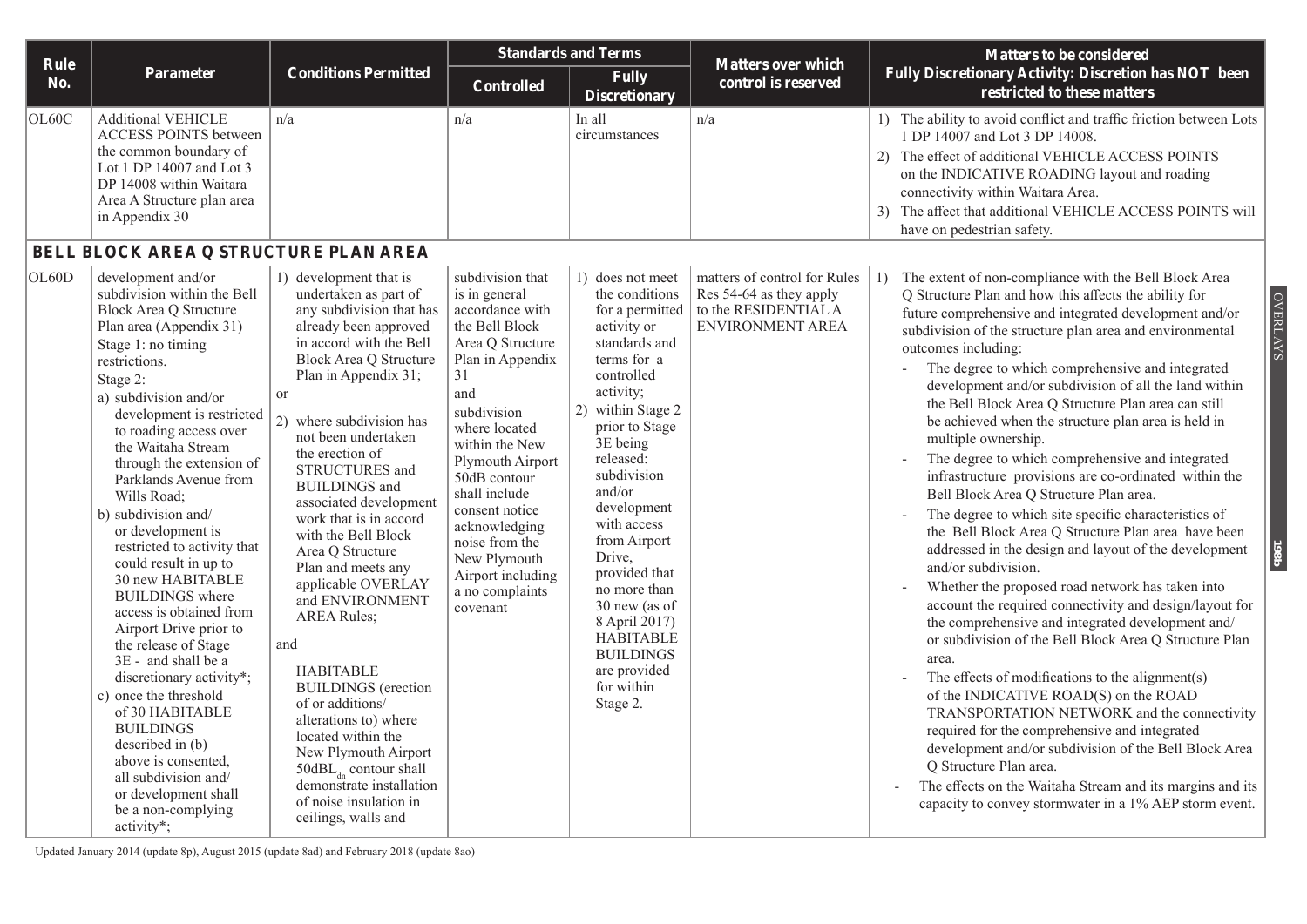|                    |                                                                                                                                                                                                                                                                                                                                                                                                                                                                                                                                                                                                                                                                                                                      |                                                                                                 |                   | <b>Standards and Terms</b>           |                                                  | Matters to be considered                                                                                                                                                                                                                                                                                                                                                                                                                                                                                                                                                                                                                                                                                                                                                                                                                                                                                                                                                                                                                                                                                                                                                                                                                                                                                                                                                                                                                                                                                                                                                                                                                                                                                                                                                                                                                                                                                    |
|--------------------|----------------------------------------------------------------------------------------------------------------------------------------------------------------------------------------------------------------------------------------------------------------------------------------------------------------------------------------------------------------------------------------------------------------------------------------------------------------------------------------------------------------------------------------------------------------------------------------------------------------------------------------------------------------------------------------------------------------------|-------------------------------------------------------------------------------------------------|-------------------|--------------------------------------|--------------------------------------------------|-------------------------------------------------------------------------------------------------------------------------------------------------------------------------------------------------------------------------------------------------------------------------------------------------------------------------------------------------------------------------------------------------------------------------------------------------------------------------------------------------------------------------------------------------------------------------------------------------------------------------------------------------------------------------------------------------------------------------------------------------------------------------------------------------------------------------------------------------------------------------------------------------------------------------------------------------------------------------------------------------------------------------------------------------------------------------------------------------------------------------------------------------------------------------------------------------------------------------------------------------------------------------------------------------------------------------------------------------------------------------------------------------------------------------------------------------------------------------------------------------------------------------------------------------------------------------------------------------------------------------------------------------------------------------------------------------------------------------------------------------------------------------------------------------------------------------------------------------------------------------------------------------------------|
| <b>Rule</b><br>No. | Parameter                                                                                                                                                                                                                                                                                                                                                                                                                                                                                                                                                                                                                                                                                                            | <b>Conditions Permitted</b>                                                                     | <b>Controlled</b> | <b>Fully</b><br><b>Discretionary</b> | <b>Matters over which</b><br>control is reserved | Fully Discretionary Activity: Discretion has NOT been<br>restricted to these matters                                                                                                                                                                                                                                                                                                                                                                                                                                                                                                                                                                                                                                                                                                                                                                                                                                                                                                                                                                                                                                                                                                                                                                                                                                                                                                                                                                                                                                                                                                                                                                                                                                                                                                                                                                                                                        |
|                    | d) subdivision and/or<br>development where<br>access is obtained from<br>Airport Drive after the<br>release of Stage 3E: no<br>timing restrictions.<br>Stage 3E:<br>a) urban residential<br>type subdivision and<br>development is a<br>prohibited activity until<br>Area R is rezoned to an<br>urban zoning through<br>a statutory plan change<br>process and released<br>upon completion of the<br>realignment of Airport<br>Drive;<br>b) all other activities shall<br>be regulated through<br>the Rural Environment<br>Area rules and any<br>other relevant Overlays<br>(including the Future<br>Urban Development<br>Overlay which applies<br>to Stage 3E) in the<br>interim before the<br>release of Stage 3E. | underfloor and window<br>glazing with above<br>industry minimum noise<br>attenuation properties |                   |                                      |                                                  | The degree to which parks, reserves and pathways are<br>provided for and effects on the overall provision of<br>parks, reserves and pathways.<br>The degree to which proposed Esplanade Reserves<br>provide for access along the stream margins and contain<br>expected flood extents in a 1% AEP storm event.<br>The provision of Open Space for Stormwater<br>Management along with the effects to environmental<br>outcomes.<br>The effects of the proposed activity on the entrance<br>$\sim$<br>corridor landscape buffer where indicated within the<br>Area Q Structure Plan along SH3 and Airport Drive.<br>The effects on the provision of a future local business<br>development or BUSINESS ENVIRONMENT AREA at<br>the locations indicated.<br>The effect on the efficient and effective operation,<br>maintenance and upgrading of the New Plymouth<br>Airport.<br>The potential for reverse sensitivity with respect to noise<br>from the New Plymouth Airport, and matters proposed to<br>remedy this potential through including but not limited<br>to: consent notice acknowledging noise from the New<br>Plymouth Airport including a no complaints covenant<br>and through installation of noise insulation in ceilings,<br>walls and underfloor and window glazing with above<br>industry minimum noise attenuation properties.<br>2) Assessment criteria for Rules Res 54-64 as they apply to the<br>RESIDENTIAL A ENVIRONMENT AREA<br>3) For subdivision and development in Stage 2 prior to the<br>release of Stage 3E, where access is obtained from Airport<br>Drive – the effects of additional vehicle movements on<br>the traffic safety and efficiency of Airport Drive as an<br>ARTERIAL ROAD and on the ROAD TRANSPORTATION<br>NETWORK.<br>4) Where relevant, Rural Environment Area Rules Rur28-31<br>apply to any subdivision or development.<br>5) Financial contributions. |

\* Note: For Area Q Stage 2, the maximum number of HABITABLE BUILDINGS (as at the plan change notification date) with access off Airport Drive that can be accommodated on this transportation network is 30, and any proposals for subdivisions or developments that could accommodate HABITABLE dwellings, shall be a Discretionary Activity, up until this threshold of 30 is met. Once resource consent(s) have been issued for subdivision and/or development that cumulatively equates to 30 HABITABLE BUILDINGS then no further development is anticipated within Stage 2 until Stage 3E is released or road access is obtained from Wills Road via the Parklands Avenue extension. When Stage 2 reaches this threshold then all subdivision and development activity with road access off Airport Drive shall be a non-complying activity until Stage 3E is released.

OVERLAYS

**OVERLAYS** 

**198c**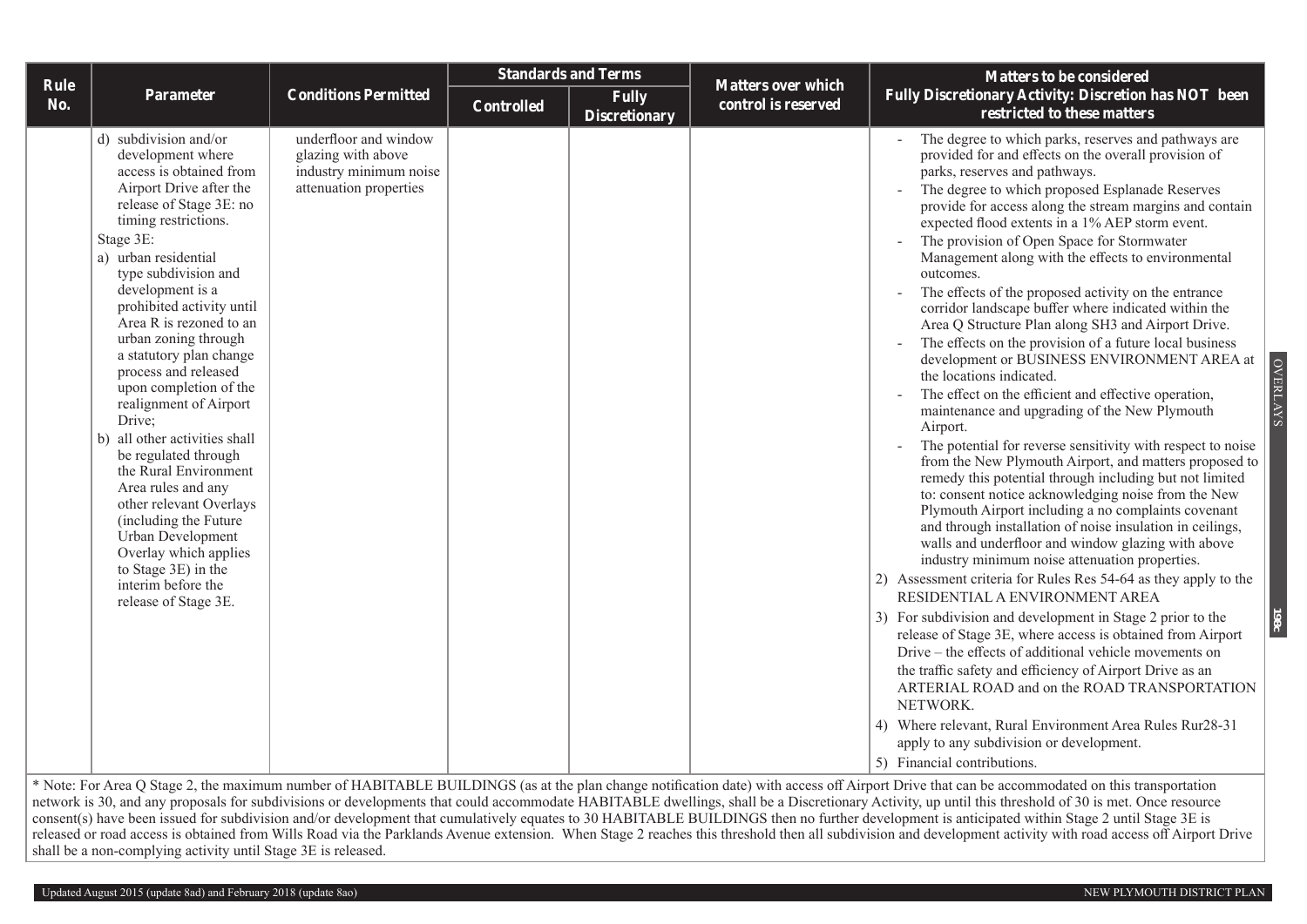|             |                                                                                                                                                                                                  |                                                                                                                                                                                                                                                               |                                                                                                                                                                                                                                                                                                                                        | <b>Standards and Terms</b>                                                                      |                                                                                                                                                                                                                                                                                                                                                                                                                                                                                                                                                                                                | <b>Matters to be considered</b>                                                                                                                                                                                                                                                                                                                                                                                                                                                                                                                                                                                                                                                                                                                                               |
|-------------|--------------------------------------------------------------------------------------------------------------------------------------------------------------------------------------------------|---------------------------------------------------------------------------------------------------------------------------------------------------------------------------------------------------------------------------------------------------------------|----------------------------------------------------------------------------------------------------------------------------------------------------------------------------------------------------------------------------------------------------------------------------------------------------------------------------------------|-------------------------------------------------------------------------------------------------|------------------------------------------------------------------------------------------------------------------------------------------------------------------------------------------------------------------------------------------------------------------------------------------------------------------------------------------------------------------------------------------------------------------------------------------------------------------------------------------------------------------------------------------------------------------------------------------------|-------------------------------------------------------------------------------------------------------------------------------------------------------------------------------------------------------------------------------------------------------------------------------------------------------------------------------------------------------------------------------------------------------------------------------------------------------------------------------------------------------------------------------------------------------------------------------------------------------------------------------------------------------------------------------------------------------------------------------------------------------------------------------|
| Rule<br>No. | Parameter                                                                                                                                                                                        | <b>Conditions Permitted</b>                                                                                                                                                                                                                                   | <b>Controlled</b>                                                                                                                                                                                                                                                                                                                      | <b>Fully</b><br><b>Discretionary</b>                                                            | <b>Matters over which</b><br>control is reserved                                                                                                                                                                                                                                                                                                                                                                                                                                                                                                                                               | Fully Discretionary Activity: Discretion has NOT been<br>restricted to these matters                                                                                                                                                                                                                                                                                                                                                                                                                                                                                                                                                                                                                                                                                          |
| OL60E       | additional VEHICLE<br><b>ACCESS POINTS to</b><br>Airport Drive                                                                                                                                   | n/a                                                                                                                                                                                                                                                           | n/a                                                                                                                                                                                                                                                                                                                                    | in all<br>circumstances                                                                         | n/a                                                                                                                                                                                                                                                                                                                                                                                                                                                                                                                                                                                            | 1. The effects of additional VEHICLE ACCESS POINTS<br>on the traffic safety and efficiency of Airport Drive as an<br>ARTERIAL ROAD and on the ROAD TRANSPORTATION<br>NETWORK.<br>2.<br>The effects of additional VEHICLE ACCESS POINTS<br>on the entrance corridor landscape buffer and character of<br>Airport Drive.                                                                                                                                                                                                                                                                                                                                                                                                                                                        |
| OL60F       | the ERECTION of new<br><b>BUILDINGS;</b><br>or<br>the ERECTION of<br>additions and/or alterations<br>to existing BUILDINGS<br>resulting in a greater than<br>20% increase in gross floor<br>area | where an alternative access<br>(formed local road) to<br>SH3 exists the VEHICLE<br>ACCESS POINT to the<br>SITE must be internal to<br>Area Q to the alternative<br>access (formed local road)<br>and any existing VEHICLE<br>ACCESS POINT to SH3 be<br>closed | n/a                                                                                                                                                                                                                                                                                                                                    | does not meet the<br>conditions for a<br>permitted activity                                     | n/a                                                                                                                                                                                                                                                                                                                                                                                                                                                                                                                                                                                            | The effect on SH3 as a STATE HIGHWAY LIMITED ACCESS<br>ROAD taking into account:<br>1) The outcome of consultation with the New Zealand<br>Transport Agency.<br><b>OVERLAYS</b><br>2) The effect on the traffic safety and efficiency of SH3.<br>3) The proposed layout of the BUILDINGS and the potential<br>effects on future closure of the existing access to SH3.                                                                                                                                                                                                                                                                                                                                                                                                        |
| OL60G       | requirement for sound<br>attenuation of any<br><b>BUILDING</b> (excluding<br><b>TEMPORARY</b><br><b>BUILDINGS</b> )                                                                              | greater than 80m, from<br>the edge of the SH3<br>carriageway                                                                                                                                                                                                  | new NOISE<br><b>SENSITIVE</b><br><b>ACTIVITY</b><br>or NOISE<br><b>SENSITIVE</b><br>ROOM situated<br>between 20m<br>and 80m, from the<br>edge of the SH3<br>carriageway and<br>any alteration<br>to a NOISE<br><b>SENSITIVE</b><br><b>ACTIVITY</b><br>or NOISE<br><b>SENSITIVE</b><br>ROOM beyond<br>10% of the<br>existing floor area | does not meet the<br>conditions for a<br>controlled activity<br>and discretion is<br>restricted | Design report prepared by<br>an acoustics specialist shall<br>be submitted to the Council,<br>demonstrating compliance<br>with the following design<br>sound levels:<br>a) Road-traffic noise<br>inside all HABITABLE<br><b>BUILDINGS:</b><br>$40$ dB LAeq $(24h)$<br>b) Road-traffic noise<br>in all other NOISE<br><b>SENSITIVE</b><br><b>ACTIVITY or NOISE</b><br>SENSITIVE ROOM.<br>No greater than<br>the recommended<br>maximum design<br>guidelines in AS/<br>NZS 2107:2000. If<br>windows are required<br>to be closed to achieve<br>the design sound levels,<br>the building shall be | 1) The necessity for soundproofing any NOISE SENSITIVE<br>ACTIVITY or NOISE SENSITIVE ROOM having regard to<br>the design, construction and layout of the proposed NOISE<br>SENSITIVE ACTIVITY or NOISE SENSITIVE ROOM.<br>2)<br>The extent to which other features on the SITE, including<br>natural topography or proposed ground contouring,<br>vegetation and other STRUCTURES, will mitigate the<br>effects of noise on any NOISE SENSITIVE ACTIVITY or<br>NOISE SENSITIVE ROOM.<br><b>P861</b><br>3) The primary purpose of a NOISE SENSITIVE ACTIVITY<br>or NOISE SENSITIVE ROOM and the anticipated<br>frequency of use.<br>4) Location in relation the edge of the SH3 carriageway.<br>5) Whether other mechanisms are necessary to protect the SH3<br>road network. |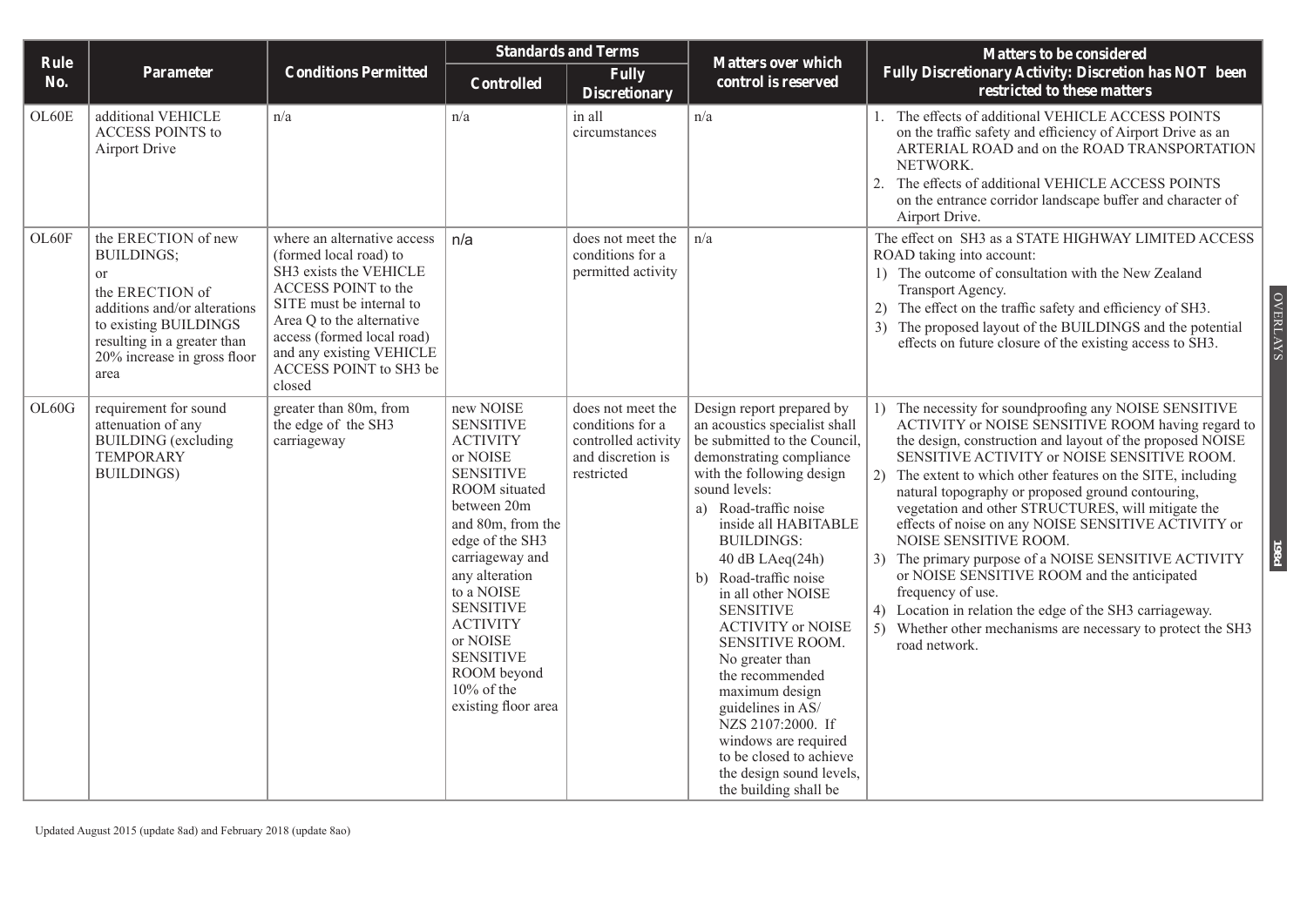| Rule       |           |                                                                                                    | <b>Standards and Terms</b> | <b>Matters over which</b>                                                                                                                                                                                                                                                                                                                                                                                                                                                                                                                                                                                                                                                                                                                                                                                                                                                                           | Matters to be considered                                                             |
|------------|-----------|----------------------------------------------------------------------------------------------------|----------------------------|-----------------------------------------------------------------------------------------------------------------------------------------------------------------------------------------------------------------------------------------------------------------------------------------------------------------------------------------------------------------------------------------------------------------------------------------------------------------------------------------------------------------------------------------------------------------------------------------------------------------------------------------------------------------------------------------------------------------------------------------------------------------------------------------------------------------------------------------------------------------------------------------------------|--------------------------------------------------------------------------------------|
| <b>No.</b> | Parameter | <b>Conditions Permitted</b>                                                                        |                            | control is reserved                                                                                                                                                                                                                                                                                                                                                                                                                                                                                                                                                                                                                                                                                                                                                                                                                                                                                 | Fully Discretionary Activity: Discretion has NOT been<br>restricted to these matters |
| OL60H      |           | Any activity not covered by Rule OL60D as it relates to Stage 2 shall be a non-complying activity. |                            | designed and<br>constructed with a<br>ventilation system to<br>achieve the following:<br>- A quantity of air<br>shall be provided<br>to achieve the<br>requirements of<br>Clause G4 of the<br>New Zealand<br>Building Code.<br>At the same time<br>as meeting this<br>requirement, the<br>sound of the system<br>shall not exceed 30<br>$dB$ LAeq $(30s)$ when<br>measured 1 m away<br>from any grille or<br>diffuser;<br>- Either: air<br>conditioning shall be<br>provided; or a high<br>air flow rate setting<br>shall provide at<br>least 15 air changes<br>per hour (ACH) in<br>the principal living<br>space and at least<br>5 ACH in all other<br>habitable spaces<br>- At the same time<br>as meeting the<br>above requirement<br>in b), the sound of<br>the system shall<br>not exceed 40 dB<br>LAeq $(30s)$ in the<br>principal living<br>space and 35 dB<br>$LAeq(30s)$ in all<br>other. | OVERLAYS<br>198 <sub>e</sub>                                                         |
|            |           |                                                                                                    |                            |                                                                                                                                                                                                                                                                                                                                                                                                                                                                                                                                                                                                                                                                                                                                                                                                                                                                                                     |                                                                                      |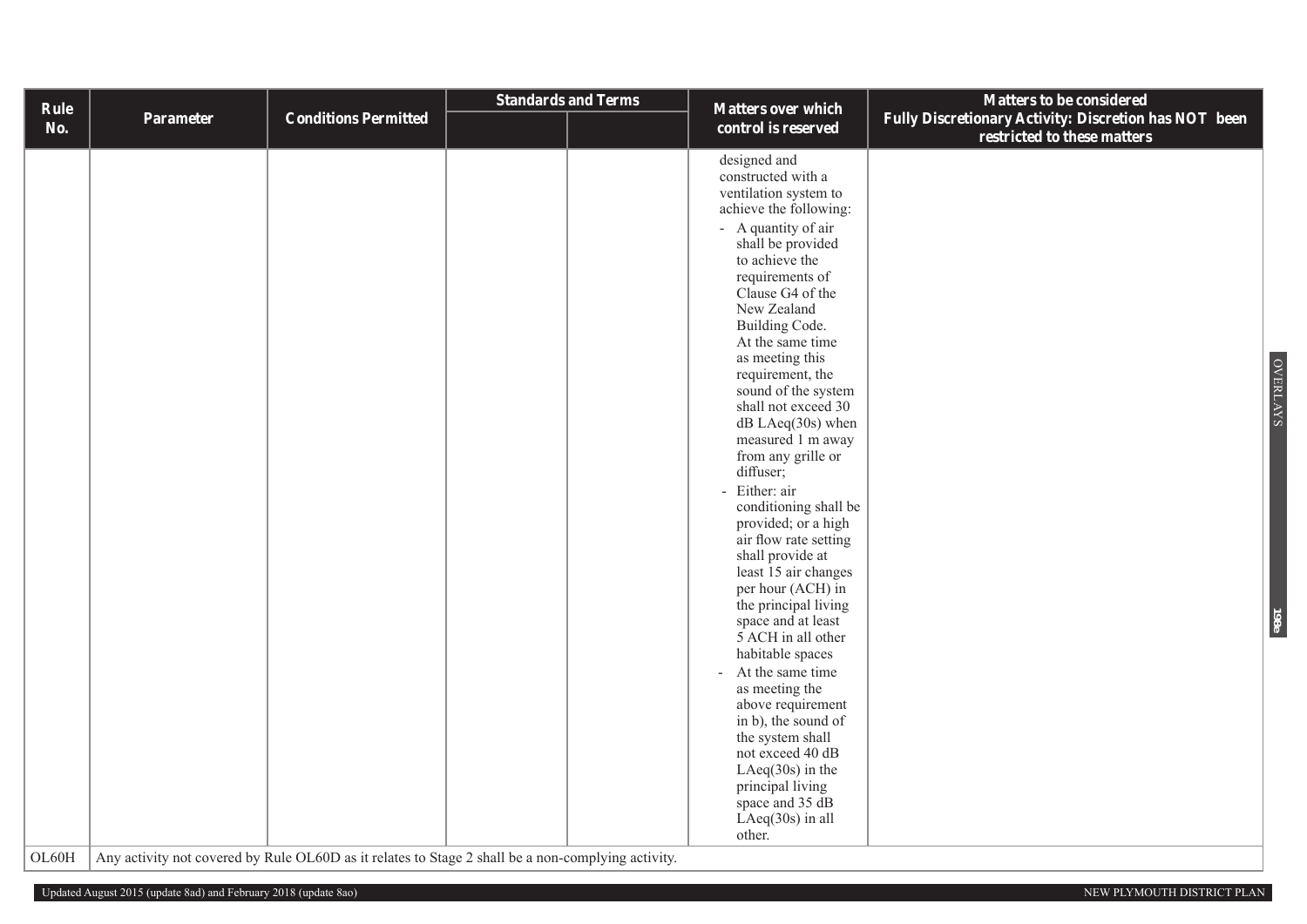| <b>Rule</b> |                                                                                                 |                                                                                                                                                                                                                                                                                                                                                                                                                                                                                                                              |                                                                                                                                                                                                                                                                                                                                                                                                                                                                                                                                                                                                                                                                                                                                                           | <b>Standards and Terms</b>                                                                                                                                                                                                                                                                                                                                                                                                                                                                                                                      | <b>Matters over which</b>                                                                                                                                                                                                                                                                                                                                                                                                                                                                                                                                                                                                                                                                                                         | <b>Assessment Criteria</b>                                                                                                                                                                                                                                                                                                                                                                                                                                                                                                                                                                                                                                                                                                                                                                                                                                                                                                                                                                                                                                                                                                                                                                                                                                                                                                                                                                                                                                                                                                                                                                                                                                                                                                                                                                                                                                                                                                                                                         |  |
|-------------|-------------------------------------------------------------------------------------------------|------------------------------------------------------------------------------------------------------------------------------------------------------------------------------------------------------------------------------------------------------------------------------------------------------------------------------------------------------------------------------------------------------------------------------------------------------------------------------------------------------------------------------|-----------------------------------------------------------------------------------------------------------------------------------------------------------------------------------------------------------------------------------------------------------------------------------------------------------------------------------------------------------------------------------------------------------------------------------------------------------------------------------------------------------------------------------------------------------------------------------------------------------------------------------------------------------------------------------------------------------------------------------------------------------|-------------------------------------------------------------------------------------------------------------------------------------------------------------------------------------------------------------------------------------------------------------------------------------------------------------------------------------------------------------------------------------------------------------------------------------------------------------------------------------------------------------------------------------------------|-----------------------------------------------------------------------------------------------------------------------------------------------------------------------------------------------------------------------------------------------------------------------------------------------------------------------------------------------------------------------------------------------------------------------------------------------------------------------------------------------------------------------------------------------------------------------------------------------------------------------------------------------------------------------------------------------------------------------------------|------------------------------------------------------------------------------------------------------------------------------------------------------------------------------------------------------------------------------------------------------------------------------------------------------------------------------------------------------------------------------------------------------------------------------------------------------------------------------------------------------------------------------------------------------------------------------------------------------------------------------------------------------------------------------------------------------------------------------------------------------------------------------------------------------------------------------------------------------------------------------------------------------------------------------------------------------------------------------------------------------------------------------------------------------------------------------------------------------------------------------------------------------------------------------------------------------------------------------------------------------------------------------------------------------------------------------------------------------------------------------------------------------------------------------------------------------------------------------------------------------------------------------------------------------------------------------------------------------------------------------------------------------------------------------------------------------------------------------------------------------------------------------------------------------------------------------------------------------------------------------------------------------------------------------------------------------------------------------------|--|
| No.         | Parameter                                                                                       | <b>Conditions Permitted</b>                                                                                                                                                                                                                                                                                                                                                                                                                                                                                                  | <b>Controlled</b>                                                                                                                                                                                                                                                                                                                                                                                                                                                                                                                                                                                                                                                                                                                                         | <b>Discretionary</b>                                                                                                                                                                                                                                                                                                                                                                                                                                                                                                                            | control is reserved                                                                                                                                                                                                                                                                                                                                                                                                                                                                                                                                                                                                                                                                                                               | COUNCIL has restricted the exercise of its discretion to these<br>matters for land use consents                                                                                                                                                                                                                                                                                                                                                                                                                                                                                                                                                                                                                                                                                                                                                                                                                                                                                                                                                                                                                                                                                                                                                                                                                                                                                                                                                                                                                                                                                                                                                                                                                                                                                                                                                                                                                                                                                    |  |
|             | WAITARA AREA D STRUCTURE PLAN AREA                                                              |                                                                                                                                                                                                                                                                                                                                                                                                                                                                                                                              |                                                                                                                                                                                                                                                                                                                                                                                                                                                                                                                                                                                                                                                                                                                                                           |                                                                                                                                                                                                                                                                                                                                                                                                                                                                                                                                                 |                                                                                                                                                                                                                                                                                                                                                                                                                                                                                                                                                                                                                                                                                                                                   |                                                                                                                                                                                                                                                                                                                                                                                                                                                                                                                                                                                                                                                                                                                                                                                                                                                                                                                                                                                                                                                                                                                                                                                                                                                                                                                                                                                                                                                                                                                                                                                                                                                                                                                                                                                                                                                                                                                                                                                    |  |
| OL60I       | development and<br>subdivision within<br>the Waitara Area D<br>Structure Plan in<br>Appendix 32 | 1) development that is<br>undertaken as part<br>of any subdivision<br>that has already been<br>approved in accordance<br>with the Waitara Area<br>D structure plan in<br>Appendix 32;<br><sub>or</sub><br>2) where subdivision has<br>not been undertaken<br>the erection of<br><b>STRUCTURES</b><br>and BUILDINGS<br>and associated<br>development work<br>that is in accordance<br>with the Waitara Area<br>D Structure Plan<br>and meets OL60I<br>to OL60P and other<br>applicable overlay and<br>Environment Area rules. | 1) subdivision shall<br>be in accordance<br>with the Waitara<br>Area D structure<br>plan in Appendix<br>32;<br>2) minimum<br><b>ALLOTMENT</b><br>size within the<br>Waitara Area D<br>Structure Plan in<br>Appendix 32 is:<br>a) $350m^2$ within<br>the area marked<br>'small lots'; or<br>b) 500m <sup>2</sup> across the<br>remainder of the<br>Waitara Area D<br>Structure Plan;<br>3) minimum average<br><b>ALLOTMENT</b><br>size within the<br>Waitara Area D<br>Structure Plan<br>in Appendix 32<br>applies to the areas<br>identified on the<br>Structure Plan as<br>follows:<br>a) Raleigh Street<br>ROAD frontage<br>lots: $660m^2$ ;<br>b) larger lots<br>adjoining<br>Johnston Street<br>and Rural<br>Environment<br>Area: 1,000m <sup>2</sup> | 1) does not meet the<br>conditions for a<br>permitted activity<br>or standards<br>and terms for a<br>controlled activity.<br>2) subdivision prior<br>to the physical<br>completion and<br>operation of the<br>upgrade of the<br>intersection of<br>Tate Road/State<br>Highway 3 and<br>closure of the<br>Raleigh Street/<br>State Highway 3<br>intersection;<br>3) subdivision<br>where the speed<br>restriction on<br>Raleigh Street<br>between the<br>Waitara and<br>Johnston Street<br>intersection is<br>more than $50 \text{ km/s}$<br>hr. | matters of control as<br>for rules Res54-64<br>as they apply to the<br>RESIDENTIAL A<br><b>ENVIRONMENT</b><br>AREA;<br>and<br>a) procedures to be<br>followed if artefacts<br>are discovered<br>including the<br>provision of an<br>opportunity for<br>on-site monitoring<br>by TANGATA<br>WHENUA during<br>excavation within<br>the area identified as<br>Open Space B;<br>b) provision<br>for adaptive<br>management<br>in the event of<br>the discovery<br>of previously<br>unrecorded<br>archaeological<br>remains;<br>c) design of planting<br>and landscaping;<br>d) methods to mitigate<br>effects of reverse<br>sensitivity with<br>the surrounding<br>rural zone,<br>including the use<br>of no-complaints<br>covenants; | 1) Where the proposed development is not in accordance with<br>the Waitara Area D Structure Plan, the extent of the non-<br>compliance with the Waitara Area D Structure Plan and how<br>this effects the ability for comprehensive development and<br>or comprehensive SUBDIVISION of the structure plan area<br>and the environmental outcomes including the following:<br>a) The degree to which comprehensive development and<br>integrated management of all the land within Waitara<br>Area D Structure Plan is able to be achieved when the<br>structure plan area is held in multiple ownership.<br><b>OVERLAYS</b><br>b) The degree to which infrastructure provisions are co-<br>ordinated within the Waitara Area D Structure Plan area.<br>c) The degree to which site specific characteristics of the<br>Waitara Area D Structure Plan have been addressed in<br>the design and layout of the area.<br>d) Whether the INDICATIVE ROAD network has taken<br>into account the design/layout of Waitara Area D<br>Structure Plan area.<br>e) The effect of modifications to the alignment<br>of the INDICATIVE ROADS on the ROAD<br>TRANSPORTATION NETWORK and the connections<br>and linkages desired for the comprehensive development<br>of Waitara Area D Structure Plan area.<br>f) The degree to which the activity achieves public access<br>along the Mangaiti stream.<br>1981<br>The extent to which the design/layout of the<br>$\mathbf{g}$ )<br>INDICATIVE ROADING NETWORK and the Open<br>Space area is integrated.<br>h) Protection of the Mangaiti stream and stream its margins<br>is achieved.<br>Roading/pedestrian connectivity is provided.<br>i)<br>The extent to which the design of the ROAD<br>$\mathbf{i}$<br>TRANSPORTATION NETWORK considers pedestrian<br>safety.<br>k) How the matters over which control under this rule is<br>reserved are given effect to, including full consideration<br>of the activity in relation to these matters. |  |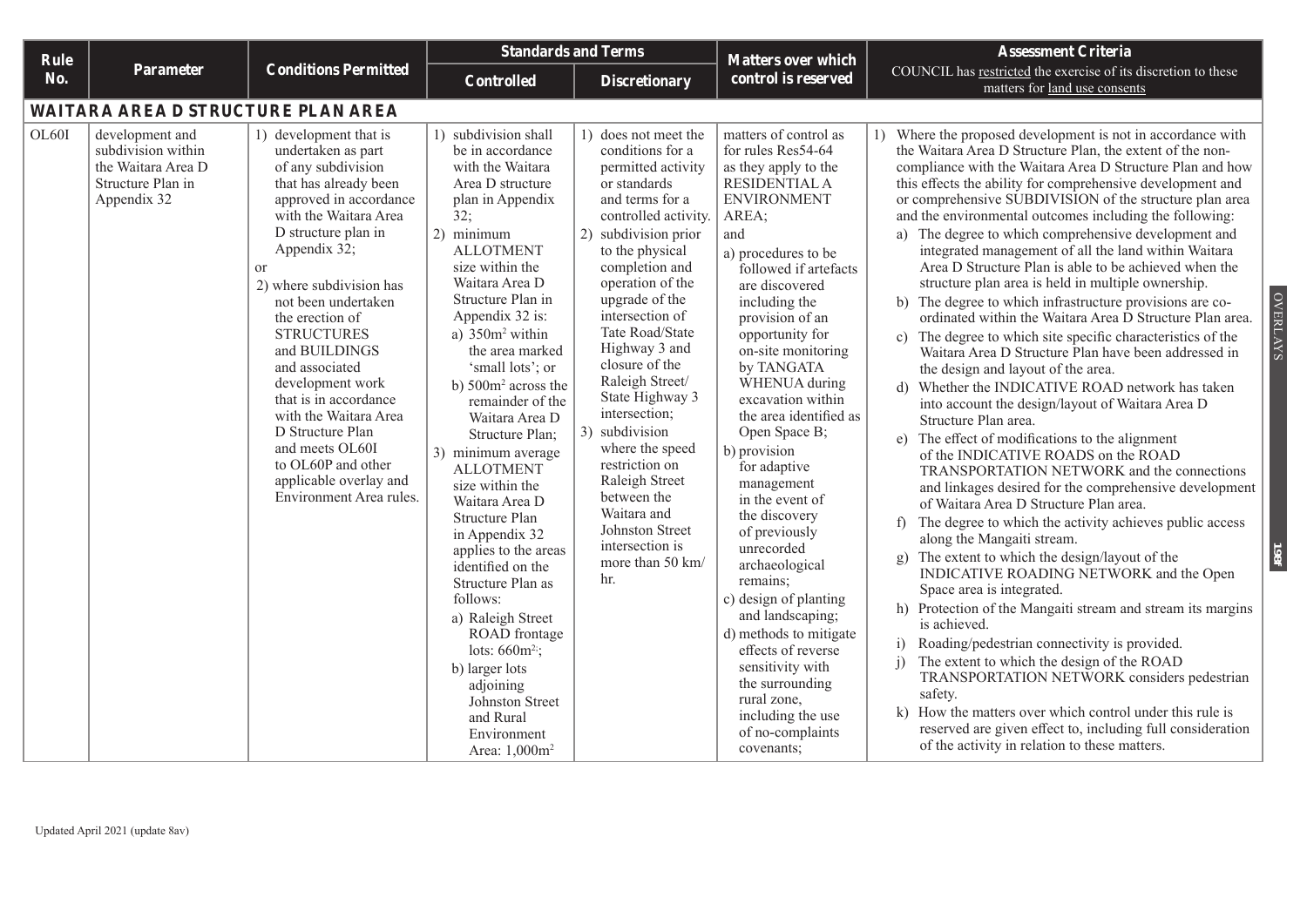| <b>Rule</b> |           |                             | <b>Standards and Terms</b>                                                                                                                                                                                                                                                                                                                                                                                                                                                                                |                      | <b>Matters over which</b>                                                                                                                                                                                                                                                                                                                                                                                                                                                                                                                                                                                                                                                                                                         | <b>Assessment Criteria</b>                                                                                                                                                                                                                                                                                                                                                                                                                                                                                                                                                                                                                                                                                                                                                                                                             |
|-------------|-----------|-----------------------------|-----------------------------------------------------------------------------------------------------------------------------------------------------------------------------------------------------------------------------------------------------------------------------------------------------------------------------------------------------------------------------------------------------------------------------------------------------------------------------------------------------------|----------------------|-----------------------------------------------------------------------------------------------------------------------------------------------------------------------------------------------------------------------------------------------------------------------------------------------------------------------------------------------------------------------------------------------------------------------------------------------------------------------------------------------------------------------------------------------------------------------------------------------------------------------------------------------------------------------------------------------------------------------------------|----------------------------------------------------------------------------------------------------------------------------------------------------------------------------------------------------------------------------------------------------------------------------------------------------------------------------------------------------------------------------------------------------------------------------------------------------------------------------------------------------------------------------------------------------------------------------------------------------------------------------------------------------------------------------------------------------------------------------------------------------------------------------------------------------------------------------------------|
| No.         | Parameter | <b>Conditions Permitted</b> | <b>Controlled</b>                                                                                                                                                                                                                                                                                                                                                                                                                                                                                         | <b>Discretionary</b> | control is reserved                                                                                                                                                                                                                                                                                                                                                                                                                                                                                                                                                                                                                                                                                                               | COUNCIL has restricted the exercise of its discretion to these<br>matters for land use consents                                                                                                                                                                                                                                                                                                                                                                                                                                                                                                                                                                                                                                                                                                                                        |
|             |           |                             | 4) A footpath on the<br>western side of<br>Raleigh Street<br>extending from<br>Johnston Street to<br>Ranfurly Street;<br>5) Widening of<br>Johnston Street to<br>5.5 m SEALED<br>width from the<br>intersection with<br>Raleigh Street for<br>the entire ROAD<br>frontage length<br>of Waitara Area<br>D Structure Plan<br>area;<br>6) ROAD frontage<br>lots on Raleigh<br>Street to have a<br>minimum ROAD<br>frontage width of<br>$20m$ ;<br>7) ROADS to vest<br>are as shown in the<br>structure plan. |                      | e) Provision for the<br>development of<br>environmental<br>health indicators<br>for the Mangaiti<br>which benefit from<br>mātauranga Māori<br>and measures to<br>apply adaptive<br>management to<br>respond to the<br>findings of the<br>monitoring;<br>f) Provision for the<br>development of a<br>cultural narrative<br>to inform the<br>development<br>including through<br>cultural expression,<br>integration of te reo<br>Māori (bilingual<br>signage and dual<br>naming) and street<br>furniture;<br>g) Measures to<br>reduce the impact<br>of GLARE on<br>occupants of the<br>dwelling at 81<br>Raleigh Street from<br>headlights from<br>vehicles exiting<br>the new road at the<br>southern end onto<br>Raleigh Street. | 2) Where subdivision will occur prior to physical completion<br>and operation of the upgrade of the intersection of Tate<br>Road/State Highway 3 and closure of the Raleigh Street/<br>State Highway 3 intersection:<br>a) The effect on the safety and efficiency of the intersection<br>of Raleigh Street with State Highway 3;<br>b) Findings of a detailed integrated transport assessment<br>relevant to the traffic environment at the time of<br>application; and,<br>c) How feedback from Waka Kotahi has been incorporated<br>into the integrated transport assessment prepared in (b)<br>above.<br>3) Where the speed restriction on Raleigh Street between the<br><b>OVERLAYS</b><br>Waitara and Johnston Street intersection is more than 50<br>km/hr<br>a) The effect on safety and efficiency on Raleigh Street.<br>198g |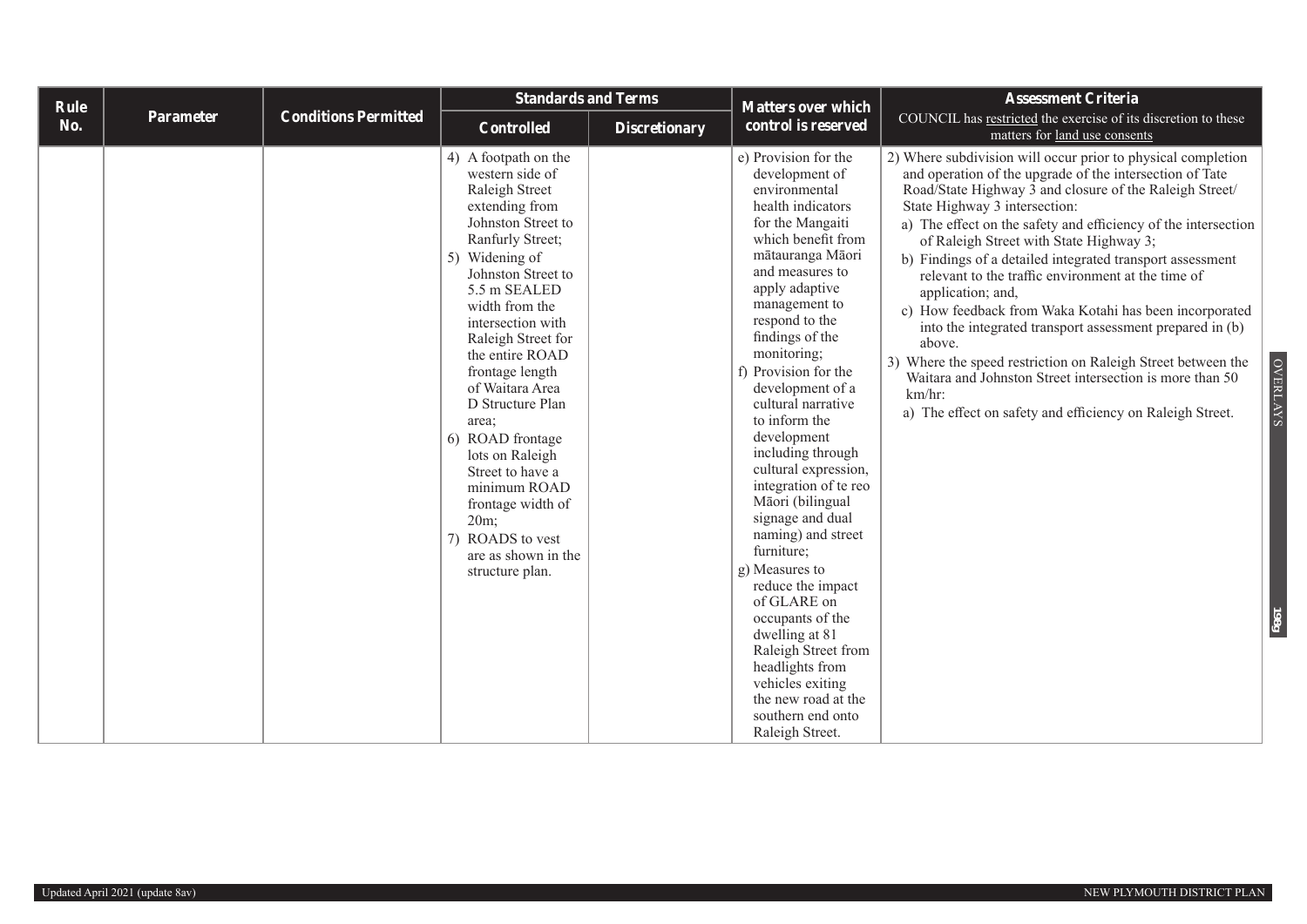| Rule  |                                                                                                                                                               |                             | <b>Standards and Terms</b> |                      | <b>Matters over which</b> | <b>Assessment Criteria</b>                                                                                                                                                                                                                                                                                                                                                                                                                                                                                                                                                                                                                                                                                                                                                                                                                  |
|-------|---------------------------------------------------------------------------------------------------------------------------------------------------------------|-----------------------------|----------------------------|----------------------|---------------------------|---------------------------------------------------------------------------------------------------------------------------------------------------------------------------------------------------------------------------------------------------------------------------------------------------------------------------------------------------------------------------------------------------------------------------------------------------------------------------------------------------------------------------------------------------------------------------------------------------------------------------------------------------------------------------------------------------------------------------------------------------------------------------------------------------------------------------------------------|
| No.   | Parameter                                                                                                                                                     | <b>Conditions Permitted</b> | Controlled                 | <b>Discretionary</b> | control is reserved       | COUNCIL has restricted the exercise of its discretion to these<br>matters for land use consents                                                                                                                                                                                                                                                                                                                                                                                                                                                                                                                                                                                                                                                                                                                                             |
| OL60J | maximum number<br>of HABITABLE<br><b>BUILDINGS on SITES</b><br>within the Waitara<br>Area D Structure<br>Plan area, excluding<br>PAPAKAINGA<br><b>HOUSING</b> |                             | n/a                        | more than 1          | n/a                       | 1) The adverse effects of the increased number of<br>HABITABLE BUILDINGS on the SITE will have adverse<br>effects on:<br>a) the character and visual amenity of the area; the privacy<br>and outlook of adjoining SITES;<br>b) the ability to provide adequate outdoor living space on<br>the SITE or the location of alternate recreation areas;<br>c) OUTSTANDING or REGIONALLY SIGNIFICANT<br>LANDSCAPES;<br>d) the natural character of the coastal environment or<br>Mangaiti Stream; and<br><b>OVERLAYS</b><br>e) the cultural values of TANGATA WHENUA because the<br>SITE is adjacent and/or adjoining the Mangaiti Stream<br>reserve.<br>2) The ability to mitigate adverse effects through the use of<br>screening, planting or alternate design.                                                                                 |
| OL60K | maximum HEIGHT of<br><b>BUILDINGS on SITES</b><br>within the Waitara<br>Area D Structure Plan                                                                 | 6 <sub>m</sub>              | n/a                        | greater than 6m      | n/a                       | 1) The extent to which the extra HEIGHT of the proposed<br><b>BUILDING</b> will:<br>a) adversely affect the character and visual amenity of the<br>surrounding area;<br>b) reduce privacy of adjoining SITES;<br>c) have an overbearing effect on SITES within the<br>RESIDENTIAL ENVIRONMENT AREA;<br>d) adversely affect OUTSTANDING and REGIONALLY<br>SIGNIFICANT LANDSCAPES;<br>adversely affect the natural character of Mangaiti<br>198 <sub>h</sub><br>Stream; and<br>adversely affect the cultural values of TANGATA<br>WHENUA because the SITE is adjacent and/or<br>adjoining the Mangaiti Stream reserve.<br>The extent to which topography, planting or setbacks can<br>mitigate the adverse effects of extra HEIGHT.<br>The ability to mitigate adverse effects through the use of<br>screening, planting or alternate design. |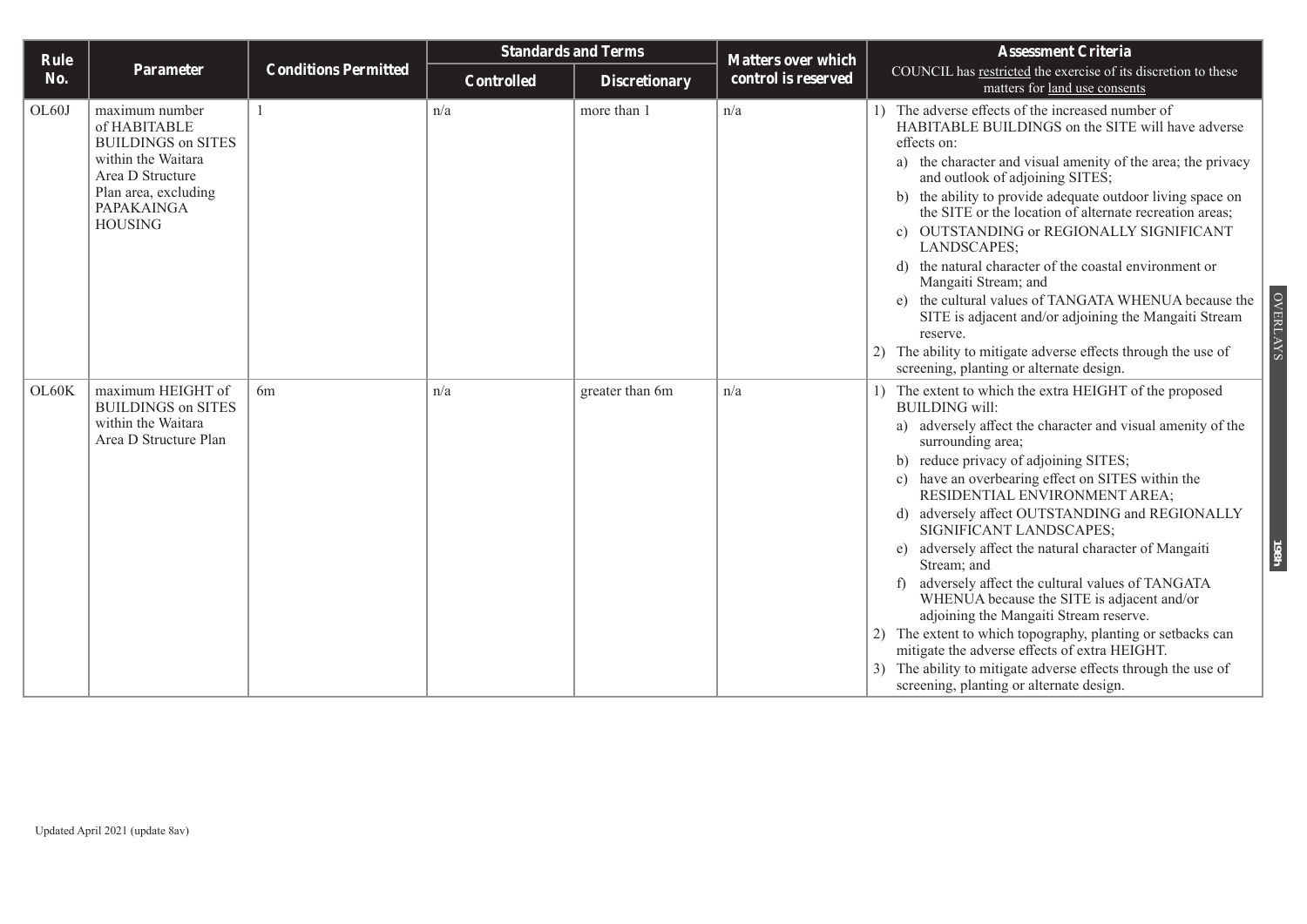| Rule  |                                                                                                                                                                                     |                                                                                                                                                                                                                                                                                             | <b>Standards and Terms</b> |                                                                                                                                                                                                                                                          | <b>Matters over which</b> | <b>Assessment Criteria</b>                                                                                                                                                                                                                                                                                                                                                                                                                                                                                                                                                                                                                                                                                                                                                                                                                                                                                 |
|-------|-------------------------------------------------------------------------------------------------------------------------------------------------------------------------------------|---------------------------------------------------------------------------------------------------------------------------------------------------------------------------------------------------------------------------------------------------------------------------------------------|----------------------------|----------------------------------------------------------------------------------------------------------------------------------------------------------------------------------------------------------------------------------------------------------|---------------------------|------------------------------------------------------------------------------------------------------------------------------------------------------------------------------------------------------------------------------------------------------------------------------------------------------------------------------------------------------------------------------------------------------------------------------------------------------------------------------------------------------------------------------------------------------------------------------------------------------------------------------------------------------------------------------------------------------------------------------------------------------------------------------------------------------------------------------------------------------------------------------------------------------------|
| No.   | <b>Parameter</b>                                                                                                                                                                    | <b>Conditions Permitted</b>                                                                                                                                                                                                                                                                 | <b>Controlled</b>          | <b>Discretionary</b>                                                                                                                                                                                                                                     | control is reserved       | COUNCIL has restricted the exercise of its discretion to these<br>matters for land use consents                                                                                                                                                                                                                                                                                                                                                                                                                                                                                                                                                                                                                                                                                                                                                                                                            |
| OL60L | controls on roofing and<br>exterior cladding on<br><b>BUILDINGS on SITES</b><br>within the Waitara<br>Area D Structure Plan                                                         | 1) a light reflectivity value<br>(LRV) of 25% or lesser<br>for all roofs; and<br>2) a light reflectivity value<br>$(LRV)$ of 40% or less<br>for all exterior cladding<br>materials                                                                                                          | n/a                        | 1) a light reflectivity<br>value (LRV) of<br>greater than 25%<br>for any roofs (or<br>part of any roof);<br>and<br>2) a light reflectivity<br>value (LRV) of<br>greater than 40%<br>or less for any<br>exterior cladding<br>materials                    | n/a                       | 1) The extent to which the increased LRV will:<br>a) adversely affect the character and visual amenity of the<br>surrounding area;<br>b) adversely affect OUTSTANDING and REGIONALLY<br>SIGNIFICANT LANDSCAPES; and<br>c) adversely affect the cultural values of TANGATA<br>WHENUA because the SITE is adjacent and/or<br>adjoining the Mangaiti Stream reserve.<br>2) The extent to which topography, planting or setbacks can<br>mitigate the adverse effects of the increased LRV.<br>3) The ability to mitigate adverse effects through the use of<br>screening, planting or alternate design.                                                                                                                                                                                                                                                                                                        |
| OL60M | reduced FRONT<br><b>YARD</b> Requirements<br>when calculating<br>COVERAGE of the<br>FRONT YARD for areas<br>marked as 'Smaller<br>Lots' within the Waitara<br>Area D Structure Plan | minimum COVERAGE of<br>the FRONT YARD of 35%<br>when based on a FRONT<br>YARD depth of 1.5m                                                                                                                                                                                                 | n/a                        | as per Res14                                                                                                                                                                                                                                             | n/a                       | <b>OVERLAYS</b><br>As per Res14; plus<br>The extent to which the decreased FRONT YARD will<br>adversely affect the cultural values of TANGATA WHENUA<br>because the SITE is adjacent and/or adjoining the Mangaiti<br>Stream reserve.                                                                                                                                                                                                                                                                                                                                                                                                                                                                                                                                                                                                                                                                      |
| OL60N | fencing restrictions for<br>SITES within Waitara<br>Area D Structure Plan                                                                                                           | 1) post and rail fencing<br>1.2m in HEIGHT or<br>less along the boundary<br>shown on the Waitara<br>Area D Structure Plan;<br>and<br>2) no fencing of any sort<br>shall be located on any<br>site between the ROAD<br>and front elevation of its<br>associated HABITABLE<br><b>BUILDING</b> | n/a                        | 1) solid fencing<br>greater than 1.2m<br>in HEIGHT;<br>and/or is not in<br>accordance with<br>Waitara Area D<br>Structure Plan:<br>and/or<br>2) any fencing<br>located on any<br>site between the<br>ROAD and the<br><b>HABITABLE</b><br><b>BUILDING</b> | n/a                       | 1) The extent to which the extra HEIGHT and/or design of<br>the proposed fence will:<br>a) adversely affect the character and visual amenity of<br>the surrounding area;<br>b) reduce privacy of adjoining SITES;<br>c) have an overbearing effect on SITES within the<br>RESIDENTIAL or RURAL ENVIRONMENT<br>198i<br>AREA:<br>d) adversely affect OUTSTANDING and REGIONALLY<br>SIGNIFICANT LANDSCAPES;<br>e) adversely affect the natural character of Mangaiti<br>Stream; and<br>adversely affect the cultural values of TANGATA<br>f<br>WHENUA because the SITE is adjacent and/or<br>adjoining the Mangaiti Stream reserve.<br>2) The extent to which topography, planting or setbacks can<br>mitigate the adverse effects of the extra HEIGHT of the<br>fence.<br>3) The ability to mitigate adverse effects of the proposed<br>fence through the use of screening, planting or alternate<br>design. |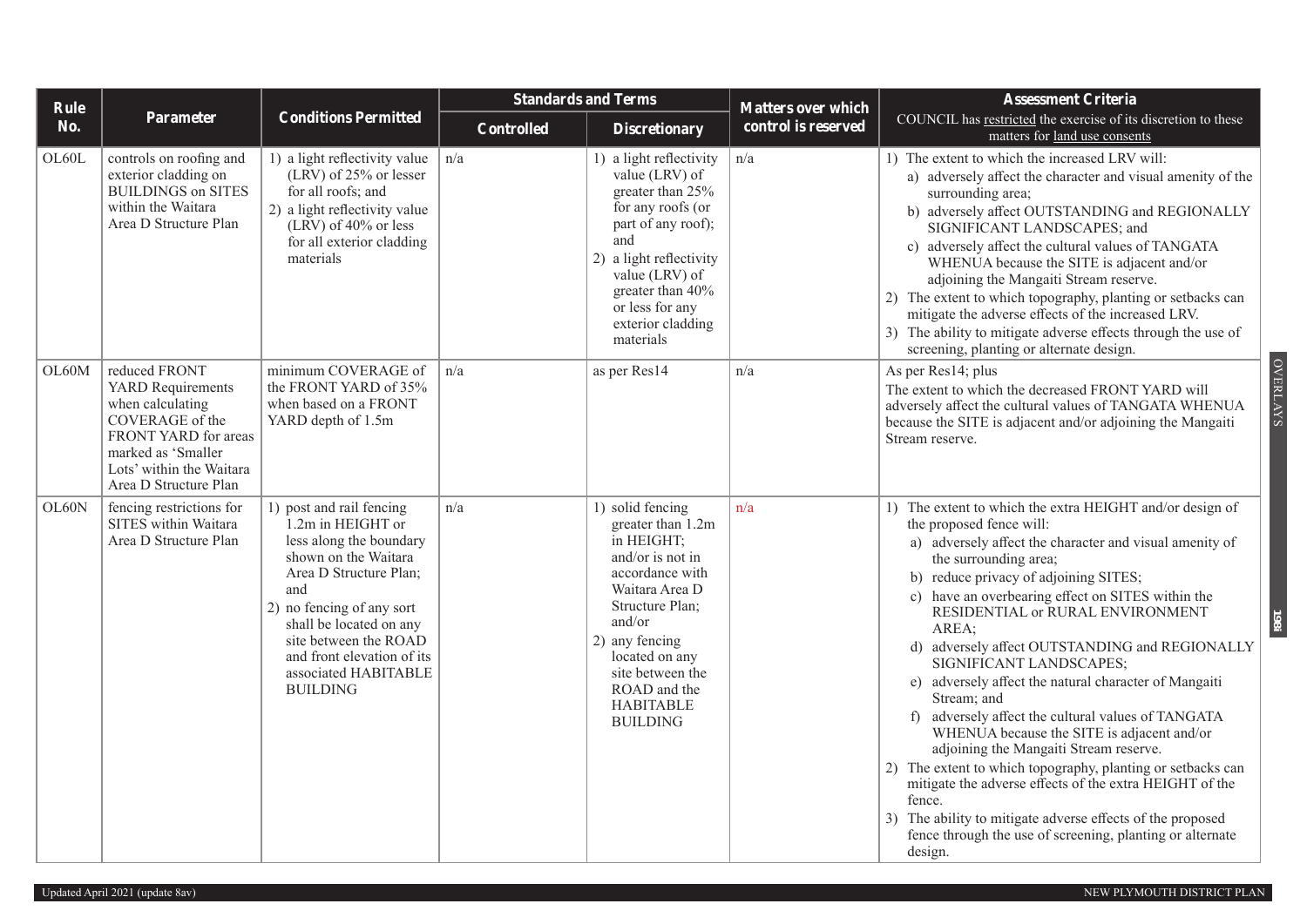| Rule  |                                                                                                                                                                       |                                                  | <b>Standards and Terms</b>                                                                                                                                                                                                                                                                                                                                                                                                                                                                                                                               |                                                                          | <b>Matters over which</b>                                                                                                                                                                                                                                                  | <b>Assessment Criteria</b>                                                                                                                                                                                                                                                                                                                                                                                                                                                                                                                                                                                                                                                                           |
|-------|-----------------------------------------------------------------------------------------------------------------------------------------------------------------------|--------------------------------------------------|----------------------------------------------------------------------------------------------------------------------------------------------------------------------------------------------------------------------------------------------------------------------------------------------------------------------------------------------------------------------------------------------------------------------------------------------------------------------------------------------------------------------------------------------------------|--------------------------------------------------------------------------|----------------------------------------------------------------------------------------------------------------------------------------------------------------------------------------------------------------------------------------------------------------------------|------------------------------------------------------------------------------------------------------------------------------------------------------------------------------------------------------------------------------------------------------------------------------------------------------------------------------------------------------------------------------------------------------------------------------------------------------------------------------------------------------------------------------------------------------------------------------------------------------------------------------------------------------------------------------------------------------|
| No.   | Parameter                                                                                                                                                             | <b>Conditions Permitted</b>                      | <b>Controlled</b>                                                                                                                                                                                                                                                                                                                                                                                                                                                                                                                                        | <b>Discretionary</b>                                                     | control is reserved                                                                                                                                                                                                                                                        | COUNCIL has restricted the exercise of its discretion to these<br>matters for land use consents                                                                                                                                                                                                                                                                                                                                                                                                                                                                                                                                                                                                      |
| OL60O | controls on cut and<br>fill batters within<br>the Waitara Area D<br>Structure Plan                                                                                    | cut and fill batters less than<br>1.5m in HEIGHT | n/a                                                                                                                                                                                                                                                                                                                                                                                                                                                                                                                                                      | cut and fill batters<br>1.5m or more in in<br><b>HEIGHT</b>              | n/a                                                                                                                                                                                                                                                                        | 1) Where batters are taller than 1.5m<br>a) The extent that the batters will be revegetated.<br>2) The timing within which works and revegetation shall be<br>completed.<br>3) The mitigation of effects through the use of screening,<br>planting or alternate design.<br>4) Consistency with the natural landform.<br>5) The extent to which the batters will adversely affect the<br>cultural values of TANGATA WHENUA because the SITE<br>is adjacent and/or adjoining the Mangaiti Stream reserve.                                                                                                                                                                                              |
| OL60P | stormwater disposal<br>from ROADS, right of<br>ways and paved surfaces<br>as part of development<br>and or SUBDIVISION<br>within the Waitara Area<br>D Structure Plan | n/a                                              | stormwater disposal<br>from ROADS, rights<br>of way and paved<br>surfaces as part of<br><b>SUBDIVISION</b> is<br>designed so that it<br>discharges into<br>low impact design<br>stormwater systems,<br>such as (but not<br>limited to) onsite<br>soak holes, detention<br>ponds, wetlands,<br>vegetated swales, rain<br>gardens, rainwater<br>tanks, soakage pits<br>and soakage holes,<br>filter strips, infiltration<br>trenches/basins,<br>permeable paving,<br>green roofs or tree<br>pits to avoid direct<br>discharges into the<br>Mangaiti Stream | does not meet the<br>standards and terms<br>for a controlled<br>activity | 1) matters of control as<br>for rules Res54-64<br>as they apply to the<br>RESIDENTIAL A<br><b>ENVIRONMENT</b><br><b>AREA</b><br>2) the consistency<br>and integration of<br>the design with the<br>matters set out in<br>Policies 23.8, 23.9,<br>23.10, 23.14 and<br>23.15 | 1) The effects of direct stormwater discharges into the stream<br><b>OVERLAYS</b><br>on the receiving environment.<br>2) The effects that the disposal of stormwater into the<br>Mangaiti Stream has on the archaeological, waahi tapu,<br>cultural, traditional, historical and spiritual values held by<br>TANGATA WHENUA.<br>3) The ability of an alternative stormwater disposal method<br>to avoid and mitigate the environmental impact of<br>additional stormwater on flood flows.<br>4) The extent to and reasons why low impact stormwater<br>design cannot be met.<br>5) The consistency of the design with the matters set out in<br>Policies 23.8, 23.9, 23.10, 23.14 and 23.15.<br>198j |
| OL60Q | vesting of Open Space<br>Area within the Waitara<br>Area D Structure Plan                                                                                             | n/a                                              | area is in accordance<br>with the Waitara<br>Area D Structure Plan                                                                                                                                                                                                                                                                                                                                                                                                                                                                                       | n/a                                                                      | 1) detailed design of<br>the Open Space Area<br>through a co-design<br>process between<br>applicant, Council,<br>TANGATA WHENUA<br>which includes:                                                                                                                         | 1) Where the proposed Open Space Area is not in accordance<br>with the Waitara Area D Structure Plan, the extent of<br>the non-compliance with the Waitara Area D Structure<br>Plan and how this effects the ability for comprehensive<br>development and or comprehensive SUBDIVISION of<br>the structure plan area and the environmental outcomes<br>including the following:                                                                                                                                                                                                                                                                                                                      |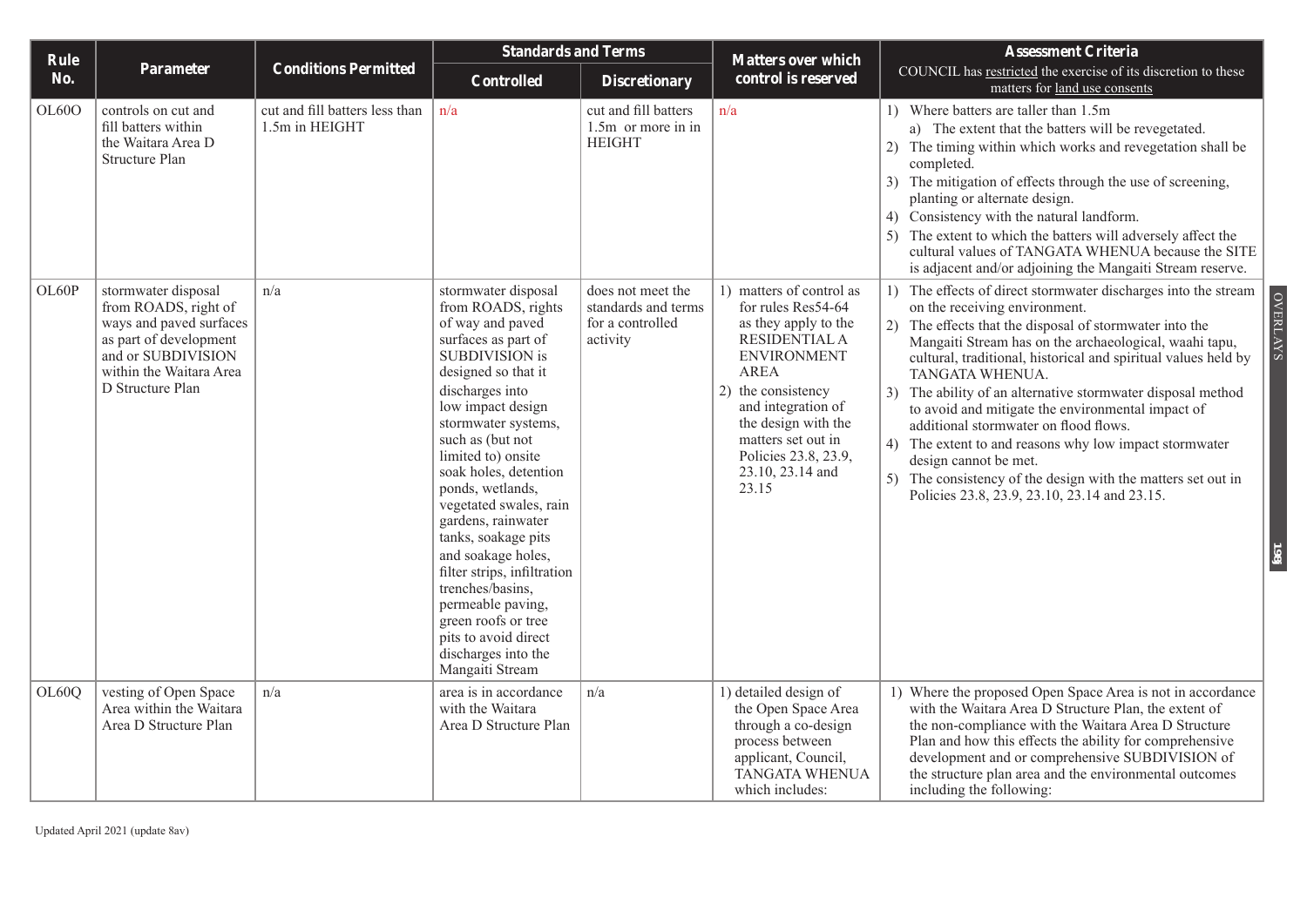| Rule |           |                             | <b>Standards and Terms</b> |                      | <b>Matters over which control is</b>                                                                                                                                                                                                                                                                                                                                                                                                                                                                                                                                                                                                                                                                                                                                                                                                                                                                                                                                                                                                                                                                                                                                    | <b>Assessment Criteria</b>                                                                                                                                                                                                                                                                                                                                                                                                                                                                                                                                                                                                                                                                                                                                                                                                                                                                                                                                                                                                                                                                                                                                                                                                                                                                                                                                                                                                                                                                                                                                                        |
|------|-----------|-----------------------------|----------------------------|----------------------|-------------------------------------------------------------------------------------------------------------------------------------------------------------------------------------------------------------------------------------------------------------------------------------------------------------------------------------------------------------------------------------------------------------------------------------------------------------------------------------------------------------------------------------------------------------------------------------------------------------------------------------------------------------------------------------------------------------------------------------------------------------------------------------------------------------------------------------------------------------------------------------------------------------------------------------------------------------------------------------------------------------------------------------------------------------------------------------------------------------------------------------------------------------------------|-----------------------------------------------------------------------------------------------------------------------------------------------------------------------------------------------------------------------------------------------------------------------------------------------------------------------------------------------------------------------------------------------------------------------------------------------------------------------------------------------------------------------------------------------------------------------------------------------------------------------------------------------------------------------------------------------------------------------------------------------------------------------------------------------------------------------------------------------------------------------------------------------------------------------------------------------------------------------------------------------------------------------------------------------------------------------------------------------------------------------------------------------------------------------------------------------------------------------------------------------------------------------------------------------------------------------------------------------------------------------------------------------------------------------------------------------------------------------------------------------------------------------------------------------------------------------------------|
| No.  | Parameter | <b>Conditions Permitted</b> | <b>Controlled</b>          | <b>Discretionary</b> | reserved                                                                                                                                                                                                                                                                                                                                                                                                                                                                                                                                                                                                                                                                                                                                                                                                                                                                                                                                                                                                                                                                                                                                                                | COUNCIL has restricted the exercise of its discretion to these<br>matters for land use consents                                                                                                                                                                                                                                                                                                                                                                                                                                                                                                                                                                                                                                                                                                                                                                                                                                                                                                                                                                                                                                                                                                                                                                                                                                                                                                                                                                                                                                                                                   |
|      |           |                             |                            |                      | a) areas of open space and<br>proposed planting;<br>b) details of plant species<br>(requiring locally<br>indigenous species and<br>a focus on species that<br>provide habitat for taonga<br>and native species), trail<br>design and surfacing,<br>furniture and any other<br>features;<br>details of specific features<br>$\mathbf{c}$ )<br>and design elements that<br>have been incorporated<br>to reflect the cultural<br>narrative of the site,<br>location and form of these<br>features and elements;<br>d) detailed plans and sections<br>of any proposed three<br>waters and/or roading<br>INFRASTRUCTURE,<br>including any proposed<br>ROADS or pathways<br>crossing the Mangaiti<br>Stream, including culverts<br>and abutments (if any)<br>and planting proposed to<br>remediate the stream banks<br>and other features required<br>to ensure an attractive<br>crossing point when<br>viewed from the reserve;<br>e) the location of<br>pipework and sewerage<br>infrastructure within the<br>reserve and provision<br>made to avoid, remedy and<br>mitigate potential spills<br>in the event of pipeline<br>breaches<br>2) provision for defects liability | a) The degree to which infrastructure provisions are co-<br>ordinated within the Waitara Area D Structure Plan;<br>b) The degree to which site specific characteristics<br>(including the cultural matters) of the Waitara Area D<br>Structure Plan have been addressed in the design and<br>layout of the area;<br>c) Whether the INDICATIVE ROAD network has taken<br>into account the design/layout of Waitara Area D<br>Structure Plan area;<br>d) Consideration of the outcomes of the co-design<br>process;<br>e) The effect of modifications to the alignment<br>of the INDICATIVE ROADS on the ROAD<br><b>OVERLAYS</b><br>TRANSPORTATION NETWORK and the connections<br>and linkages desired for the comprehensive<br>development of Waitara Area D Structure Plan area;<br>f) The degree to which the activity achieves public access<br>along the Mangaiti Stream;<br>g) The extent to which the design/layout of the<br>INDICATIVE ROADING NETWORK and the Open<br>Space area is integrated;<br>h) Protection of the Mangaiti Stream and its margins is<br>achieved;<br>Roading/pedestrian connectivity is provided;<br>i)<br>Procedures to be followed if physical archaeology is<br>i)<br>discovered including the provision of an opportunity<br>for on- site monitoring during excavation by<br>TANGATA WHENUA;<br>k) Provision for adaptive management in the event of the<br>discovery of previously unrecorded archaeological<br>remains;<br>1) The degree to which the detailed design matters over<br>which control is reserved under this rule are achieved. |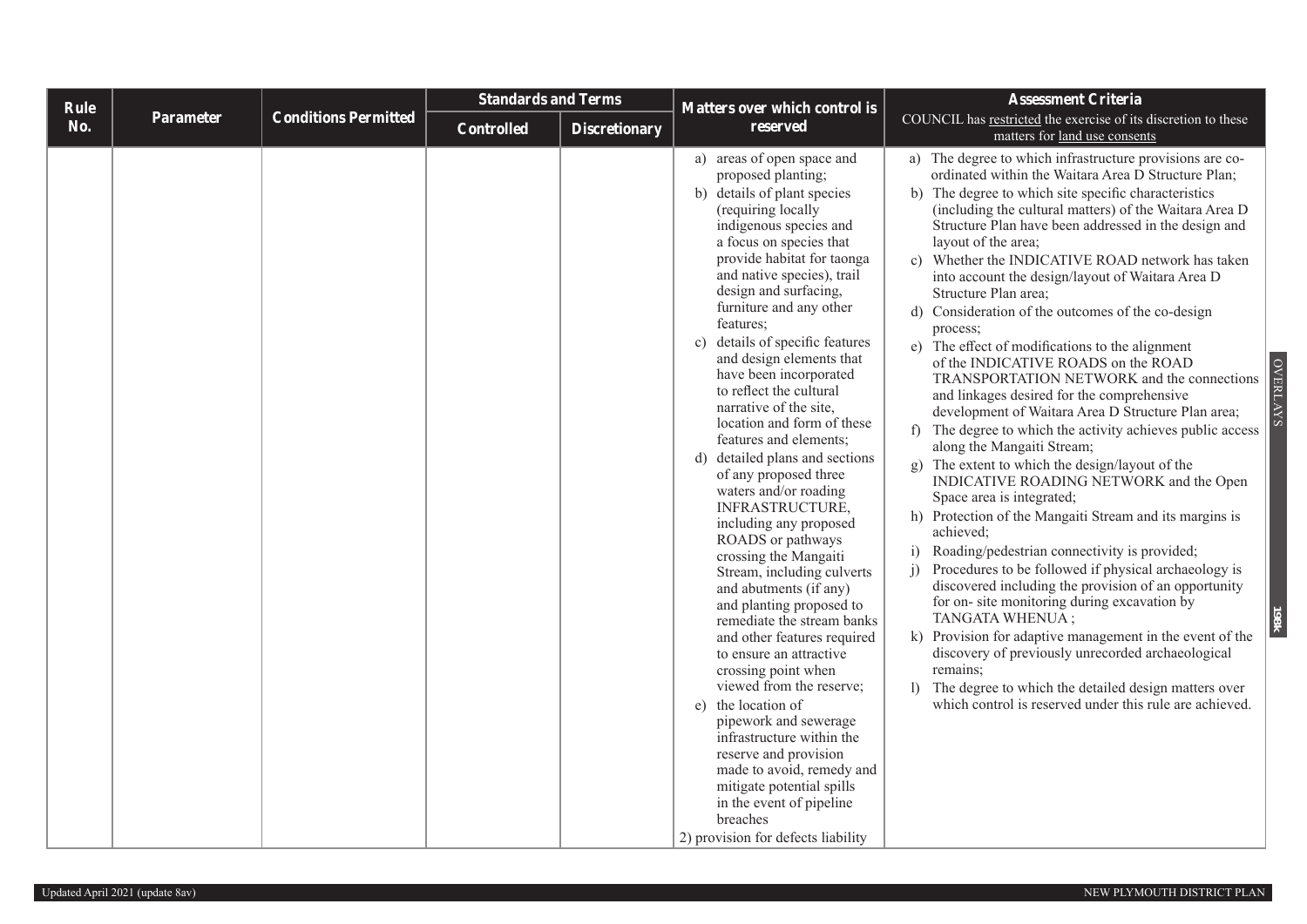|                    |                                                             |                                                                                                                                                             |                   | <b>Standards and Terms</b>                                                                            |                                                  | <b>Assessment Criteria</b>                                                                                                                                                                                                                                                                                                                                                                                             |
|--------------------|-------------------------------------------------------------|-------------------------------------------------------------------------------------------------------------------------------------------------------------|-------------------|-------------------------------------------------------------------------------------------------------|--------------------------------------------------|------------------------------------------------------------------------------------------------------------------------------------------------------------------------------------------------------------------------------------------------------------------------------------------------------------------------------------------------------------------------------------------------------------------------|
| <b>Rule</b><br>No. | <b>Parameter</b>                                            | <b>Conditions Permitted</b>                                                                                                                                 | <b>Controlled</b> | <b>Discretionary</b>                                                                                  | <b>Matters over which</b><br>control is reserved | COUNCIL has restricted the exercise of its discretion to these<br>matters for land use consents                                                                                                                                                                                                                                                                                                                        |
|                    | <b>URBAN VIEWSHAFTS</b>                                     |                                                                                                                                                             |                   |                                                                                                       |                                                  |                                                                                                                                                                                                                                                                                                                                                                                                                        |
|                    |                                                             | <b>ERECTION of STRUCTURES (including BUILDINGS) - excluding TEMPORARY STRUCTURES</b>                                                                        |                   |                                                                                                       |                                                  |                                                                                                                                                                                                                                                                                                                                                                                                                        |
|                    | <b>New Plymouth</b>                                         |                                                                                                                                                             |                   |                                                                                                       |                                                  |                                                                                                                                                                                                                                                                                                                                                                                                                        |
| OL <sub>61</sub>   | maximum HEIGHT within<br>the viewshaft:<br><b>Belt Road</b> | Sec 1: as per the underlying<br>ENVIRONMENT AREA<br>Sec 2: 10m, or the maximum<br>HEIGHT for the<br>underlying ENVIRONMENT<br>AREA, whichever is the lesser | n/a               | does not meet the<br>conditions for a<br>permitted activity                                           | n/a                                              | 1) The extent of intrusion of the additional HEIGHT of the<br>STRUCTURE into the viewshaft, and the elements of<br>the view affected (see section 3 of the planning maps).<br>The extent to which the core of the view is impinged<br>2)<br>upon by the additional HEIGHT of the STRUCTURE<br>(refer to "view details" in section 3 of the planning<br>maps).<br>Whether the STRUCTURE results in the removal of<br>3) |
| OL <sub>62</sub>   | <b>Brougham Street</b>                                      | the ROAD level of St Aubyn<br>Street immediately adjacent to the<br><b>SITE</b>                                                                             | n/a               | above the<br>ROAD level of<br><b>St Aubyn Street</b><br>immediately<br>adjacent to the<br><b>SITE</b> |                                                  | <b>OVERLAYS</b><br>existing intrusions or increases the quality of the view.<br>4) Whether the additional HEIGHT of the STRUCTURE<br>will frame the view.<br>5) The proximity of the STRUCTURE to the inside edge of<br>the viewshaft.                                                                                                                                                                                 |
| OL <sub>63</sub>   | <b>Cameron Street</b>                                       | Sec 1:5.5m<br>Sec 2:14m<br>Sec 3:10m<br>or the maximum HEIGHT for<br>the underlying ENVIRONMENT<br>AREA, whichever is the lesser                            | n/a               | does not meet the<br>conditions for a<br>permitted activity                                           |                                                  |                                                                                                                                                                                                                                                                                                                                                                                                                        |
| OL64               | Carrington Street                                           | Sec 1:8m<br>Sec 2:14m<br>or the maximum HEIGHT for<br>the underlying ENVIRONMENT<br>AREA, whichever is the lesser                                           | n/a               | does not meet the<br>conditions for a<br>permitted activity                                           |                                                  | 1981                                                                                                                                                                                                                                                                                                                                                                                                                   |
| OL <sub>65</sub>   | Churchill Heights                                           | Sec 1:10m<br>Sec 2:25m<br>or the maximum HEIGHT for<br>the underlying ENVIRONMENT<br>AREA, whichever is the lesser                                          | n/a               | does not meet the<br>conditions for a<br>permitted activity                                           |                                                  |                                                                                                                                                                                                                                                                                                                                                                                                                        |
| OL <sub>66</sub>   | Cutfield Road                                               | Sec 1: as per the underlying<br>ENVIRONMENT AREA<br>Sec 2:10m<br>or the maximum HEIGHT for<br>the underlying ENVIRONMENT<br>AREA, whichever is the lesser   | n/a               | does not meet the<br>conditions for a<br>permitted activity                                           |                                                  |                                                                                                                                                                                                                                                                                                                                                                                                                        |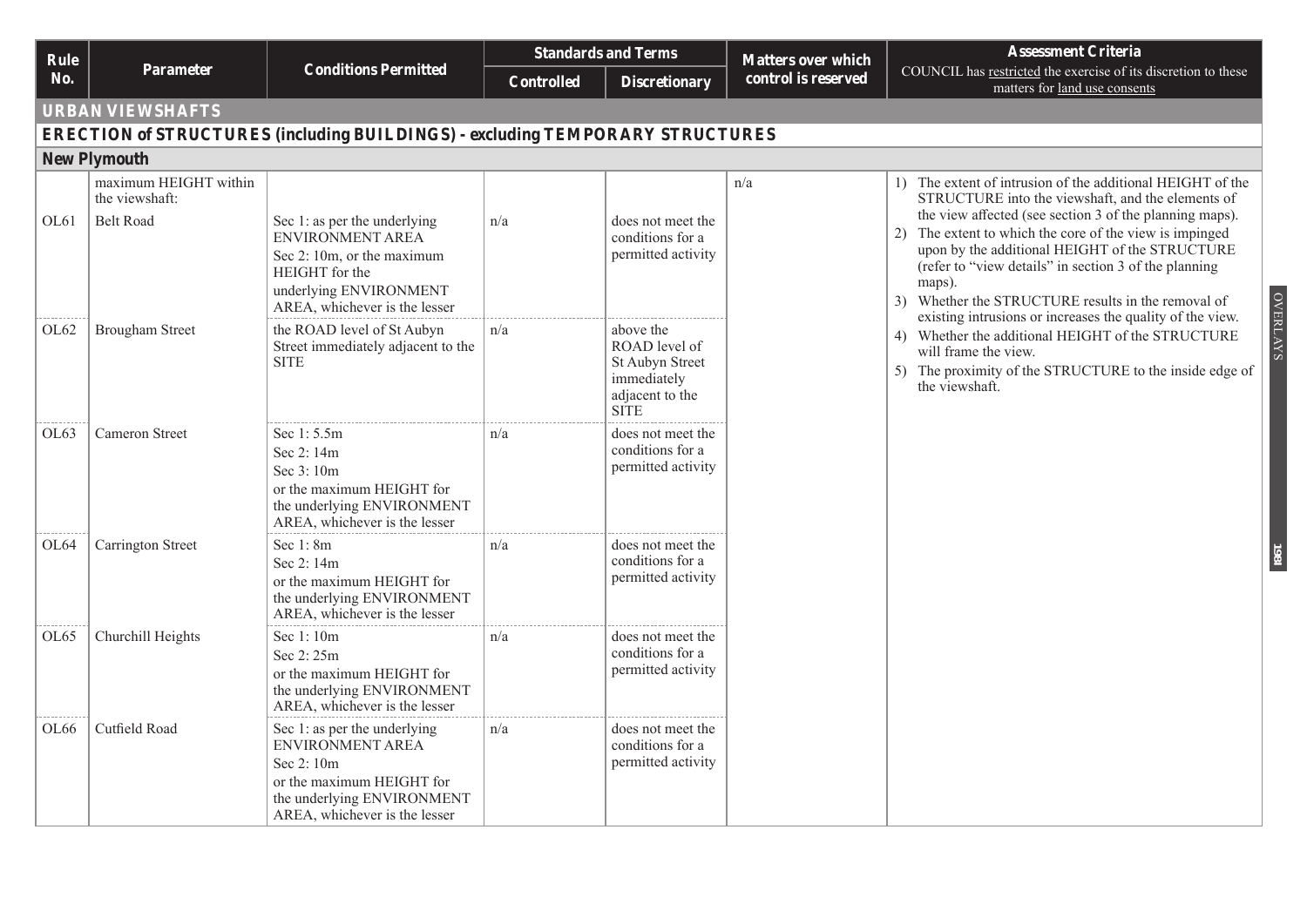| Rule       |                                       |                                                                                                                                                     | <b>Standards and Terms</b> |                                                                                                  | <b>Matters over which</b> | <b>Assessment Criteria</b>                                                                      |                 |
|------------|---------------------------------------|-----------------------------------------------------------------------------------------------------------------------------------------------------|----------------------------|--------------------------------------------------------------------------------------------------|---------------------------|-------------------------------------------------------------------------------------------------|-----------------|
| <b>No.</b> | Parameter                             | <b>Conditions Permitted</b>                                                                                                                         | Controlled                 | <b>Discretionary</b>                                                                             | control is reserved       | COUNCIL has restricted the exercise of its discretion to these<br>matters for land use consents |                 |
| OL67       | <b>Egmont Street</b>                  | the ROAD level of St<br>Aubyn Street immediately<br>adjacent to the SITE                                                                            | n/a                        | above the<br>ROAD level of<br>St Aubyn Street<br>immediately<br>adjacent to the<br><b>SITE</b>   |                           |                                                                                                 |                 |
| OL68       | <b>Eliot Street</b>                   | Sec 1:5.5m<br>Sec 2:18m<br>Sec 3:10m<br>or the maximum HEIGHT<br>for the underlying<br>ENVIRONMENT AREA,<br>whichever is the lesser                 | n/a                        | does not meet the<br>conditions for a<br>permitted activity                                      |                           |                                                                                                 |                 |
| OL69       | Gover Street                          | Sec 1:5.5m<br>Sec 2:14m<br>Sec 3:10m<br>or the maximum HEIGHT<br>for the underlying<br>ENVIRONMENT AREA,<br>whichever is the lesser                 | n/a                        | does not meet the<br>conditions for a<br>permitted activity                                      |                           |                                                                                                 | <b>OVERLAYS</b> |
| OL70       | Liardet Street                        | the ROAD level of St<br>Aubyn Street immediately<br>adjacent to the SITE                                                                            | n/a                        | above the<br>ROAD level of<br>St Aubyn Street<br>immediately<br>adjacent to the<br><b>SITE</b>   |                           |                                                                                                 |                 |
| OL71       | Marsland Hill                         | Sec 1:5.5m<br>Sec 1A: 7.5m<br>Sec 2:10m<br>Sec 3:14m<br>or the maximum HEIGHT<br>for the underlying<br>ENVIRONMENT AREA,<br>whichever is the lesser | n/a                        | does not meet the<br>conditions for a<br>permitted activity                                      |                           |                                                                                                 | 661             |
| OL72       | St Aubyn Street/<br>Molesworth Street | the ROAD level of<br>Molesworth Street<br>immediately adjacent to the<br>$\operatorname{SITE}$                                                      | n/a                        | above the<br>ROAD level of<br>Molesworth Street<br>immediately<br>adjacent to the<br><b>SITE</b> |                           |                                                                                                 |                 |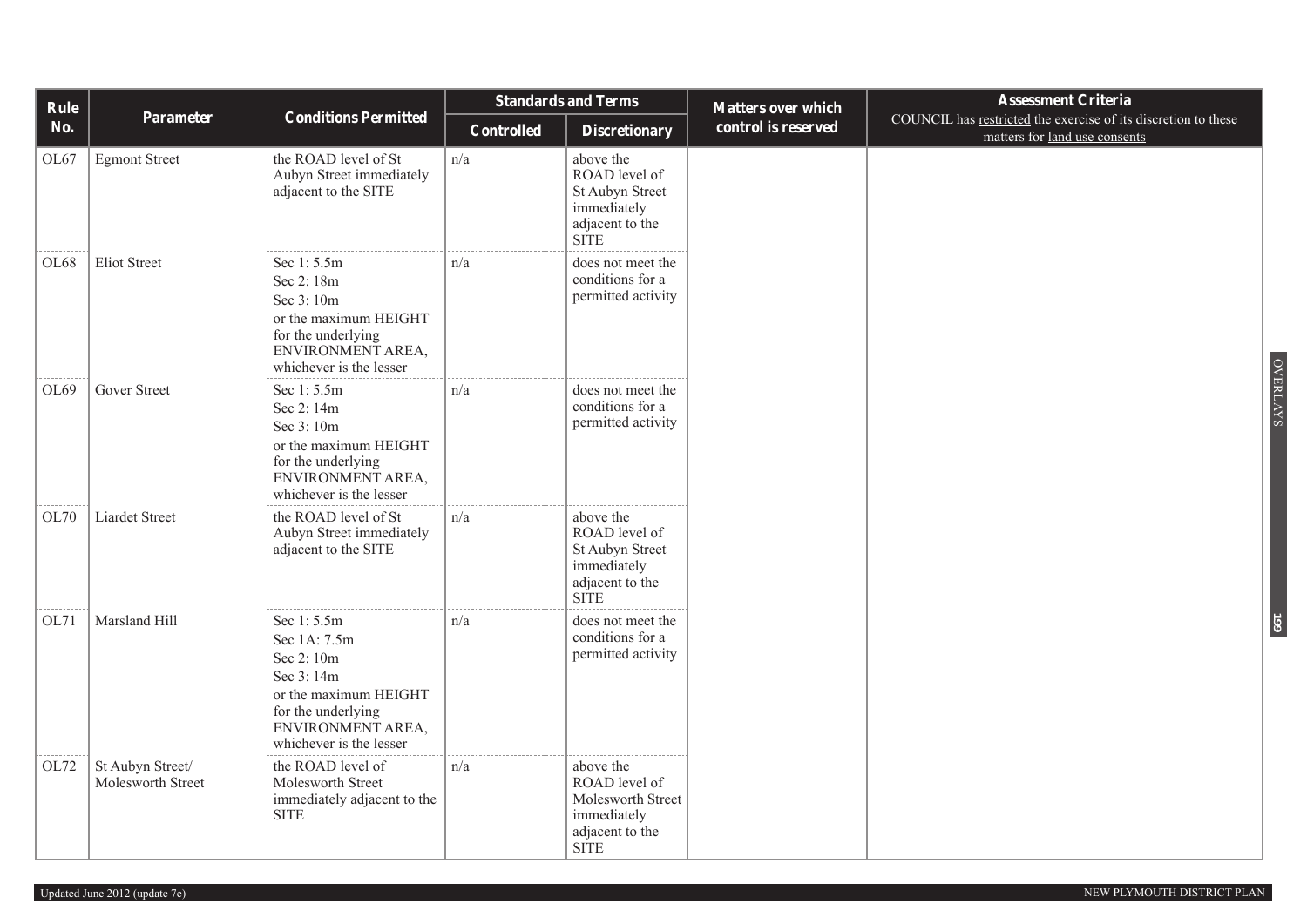| Rule   |                                                         |                                                                                                                                           | <b>Standards and Terms</b> |                                                                                                     | <b>Matters over which</b> | <b>Assessment Criteria</b>                                                                                                                                                                                                                                                                                                                                                                                                                                                                                                                                                                                                            |  |
|--------|---------------------------------------------------------|-------------------------------------------------------------------------------------------------------------------------------------------|----------------------------|-----------------------------------------------------------------------------------------------------|---------------------------|---------------------------------------------------------------------------------------------------------------------------------------------------------------------------------------------------------------------------------------------------------------------------------------------------------------------------------------------------------------------------------------------------------------------------------------------------------------------------------------------------------------------------------------------------------------------------------------------------------------------------------------|--|
| No.    | <b>Parameter</b>                                        | <b>Conditions Permitted</b>                                                                                                               | Controlled                 | <b>Discretionary</b>                                                                                | control is reserved       | COUNCIL has restricted the exercise of its discretion to these<br>matters for land use consents                                                                                                                                                                                                                                                                                                                                                                                                                                                                                                                                       |  |
| OL73   | Mount Moturoa                                           | Sec $1:6m$<br>Sec 2:10m<br>Sec 3:25m<br>or the maximum HEIGHT<br>limit for the underlying<br>ENVIRONMENT AREA.<br>whichever is the lesser | n/a                        | does not meet the<br>conditions for a<br>permitted activity                                         |                           |                                                                                                                                                                                                                                                                                                                                                                                                                                                                                                                                                                                                                                       |  |
| OL74   | <b>Oueen Street</b>                                     | the ROAD level of St<br>Aubyn Street immediately<br>adjacent to the SITE                                                                  | n/a                        | above the<br>ROAD level of<br>St Aubyn Street<br>immediately<br>adjacent to the<br><b>SITE</b>      |                           |                                                                                                                                                                                                                                                                                                                                                                                                                                                                                                                                                                                                                                       |  |
| OL75   | Victoria Road                                           | Sec $1:8m$<br>Sec 2:14m<br>or the maximum HEIGHT<br>for the underlying<br>ENVIRONMENT AREA,<br>whichever is the lesser                    | n/a                        | does not meet the<br>conditions for a<br>permitted activity                                         |                           |                                                                                                                                                                                                                                                                                                                                                                                                                                                                                                                                                                                                                                       |  |
| Oakura |                                                         |                                                                                                                                           |                            |                                                                                                     |                           |                                                                                                                                                                                                                                                                                                                                                                                                                                                                                                                                                                                                                                       |  |
| OL76   | maximum HEIGHT within<br>the viewshaft:<br>Dixon Street | 4.5m                                                                                                                                      | n/a                        | does not meet the<br>conditions for a                                                               | n/a                       | 1) The extent of intrusion of the additional HEIGHT of the<br>STRUCTURE into the viewshaft, and the elements of the<br>view affected (see section 3 of the planning maps).<br>2) The extent to which the core of the view is impinged upon                                                                                                                                                                                                                                                                                                                                                                                            |  |
| OL77   | Lower Wairau Road                                       | 4.5m                                                                                                                                      | n/a                        | permitted activity<br>does not meet the<br>conditions for a<br>permitted activity                   | 5)                        | by the additional HEIGHT of the STRUCTURE (refer to<br>"view details" in section 3 of the planning maps).<br>3) Whether the STRUCTURE results in the removal of<br>existing intrusions or increases the quality of the view.<br>4) Whether the additional HEIGHT of the STRUCTURE will<br>frame the view.<br>The proximity of the STRUCTURE to the inside edge of the<br>viewshaft.<br>The extent to which the Messenger Terrace viewshaft<br>6)<br>is affected having particular regard to the impact on the<br>continuous viewshaft when moving in a westerly direction<br>along Messenger Terrace. Greatest weight should be given |  |
| OL78   | Messenger Terrace                                       | the ROAD level of<br>Messenger Terrace<br>immediately adjacent to the<br><b>SITE</b>                                                      | n/a                        | above the<br>ROAD level<br>of Messenger<br>Terrace<br>immediately<br>adjacent to the<br><b>SITE</b> |                           |                                                                                                                                                                                                                                                                                                                                                                                                                                                                                                                                                                                                                                       |  |
| OL79   | Pitcairn Street                                         | 4.5m                                                                                                                                      | n/a                        | does not meet the<br>conditions for a<br>permitted activity                                         |                           | to the impact on the overall vista, with lesser weight given<br>to the impact on those parts of the viewshaft that provide<br>only glimpses of the sea and beach environment to the<br>northwest.                                                                                                                                                                                                                                                                                                                                                                                                                                     |  |

OVERLAYS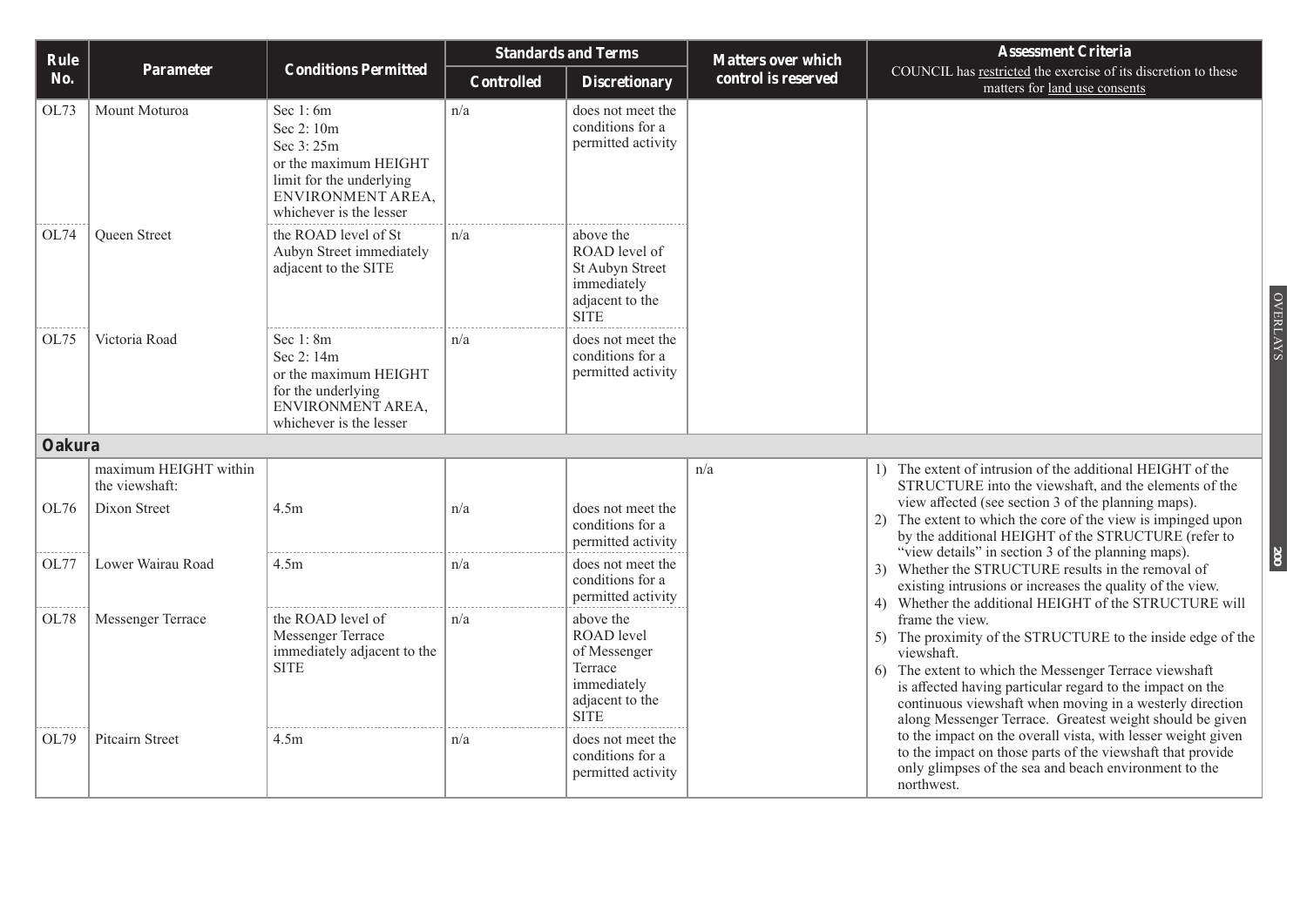| Rule             |                                              |                                                                                                                                                                                                    | <b>Standards and Terms</b> |                                                             | <b>Matters over which</b> | <b>Assessment Criteria</b>                                                                                                                                                                                                                                                                                                                                                                                                                                                                                                                                                                                                                                                                                                                                                                                                                                                                                                                                                                                                                                                                                                                                                                                                                                                                                                                                                                                                                                                                                                                                                                                                                                                       |  |  |  |  |
|------------------|----------------------------------------------|----------------------------------------------------------------------------------------------------------------------------------------------------------------------------------------------------|----------------------------|-------------------------------------------------------------|---------------------------|----------------------------------------------------------------------------------------------------------------------------------------------------------------------------------------------------------------------------------------------------------------------------------------------------------------------------------------------------------------------------------------------------------------------------------------------------------------------------------------------------------------------------------------------------------------------------------------------------------------------------------------------------------------------------------------------------------------------------------------------------------------------------------------------------------------------------------------------------------------------------------------------------------------------------------------------------------------------------------------------------------------------------------------------------------------------------------------------------------------------------------------------------------------------------------------------------------------------------------------------------------------------------------------------------------------------------------------------------------------------------------------------------------------------------------------------------------------------------------------------------------------------------------------------------------------------------------------------------------------------------------------------------------------------------------|--|--|--|--|
| No.              | <b>Parameter</b>                             | <b>Conditions Permitted</b>                                                                                                                                                                        | <b>Controlled</b>          | <b>Discretionary</b>                                        | control is reserved       | COUNCIL has restricted the exercise of its discretion to these<br>matters for land use consents                                                                                                                                                                                                                                                                                                                                                                                                                                                                                                                                                                                                                                                                                                                                                                                                                                                                                                                                                                                                                                                                                                                                                                                                                                                                                                                                                                                                                                                                                                                                                                                  |  |  |  |  |
|                  | VOLCANIC HAZARD AREA                         |                                                                                                                                                                                                    |                            |                                                             |                           |                                                                                                                                                                                                                                                                                                                                                                                                                                                                                                                                                                                                                                                                                                                                                                                                                                                                                                                                                                                                                                                                                                                                                                                                                                                                                                                                                                                                                                                                                                                                                                                                                                                                                  |  |  |  |  |
|                  | <b>Establishment of HAZARDOUS FACILITIES</b> |                                                                                                                                                                                                    |                            |                                                             |                           |                                                                                                                                                                                                                                                                                                                                                                                                                                                                                                                                                                                                                                                                                                                                                                                                                                                                                                                                                                                                                                                                                                                                                                                                                                                                                                                                                                                                                                                                                                                                                                                                                                                                                  |  |  |  |  |
| OL <sub>80</sub> | <b>EFFECTS RATIO</b>                         | equal to or less than<br>0.2 or the EFFECTS<br>RATIO for the underlying<br>ENVIRONMENT AREA,<br>whichever is the lesser,<br>provided that the conditions<br>set out in Appendix 6 are<br>satisfied | n/a                        | does not meet the<br>conditions for a<br>permitted activity | n/a                       | 1) The extent to which the EFFECTS RATIO is exceeded.<br>2) Location of the facility and proximity to sensitive features<br>including:<br>- activities and areas involving people such as child care<br>facilities, schools, rest homes, hospitals, shopping centres<br>and residential areas;<br>- WATERCOURSES, catchments, aquifers and the coast;<br>- identified hazard areas such as the COASTAL HAZARD<br>AREA, FLOOD HAZARD AREA, VOLCANIC<br>HAZARD AREA or the Norfolk or Inglewood FAULT<br><b>OVERLAYS</b><br>LINES; and<br>- any wildlife habitats including bush areas and wetlands.<br>3) Choice of SITE location including the nature of the subsoil<br>and SITE geology.<br>4) SITE design and management including:<br>- SITE drainage and OFF-SITE INFRASTRUCTURE, e.g.<br>stormwater drainage systems, sewer type and capacity;<br>- the disposal of wastes containing HAZARDOUS<br><b>SUBSTANCES;</b><br>- adherence to health and safety and/or environmental<br>management systems; and<br>- self monitoring and maintenance procedures.<br>5) Risk mitigation and management measures including:<br>- spill contingency and emergency planning, including<br>potential hazards, failure modes and exposure pathways;<br><b>201</b><br>- emergency procedures; and<br>- fire safety and fire water management.<br>6) Any potential cumulative or synergistic effects that<br>may result from the establishment and operation of the<br>HAZARDOUS FACILITY.<br>7) Transport of HAZARDOUS SUBSTANCES and any<br>adverse effects on the operation and safety of the roading<br>network.<br>8) Alternative locations or methods for undertaking the activity. |  |  |  |  |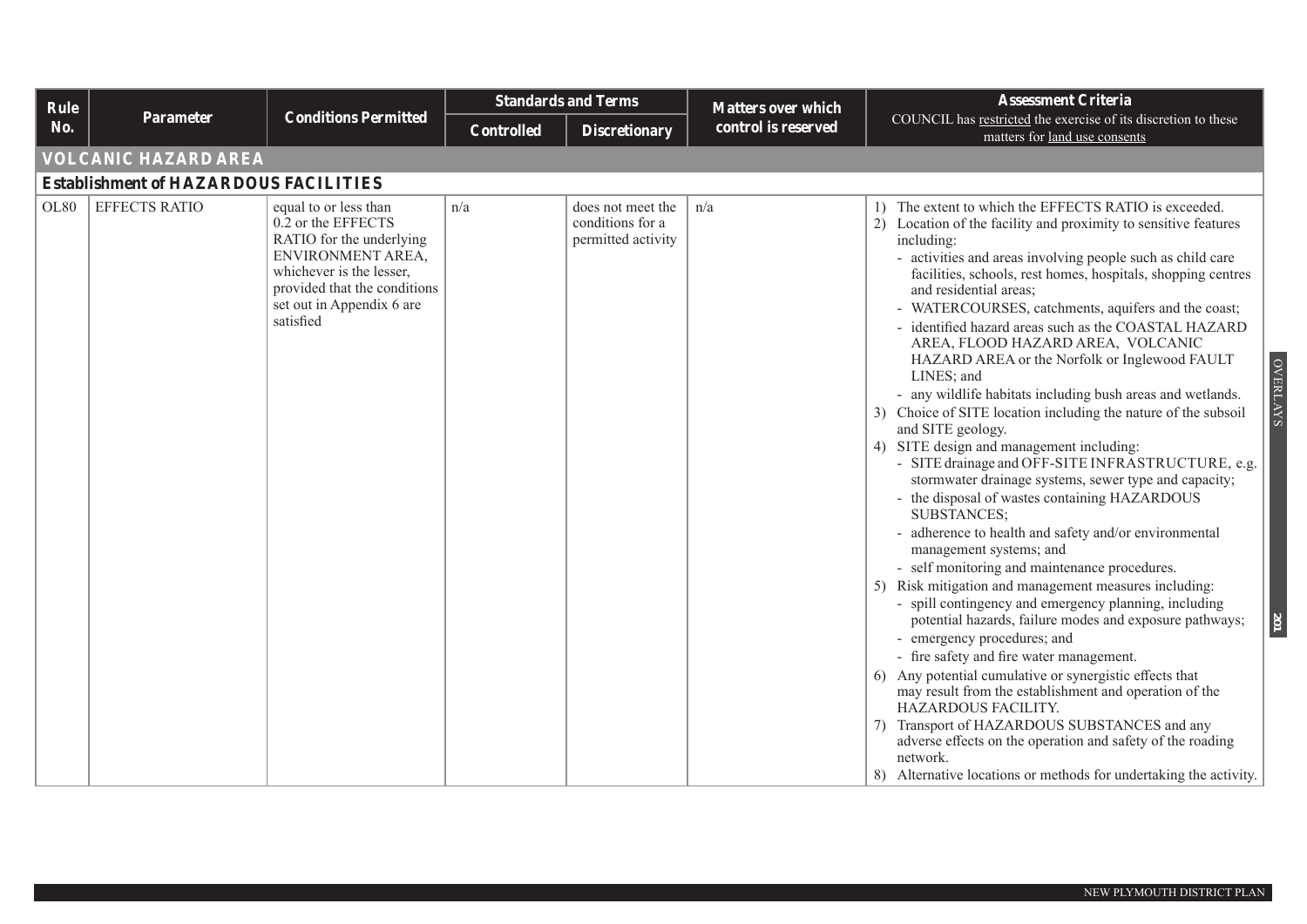| Rule |                                                                                                                                                                                                                             |                                                                                                                                                                                                       | <b>Standards and Terms</b> |                                                             | <b>Matters over which</b> | <b>Assessment Criteria</b>                                                                                                                                                                                                                                                                                                                                                                                                                                                                           |
|------|-----------------------------------------------------------------------------------------------------------------------------------------------------------------------------------------------------------------------------|-------------------------------------------------------------------------------------------------------------------------------------------------------------------------------------------------------|----------------------------|-------------------------------------------------------------|---------------------------|------------------------------------------------------------------------------------------------------------------------------------------------------------------------------------------------------------------------------------------------------------------------------------------------------------------------------------------------------------------------------------------------------------------------------------------------------------------------------------------------------|
| No.  | Parameter                                                                                                                                                                                                                   | <b>Conditions Permitted</b>                                                                                                                                                                           | Controlled                 | <b>Discretionary</b>                                        | control is reserved       | COUNCIL has restricted the exercise of its discretion to these<br>matters for land use consents                                                                                                                                                                                                                                                                                                                                                                                                      |
|      | <b>WAAHI TAONGA/SITES OF SIGNIFICANCE TO MAORI and ARCHAEOLOGICAL SITES (see Appendix 26)</b>                                                                                                                               |                                                                                                                                                                                                       |                            |                                                             |                           |                                                                                                                                                                                                                                                                                                                                                                                                                                                                                                      |
|      |                                                                                                                                                                                                                             |                                                                                                                                                                                                       |                            |                                                             |                           | ERECTION of STRUCTURES (excluding MINOR UPGRADING) in the vicinity of WAAHI TAONGA/SITES OF SIGNIFICANCE TO MAORI and/or                                                                                                                                                                                                                                                                                                                                                                             |
|      | <b>ARCHAEOLOGICAL SITES</b>                                                                                                                                                                                                 |                                                                                                                                                                                                       |                            |                                                             |                           |                                                                                                                                                                                                                                                                                                                                                                                                                                                                                                      |
| OL81 | on any WAAHI TAONGA/<br>SITE OF SIGNIFICANCE<br>TO MAORI or<br>ARCHAEOLOGICAL<br>SITE in the RURAL,<br><b>INDUSTRIAL or OPEN</b><br><b>SPACE ENVIRONMENT</b><br>AREA listed in Appendix<br>26 or within:<br>50 <sub>m</sub> | n/a                                                                                                                                                                                                   | n/a                        | under all                                                   | n/a                       | 1) The nature, layout, form and extent of the proposed<br>STRUCTURE and its effects on the WAAHI TAOGNA/<br>SITES OF SIGNIFICANCE TO MAORI and/or<br>ARCHAEOLOGICAL site.<br>2) The necessity for the STRUCTURE and any alternative<br>methods and locations to position the STRUCTURE.<br>3) The duration that the STRUCTURE will be located in this<br><b>OVERLAYS</b><br>position.<br>4) The effect of the work on the cultural significance of the<br>WAAHI TAONGA/SITE OF SIGNIFICANCE TO MAORI |
|      |                                                                                                                                                                                                                             |                                                                                                                                                                                                       |                            | circumstances                                               |                           | as assessed by IWI or HAPU.                                                                                                                                                                                                                                                                                                                                                                                                                                                                          |
| OL82 | 100m                                                                                                                                                                                                                        | may be erected up to a<br>maximum HEIGHT of<br>10m, unless the underlying<br>ENVIRONMENT AREA<br>specifies a lesser HEIGHT;<br><sub>or</sub><br>is for the purpose of the<br><b>ERECTION OF LINES</b> | n/a                        | does not meet the<br>conditions for a<br>permitted activity |                           | 5) The effect of the work on the significance of the<br>ARCHAEOLOGICAL SITE as assessed by Heritage New<br>Zealand Pouhere Taonga.<br>6) Whether, and the extent to which the proposal responds<br>to the objectives of any operative IWI planning document<br>formally lodged with New Plymouth District Council<br>relating to the ROHE.<br>7) The degree to which the WAAHI TAONGA/SITES OF<br>SIGNIFICANCE TO MAORI and/or ARCHAEOLOGICAL                                                        |
| OL83 | on any WAAHI TAONGA/<br>SITE OF SIGNIFICANCE<br>TO MAORI or<br>ARCHAEOLOGICAL<br>SITE in the RESIDENTIAL<br>OR BUSINESS<br>ENVIRONMENT AREA<br>listed in Appendix 26                                                        | n/a                                                                                                                                                                                                   | n/a                        | under all<br>circumstances                                  | n/a                       | SITE is already modified.<br>8) The level of information available about the WAAHI<br>TAONGA/SITES OF SIGNIFICANCE TO MAORI and/ or<br>ARCHAEOLOGICAL SITE.<br>9) The cumulative effects of structures on the cultural values<br>of the WAAHI TAONGA/SITES OF SIGNIFICANCE TO<br>MAORI and/or ARCHAEOLOGICAL SITE.<br>10) Provision of management plans, IWI/HAPU monitoring or<br>Discovery Protocol to mitigate adverse effects of proposed<br>works.                                              |
|      | <b>EXCAVATION and FILLING, clearance of TREES (excluding MINOR UPGRADING)</b>                                                                                                                                               |                                                                                                                                                                                                       |                            |                                                             |                           |                                                                                                                                                                                                                                                                                                                                                                                                                                                                                                      |
| OL85 | on or within 50m of any<br><b>WAAHI TAONGA/SITE</b><br>OF SIGNIFICANCE<br>TO MAORI or<br>ARCHAEOLOGICAL<br>SITE listed in Appendix 26                                                                                       | n/a                                                                                                                                                                                                   | n/a                        | under all<br>circumstances                                  | n/a                       | 1) The nature, form and extent of the proposed EXCAVATION<br>and FILLING and any alternative methods and locations<br>available for these activities.<br>The necessity for the EXCAVATION and FILLING and<br>2)<br>any alternative methods and locations available for these<br>activities.                                                                                                                                                                                                          |

Updated November 2016 (update 8ak)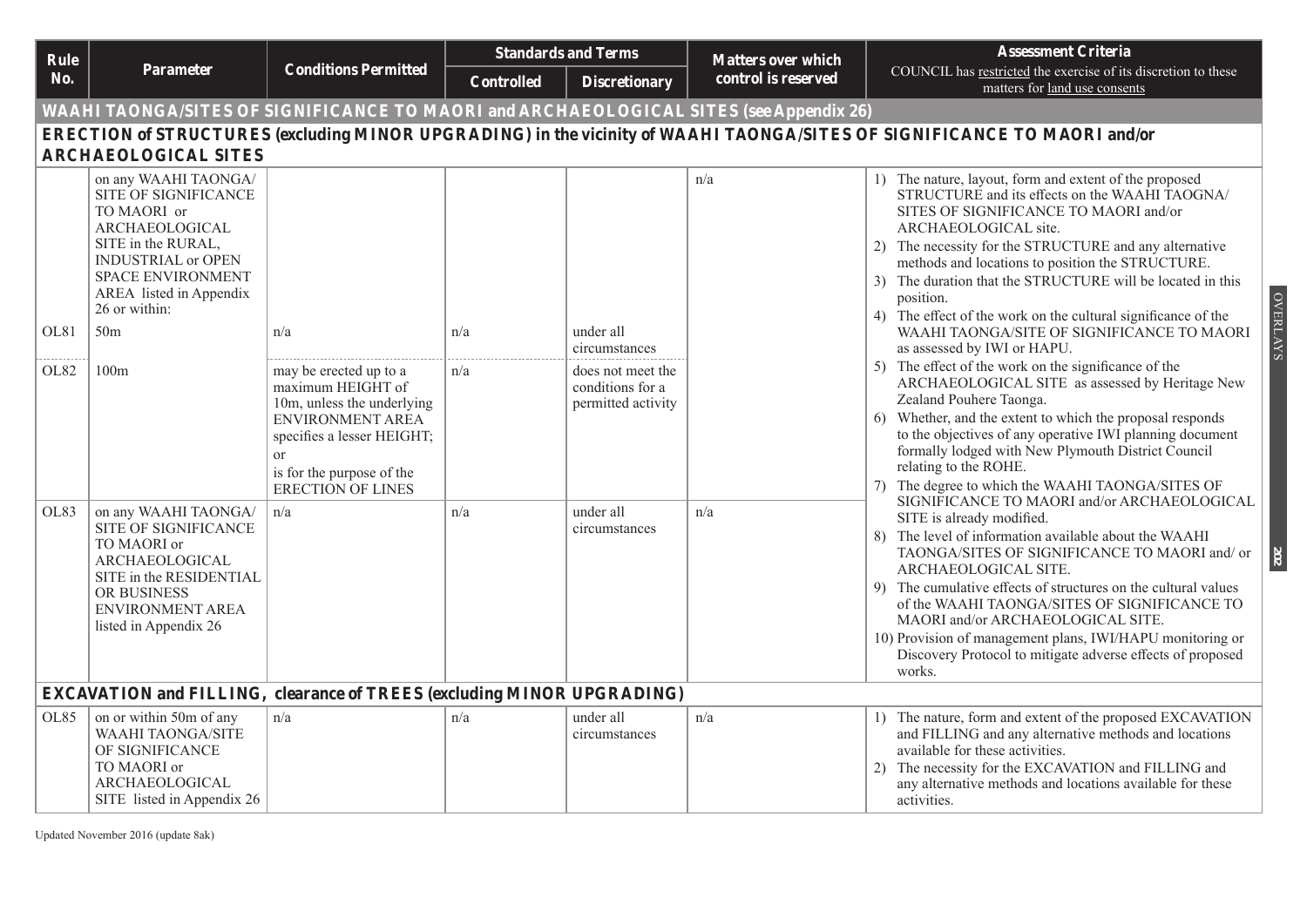| Rule |                                                                                                                                       |                                                                                                                                                                                 | <b>Standards and Terms</b> |                                                             | <b>Matters over which</b> | <b>Assessment Criteria</b>                                                                                                                                                                                                                                                                                                                                                                                                                                                                                                                                                                                                                                                                                                                                                                                                                                                                                                                                                                                                                                                                                                                                                                                                                                                                                                                                                             |  |  |
|------|---------------------------------------------------------------------------------------------------------------------------------------|---------------------------------------------------------------------------------------------------------------------------------------------------------------------------------|----------------------------|-------------------------------------------------------------|---------------------------|----------------------------------------------------------------------------------------------------------------------------------------------------------------------------------------------------------------------------------------------------------------------------------------------------------------------------------------------------------------------------------------------------------------------------------------------------------------------------------------------------------------------------------------------------------------------------------------------------------------------------------------------------------------------------------------------------------------------------------------------------------------------------------------------------------------------------------------------------------------------------------------------------------------------------------------------------------------------------------------------------------------------------------------------------------------------------------------------------------------------------------------------------------------------------------------------------------------------------------------------------------------------------------------------------------------------------------------------------------------------------------------|--|--|
| No.  | Parameter                                                                                                                             | <b>Conditions Permitted</b>                                                                                                                                                     | <b>Controlled</b>          | <b>Discretionary</b>                                        | control is reserved       | COUNCIL has restricted the exercise of its discretion to these<br>matters for land use consents                                                                                                                                                                                                                                                                                                                                                                                                                                                                                                                                                                                                                                                                                                                                                                                                                                                                                                                                                                                                                                                                                                                                                                                                                                                                                        |  |  |
|      |                                                                                                                                       |                                                                                                                                                                                 |                            |                                                             |                           | 3) The duration and proposed rehabilitation of the<br>EXCAVATION and FILLING.<br>4) The effect of the work on the cultural significance of the<br>WAAHI TAONGA/SITE OF SIGNIFICANCE TO MAORI<br>and/or ARCHAEOLOGICALSITE as assessed by IWI or<br>HAPU.<br>5) The effect of the EXCAVATION and FILLING<br>on the significance of the WAAHI TAONGA/<br>SITE OF SIGNIFICANCE TO MAORI and/or<br>ARCHAEOLOGICALSITE as assessed by Heritage New<br>Zealand Pouhere Taonga.<br>Whether, and the extent to which the proposal responds<br>6)<br>to the objects of any operative IWI planning document<br><b>OVERLAYS</b><br>formally lodged with New Plymouth District Council<br>relating to the ROHE.<br>7) The degree to which the WAAHI TAONGA/<br>SITE OF SIGNIFICANCE TO MAORI and/or<br>ARCHAEOLOGICALSITE is already modified.<br>The level of information about the WAAHI TAONGA/<br>8)<br>SITE OF SIGNIFICANCE TO MAORI and/or<br>ARCHAEOLOGICALSITE.<br>9) The extent to which restoration/rehabilitation of WAAHI<br>TAONGA/SITE OF SIGNIFICANCE TO MAORI and/or<br>ARCHAEOLOGICALSITE is likely to be achieved.<br>10) Consideration of where earthworks material from<br>EXCAVATION or FILLING will be disposed of.<br>11) Provision of management plans, IWI/HAPU monitoring,<br>Accidental Discovery Protocol to mitigate adverse effects of<br>the proposed works.<br>203 |  |  |
|      |                                                                                                                                       |                                                                                                                                                                                 |                            |                                                             |                           | MINOR UPGRADING in the vicinity of WAAHI TAONGA/SITES OF SIGNIFICANCE TO MAORI and/or ARCHAEOLOGICAL SITES                                                                                                                                                                                                                                                                                                                                                                                                                                                                                                                                                                                                                                                                                                                                                                                                                                                                                                                                                                                                                                                                                                                                                                                                                                                                             |  |  |
| OL86 | on or within 50m of any<br><b>WAAHI TAONGA/SITE</b><br>OF SIGNIFICANCE<br>TO MAORI or<br>ARCHAEOLOGICAL<br>SITE listed in Appendix 26 | notice of proposed works<br>is provided to mandated<br>MANA WHENUA and<br>Heritage New Zealand<br>Pouhere Taonga 10<br>working days prior<br>to EXCAVATION or<br><b>FILLING</b> | n/a                        | does not meet the<br>conditions for a<br>permitted activity | n/a                       | 1) The nature, form and extent of the proposed EXCAVATION<br>and FILLING and any alternative methods and locations<br>available for these activities.<br>The necessity for the EXCAVATION and FILLING and<br>2)<br>any alternative methods and locations available for these<br>activities.<br>3) The duration and proposed rehabilitation of the<br>EXCAVATION and FILLING.<br>4) The effect of the work on the cultural significance of the<br>WAAHI TAONGA/SITE OF SIGNIFICANCE TO MAORI<br>and/or ARCHAEOLOGICALSITE as assessed by IWI or<br>HAPU.                                                                                                                                                                                                                                                                                                                                                                                                                                                                                                                                                                                                                                                                                                                                                                                                                                |  |  |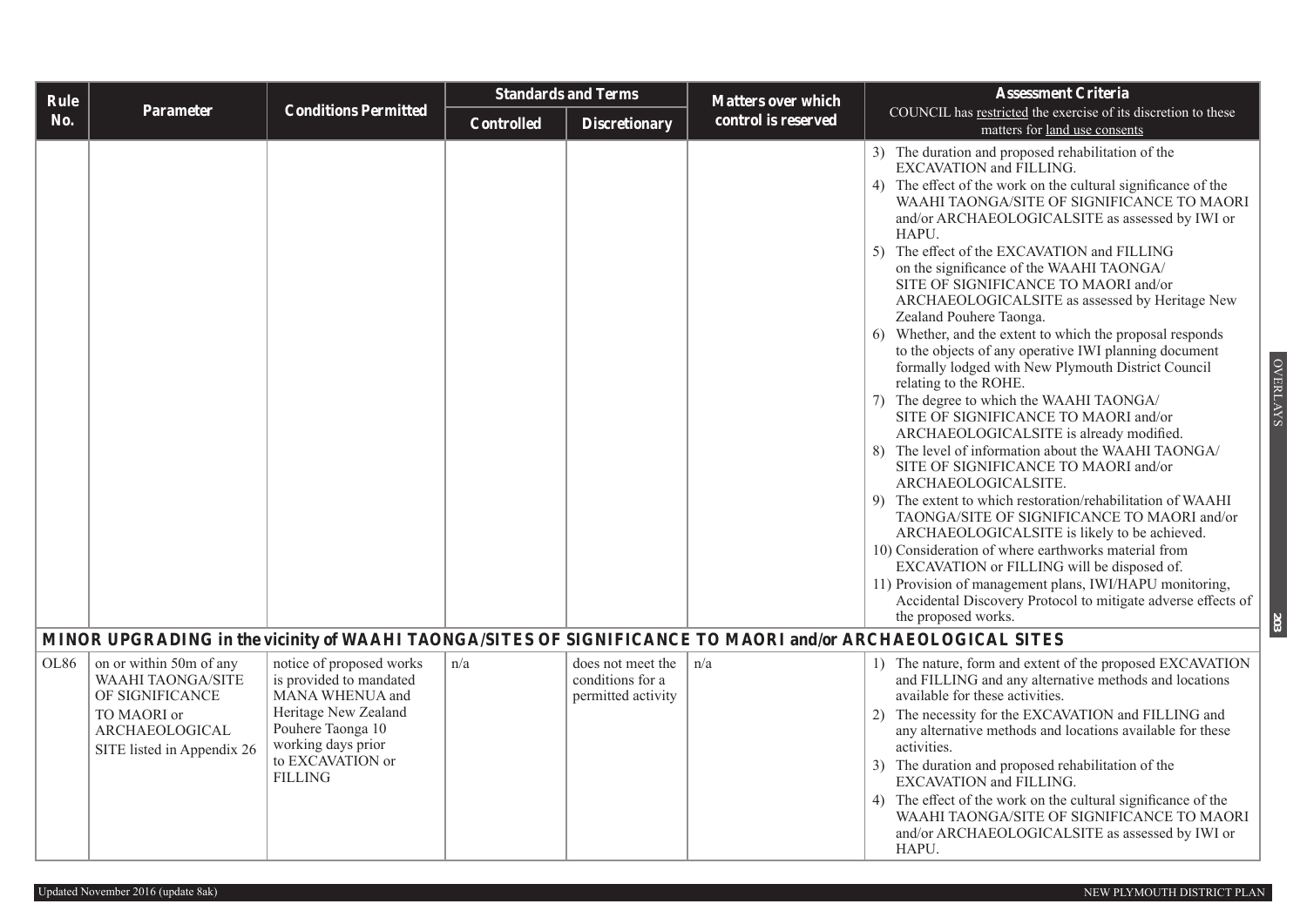Updated November 2016 (update 8ak)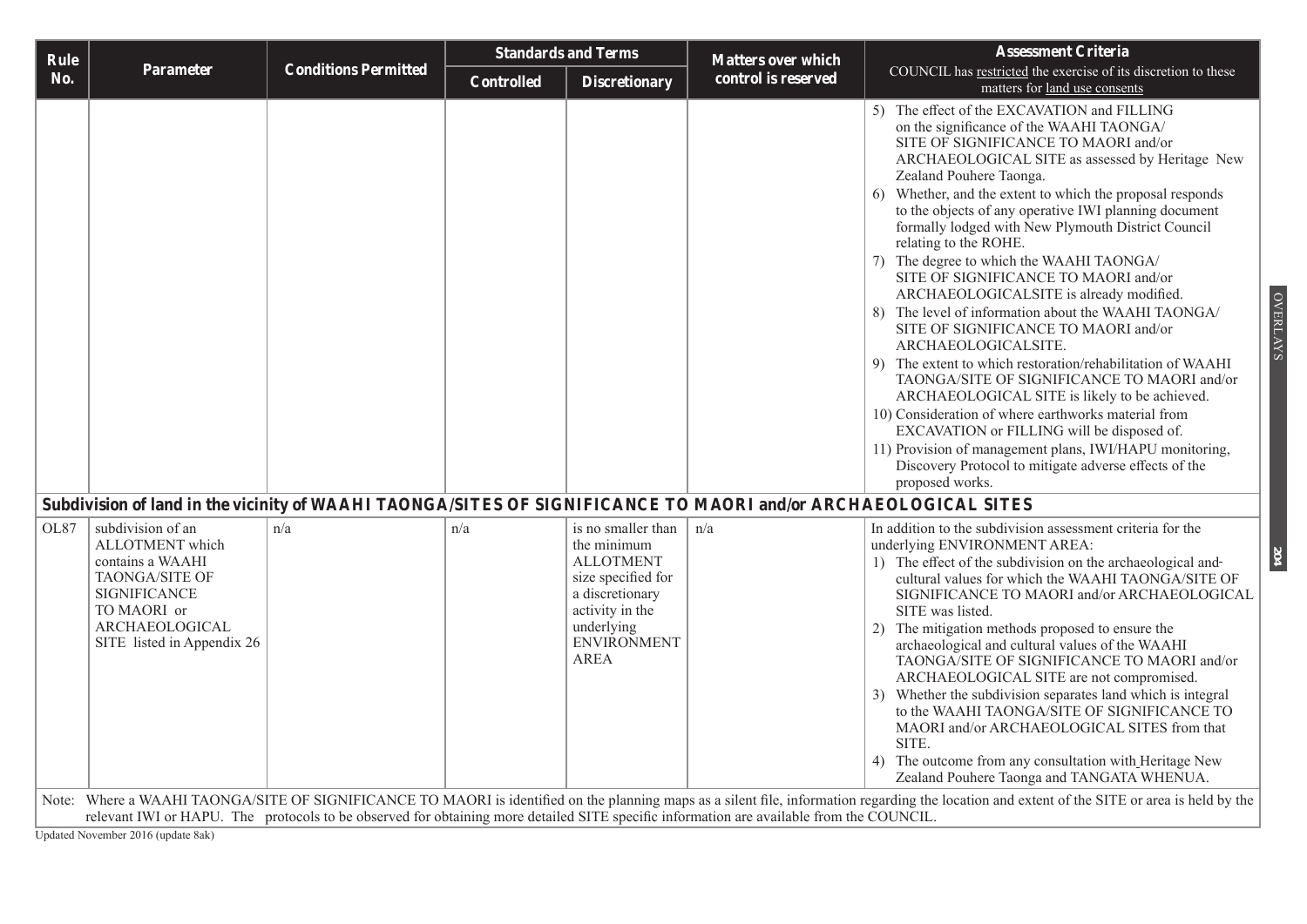# **Cross reference matrix: OVERLAYS rules to policies**

|                            |           |           |     |     |                                   |     |     |           |           |                         |          |                                    |                        | <b>TOPICS</b>          |           |           |                       |  |                  |                   |                |                              |      |           |                       |                            |
|----------------------------|-----------|-----------|-----|-----|-----------------------------------|-----|-----|-----------|-----------|-------------------------|----------|------------------------------------|------------------------|------------------------|-----------|-----------|-----------------------|--|------------------|-------------------|----------------|------------------------------|------|-----------|-----------------------|----------------------------|
|                            |           |           |     |     | <b>Amenity, Health and Safety</b> |     |     |           |           | HAZARDOUS<br>SUBSTANCES | Heritage |                                    |                        | <b>Natural Hazards</b> |           |           | <b>Natural Values</b> |  | Access<br>Public | TANGATA<br>WHENUA |                | <b>Traffic and Transport</b> |      |           | Works and<br>Services |                            |
|                            |           |           |     |     |                                   |     |     |           |           |                         |          |                                    |                        | <b>Policy Number</b>   |           |           |                       |  |                  |                   |                |                              |      |           |                       |                            |
| Rule                       | 1.3       | 2.3       | 3.1 | 4.3 | 5.1                               | 5.2 | 5.3 | 7.1       | 7.2       | 10.1                    |          | 11.1 11.2 11.5 12.1 12.2 13.1 13.2 |                        |                        |           |           | 14.1 14.2 15.2 16.1   |  | 18.1             |                   | 19.2 20.1 20.3 |                              | 20.7 | 21.1      | 22.1                  | Rule                       |
| OL1                        |           |           |     |     |                                   |     |     |           |           |                         |          |                                    |                        |                        |           |           |                       |  |                  |                   |                |                              |      | $\bullet$ |                       | OL1                        |
| <b>OL2</b>                 |           |           |     |     |                                   |     |     |           |           |                         |          |                                    |                        |                        |           |           |                       |  |                  |                   |                |                              |      | $\bullet$ |                       | OL2                        |
| OL3                        |           |           |     |     |                                   |     |     |           |           |                         |          |                                    |                        |                        |           |           |                       |  |                  |                   |                |                              |      | $\bullet$ |                       | OL3                        |
| OL4                        |           |           |     |     |                                   |     |     |           |           |                         |          |                                    |                        |                        |           |           |                       |  |                  |                   |                |                              |      | $\bullet$ |                       | OL4                        |
| OL5                        | $\bullet$ |           |     |     |                                   |     |     |           |           |                         |          |                                    |                        |                        |           |           |                       |  |                  |                   |                |                              |      |           |                       | OL5                        |
| OL <sub>6</sub>            | $\bullet$ |           |     |     |                                   |     |     |           |           |                         |          |                                    |                        |                        |           |           |                       |  |                  |                   |                |                              |      |           |                       | OL6                        |
| <b>OL7</b>                 | $\bullet$ |           |     |     |                                   |     |     |           |           |                         |          |                                    |                        |                        |           |           |                       |  |                  |                   |                |                              |      |           |                       | OL7                        |
| OL8                        | $\bullet$ |           |     |     |                                   |     |     |           |           |                         |          |                                    |                        |                        |           |           |                       |  |                  |                   |                |                              |      |           |                       | OL8                        |
| OL9                        |           | $\bullet$ |     |     |                                   |     |     |           |           |                         |          |                                    |                        |                        |           |           |                       |  |                  |                   |                |                              |      |           |                       | OL9                        |
| <b>OL10</b>                |           |           |     |     |                                   |     |     |           |           |                         |          |                                    | $\bullet$              |                        |           |           |                       |  |                  |                   |                |                              |      |           |                       | <b>OL10</b>                |
| <b>OL11</b><br><b>OL12</b> |           |           |     |     |                                   |     |     |           |           |                         |          |                                    | $\bullet$              | $\bullet$              | $\bullet$ |           |                       |  |                  |                   |                |                              |      |           |                       | <b>OL11</b><br><b>OL12</b> |
| <b>OL13</b>                |           |           |     |     |                                   |     |     |           |           | $\bullet$               |          |                                    | $\bullet$<br>$\bullet$ |                        |           |           |                       |  |                  |                   |                |                              |      |           |                       | <b>OL13</b>                |
| <b>OL14</b>                |           |           |     |     |                                   |     |     |           |           |                         |          |                                    |                        | $\bullet$              |           |           |                       |  |                  |                   |                |                              |      |           |                       | <b>OL14</b>                |
| <b>OL15</b>                |           |           |     |     |                                   |     |     |           |           |                         |          |                                    |                        |                        |           | $\bullet$ |                       |  |                  |                   |                |                              |      |           |                       | <b>OL15</b>                |
| <b>OL16</b>                |           |           |     |     |                                   |     |     |           |           |                         |          |                                    |                        |                        |           | $\bullet$ |                       |  |                  |                   |                |                              |      |           |                       | <b>OL16</b>                |
| <b>OL17</b>                |           |           |     |     |                                   |     |     |           |           |                         |          |                                    |                        |                        |           | $\bullet$ |                       |  |                  |                   |                |                              |      |           |                       | <b>OL17</b>                |
| <b>OL18</b>                |           |           |     |     |                                   |     |     |           |           |                         |          |                                    |                        |                        |           | $\bullet$ |                       |  |                  |                   |                |                              |      |           |                       | <b>OL18</b>                |
| <b>OL19</b>                |           |           |     |     |                                   |     |     |           |           |                         |          |                                    |                        |                        |           | $\bullet$ |                       |  | $\bullet$        |                   |                |                              |      |           | $\bullet$             | <b>OL19</b>                |
| <b>OL20</b>                |           |           |     |     |                                   |     |     |           |           |                         |          |                                    |                        |                        |           |           |                       |  |                  |                   |                | $\bullet$                    |      |           |                       | <b>OL20</b>                |
| <b>OL21</b>                |           |           |     |     |                                   |     |     | $\bullet$ |           |                         |          |                                    |                        |                        |           |           |                       |  |                  |                   |                |                              |      |           |                       | <b>OL21</b>                |
| <b>OL22</b>                |           |           |     |     |                                   |     |     | $\bullet$ | $\bullet$ |                         |          |                                    |                        |                        |           |           |                       |  |                  |                   |                |                              |      |           |                       | <b>OL22</b>                |
| <b>OL23</b>                |           |           |     |     |                                   |     |     |           |           |                         |          |                                    | $\bullet$              |                        |           |           |                       |  |                  |                   |                |                              |      |           |                       | <b>OL23</b>                |

OVERLAYS

**OVERLAYS**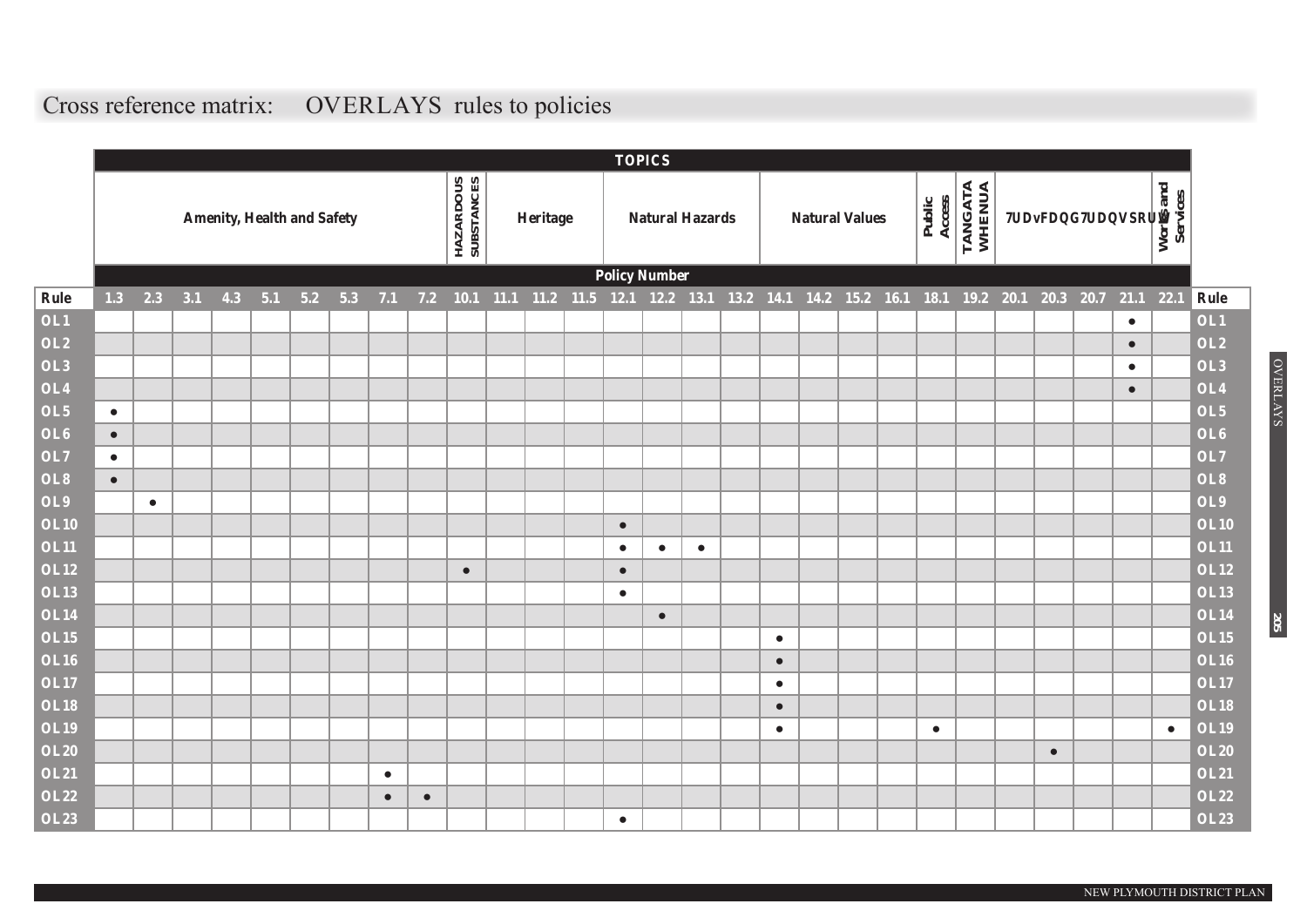|              |           |                   |           |           | <b>Amenity, Health and Safety</b> |     |           |     |     | HAZARDOUS<br>SUBSTANCES |           | Heritage  |             |           | <b>Natural Hazards</b> |           |  | <b>Natural Values</b> |      | Public Access | TANGATA<br>WHENUA |           |           | <b>Traffic and Transport</b> |             | Works and<br>Services |              |
|--------------|-----------|-------------------|-----------|-----------|-----------------------------------|-----|-----------|-----|-----|-------------------------|-----------|-----------|-------------|-----------|------------------------|-----------|--|-----------------------|------|---------------|-------------------|-----------|-----------|------------------------------|-------------|-----------------------|--------------|
| Rule         |           | 1.1 1A.1 1A.2 3.1 |           |           | 5.1                               | 5.2 | 5.3       | 7.1 | 7.2 | 10.1                    | 11.1      |           | $11.2$ 11.5 | 12.1      | $12.2$ 13.1            |           |  | 13.2 14.1 14.2 15.2   | 16.1 | 18.1          | $19.2$ 20.1       |           | 20.3      | 20.7                         | $21.1$ 22.1 |                       | Rule         |
| <b>OL24</b>  |           |                   |           |           |                                   |     |           |     |     |                         |           |           |             | $\bullet$ |                        |           |  |                       |      |               |                   |           |           |                              |             |                       | <b>OL24</b>  |
| <b>OL25</b>  |           |                   |           |           |                                   |     |           |     |     | $\bullet$               |           |           |             | $\bullet$ |                        |           |  |                       |      |               |                   |           |           |                              |             |                       | <b>OL25</b>  |
| <b>OL26</b>  |           |                   |           |           |                                   |     |           |     |     | $\bullet$               |           |           |             | $\bullet$ |                        |           |  |                       |      |               |                   |           |           |                              |             |                       | <b>OL26</b>  |
| <b>OL27</b>  |           |                   |           |           |                                   |     |           |     |     |                         |           |           |             | $\bullet$ |                        |           |  |                       |      |               |                   |           |           |                              |             |                       | <b>OL27</b>  |
| <b>OL28</b>  |           |                   |           |           |                                   |     |           |     |     |                         |           |           |             | $\bullet$ |                        | $\bullet$ |  |                       |      |               |                   |           |           |                              |             |                       | <b>OL28</b>  |
| <b>OL29</b>  |           |                   |           |           |                                   |     |           |     |     |                         |           |           |             | $\bullet$ |                        | $\bullet$ |  |                       |      |               |                   |           |           |                              |             |                       | <b>OL29</b>  |
| <b>OL30</b>  |           |                   |           |           |                                   |     |           |     |     |                         |           |           |             | $\bullet$ |                        | $\bullet$ |  |                       |      |               |                   |           |           |                              |             |                       | <b>OL30</b>  |
| <b>OL31</b>  |           |                   |           |           |                                   |     |           |     |     |                         |           |           |             | $\bullet$ |                        | $\bullet$ |  |                       |      |               |                   |           |           |                              |             |                       | <b>OL31</b>  |
| <b>OL32</b>  |           |                   |           |           |                                   |     |           |     |     | $\bullet$               |           |           |             | $\bullet$ |                        |           |  |                       |      |               |                   |           |           |                              |             |                       | <b>OL32</b>  |
| <b>OL33</b>  |           |                   |           |           |                                   |     |           |     |     |                         |           |           |             | $\bullet$ |                        |           |  |                       |      |               |                   |           |           |                              |             |                       | <b>OL33</b>  |
| <b>OL33A</b> | $\bullet$ | $\bullet$         |           |           |                                   |     |           |     |     |                         |           |           |             |           |                        |           |  |                       |      |               |                   |           |           |                              |             |                       | OL33A        |
| <b>OL33B</b> | $\bullet$ | $\bullet$         |           |           |                                   |     |           |     |     |                         |           |           |             |           |                        |           |  |                       |      |               |                   |           |           |                              |             |                       | <b>OL33B</b> |
| <b>OL33C</b> | $\bullet$ | $\bullet$         |           |           |                                   |     |           |     |     |                         |           |           |             |           |                        |           |  |                       |      |               |                   |           |           |                              |             |                       | <b>OL33C</b> |
| <b>OL33D</b> | $\bullet$ | $\bullet$         |           |           |                                   |     |           |     |     |                         |           |           |             |           |                        |           |  |                       |      |               |                   |           |           |                              |             |                       | <b>OL33D</b> |
| <b>OL33E</b> | $\bullet$ | $\bullet$         |           |           |                                   |     |           |     |     |                         |           |           |             |           |                        |           |  |                       |      |               |                   |           |           |                              |             |                       | OL33E        |
| <b>OL33F</b> | $\bullet$ |                   | $\bullet$ |           |                                   |     |           |     |     |                         |           |           |             |           |                        |           |  |                       |      |               |                   |           |           |                              |             |                       | OL33F        |
| <b>OL34</b>  |           |                   |           |           |                                   |     |           |     |     |                         |           | $\bullet$ |             |           |                        |           |  |                       |      |               |                   |           |           |                              |             |                       | <b>OL34</b>  |
| <b>OL35</b>  |           |                   |           |           |                                   |     |           |     |     |                         |           | $\bullet$ |             |           |                        |           |  |                       |      |               |                   |           |           |                              |             |                       | <b>OL35</b>  |
| <b>OL36</b>  |           |                   |           |           |                                   |     |           |     |     |                         |           | $\bullet$ |             |           |                        |           |  |                       |      |               |                   |           |           |                              |             |                       | <b>OL36</b>  |
| <b>OL37</b>  |           |                   |           |           |                                   |     |           |     |     |                         |           | $\bullet$ |             |           |                        |           |  |                       |      |               |                   |           |           |                              |             |                       | <b>OL37</b>  |
| <b>OL38</b>  |           |                   |           |           |                                   |     |           |     |     |                         |           | $\bullet$ |             |           |                        |           |  |                       |      |               |                   |           |           |                              |             |                       | <b>OL38</b>  |
| <b>OL38A</b> |           |                   |           |           |                                   |     |           |     |     |                         |           | $\bullet$ |             |           |                        |           |  |                       |      |               |                   |           |           |                              |             |                       | <b>OL38A</b> |
| <b>OL39</b>  |           |                   |           |           |                                   |     |           |     |     |                         |           | $\bullet$ |             |           |                        |           |  |                       |      |               |                   |           |           |                              |             |                       | <b>OL39</b>  |
| <b>OL40</b>  |           |                   |           | $\bullet$ |                                   |     |           |     |     |                         |           |           |             |           |                        |           |  |                       |      |               |                   |           |           |                              |             |                       | <b>OL40</b>  |
| <b>OL41</b>  |           |                   |           |           |                                   |     |           |     |     |                         |           |           |             |           |                        |           |  |                       |      |               |                   | $\bullet$ | $\bullet$ |                              |             |                       | <b>OL41</b>  |
| <b>OL42</b>  |           |                   |           |           |                                   |     |           |     |     |                         |           |           |             |           |                        |           |  |                       |      |               |                   | $\bullet$ | $\bullet$ | $\bullet$                    |             |                       | <b>OL42</b>  |
| <b>OL43</b>  |           |                   |           |           |                                   |     | $\bullet$ |     |     |                         | $\bullet$ |           |             |           |                        |           |  |                       |      |               |                   |           |           |                              |             |                       | <b>OL43</b>  |

**OVERLAYS** 

**206**

Updated March 2013 (update 8g) and June 2016 (update 8ai)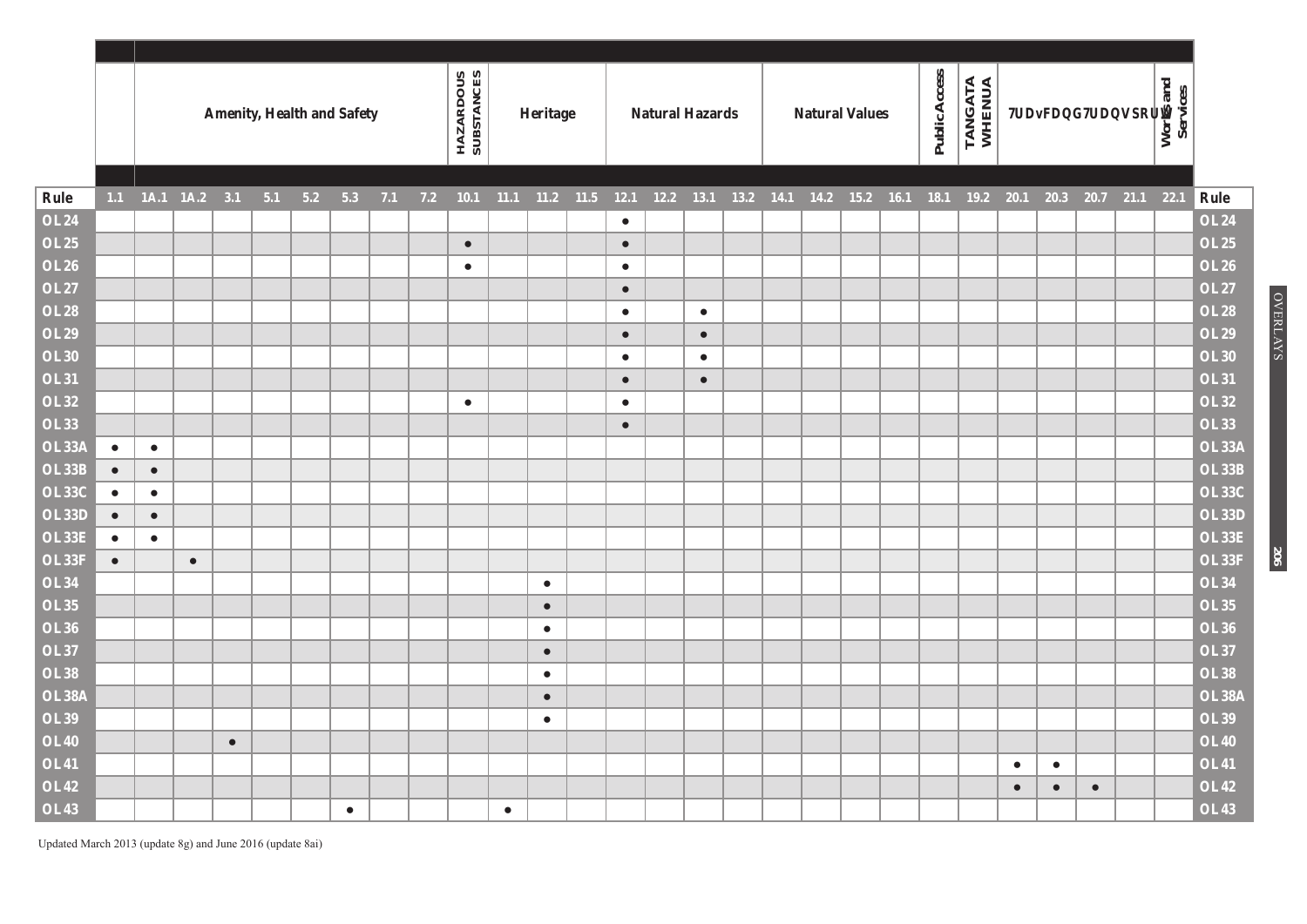|                            |           |           |                                   |           |           |       |                        |                        |          |           |  | <b>TOPICS</b>          |  |           |                       |           |                  |                   |                       |           |           |           |                        |           |           |                            |
|----------------------------|-----------|-----------|-----------------------------------|-----------|-----------|-------|------------------------|------------------------|----------|-----------|--|------------------------|--|-----------|-----------------------|-----------|------------------|-------------------|-----------------------|-----------|-----------|-----------|------------------------|-----------|-----------|----------------------------|
|                            |           |           | <b>Amenity, Health and Safety</b> |           |           |       |                        |                        | Heritage |           |  | <b>Natural Hazards</b> |  |           | <b>Natural Values</b> |           | Public<br>Access | TANGATA<br>WHENUA | Works and<br>Services |           |           |           | <b>Structure Plans</b> |           |           |                            |
|                            |           |           |                                   |           |           |       |                        |                        |          |           |  | <b>Policy Number</b>   |  |           |                       |           |                  |                   |                       |           |           |           |                        |           |           |                            |
| Rule                       | 1.3       | 2.3       | 3.1                               | 4.3       | 5.1       | $5.2$ | 5.3                    | 11.1                   | 11.2     | 11.5 12.1 |  | 12.2 13.1 13.2 14.1    |  |           | 14.2 15.2             | 16.1      | 18.1             | 19.2 22.1         |                       | 23.1      | 23.2      | 23.3      | 23.4                   | 23.6 23.7 |           | Rule                       |
| <b>OL44</b>                |           |           |                                   |           |           |       | $\bullet$              | $\bullet$              |          |           |  |                        |  |           |                       |           |                  |                   |                       |           |           |           |                        |           |           | <b>OL44</b>                |
| <b>OL45</b>                |           |           |                                   |           |           |       | $\bullet$              | $\bullet$              |          |           |  |                        |  |           |                       |           |                  |                   |                       |           |           |           |                        |           |           | <b>OL45</b>                |
| <b>OL46</b>                |           |           |                                   |           |           |       | $\bullet$              | $\bullet$              |          |           |  |                        |  |           |                       |           |                  |                   |                       |           |           |           |                        |           |           | <b>OL46</b>                |
| <b>OL47</b>                |           |           |                                   |           |           |       | $\bullet$              | $\bullet$              |          |           |  |                        |  |           |                       |           |                  |                   |                       |           |           |           |                        |           |           | <b>OL47</b>                |
| <b>OL48</b>                |           |           |                                   |           |           |       | $\bullet$              | $\bullet$              |          |           |  |                        |  |           |                       |           |                  |                   |                       |           |           |           |                        |           |           | <b>OL48</b><br><b>OL49</b> |
| <b>OL49</b><br><b>OL50</b> |           |           |                                   |           |           |       | $\bullet$              | $\bullet$              |          |           |  |                        |  |           |                       |           |                  |                   |                       |           |           |           |                        |           |           | <b>OL50</b>                |
| <b>OL51</b>                |           |           |                                   |           |           |       | $\bullet$<br>$\bullet$ | $\bullet$              |          |           |  |                        |  |           |                       |           |                  |                   |                       |           |           |           |                        |           |           | <b>OL51</b>                |
| <b>OL52</b>                |           |           |                                   |           |           |       | $\bullet$              | $\bullet$<br>$\bullet$ |          |           |  |                        |  |           |                       |           |                  |                   |                       |           |           |           |                        |           |           | <b>OL52</b>                |
| <b>OL53</b>                | $\bullet$ |           |                                   |           |           |       |                        |                        |          |           |  |                        |  |           |                       |           |                  |                   |                       |           |           |           |                        |           |           | <b>OL53</b>                |
| <b>OL54</b>                | $\bullet$ |           |                                   |           |           |       |                        |                        |          |           |  |                        |  |           |                       |           |                  |                   |                       |           |           |           |                        |           |           | <b>OL54</b>                |
| <b>OL55</b>                |           | $\bullet$ |                                   |           |           |       |                        |                        |          |           |  |                        |  |           |                       |           |                  |                   |                       |           |           |           |                        |           |           | <b>OL55</b>                |
| <b>OL56</b>                |           |           |                                   |           | $\bullet$ |       |                        |                        |          |           |  |                        |  | $\bullet$ |                       |           | $\bullet$        |                   | $\bullet$             |           |           |           |                        |           |           | <b>OL56</b>                |
| <b>OL57</b>                |           |           |                                   |           |           |       |                        |                        |          |           |  |                        |  | $\bullet$ |                       |           | $\bullet$        |                   | $\bullet$             |           |           |           |                        |           |           | <b>OL57</b>                |
| <b>OL58</b>                |           |           |                                   |           |           |       |                        |                        |          |           |  |                        |  | $\bullet$ |                       |           | $\bullet$        |                   | $\bullet$             |           |           |           |                        |           |           | <b>OL58</b>                |
| <b>OL59</b>                |           |           |                                   | $\bullet$ |           |       |                        |                        |          |           |  |                        |  | $\bullet$ |                       | $\bullet$ |                  |                   |                       |           |           |           |                        |           |           | <b>OL59</b>                |
| <b>OL60</b>                |           |           |                                   | $\bullet$ |           |       |                        |                        |          |           |  |                        |  | $\bullet$ |                       | $\bullet$ |                  |                   |                       |           |           |           |                        |           |           | <b>OL60</b>                |
| OL60A                      |           |           |                                   |           |           |       |                        |                        |          |           |  |                        |  |           |                       |           |                  |                   |                       | $\bullet$ |           |           |                        |           |           | OL60A                      |
| <b>OL60B</b>               |           |           |                                   |           |           |       |                        |                        |          |           |  |                        |  |           |                       |           |                  |                   |                       |           | $\bullet$ |           |                        |           |           | OL60B                      |
| <b>OL60C</b>               |           |           |                                   |           |           |       |                        |                        |          |           |  |                        |  |           |                       |           |                  |                   |                       |           |           | $\bullet$ |                        |           |           | OL60C                      |
| <b>OL60D</b>               |           |           |                                   |           |           |       |                        |                        |          |           |  |                        |  |           |                       |           |                  |                   |                       | $\bullet$ |           |           |                        | $\bullet$ |           | OL60D                      |
| OL60E                      |           |           |                                   |           |           |       |                        |                        |          |           |  |                        |  |           |                       |           |                  |                   |                       |           |           |           | $\bullet$              |           |           | OL60E                      |
| OL60F                      |           |           |                                   |           |           |       |                        |                        |          |           |  |                        |  |           |                       |           |                  |                   |                       |           |           |           | $\bullet$              |           |           | OL60F                      |
| OL60G                      |           |           |                                   |           |           |       |                        |                        |          |           |  |                        |  |           |                       |           |                  |                   |                       |           |           |           |                        |           | $\bullet$ | OL60G                      |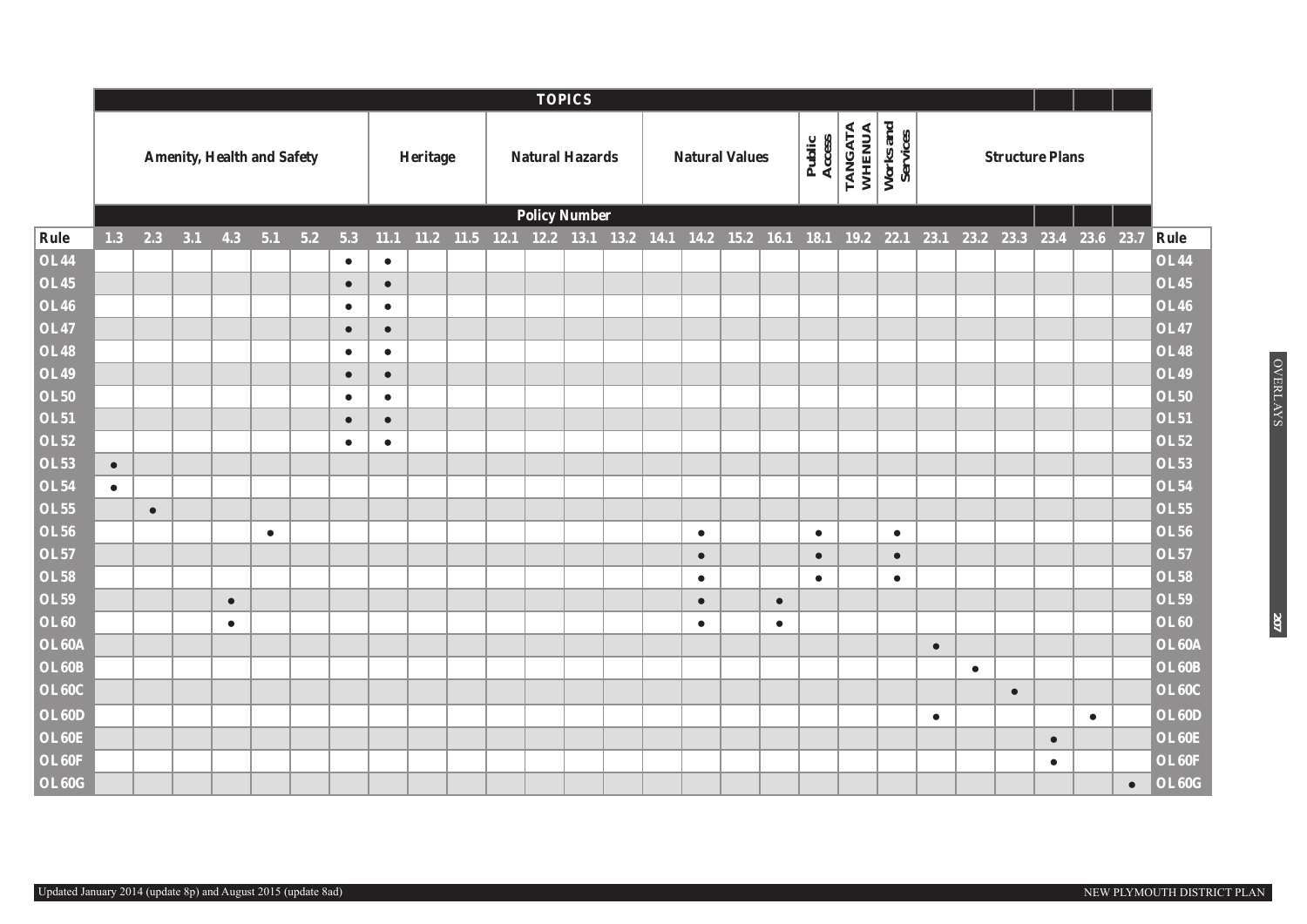|              |     |     |                                   |           |     |                                                                       |          | <b>TOPICS</b>        |                        |  |  |                       |                  |                                  |                              |           |           |           |                   |           |              |
|--------------|-----|-----|-----------------------------------|-----------|-----|-----------------------------------------------------------------------|----------|----------------------|------------------------|--|--|-----------------------|------------------|----------------------------------|------------------------------|-----------|-----------|-----------|-------------------|-----------|--------------|
|              |     |     | <b>Amenity, Health and Safety</b> |           |     |                                                                       | Heritage |                      | <b>Natural Hazards</b> |  |  | <b>Natural Values</b> | Public<br>Access | É<br><b>WHENUA</b><br>₹<br>TANG. | and<br>Works and<br>Services |           |           |           |                   |           |              |
|              |     |     |                                   |           |     |                                                                       |          | <b>Policy Number</b> |                        |  |  |                       |                  |                                  |                              |           |           |           |                   |           |              |
| Rule         | 1.3 | 2.3 | $3.1$ 4.3 5.1                     | 5.2       | 5.3 | 11.1 11.2 11.5 12.1 12.2 13.1 13.2 14.1 14.2 15.2 16.1 18.1 19.2 22.1 |          |                      |                        |  |  |                       |                  |                                  |                              | 23.8      | 23.9      |           | 23.11 23.12 23.14 | 23.15     | Rule         |
| <b>OL60I</b> |     |     |                                   |           |     |                                                                       |          |                      |                        |  |  |                       |                  |                                  |                              | $\bullet$ |           |           | $\bullet$         | $\bullet$ | <b>OL601</b> |
| <b>OL60J</b> |     |     |                                   |           |     |                                                                       |          |                      |                        |  |  |                       |                  |                                  |                              |           |           | $\bullet$ | $\bullet$         | $\bullet$ | <b>OL60J</b> |
| OL60K        |     |     |                                   |           |     |                                                                       |          |                      |                        |  |  |                       |                  |                                  |                              |           |           | $\bullet$ | $\bullet$         | $\bullet$ | OL60K        |
| <b>OL60L</b> |     |     |                                   |           |     |                                                                       |          |                      |                        |  |  |                       |                  |                                  |                              |           |           | $\bullet$ | $\bullet$         | $\bullet$ | <b>OL60L</b> |
| OL60M        |     |     |                                   |           |     |                                                                       |          |                      |                        |  |  |                       |                  |                                  |                              |           |           | $\bullet$ | $\bullet$         | $\bullet$ | OL60M        |
| OL60N        |     |     |                                   |           |     |                                                                       |          |                      |                        |  |  |                       |                  |                                  |                              |           |           | $\bullet$ | $\bullet$         | $\bullet$ | OL60N        |
| <b>OL600</b> |     |     |                                   |           |     |                                                                       |          |                      |                        |  |  |                       |                  |                                  |                              |           |           |           |                   | $\bullet$ | <b>OL600</b> |
| OL60P        |     |     |                                   |           |     |                                                                       |          |                      |                        |  |  |                       |                  |                                  |                              |           | $\bullet$ |           |                   |           | OL60P        |
| OL60Q        |     |     |                                   |           |     |                                                                       |          |                      |                        |  |  |                       |                  |                                  |                              | $\bullet$ |           |           | $\bullet$         | $\bullet$ | <b>OL60Q</b> |
| <b>OL61</b>  |     |     |                                   | $\bullet$ |     |                                                                       |          |                      |                        |  |  |                       |                  |                                  |                              |           |           |           |                   |           | <b>OL61</b>  |
| <b>OL62</b>  |     |     |                                   | $\bullet$ |     |                                                                       |          |                      |                        |  |  |                       |                  |                                  |                              |           |           |           |                   |           | <b>OL62</b>  |
| <b>OL63</b>  |     |     |                                   | $\bullet$ |     |                                                                       |          |                      |                        |  |  |                       |                  |                                  |                              |           |           |           |                   |           | <b>OL63</b>  |

**OVERLAYS** 

**207a**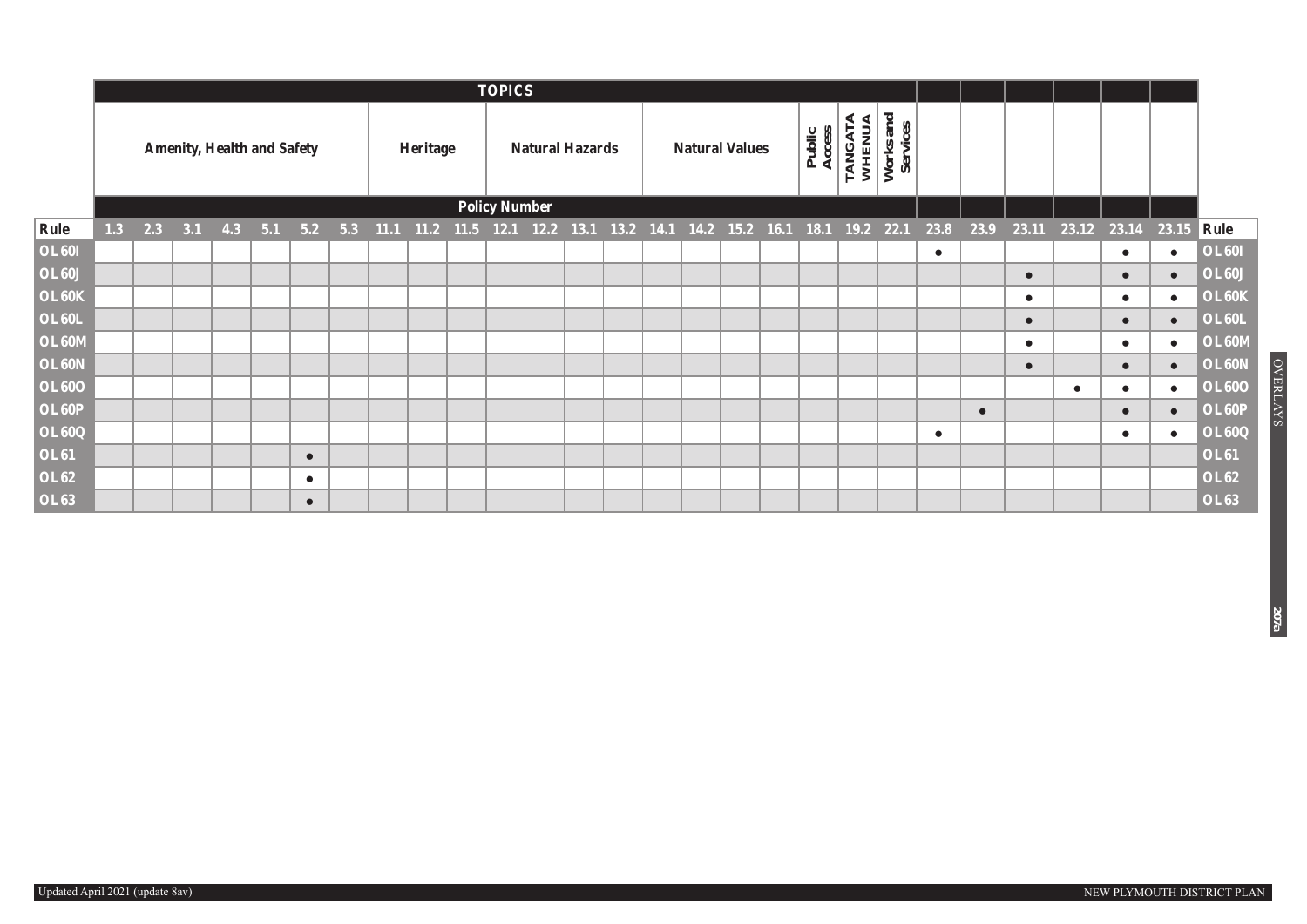|                   |           |     |                                   |     |           |     |     |     |                         |          |           | <b>TOPICS</b>        |                        |  |                       |           |               |                                                                                      |                              |  |                       |             |
|-------------------|-----------|-----|-----------------------------------|-----|-----------|-----|-----|-----|-------------------------|----------|-----------|----------------------|------------------------|--|-----------------------|-----------|---------------|--------------------------------------------------------------------------------------|------------------------------|--|-----------------------|-------------|
|                   |           |     | <b>Amenity, Health and Safety</b> |     |           |     |     |     | HAZARDOUS<br>SUBSTANCES | Heritage |           |                      | <b>Natural Hazards</b> |  | <b>Natural Values</b> |           | Public Access | TANGATA<br>WHENUA                                                                    | <b>Traffic and Transport</b> |  | Works and<br>Services |             |
|                   |           |     |                                   |     |           |     |     |     |                         |          |           | <b>Policy Number</b> |                        |  |                       |           |               |                                                                                      |                              |  |                       |             |
| Rule              | $1.3$ 2.3 | 3.1 | 4.3                               | 5.1 | 5.2       | 5.3 | 7.1 | 7.2 | $10.1$ 11.1             |          |           |                      |                        |  |                       |           |               | 11.2 11.5 12.1 12.2 13.1 13.2 14.1 14.2 15.2 16.1 18.1 19.2 20.1 20.3 20.7 21.1 22.1 |                              |  |                       | Rule        |
| <b>OL64</b>       |           |     |                                   |     | $\bullet$ |     |     |     |                         |          |           |                      |                        |  |                       |           |               |                                                                                      |                              |  |                       | <b>OL64</b> |
| <b>OL65</b>       |           |     |                                   |     | $\bullet$ |     |     |     |                         |          |           |                      |                        |  |                       |           |               |                                                                                      |                              |  |                       | <b>OL65</b> |
| <b>OL66</b>       |           |     |                                   |     | $\bullet$ |     |     |     |                         |          |           |                      |                        |  |                       |           |               |                                                                                      |                              |  |                       | <b>OL66</b> |
| <b>OL67</b>       |           |     |                                   |     | $\bullet$ |     |     |     |                         |          |           |                      |                        |  |                       |           |               |                                                                                      |                              |  |                       | <b>OL67</b> |
| <b>OL68</b>       |           |     |                                   |     | $\bullet$ |     |     |     |                         |          |           |                      |                        |  |                       |           |               |                                                                                      |                              |  |                       | <b>OL68</b> |
| <b>OL69</b>       |           |     |                                   |     | $\bullet$ |     |     |     |                         |          |           |                      |                        |  |                       |           |               |                                                                                      |                              |  |                       | <b>OL69</b> |
| <b>OL70</b>       |           |     |                                   |     | $\bullet$ |     |     |     |                         |          |           |                      |                        |  |                       |           |               |                                                                                      |                              |  |                       | <b>OL70</b> |
| <b>OL71</b>       |           |     |                                   |     | $\bullet$ |     |     |     |                         |          |           |                      |                        |  |                       |           |               |                                                                                      |                              |  |                       | <b>OL71</b> |
| <b>OL72</b>       |           |     |                                   |     | $\bullet$ |     |     |     |                         |          |           |                      |                        |  |                       |           |               |                                                                                      |                              |  |                       | <b>OL72</b> |
| <b>OL73</b>       |           |     |                                   |     | $\bullet$ |     |     |     |                         |          |           |                      |                        |  |                       |           |               |                                                                                      |                              |  |                       | <b>OL73</b> |
| <b>OL74</b>       |           |     |                                   |     | $\bullet$ |     |     |     |                         |          |           |                      |                        |  |                       |           |               |                                                                                      |                              |  |                       | <b>OL74</b> |
| <b>OL75</b>       |           |     |                                   |     | $\bullet$ |     |     |     |                         |          |           |                      |                        |  |                       |           |               |                                                                                      |                              |  |                       | <b>OL75</b> |
| <b>OL76</b>       |           |     |                                   |     | $\bullet$ |     |     |     |                         |          |           |                      |                        |  |                       |           |               |                                                                                      |                              |  |                       | <b>OL76</b> |
| <b>OL77</b>       |           |     |                                   |     | $\bullet$ |     |     |     |                         |          |           |                      |                        |  |                       |           |               |                                                                                      |                              |  |                       | <b>OL77</b> |
| <b>OL78</b>       |           |     |                                   |     | $\bullet$ |     |     |     |                         |          |           |                      |                        |  |                       |           |               |                                                                                      |                              |  |                       | <b>OL78</b> |
| <b>OL79</b>       |           |     |                                   |     | $\bullet$ |     |     |     |                         |          |           |                      |                        |  |                       |           |               |                                                                                      |                              |  |                       | <b>OL79</b> |
| <b>OL80</b>       |           |     |                                   |     |           |     |     |     | $\bullet$               |          |           | $\bullet$            |                        |  |                       |           |               |                                                                                      |                              |  |                       | <b>OL80</b> |
| <b>OL81</b>       |           |     |                                   |     |           |     |     |     |                         |          | $\bullet$ |                      |                        |  |                       | $\bullet$ |               | $\bullet$                                                                            |                              |  |                       | <b>OL81</b> |
| <b>OL82</b>       |           |     |                                   |     |           |     |     |     |                         |          | $\bullet$ |                      |                        |  |                       | $\bullet$ |               | $\bullet$                                                                            |                              |  |                       | <b>OL82</b> |
| $\overline{OL83}$ |           |     |                                   |     |           |     |     |     |                         |          | $\bullet$ |                      |                        |  |                       | $\bullet$ |               | $\bullet$                                                                            |                              |  |                       | <b>OL83</b> |
| <b>OL84</b>       |           |     |                                   |     |           |     |     |     |                         |          | $\bullet$ |                      |                        |  |                       | $\bullet$ |               | $\bullet$                                                                            |                              |  |                       | <b>OL84</b> |
| <b>OL85</b>       |           |     |                                   |     |           |     |     |     |                         |          | $\bullet$ |                      |                        |  |                       | $\bullet$ |               | $\bullet$                                                                            |                              |  |                       | <b>OL85</b> |
| <b>OL86</b>       |           |     |                                   |     |           |     |     |     |                         |          | $\bullet$ |                      |                        |  |                       | $\bullet$ |               | $\bullet$                                                                            |                              |  |                       | <b>OL86</b> |
| <b>OL87</b>       |           |     |                                   |     |           |     |     |     |                         |          | $\bullet$ |                      |                        |  |                       | $\bullet$ |               | $\bullet$                                                                            |                              |  |                       | <b>OL87</b> |

OVERLAYS

**207b**